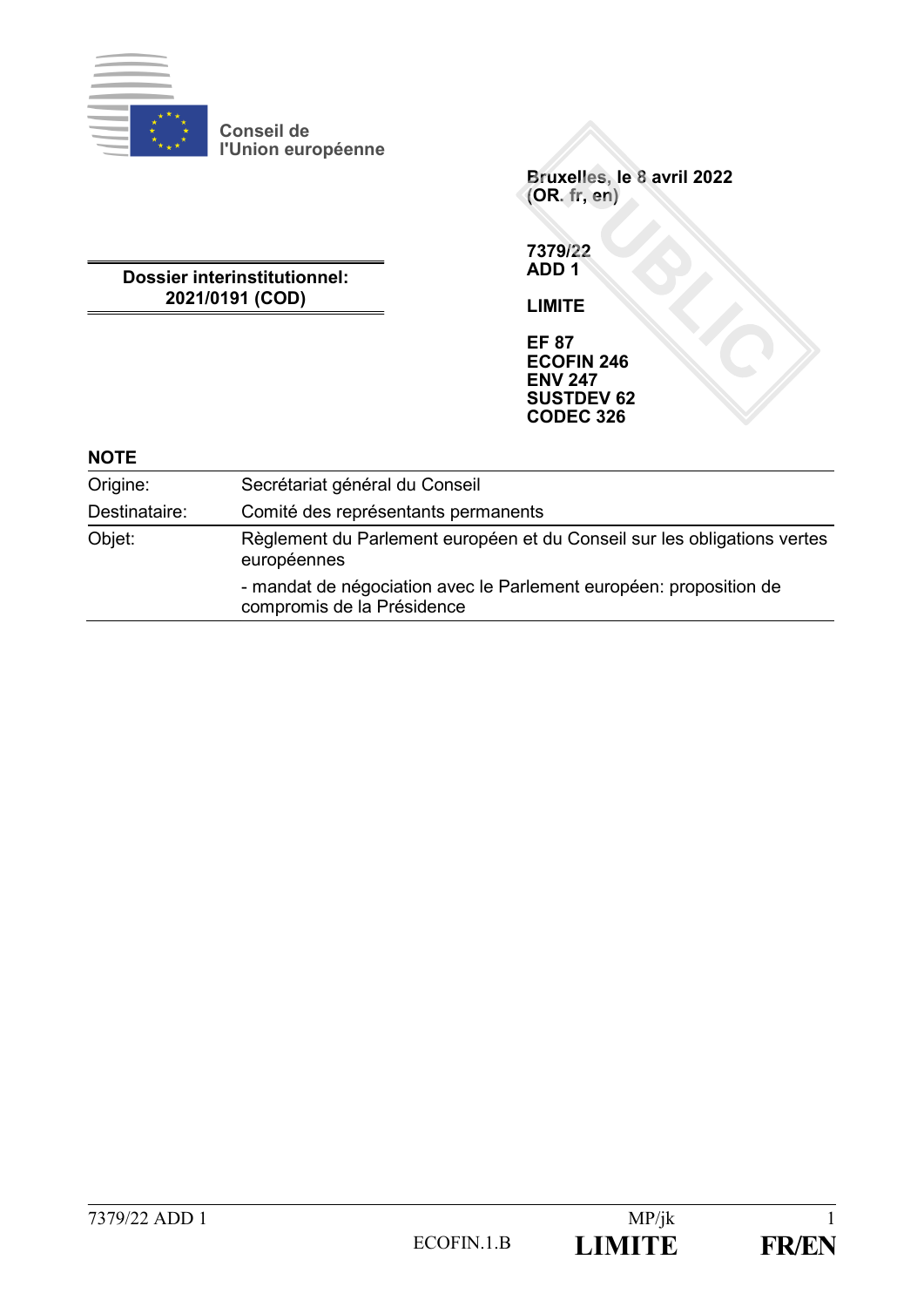### **REGULATION OF THE EUROPEAN PARLIAMENT AND OF THE COUNCIL**

#### **on European Green Bonds**

#### THE EUROPEAN PARLIAMENT AND THE COUNCIL OF THE EUROPEAN UNION,

Having regard to the Treaty on the Functioning of the European Union, and in particular Article 114 thereof,

Having regard to the proposal from the European Commission,

After transmission of the draft legislative act to the national parliaments,

Having regard to the opinion of the European Economic and Social Committee<sup>1</sup>,

Acting in accordance with the ordinary legislative procedure,

Whereas:

(1) The transition to a climate-neutral, sustainable, resource-efficient, circular and fair economy is key to ensuring the long-term competitiveness of the economy of the Union and the wellbeing of its peoples. The Paris Agreement adopted under the United Nations Framework Convention on Climate Change (the 'Paris Agreement') was approved by the Union on 5 October 2016<sup>2</sup>. Article 2(1), point (c), of the Paris Agreement sets out the objective of strengthening the response to climate change by, among other means, making finance flows consistent with the Union's target of climate-neutrality by 2050 and climate-resilient development.

 $1$  OJ C, , p. .

<sup>2</sup> Council Decision (EU) 2016/1841 of 5 October 2016 on the conclusion, on behalf of the European Union, of the Paris Agreement adopted under the United Nations Framework Convention on Climate Change (OJ L 282, 19.10.2016, p. 1 ).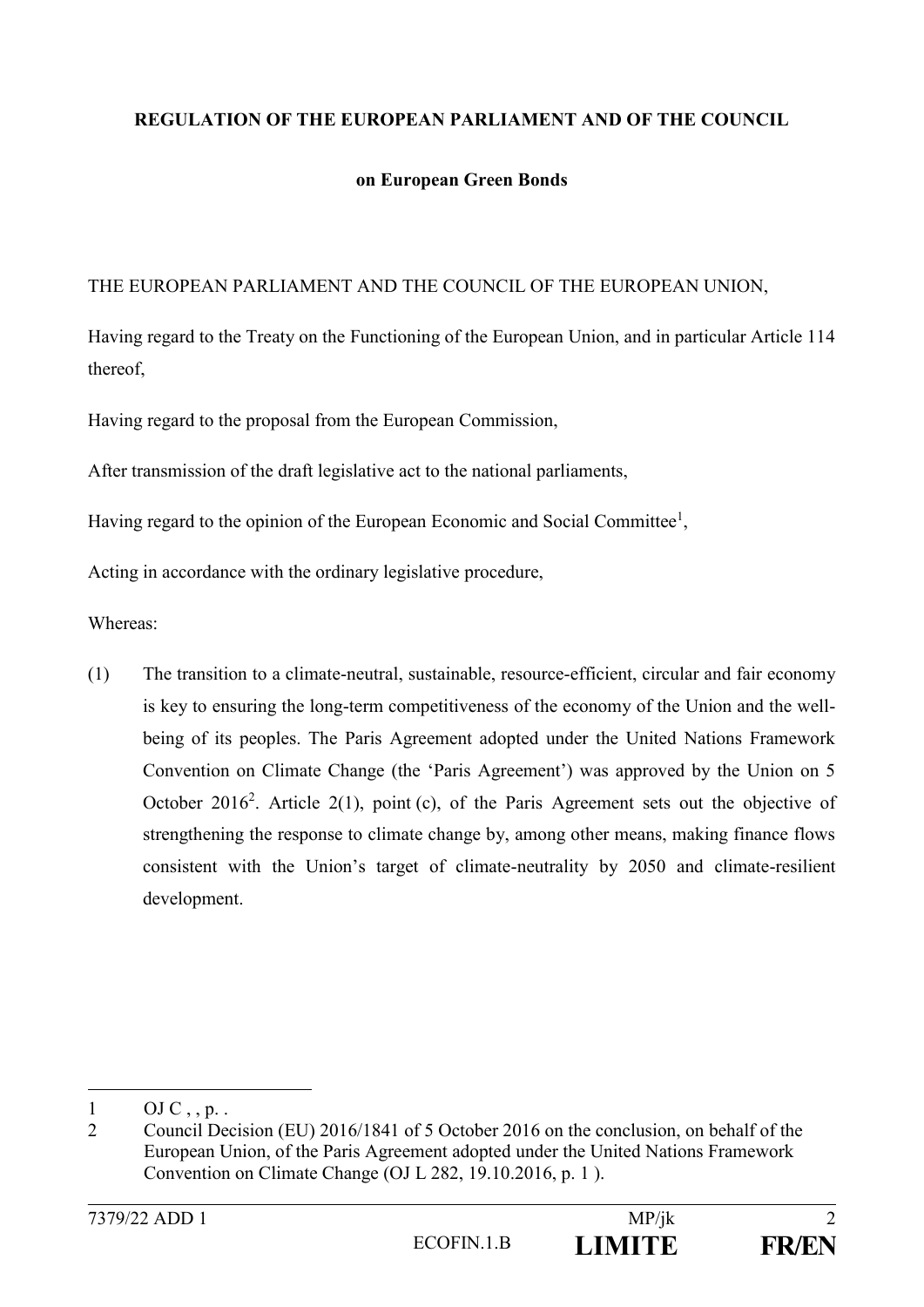- (2) In its communication of 14 January 2020 titled 'Sustainable Europe Investment Plan. European Green Deal Investment Plan', the Commission envisaged the establishment of a standard for environmentally sustainable bonds to further increase investment opportunities and facilitate the identification of environmentally sustainable investments through a clear label. In its conclusions of 11 December 2020, the European Council invited the Commission to put forward a legislative proposal for a green bond standard.
- (3) Environmentally sustainable bonds are one of the main instruments for financing investments related to green technologies, energy efficiency and resource efficiency as well as sustainable transport infrastructure and research infrastructure. Financial and nonfinancial undertakings as well as sovereigns can issue such bonds. The various existing initiatives for environmentally sustainable bonds do not contain common definitions of environmentally sustainable economic activities. This prevents investors from easily identifying bonds the proceeds of which are aligned with, or contribute to, environmental objectives as laid down in the Paris Agreement.
- (4) Diverging rules on the disclosure of information, on the transparency and accountability of external reviewers of environmentally sustainable bonds, and on the eligibility criteria for environmentally sustainable projects, could impede the ability of investors to identify, trust, and compare environmentally sustainable bonds, and the ability of issuers to use environmentally sustainable bonds to transition their activities towards more environmentally sustainable business models.
- (5) In ensuring alignment with the objectives of the Paris Agreement, and given existing divergences and the absence of common rules, it is likely that Member States will adopt diverging measures and approaches, which will have a direct negative impact on, and create obstacles to, the proper functioning of the internal market, and be detrimental to issuers of environmentally sustainable bonds. The parallel development of market practices based on commercially driven priorities that produce divergent results may cause market fragmentation and risks further exacerbating inefficiencies in the functioning of the internal market. Divergent standards and market practices make it difficult to compare different bonds, create uneven market conditions for issuers, cause additional barriers within the internal market and risk distorting investment decisions.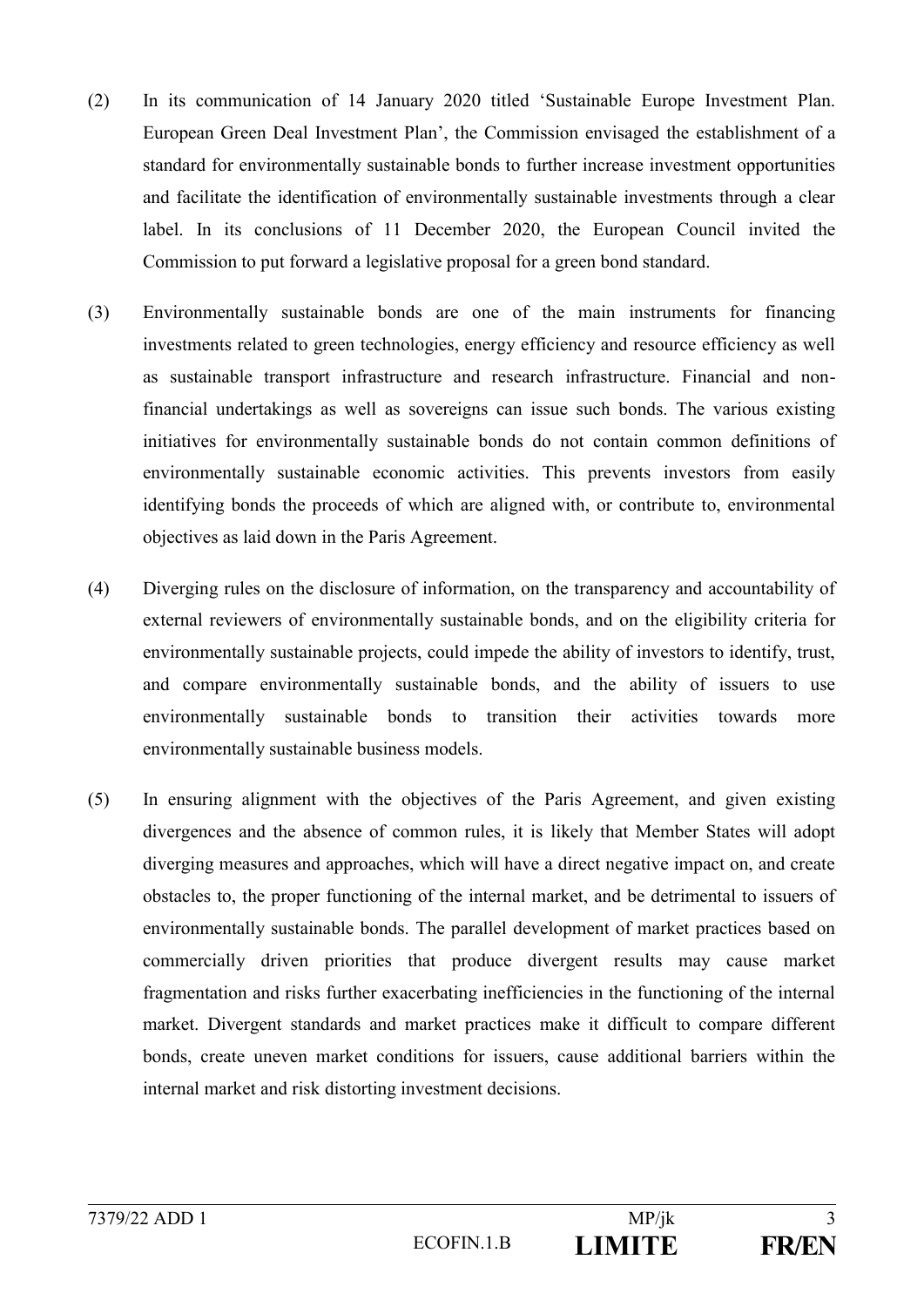- (6) The lack of harmonised rules for the procedures used by external reviewers for reviewing environmentally sustainable bonds and the diverging definitions of environmentally sustainable activities make it increasingly difficult for investors to effectively compare bonds across the Union with respect to their environmental objectives. The market for environmentally sustainable bonds is inherently international, with market participants trading bonds and making use of external review services from third-party providers across borders. Action at Union level could reduce the risk of fragmentation of the internal market for environmentally sustainable bonds and bond-related external review services, and ensure the application of Regulation (EU) 2020/852 of the European Parliament and of the Council<sup>3</sup> in the market for such bonds.
- (7) A uniform set of specific requirements should therefore be laid down for bonds issued by financial and non-financial undertakings and sovereigns that decide to use on a voluntary basis the designation 'European green bond' or 'EuGB' for such bonds. Specifying quality requirements for European green bonds in the form of a Regulation should ensure that there are uniform conditions for the issuance of such bonds by preventing diverging national requirements that could result from the transposition of a Directive, and should also ensure that those conditions are directly applicable to issuers of such bonds. Issuers that voluntarily use the designation 'European green bond' or 'EuGB' should follow the same rules across the Union in order to increase market efficiency by reducing discrepancies and thereby also reducing the costs of assessing those bonds for investors.

<sup>3</sup> Regulation (EU) 2020/852 of the European Parliament and of the Council of 18 June 2020 on the establishment of a framework to facilitate sustainable investment, and amending Regulation (EU) 2019/2088 (OJ L 198, 22.6.2020, p. 13).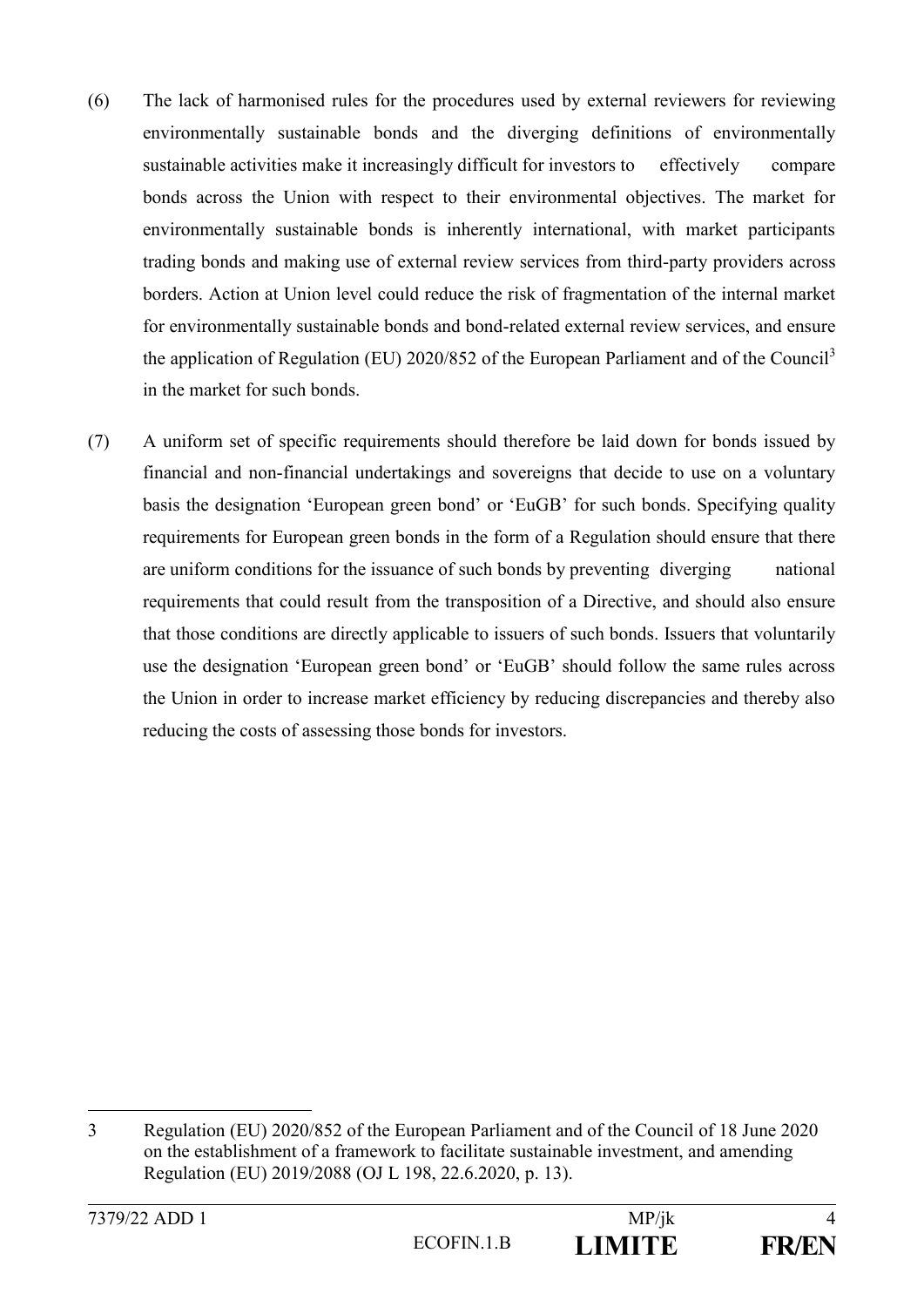- (8) In accordance with Article 4 of Regulation (EU) 2020/852, and in order to provide investors with clear, quantitative, detailed and common definitions, the requirements set out in Article 3 of that Regulation should be used to determine whether an economic activity qualifies as environmentally sustainable. Proceeds of bonds that use the designation 'European green bond' or 'EuGB' should exclusively be used to fund economic activities that either are environmentally sustainable and should thus be aligned with the environmental objectives set out in Article 9 of Regulation (EU) 2020/852 or contribute to the transformation of activities to become environmentally sustainable. Those bonds should however be able to be used both to finance such environmentally sustainable activities directly through the financing of assets and expenditures that relate to economic activities that meet the criteria for environmentally sustainable economic activities set out in Article 3 of Regulation (EU) 2020/852 ('taxonomy requirements'), or indirectly through financial assets that finance economic activities that meet those requirements. It is therefore necessary to specify the categories of expenditures and assets that can be financed with the proceeds of European green bonds.
- (9) The proceeds of European green bonds should be used to finance economic activities that have a lasting positive impact on the environment. Such lasting positive impact can be attained in several ways. Since fixed assets are long-term assets, a first way is to use the proceeds of such European green bonds to finance fixed tangible or fixed intangible assets that are not financial assets, provided that those fixed assets relate to economic activities that meet the taxonomy requirements. Since financial assets can be used to finance economic activities with a lasting positive impact on the environment, a second way is to use those proceeds to finance financial assets, provided that the proceeds of those or subsequent financial assets are allocated to economic activities that meet the taxonomy requirements. Such financial assets can be debt instruments, such as credit agreements, leases or bonds, equity instruments, or a combination thereof.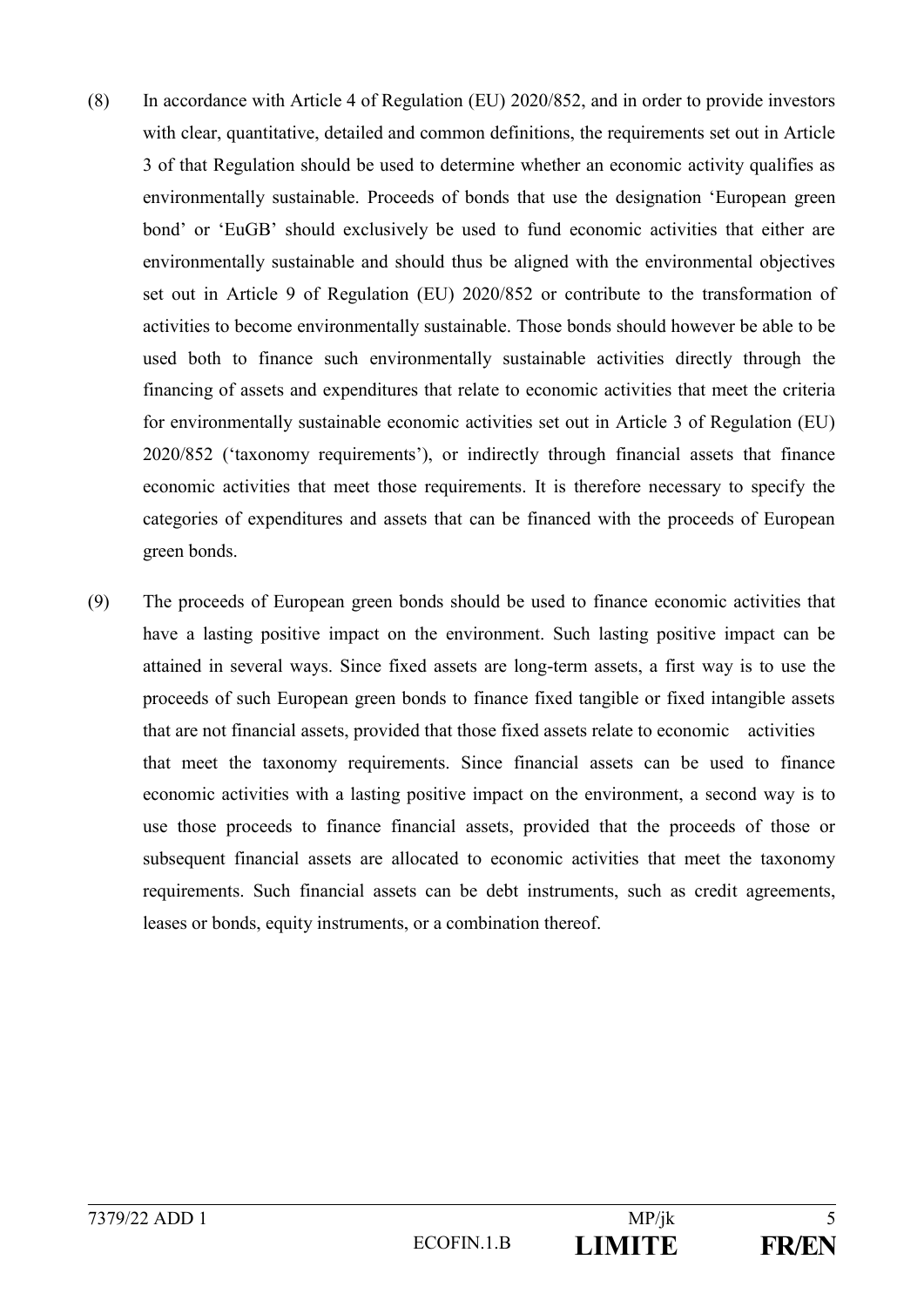Since the assets of households can also have a long-term positive impact on the environment, those financial assets should also include the assets of households. Since capital expenditure and selected operating expenditure can be used to acquire, upgrade or maintain fixed assets, a third way is to use the proceeds of such bonds to finance capital and operating expenditures that relate to economic activities that meet the taxonomy requirements or that will meet those requirements within a reasonably short period from the issuance of the bond concerned, which can be extended however where duly justified by the specific features of the economic activities and investments concerned. For those reasons capital and operating expenditures should also include the expenditures of households.

- (9a) For certain economic activities for which there are no technical screening criteria under Regulation (EU) 2020/852 that have entered into force or for certain activities in the context of international support that contribute to the environmental objectives, a limited degree of flexibility should be provided for. Such flexibility should appropriately limited in size and scope in order to maintain a very high level of ambition for the European green bond standard. Consequently, the issuer should demonstrate that the activities contribute substantially to one or more of the environmental objectives, that they do not significantly harm any of the environmental objectives and that they are carried out in compliance with the minimum safeguards. This demonstration should be included in the European green bond factsheet and thus validated by an external reviewer via a positive opinion in the preissuance review.
- (9b) To facilitate the issuance of European green bonds by smaller issuers, the requirements to allocate the proceeds of European green bonds to environmentally sustainable economic activities should apply only to the net proceeds of such bonds. The net proceeds comprise the difference between the total bond proceeds and the direct issuance costs of the bond, which include the costs of financial intermediaries leading the issuance, advisory costs, legal costs, rating costs and the costs related to the external review. Issuers of European green bonds may decide to allocate the gross proceeds, without deduction of costs, to environmentally sustainable economic activities.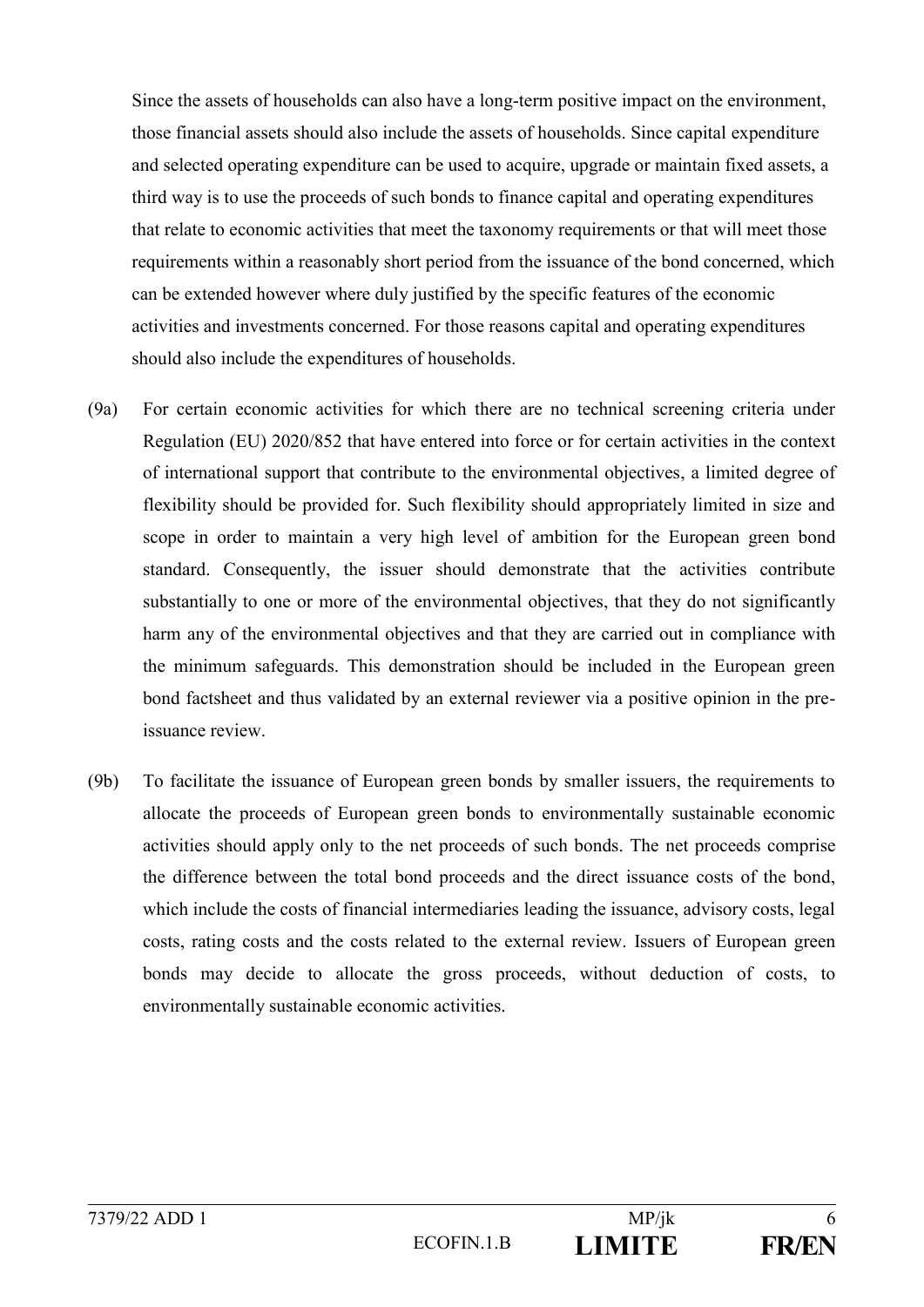- (10) Sovereigns are frequent issuers of environmentally sustainable bonds and should therefore also be allowed to issue European green bonds, provided that the proceeds of such bonds are used to finance either assets or expenditure that meet the taxonomy requirements, or assets or expenditure that are expected to meet those requirements within a reasonably short period from the issuance of the bond concerned, which can be extended however where duly justified by the specific features of the economic activities and investments concerned.
- (11) Article 4 of Regulation (EU) 2020/852 requires Member States and the Union to apply the taxonomy requirements to determine whether an economic activity qualifies as environmentally sustainable for the purposes of any measure setting out requirements for financial market participants or issuers in respect of financial products or corporate bonds that are made available as environmentally sustainable. It is therefore logical that the technical screening criteria referred to in Article 3, point (d), of Regulation (EU) 2020/852 should determine which fixed assets, expenditures and financial assets may be financed with the proceeds of European green bonds. In view of the expected technological progress in the field of environmental sustainability, the delegated acts adopted pursuant to Articles 10(3), 11(3), 12(2), 13(2), 14(2) or 15(2) of Regulation (EU) 2020/852 are likely to be reviewed and amended over time. Regardless of such changes, in order to provide legal certainty to issuers and investors and prevent amendments to the technical screening criteria from having a negative impact on the price of European green bonds that have already been issued, issuers should be able to apply the technical screening criteria applicable at the moment of issuance of the relevant European green bond when allocating the proceeds of such bonds to eligible fixed assets or expenditures. To ensure legal certainty for European green bonds the proceeds of which are allocated to financial assets, it is necessary to clarify that the underlying economic activities funded by those financial assets should comply with the technical screening criteria applicable at the moment those financial assets were created.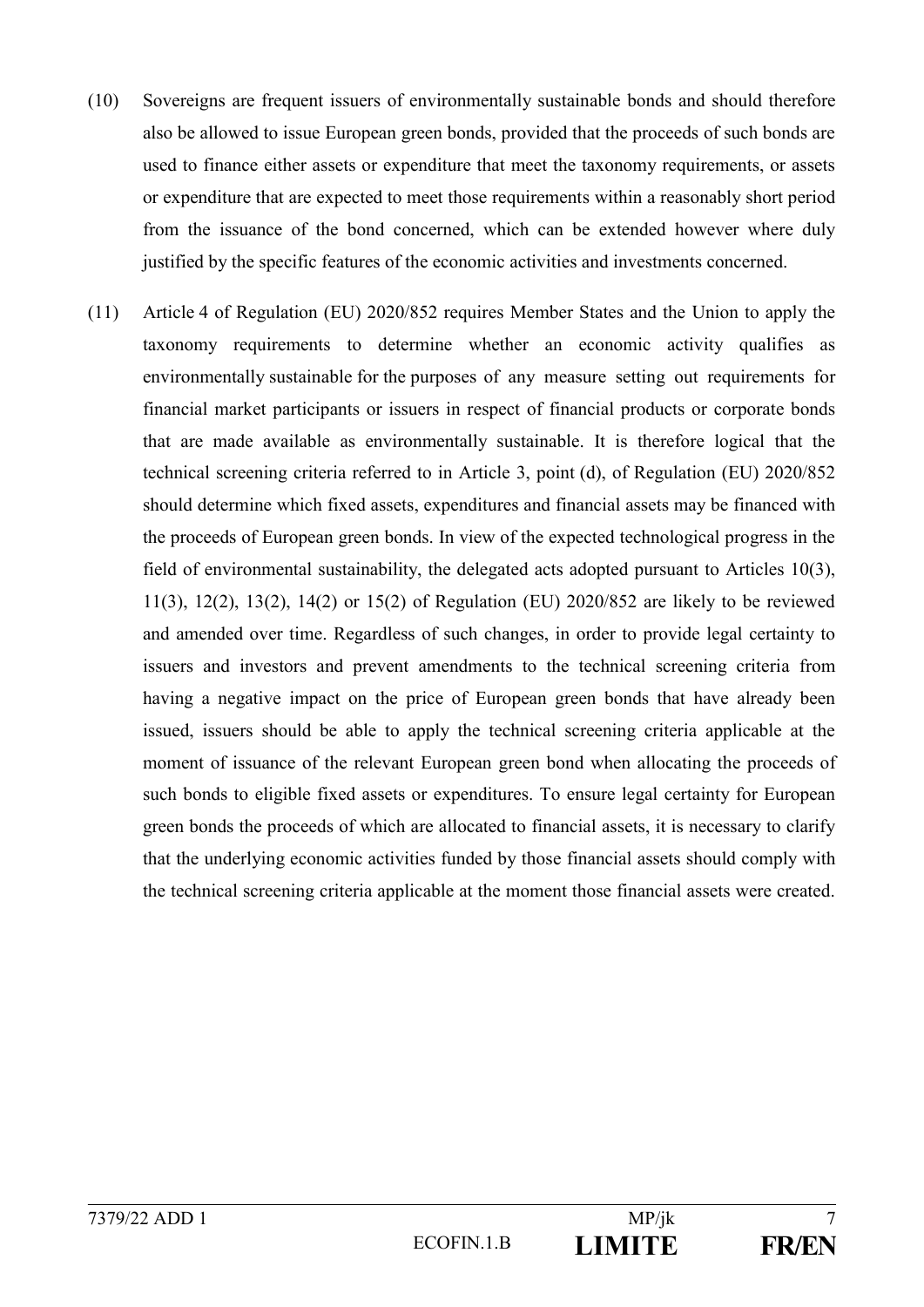- (12) The time needed to transform an asset to align the economic activity to which it relates with the taxonomy requirements should not exceed five years, except in certain circumstances where it may take up to ten years, in line with the Commission Delegated Regulation (EU)  $2021/2178<sup>4</sup>$ . For that reason, eligible capital expenditure should relate to economic activities that meet or are expected to meet the taxonomy requirements within five years from the issuance of the bond, unless a longer period of up to ten years is justified by the specific features of the economic activities and investments concerned.
- (13) Investors should be provided with all the information that is necessary to evaluate the use of proceeds of European green bonds, and to compare such bonds with each other. For that purpose, specific and standardised disclosure requirements need to be set out which provide transparency about how the issuer intends to allocate the proceeds of the bonds to eligible fixed assets, expenditures and financial assets and how those proceeds have actually been allocated. Such transparency can best be achieved by means of European green bond factsheets and annual allocation reports. To strengthen the comparability of European green bonds and to facilitate the localisation of relevant information, it is necessary to lay down templates for the disclosure of such information.
- (14) Investors should benefit from cost-effective access to reliable information about European green bonds. All issuers of European green bonds should therefore contract external reviewers to provide a pre-issuance review of the European green bond factsheet, and a postissuance review of the European green bond annual allocation reports. In addition, sovereigns may use state auditors to confirm the allocation of proceeds of the bonds.



 $\overline{4}$ **<sup>4</sup>** Commission Delegated Regulation (EU) 2021/2178 of 6 July 2021 supplementing Regulation (EU) 2020/852 of the European Parliament and of the Council by specifying the content and presentation of information to be disclosed by undertakings subject to Articles 19a or 29a of Directive 2013/34/EU concerning environmentally sustainable economic activities, and specifying the methodology to comply with that disclosure obligation (OJ L 443, 10.12.2021, p. 9).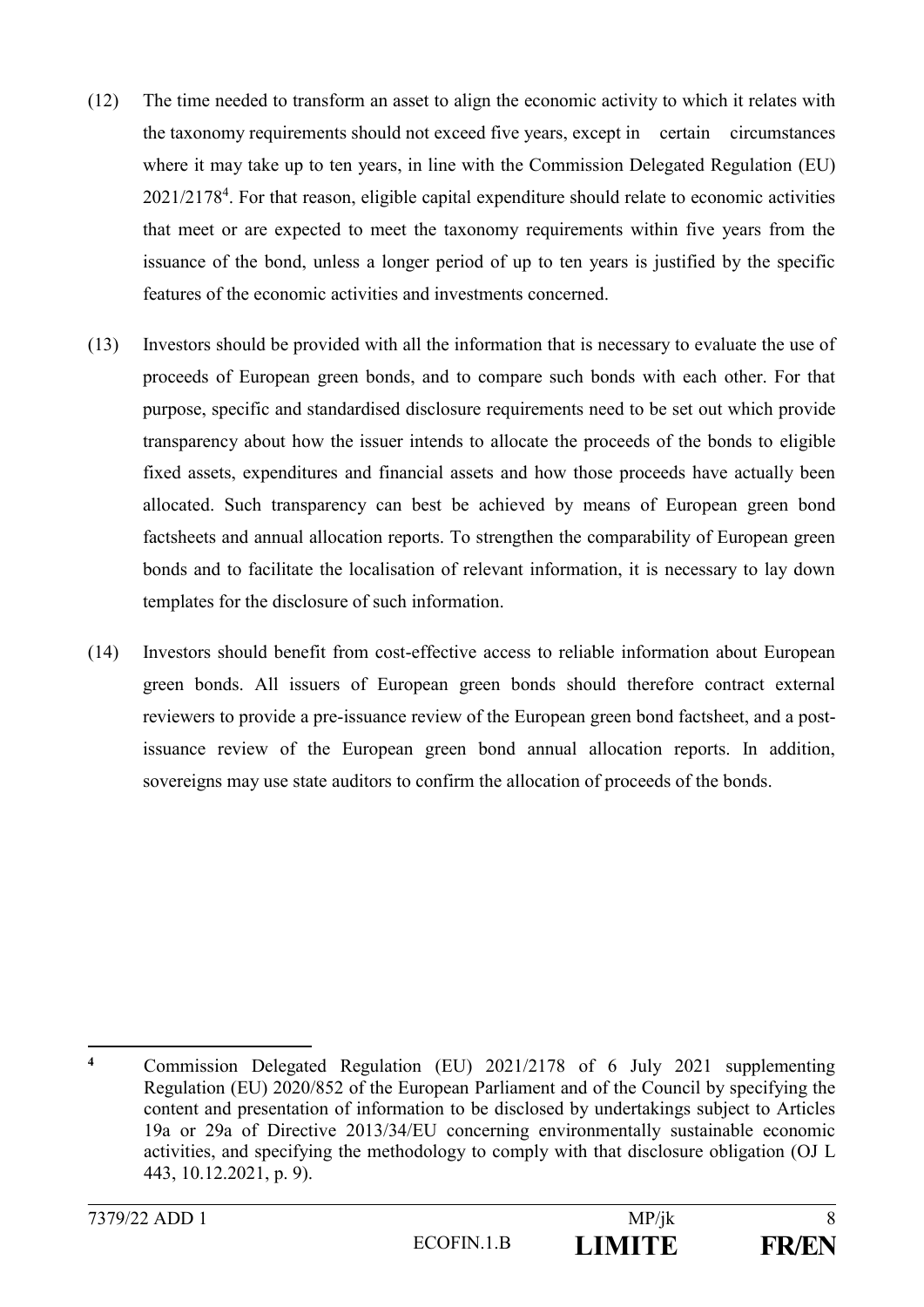- (15) Issuers of European green bonds should abide by their commitments to investors and allocate the proceeds of their European green bonds in accordance with the requirements of this Regulation. At the same time, issuers should not be penalised for allocating the proceeds of European green bonds to economic activities that do not yet meet the taxonomy requirements, but will do so within the five-year-period (or the extended ten-year-period) in the context of a CapEx Plan. Issuers should in any case allocate all proceeds of their European green bonds before the maturity of each bond.
- (16) Unlike issuers that are financial or non-financial undertakings, issuers that are sovereigns can use the proceeds of European green bonds to indirectly finance economic activities that are aligned with the taxonomy requirements through the use of programmes of tax expenditures or programmes of transfers, including subsidies. Where justified by (i) the complexity, scale and practical unfeasibility of a full assessment of the underlying activities on the one hand, and, (ii) on the other, the binding and sufficiently precise provisions in those terms and conditions relevant to the alignment of the final use of proceeds with the taxonomy requirements, sovereigns should ensure that economic activities funded by such programmes comply with the terms and conditions of those programmes. For that reason, when providing pre- and post-issuance reviews of European green bonds issued by sovereigns , external reviewers should not be required to assess the taxonomy-alignment of each economic activity funded by such programmes. Where that is the case, it should be sufficient for external reviewers to assess the alignment of the terms and conditions of the funding programmes concerned with the taxonomy requirements.
- (16a) In the context of activities of public development credit institutions, there may be a very large number of final borrowers directly or through intermediary institutions. Therefore, it should be made possible, where justified, to perform the assessment of the use of proceeds by means of a random sampling in accordance with best market practices..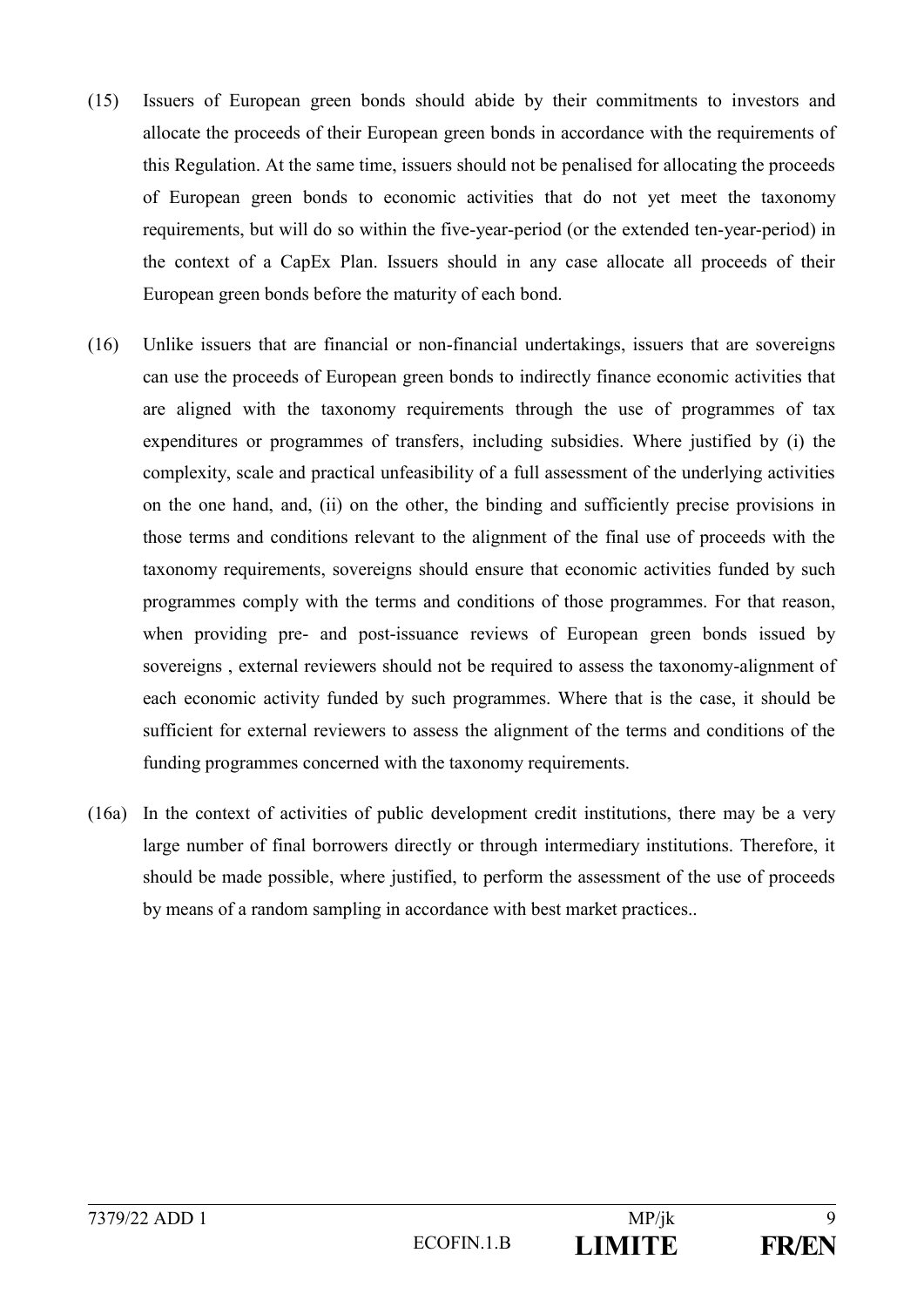- (17) Certain undertakings that have a portfolio of one or several European green bonds on the liability side of a balance sheet may not be able to identify, for each European green bond issue, the distinct financial assets on the asset side of a balance sheet to which the proceeds of that bond have been allocated. This is due to a mismatch between, on the one hand, the time to maturity and the volume of funding of those bonds, and on the other hand the time to maturity and volume of the financial assets on the balance sheet of the undertaking. Undertakings should in such cases be required to disclose the allocation of the aggregate proceeds of their portfolio of European green bonds to a portfolio of environmentally sustainable financial assets on the undertaking's balance sheet. Those undertakings should then demonstrate in annual allocation reports that the related environmentally sustainable financial assets complied with the taxonomy requirements at the time they were created. In order to ensure that all proceeds of European green bonds are allocated to environmentally sustainable economic activities, the undertakings should also demonstrate that the amount of those environmentally sustainable financial assets exceeds or equals the amount of European green bonds that have not yet matured. To ensure that the information provided remains complete and up to date, an external reviewer should review the annual allocation reports each year, except when there is no change in allocation in the portfolio of financial assets. That external reviewer should in particular focus on those financial assets that were not on the issuer's balance sheet in the previous annual allocation report.
- (18) To improve transparency, issuers should also disclose the environmental impact of their bonds by publishing, at least once during the lifetime of the bond, impact reports. In order to provide investors with all the relevant information to assess the environmental impact of European green bonds, impact reports should clearly specify the metrics, methodologies and assumptions applied in the assessment of the environmental impact. To strengthen the comparability of European green bonds and to facilitate the localisation of relevant information, it is necessary to lay down templates for the disclosure of such information.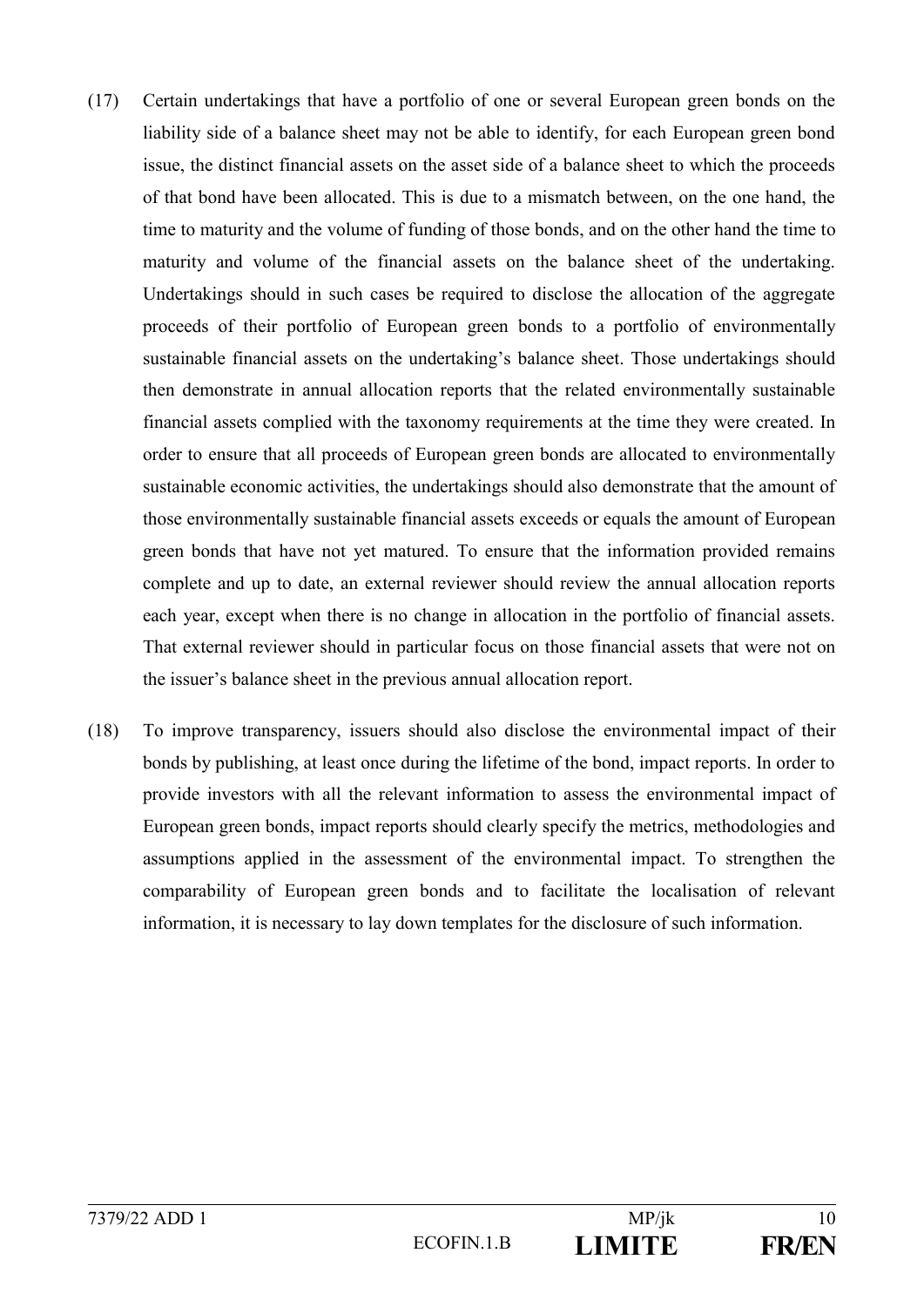- (19) State auditors are statutory entities with responsibility for and expertise in the supervision of public spending, and have legally guaranteed independence. Sovereigns that issue European green bonds should therefore be allowed to make use of such state auditors for the purposes of the external review of bonds issued by them. Such state auditors should not be registered or supervised under this Regulation.
- (20) To ensure the efficiency of the market for European green bonds, issuers should publish on their websites details about the European green bonds they issue. To ensure the reliability of information and investor confidence, they shall also publish the pre-issuance review as well as any post-issuance reviews.
- (21) To improve transparency on how external reviewers reach their conclusions, to ensure that external reviewers have adequate qualifications, professional experience and independence and to reduce the risk of potential conflicts of interests, and thus to ensure adequate investor protection, issuers of European green bonds should only make use of external reviewers, including from third countries, that have been registered and are subject to ongoing and proportionate supervision by the European Securities and Markets Authority (ESMA), established by Regulation (EU) No 1095/2010 of the European Parliament and of the Council**<sup>5</sup>** .
- (22) To strengthen transparency towards investors on how the alignment of the use of proceeds of bonds with the taxonomy requirements is assessed, external reviewers should disclose to users of pre-issuance reviews and post-issuance reviews the methodologies and key assumptions they use in their external review activities in sufficient detail, whilst taking due account of the protection of proprietary data and intellectual property.

**<sup>5</sup>** Regulation (EU) No 1095/2010 of the European Parliament and of the Council of 24 November 2010 establishing a European Supervisory Authority (European Securities and Markets Authority), amending Decision No 716/2009/EC and repealing Commission Decision 2009/77/EC (*OJ L 331, 15.12.2010, p. 84).*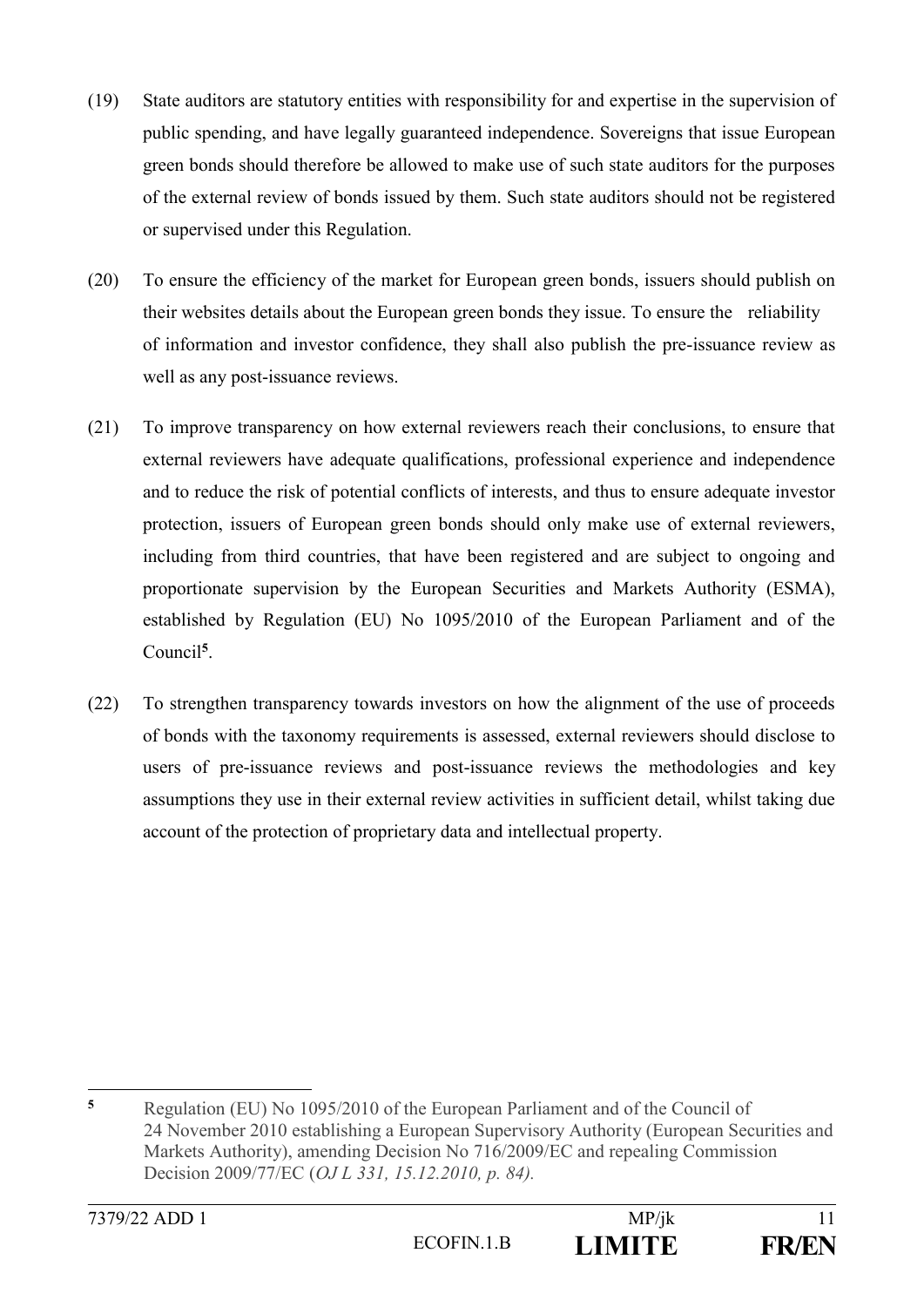- (23) External reviewers should have in place arrangements for their own sound corporate governance to ensure that their pre- and post-issuance reviews are independent, objective and of good quality. The senior management of external reviewers should therefore have relevant expertise in financial services and environmental matters and ensure that a sufficient number of employees with the necessary knowledge and experience perform the external review. For the same reason, the compliance function should be able to report its findings to either a supervisory organ or an administrative organ.
- (24) To ensure their independence, external reviewers should avoid conflicts of interests and manage such conflicts adequately when they are unavoidable. External reviewers should therefore disclose conflicts of interests in the pre- and post-issuance reports. They should keep records of all significant threats to their independence, to that of their employees and to that of other persons involved in the external review process. They should keep records of the safeguards applied to mitigate those threats.
- (25) It is necessary to avoid divergent application of this Regulation by national competent authorities. At the same time, it is necessary to lower transaction and operational costs of external reviewers, to strengthen investor confidence and to increase legal certainty. It is therefore appropriate to give ESMA general competence for the registration and ongoing supervision of registered external reviewers in the Union. Entrusting ESMA with the exclusive responsibility for those matters should ensure a level playing field in terms of registration requirements and ongoing supervision and eliminate the risk of regulatory arbitrage across Member States. At the same time, such exclusive responsibility should optimise the allocation of supervisory resources at Union level, thus making ESMA the centre of expertise and enhancing the efficiency of supervision.
- (26) ESMA should be able to require all information necessary to carry out its supervisory tasks effectively. It should therefore be able to demand such information from external reviewers, persons involved in external review activities, related third parties, third parties to whom the external reviewers have outsourced operational functions and persons otherwise closely and substantially related or connected to external reviewers or external review activities.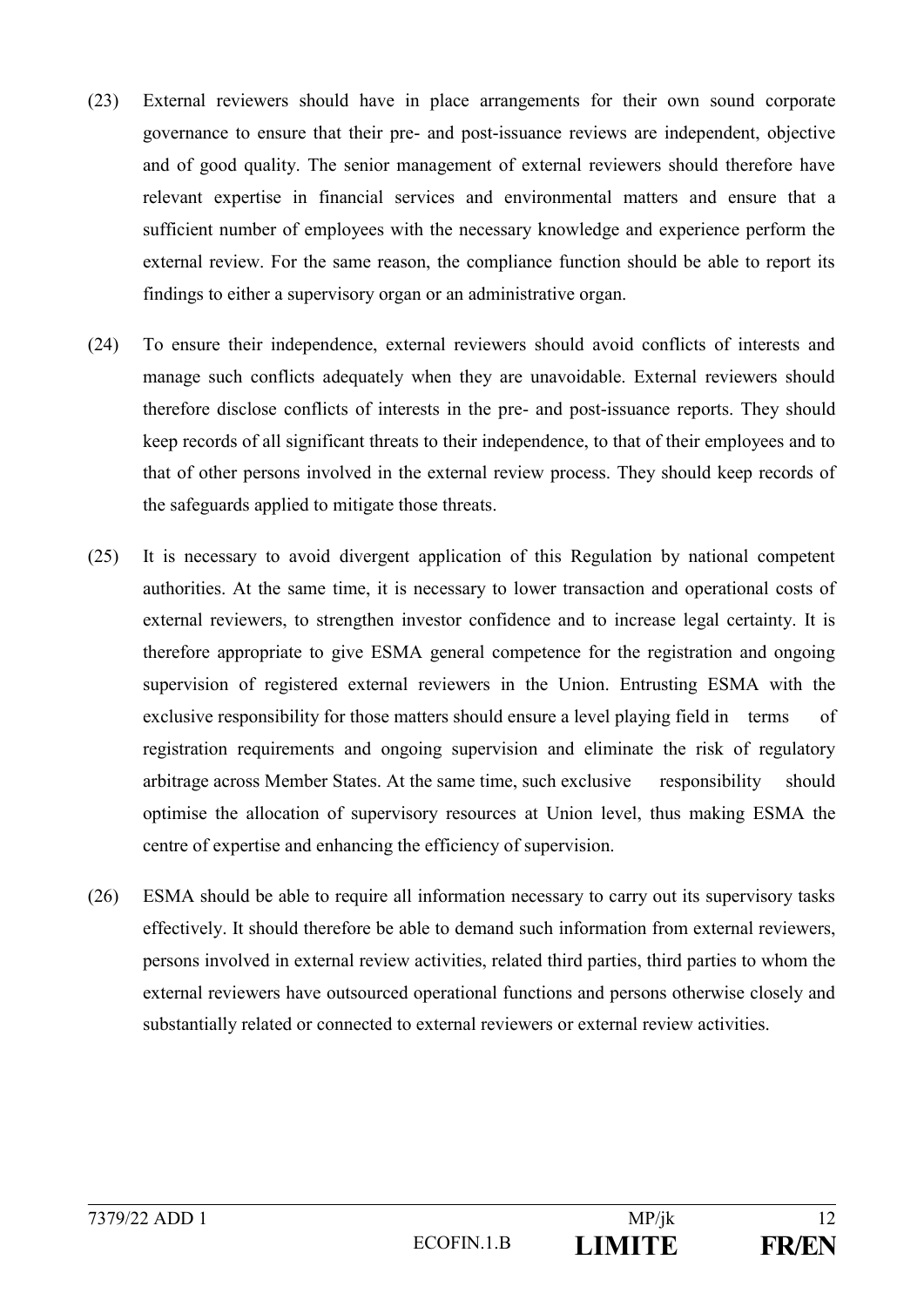- (27) To enable ESMA to perform its supervisory tasks, and in particular to compel external reviewers to put an end to an infringement, to supply complete and correct information or to comply with an investigation or an on-site inspection, ESMA should be able to impose penalties or periodic penalty payments.
- (28) Issuers of European green bonds may need to engage the services of third-country external reviewers. It is therefore necessary to lay down a third-country regime for external reviewers on the basis of an equivalence assessment, recognition or endorsement under which thirdcountry external reviewers may provide external review services.
- (29) In order to facilitate access for third-country external reviewers in the absence of an equivalence decision, it is necessary to lay down a process for the recognition by ESMA of external reviewers located in a third country.
- (30) In order to facilitate the provision of services by third-country external reviewers to issuers of European green bonds, an endorsement regime should be laid down, allowing, under certain conditions, registered external reviewers located in the Union to endorse services provided by a third country external reviewer. An external reviewer that has endorsed services provided by a third-country external reviewer should be fully responsible for such endorsed services and for ensuring that such third-country external reviewer complies with the requirements laid down in this Regulation.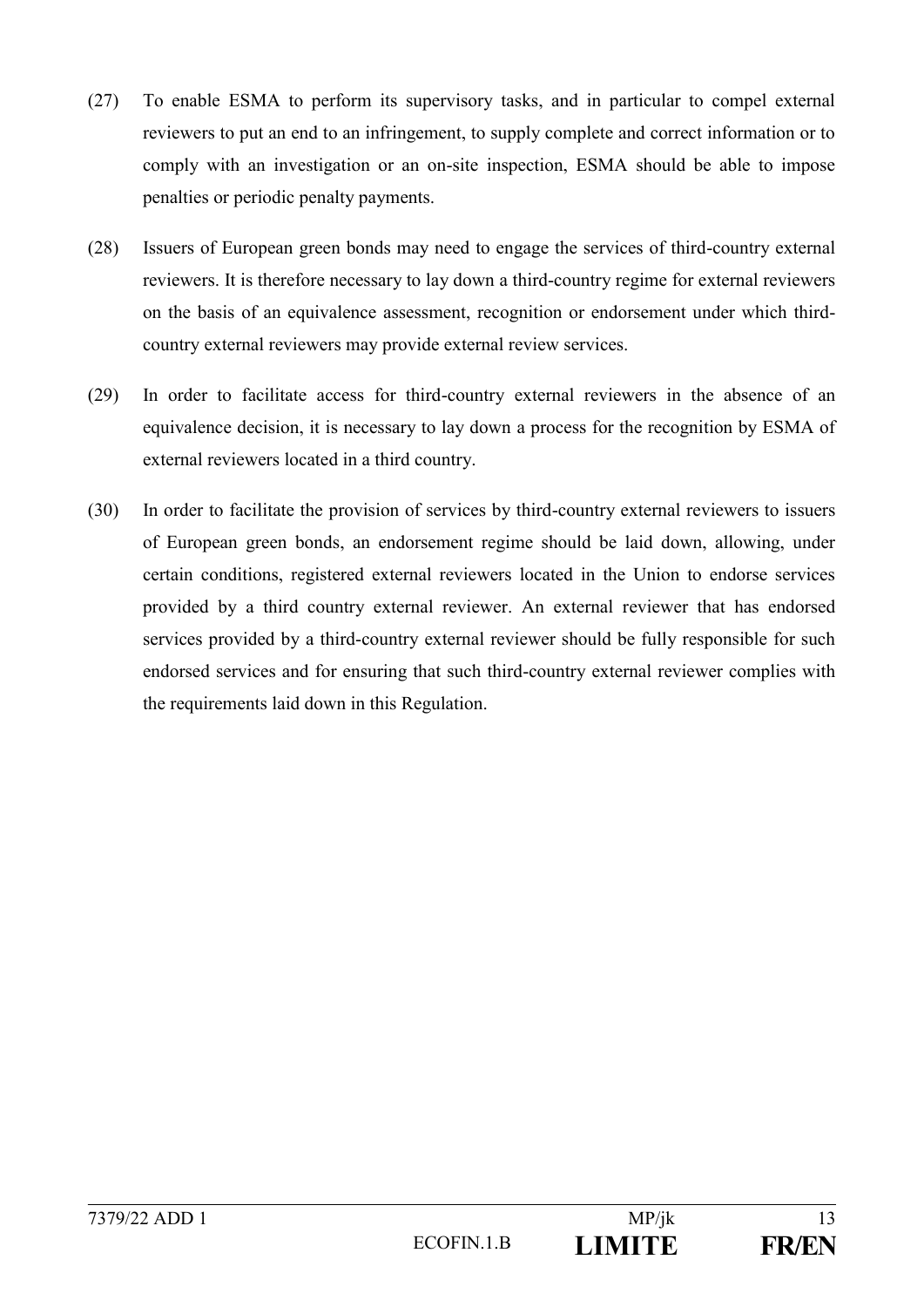- (31) In accordance with Article 290 TFEU, power should be delegated to the Commission to specify the procedure for the exercise of the power to impose fines or periodic penalty payments, including provisions on the rights of defence, temporal provisions, the collection of fines or periodic penalty payments, and detailed rules on the limitation periods for the imposition and enforcement of penalties and the type of fees, the matters for which fees are due, the amount of the fees which shall be proportionate to the turnover, and the manner in which those fees are to be paid. It is of particular importance that the Commission carry out appropriate consultations during its preparatory work, including at expert level, and that those consultations be conducted in accordance with the principles laid down in the Interinstitutional Agreement of 13 April 2016 on Better Law-Making**<sup>6</sup>** . In particular, to ensure equal participation in the preparation of delegated acts, the European Parliament and the Council should receive all documents at the same time as Member States' experts, and their experts should systematically have access to meetings of Commission expert groups dealing with the preparation of delegated acts.
- (32) As a body with highly specialised expertise, it would be efficient and appropriate to entrust ESMA with the development of draft regulatory and implementing technical standards that do not involve policy choices for submission to the Commission.
- (33) ESMA should be mandated to develop draft regulatory technical standards to further specify, by taking into account the principle of proportionality, the criteria on which it can assess an application for registration by an external reviewer and the provision of information by that external reviewer to determine its level of compliance with the requirements of this Regulation.

<u>.</u>

**<sup>6</sup>** OJ L 123, 12.5.2016, p. 1.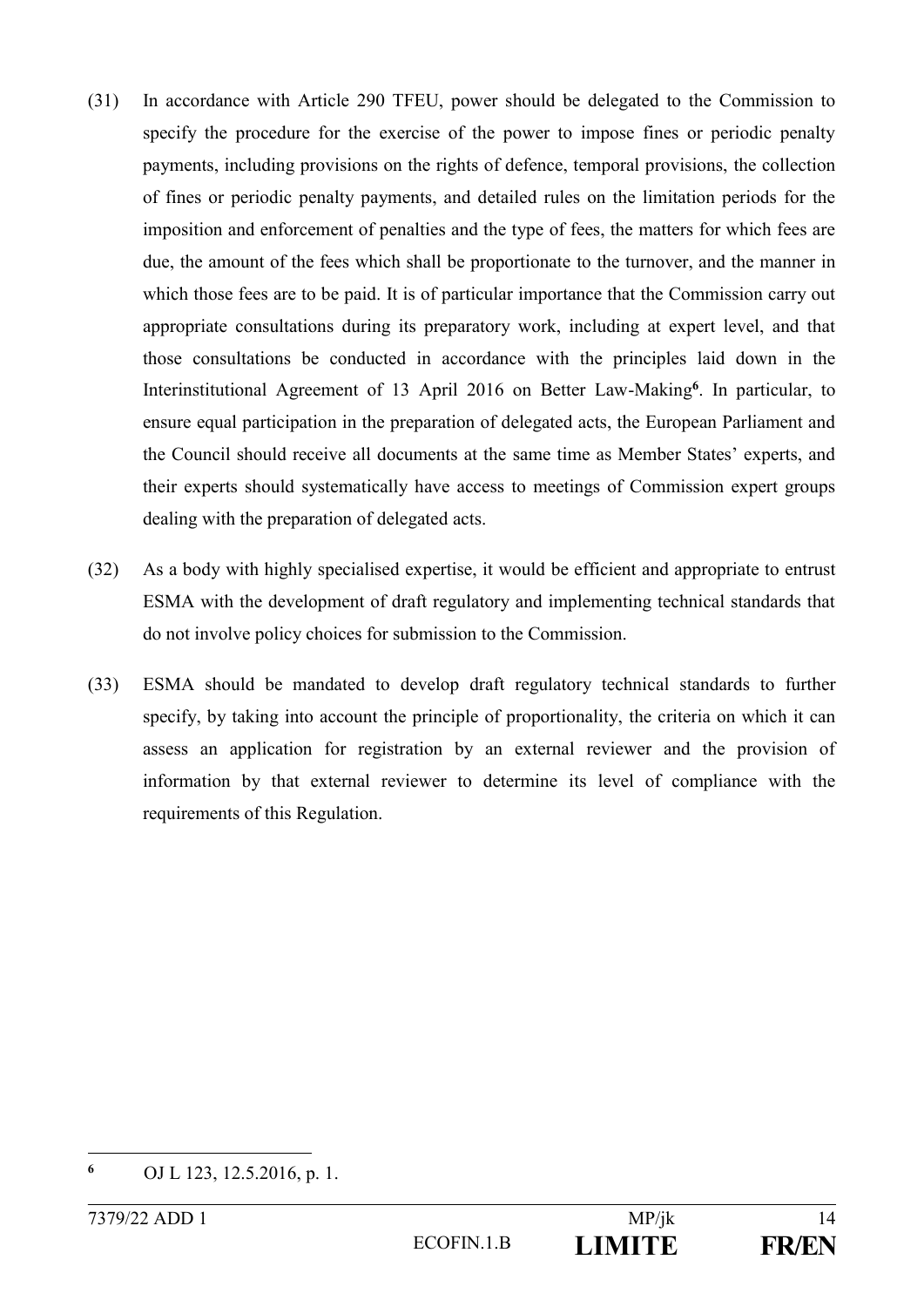- (34) In order to ensure uniform conditions for the implementation of this Regulation, implementing powers should be conferred on the Commission. Those powers should be exercised in accordance with Regulation (EU) No 182/2011 of the European Parliament and of the Council**<sup>7</sup>** .
- (35) ESMA should be mandated to develop draft implementing technical standards to specify the standard forms, templates and procedures for the provision of the information for the registration of external reviewers. The Commission should be empowered to adopt those implementing technical standards by means of an implementing act pursuant to Article 291 TFEU and in accordance with Regulation (EU) No 1095/2010.
- (36) In order to encourage external reviewers to provide their services to the issuers of European green bonds as of the entry into application of this Regulation, this Regulation sets out a transitional regime for the first 12 months following the entry into application of this Regulation.
- (36a) To ensure that issuers of European green bonds for which a prospectus is required pursuant to Regulation (EU) 2017/1129 comply with the disclosure requirements set out in this Regulation, competent authorities of the home Member State, designated in accordance with Article 36 of this Regulation, should have the necessary supervisory and investigatory powers.. The supervisory powers of the competent authorities may be exercised before or after the issuance of the relevant European green bonds. Competent authorities should not be required, under the supervisory powers granted by this Regulation, to verify the truthfulness or accuracy of the information that issuers are required to provide under this Regulation, nor that the obligations regarding the allocation of proceeds have been complied with.

 $\overline{7}$ **<sup>7</sup>** Regulation (EU) No 182/2011 of the European Parliament and of the Council of 16 February 2011 laying down the rules and general principles concerning mechanisms for control by the Member States of the Commission's exercise of implementing powers (OJ L 55, 28.2.2011, p. 13).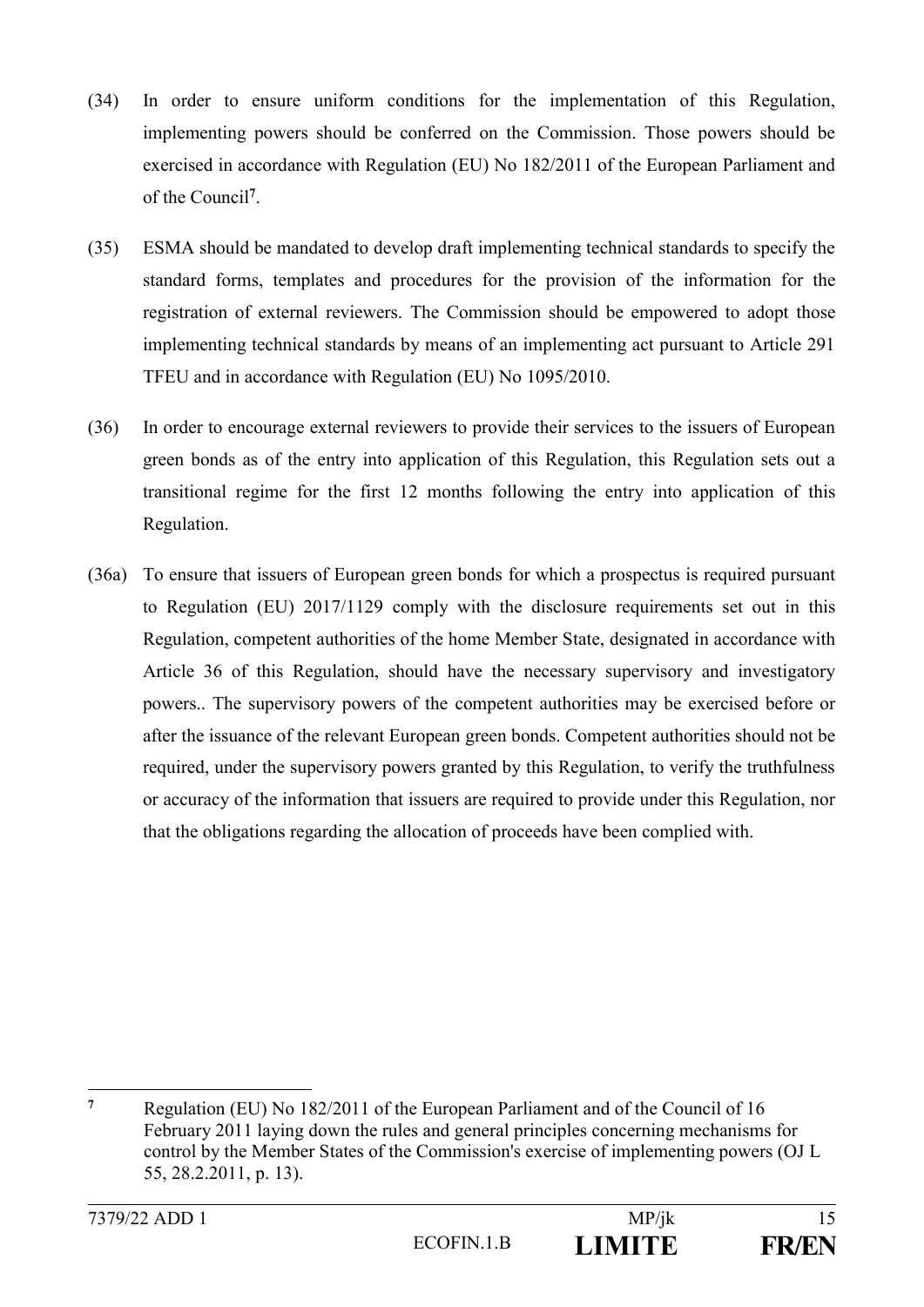(37) This Regulation aims to ensure that uniform requirements apply to the use of the designation of 'European green bond' or 'EuGB'.It also aims to establish a simple registration system and supervisory framework for external reviewers by entrusting a single supervisory authority with the registration and supervision of external reviewers in the Union. Finally, this Regulation aims to establish supervision of issuers of European green bonds for which a prospectus is required pursuant to Regulation (EU) 2017/1129. All aims should facilitate capital raising for projects that pursue environmentally sustainable objectives. Since those objectives cannot be sufficiently achieved by the Member States but can be better achieved at Union level, the Union may adopt measures in accordance with the principle of subsidiarity as set out in Article 5 of the Treaty on European Union. In accordance with the principle of proportionality, as set out in that Article, this Regulation does not go beyond what is necessary in order to achieve those objectives,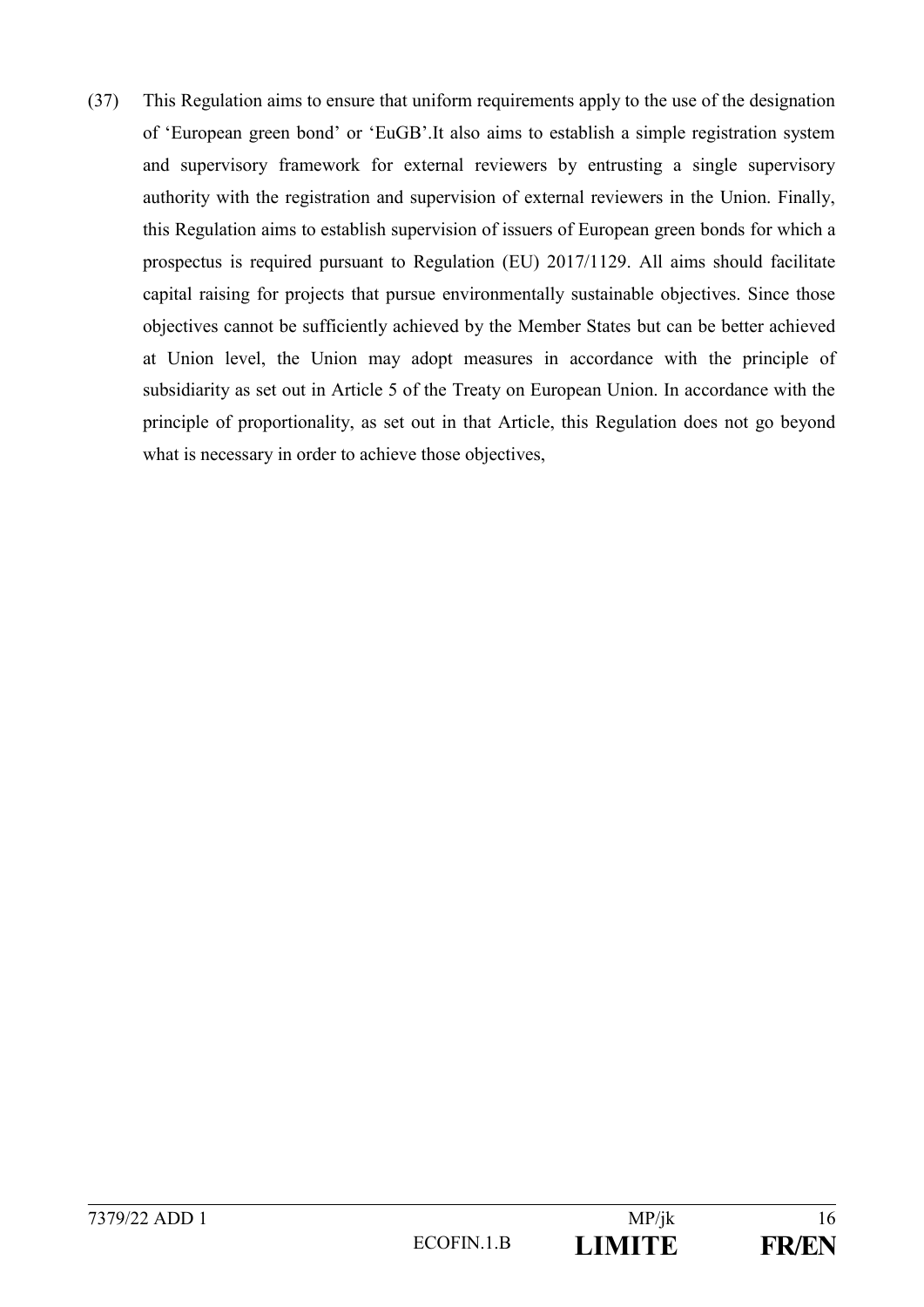# *Title I*

### *Subject matter and definitions*

#### *Article 1*

#### *Subject matter*

This Regulation lays down uniform requirements for issuers of bonds that wish to use the designation 'European green bond' or 'EuGB' for their environmentally sustainable bonds made available to investors in the Union, and establishes a registration system and supervisory framework for external reviewers of European green bonds.

#### *Article 2*

#### *Definitions*

For the purposes of this Regulation, the following definitions apply:

- (1) 'issuer' means any legal entity that issues bonds;
- (3) 'sovereign' means an entity mentioned in Article 1(2) paragraph (b) or an issuer of the type of bonds that are mentioned in Article 1(2) paragraph (d) of Regulation (EU) 2017/1129 of the European Parliament and of the Council<sup>8</sup>;
- (4) 'taxonomy requirements' means the criteria set out in Article 3 of Regulation (EU) 2020/852;

 $\bf{8}$ **<sup>8</sup>** Regulation (EU)\_2017/1129 of the European Parliament and of the Council of 14 June 2017 on the prospectus to be published when securities are offered to the public or admitted to trading on a regulated market, and repealing Directive 2003/71/EC (OJ L 168 30.6.2017, p. 12).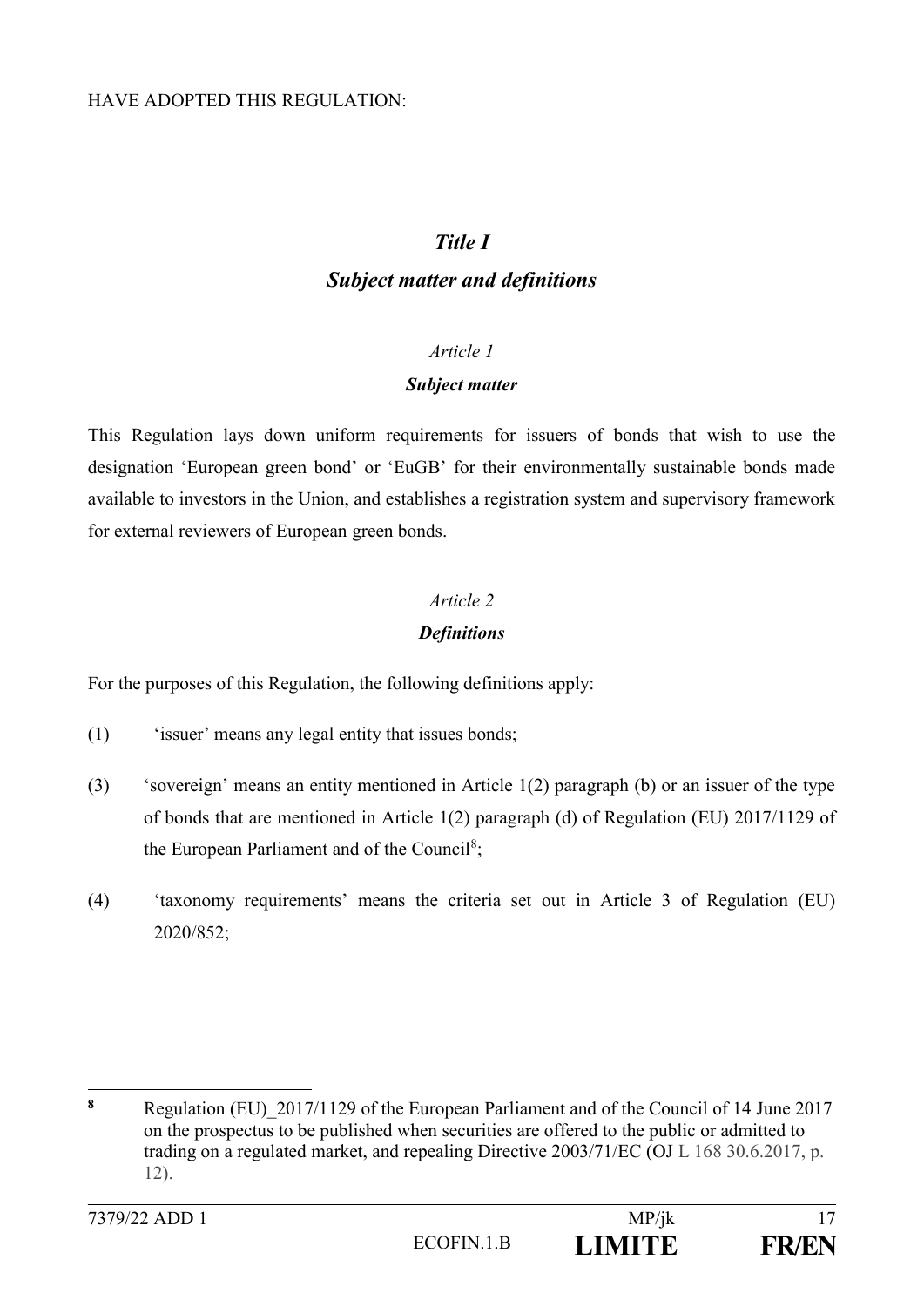- (5) 'regulated market' means a regulated market as defined Article 4(1), point (21), of Directive 2014/65/EU of the European Parliament and of the Council<sup>9</sup>
- (6) 'offer to the public' means offer of securities to the public as defined in Article 2, point (d), of Regulation (EU) 2017/1129;
- (7) 'home Member State' means a home Member State as defined in Article 2, point (m), of Regulation (EU) 2017/1129 ;
- (8) 'host Member State' means a host Member State as defined in Article 2, point (n), of Regulation (EU) 2017/1129;
- (9) 'financial assets' means debt or equity, or a combination thereof;
- (10) 'capital expenditure' means additions to fixed tangible or fixed intangible assets:
	- (a) during the financial year considered before depreciation, amortisation and any remeasurements, including the additions resulting from revaluations and impairments for the financial year concerned, and excluding fair value; or
	- (b) resulting from business combinations;
- (11) 'operating expenditure' means direct non-capitalised costs which relate to research and development, education and training, building renovation measures, short-term leases, maintenance and repair, or any other direct expenditures relating to the day-to-day servicing of property, plant and equipment that are necessary to ensure the continued and effective functioning of such assets;(12) 'made available to investors in the Union' means:

(a) any offer to the public within the Union, whether such offer is or is not exempted from the obligation to establish a prospectus pursuant to Regulation (EU) 2017/1129; or

(b) the admission to trading of the bonds on a trading venue located in the Union.

<sup>9</sup> Directive 2014/65/EU of the European Parliament and of the Council of 15 May 2014 on markets in financial instruments and amending Directive 2002/92/EC and Directive 2011/61/EU (OJ L 173, 12.6.2014, p. 349).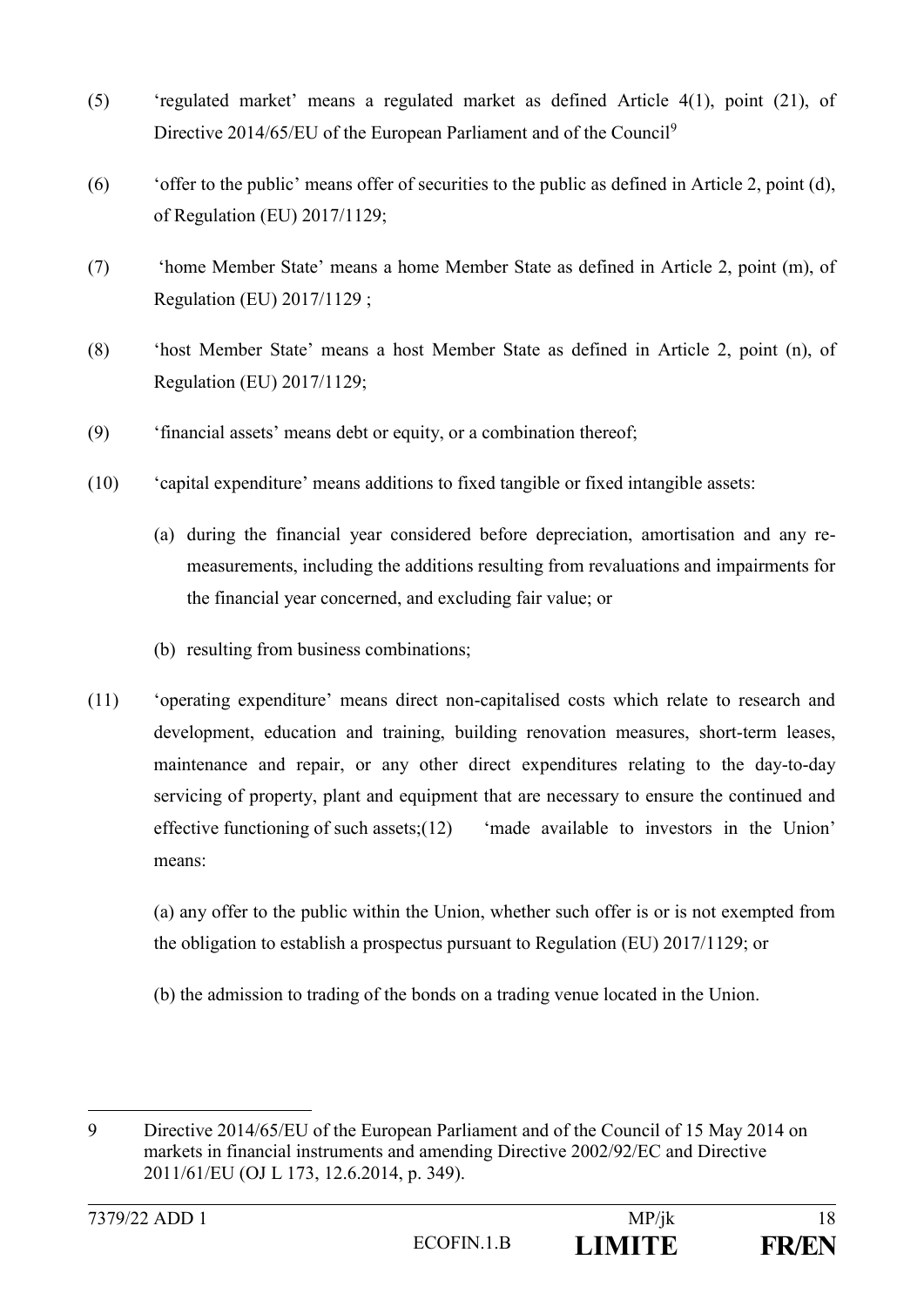- (13) 'CapEx Plan' means a plan to expand taxonomy-aligned activities or to allow taxonomyeligible economic activities to become taxonomy-aligned as referred to and under the conditions specified in Annex I, point 1.1.2.2, to Commission Delegated Regulation (EU)  $2021/2178^{10}$ ;
- (14) 'bond' means a non-equity security as defined in Article 2, point (c), of Regulation (EU) 2017/1129;
- (15) 'issuance costs' means costs that are directly related to the issuance of bonds, including fees paid to financial intermediaries leading the issuance, such as underwriting and placement costs, and advisory costs, legal costs, rating costs and costs related to the external review;
- (16) 'trading venue' means a trading venue as defined in Article 4(1), point (24) of Directive 2014/65/EU.

 $10$ **<sup>10</sup>** Commission Delegated Regulation (EU) 2021/2178 of 6 July 2021 supplementing Regulation (EU) 2020/852 of the European Parliament and of the Council by specifying the content and presentation of information to be disclosed by undertakings subject to Articles 19a or 29a of Directive 2013/34/EU concerning environmentally sustainable economic activities, and specifying the methodology to comply with that disclosure obligation (OJ L 443, 10.12.2021, p. 9).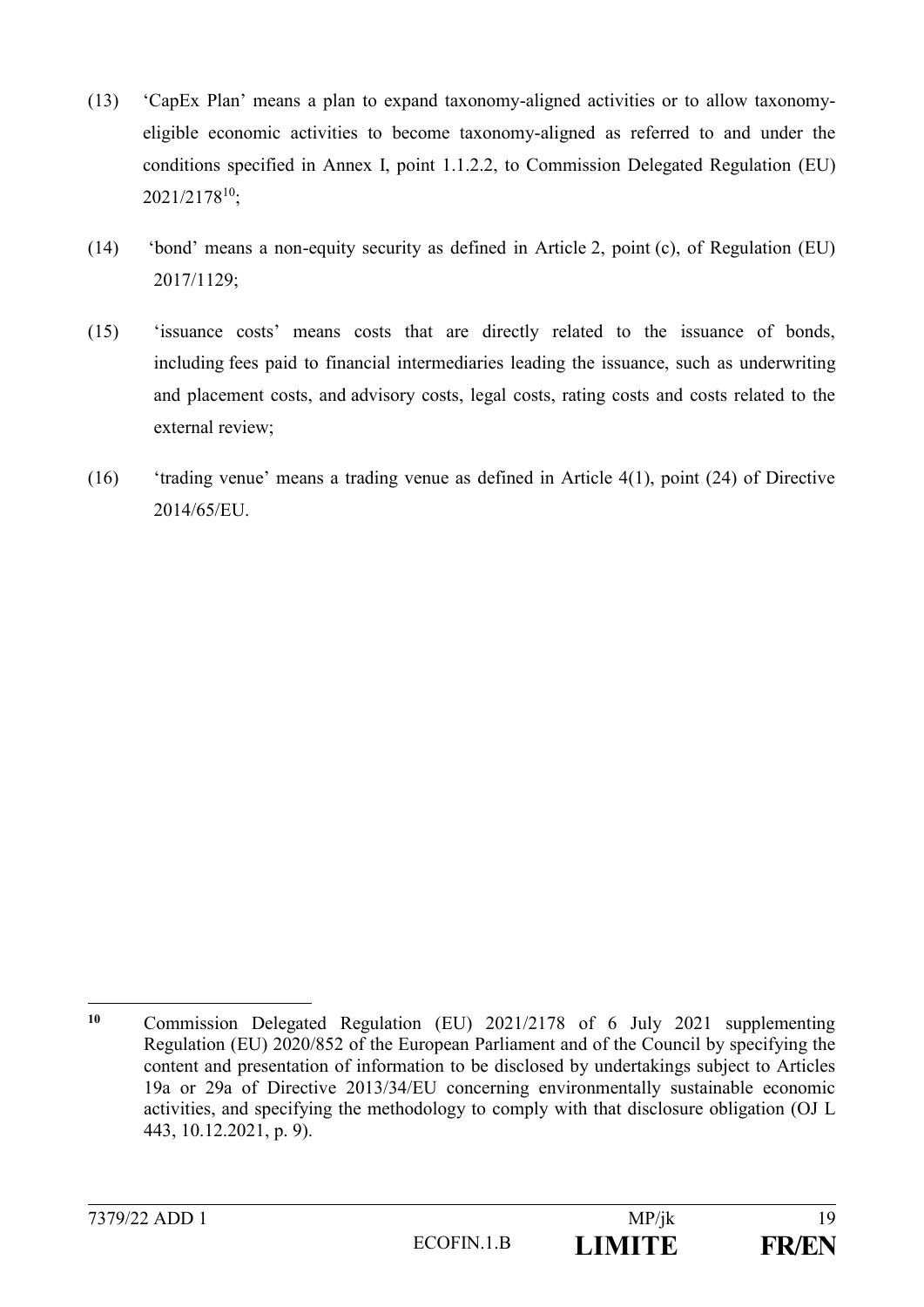# *Title II*

# *Conditions for the use of the designation 'European green bond' or 'EuGB'*

# **Chapter I Bond-related requirements**

#### *Article 3*

#### *Designation*

The designation 'European green bond' or 'EuGB' shall be used only for bonds that comply with the requirements set out in this Title.

#### *Article 4*

### *Use of the proceeds of European green bonds*

- 1. Before the maturity of a European green bond, the proceeds of that bond, after deducting issuance costs, such deduction being optionally made at the choice of the issuer, shall be only and fully allocatedto:
	- (a) fixed assets, including those of households, that are not financial assets;
	- (b) capital expenditures, including those of households;
	- (c) operating expenditures incurred more recently than three years prior to the issuance of the European green bond; or
	- (d) financial assets.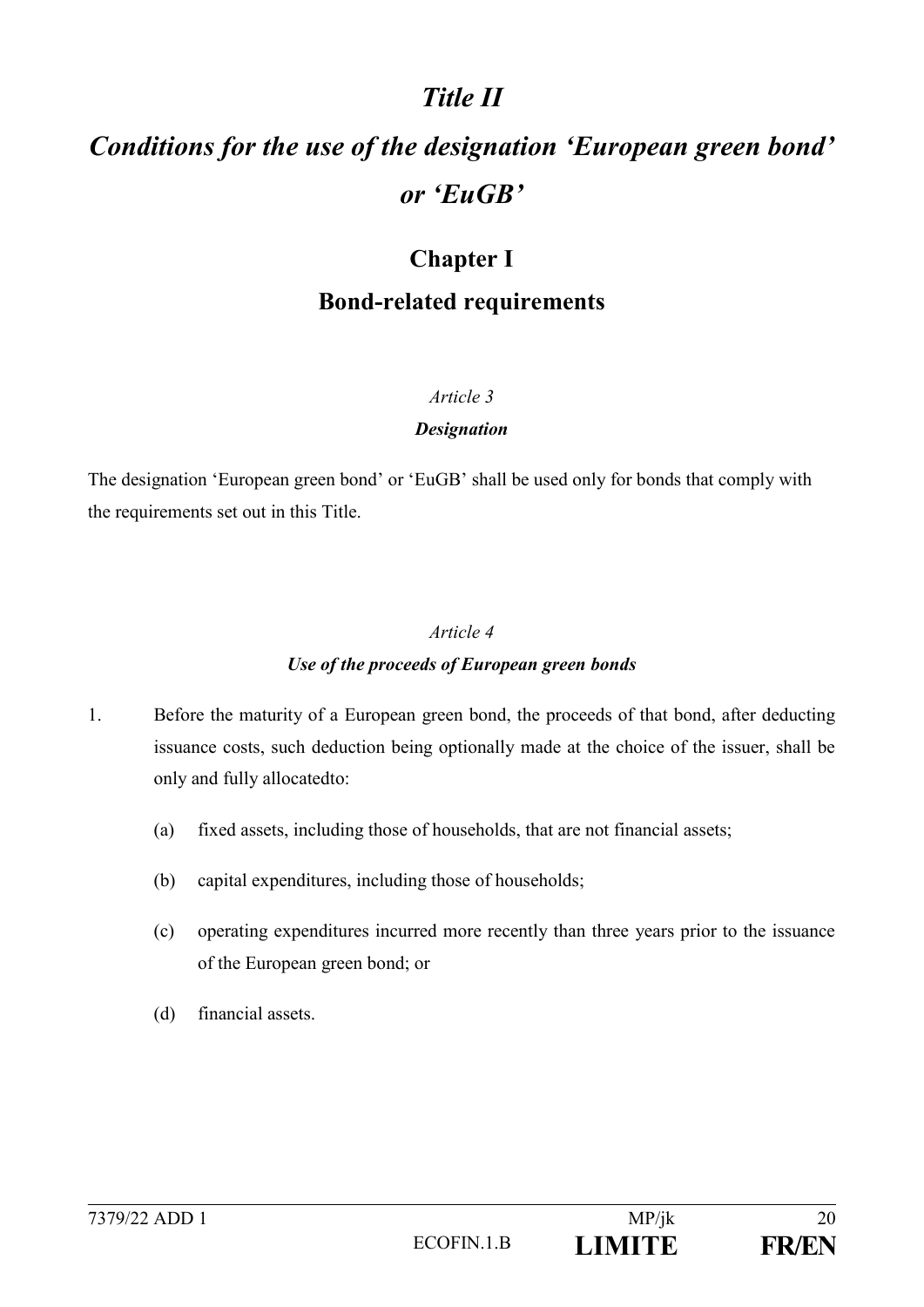- 2. By way of derogation from paragraph 1, a sovereign may also allocate the proceeds of European green bonds it has issued to:
	- (a) fixed assets as referred to in Annex A, point 7.22, to Regulation (EU) No 549/2013 of the European Parliament and of the Council<sup>11</sup>;
	- (b) non-produced non-financial assets as referred to in Annex A, point 7.24, to Regulation (EU) No 549/2013;
	- (c) tax relief as referred to in Annex A, point 20.167, to Regulation (EU) No 549/2013, that was granted more recently than three years prior to the issuance of the European green bond;
	- (d) subsidies as referred to in Annex A, point 4.30, to Regulation (EU) No 549/2013, that were transferred more recently than three years prior to the issuance of the European green bond;
	- (e) capital expenditures as referred to in Annex A, point 20.104, to Regulation (EU) No 549/2013;
	- (f) operating expenditures or intermediate consumption as referred to in Annex A, point 3.88, to Regulation (EU) No 549/2013, incurred more recently than three years prior to the issuance of the European green bond;
	- (g) current transfers within general government as referred to in Annex A, point 4.118, to Regulation (EU) No 549/2013, provided that the proceeds of those transfers are allocated in accordance with points (a) to (d) of paragraph 1, or points (a) to (f) of paragraph 2; or
	- (h) current international cooperation as referred to in Annex A, point 4.121, to Regulation (EU) No 549/2013.

<sup>11</sup> Regulation (EU) No 549/2013 of the European Parliament and of the Council of 21 May 2013 on the European system of national and regional accounts in the European Union (OJ L 174, 26.6.2013, p. 1).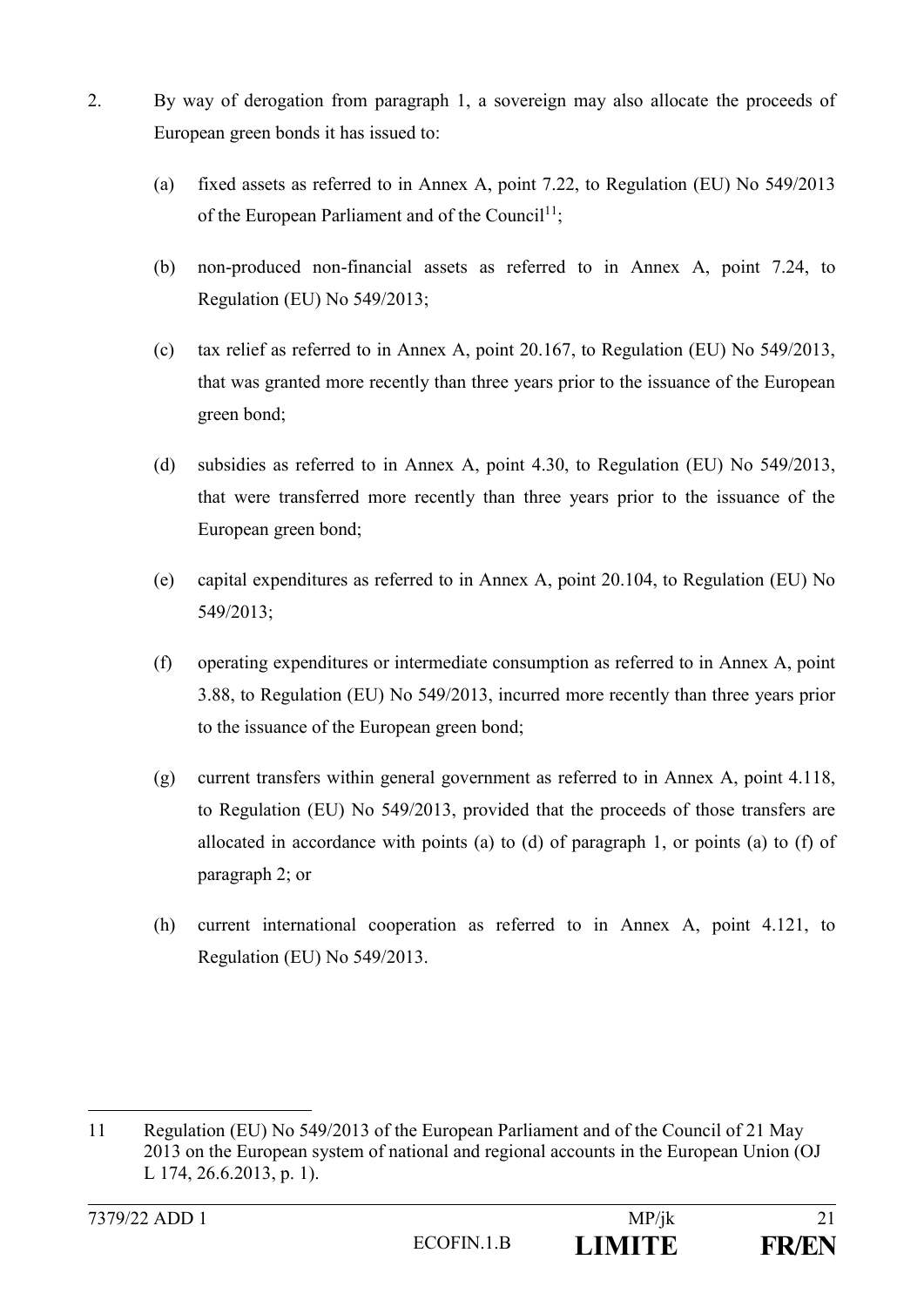#### *Financial assets*

- 2. The proceeds of financial assets shall only be allocated to the uses listed in Article 4(1) and (2).
- 3. Where the proceeds of financial assets are allocated to one or more subsequent financial assets, those proceeds shall be allocated at the level of the final recipient to the uses listed in Article 4(1), points (a) to (c), or in Article 4(2) where the latter applies.

### *Article 6 Taxonomy-alignment of use of proceeds*

- 1. The use of proceeds referred to in Article 4 shall relate to:
	- (a) economic activities that meet the taxonomy requirements; or
	- (b) in the case of capital expenditures or operating expenditures to economic activities that are expected to meet the taxonomy requirements within a certain period of time as set out in a CapEx Plan.

The period of time referred to in point (b) of the first subparagraph shall not exceed five years from the bond issuance, unless a longer period of up to ten years is justified by the specific features of the economic activities concerned as documented in the CapEx Plan.

The CapEx Plan referred to in the second subparagraph shall, for the purposes of this Regulation, (i) ensure that the economic activity referred to in point (b) of the first subparagraph meets the taxonomy requirements within the required period of time and (ii) describe the actions and expenditures that are necessary for that economic activity to meet the taxonomy requirements within the specified period of time.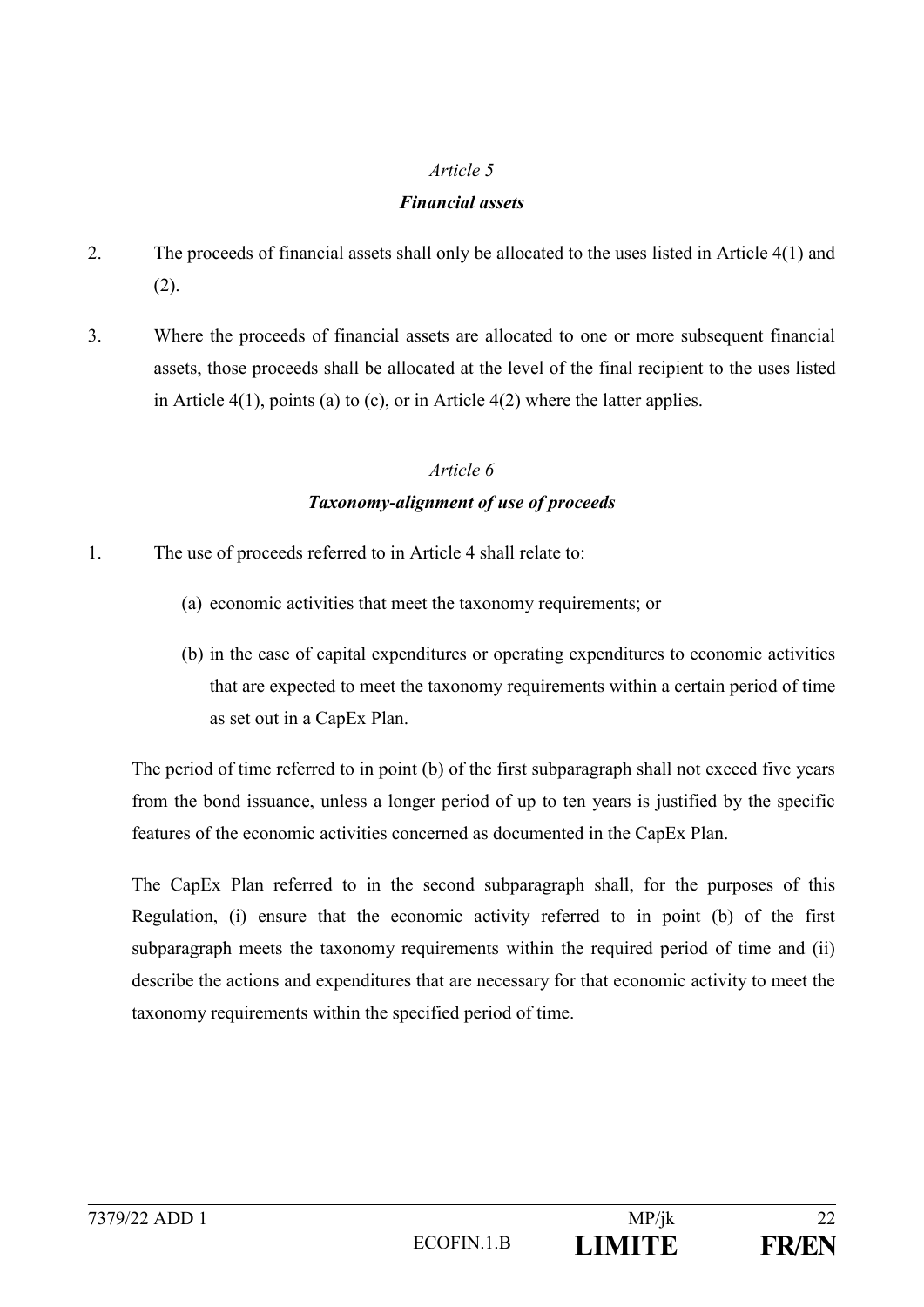- 1a. By way of derogation from Article 6(1), up to 20 % of the proceeds of European green bonds may be allocated to economic activities that comply with the taxonomy requirements, with the exception of the technical screening criteria referred to in Article 3, point (d), of Regulation (EU) 2020/852, that are:
	- (a) economic activities for which no technical screening criteria have entered into force by the date of issuance of the European green bonds; or
	- (b) activities in the context of international support reported in accordance with internationally agreed guidelines, criteria and reporting cycles, including climate finance reported to the EU and United Nations Framework Convention on Climate Change (UNFCCC) as referred to in Article 19(3) of Regulation (EU) 2018/1999, and official development assistance (ODA) reported to the OECD Development Assistance Committee (DAC).

Where the issuer makes use of the provisions in this paragraph, it shall include a statement in the factsheet as specified in Annex I of this Regulation, describing in particular the nonalignment with the taxonomy's technical screening criteria, the activities concerned and the estimated percentage of the proceeds intended to finance such activities as a total and on a per-activity basis.

2. Where proceeds of a European green bond are allocated by means of financial assets either to capital expenditures or to operating expenditures the defined period of time referred to in paragraph 1, second subparagraph, shall start from the moment of the creation of the financial asset which initially introduced the CapEx Plan.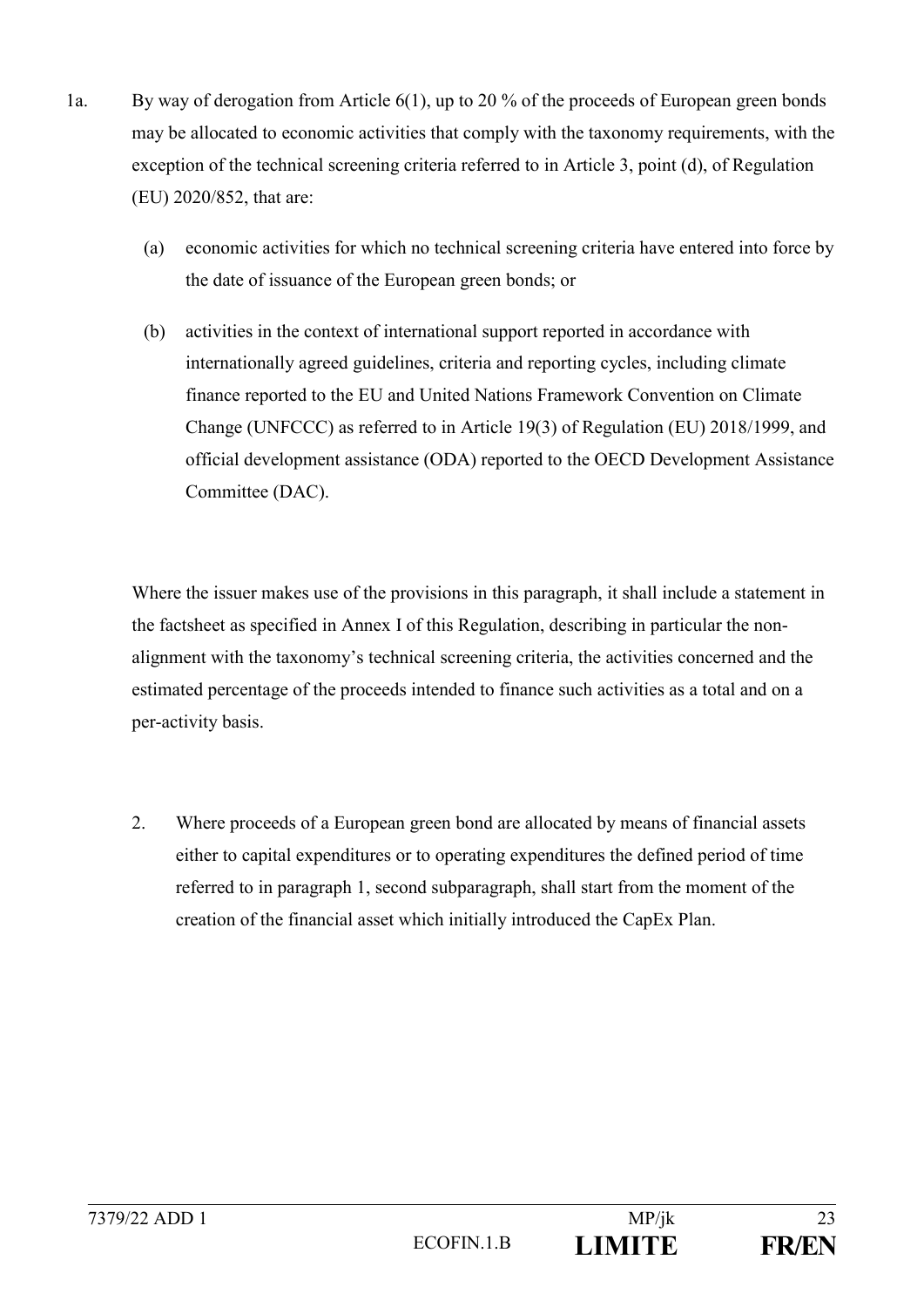#### **Application of the taxonomy requirements**

- 1. Issuers shall allocate bond proceeds to the uses set out in Article 4(1) points (a), (b) and (c), listed in Article 4(2), or to equity in accordance with the delegated acts adopted pursuant to Articles 10(3), 11(3), 12(2), 13(2), 14(2) or 15(2) of Regulation (EU) 2020/852 applicable at the point in time when the bond is issued.
- 2. When allocating bond proceeds to debt issuers shall apply the delegated acts adopted pursuant to Articles 10(3), 11(3), 12(2), 13(2), 14(2) or 15(2) of Regulation (EU) 2020/852 applicable at the point in time when the debt was created for the underlying activities concerned by that debt.

Where, at the time of the creation of the debt referred to in the first subparagraph, no delegated acts adopted pursuant to Articles  $10(3)$ ,  $11(3)$ ,  $12(2)$ ,  $13(2)$ ,  $14(2)$  or  $15(2)$  of Regulation (EU) 2020/852 were applicable to all or part of the underlying economic activities concerned by that debt, issuers shall apply, for those economic activities, the first delegated acts that entered into application after the creation of the debt pursuant to Articles 10(3), 11(3), 12(2), 13(2), 14(2) or 15(2) of Regulation (EU) 2020/852.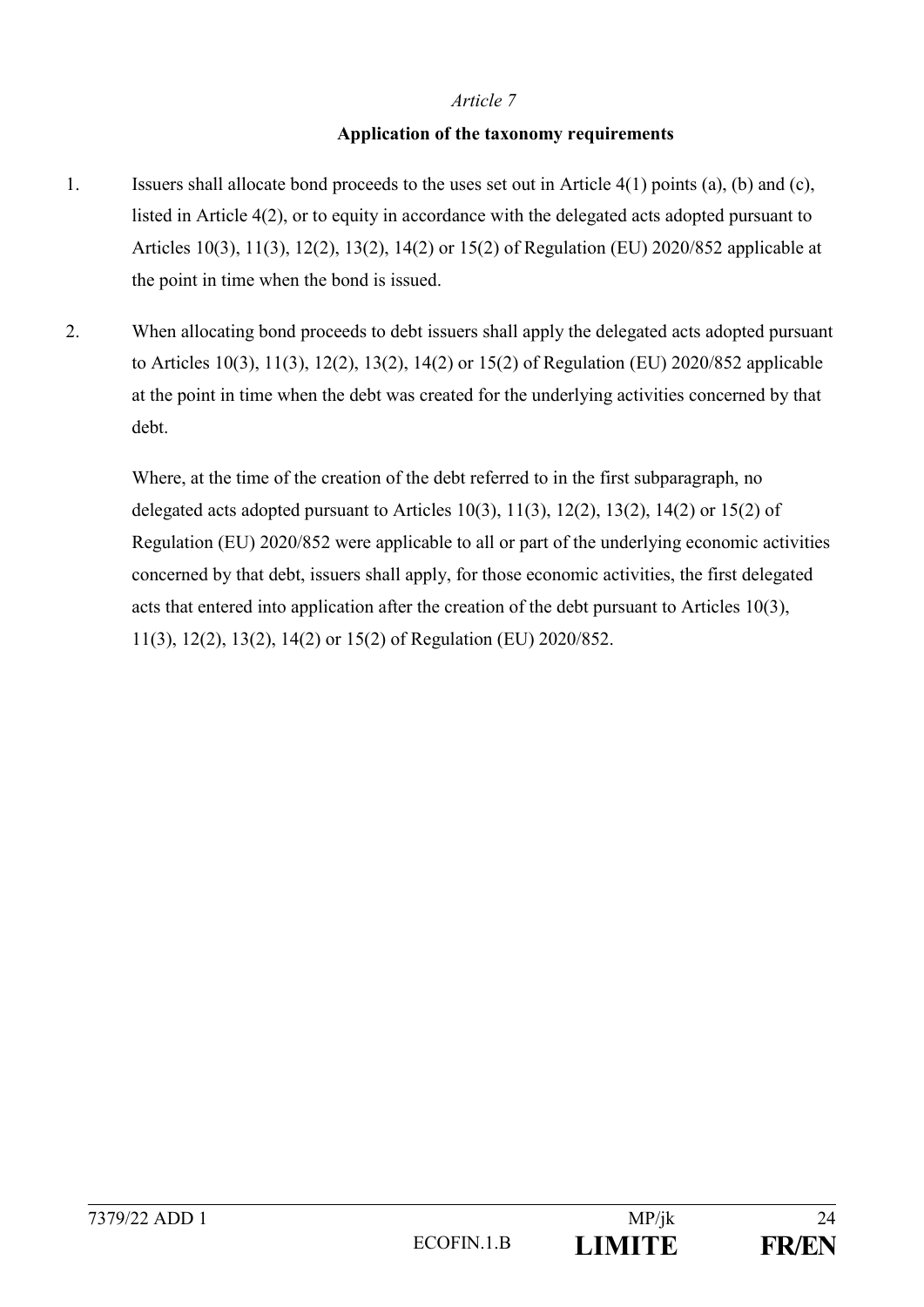# **Chapter II**

## **Transparency and external review requirements**

#### *Article 8*

#### *European green bond factsheet and pre-issuance review of the European green bond factsheet*

- 1. Prior to issuing a European green bond issuers shall:
	- (a) complete the European green bond factsheet laid down in Annex I;
	- (b) ensure that the completed European green bond factsheet has been subject to a preissuance review with a positive opinion by an external reviewer.
- 2. A European green bond factsheet may relate to one or several European green bond issuances.
- 3. The pre-issuance review of the factsheet referred to in paragraph 1, point (b), shall contain:
	- (a) an assessment of whether the completed green bond factsheet complies with Articles 4 to 7 and Annex I; and
	- (b) the elements set out in Annex IV.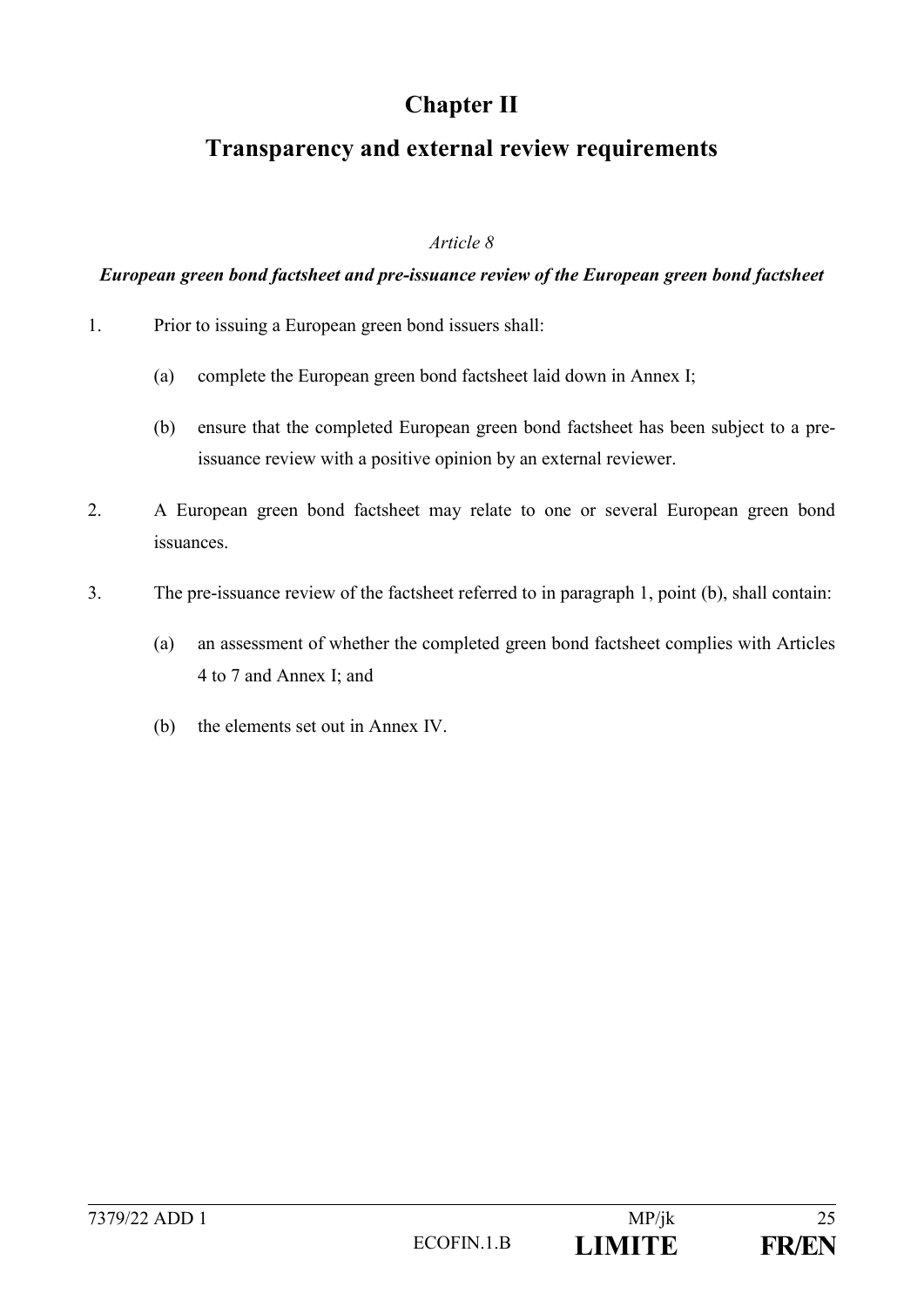#### *Allocation reports and post-issuance review of allocation reports*

- 1. For every 12-months annual period until (and including) the annual period of full allocation of the proceeds of the European green bond concerned, and at least until the completion of the CapEx Plan, if applicable, issuers of European green bonds shall draw up a European green bond allocation report using the template laid down in Annex II, demonstrating that the proceeds of any European green bonds concerned from their issuance date and until the end of the annual period the report refers to have been allocated in accordance with Articles 4 to 7. The first annual period starts on the date of issuance or, at the choice of the issuer on the 1st of January or at the date marking the start of the issuer's financial year. The date on which the first annual period starts shall not be later than the issuance date and shall be specified in the factsheet.
- 2. A European green bond allocation report may relate to one or several issuances of European green bonds.
- 3. Issuers of European green bonds shall obtain a post-issuance review by an external reviewer of the allocation report drawn up after the full allocation of the proceeds of the European green bond in accordance with Articles 4 to 7.
- 4. Where, following the publication of the allocation report in accordance with Article 13(1), point (c), the allocation of proceeds is corrected, issuers of European green bonds concerned shall, without undue delay, amend the allocation report and obtain a postissuance review by an external reviewer of that amended allocation report.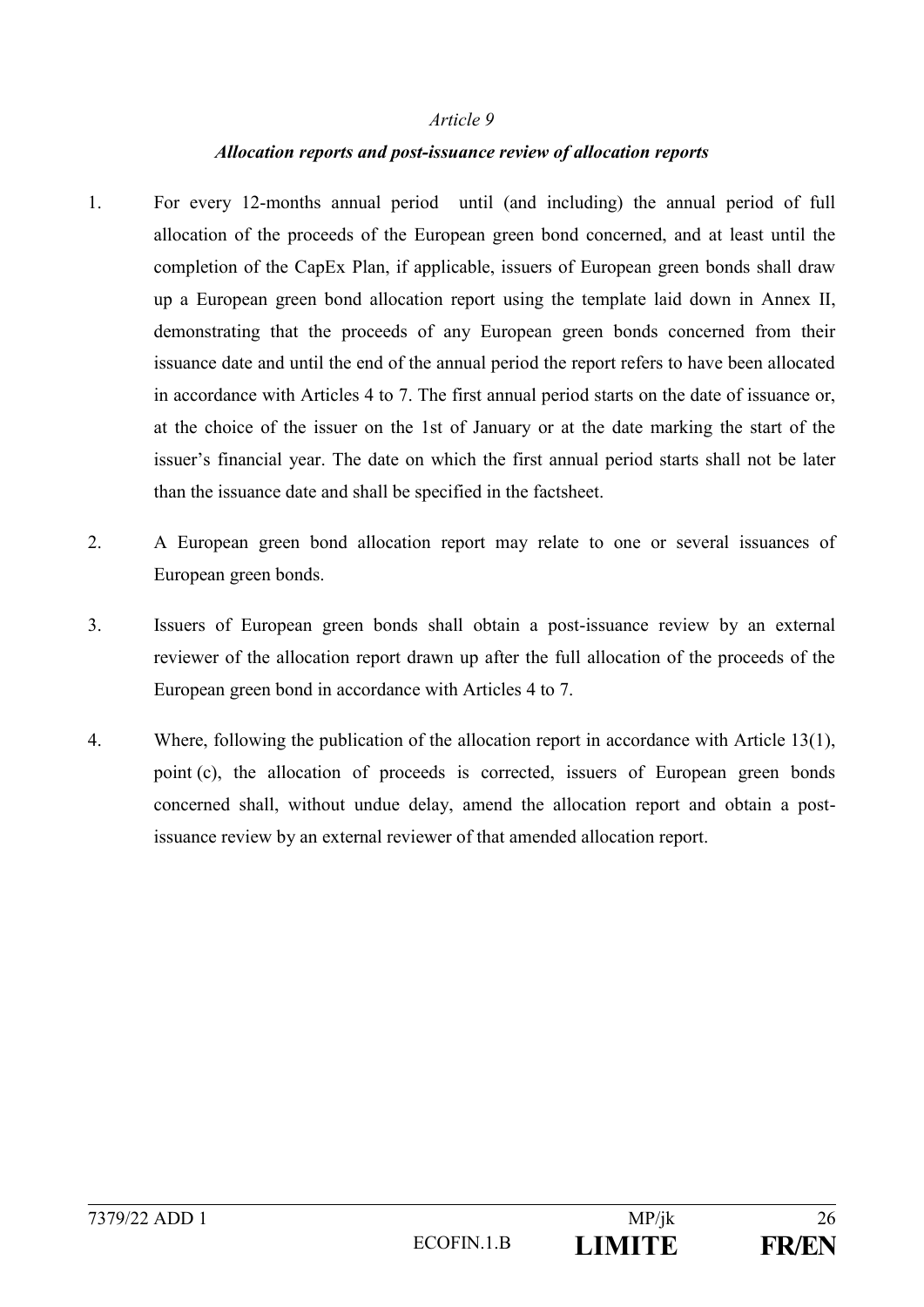- 5. By way of derogation from paragraph 3, every allocation report from issuers that allocate proceeds of a portfolio of one or several European green bonds to a portfolio of financial assets shall be subject to a post-issuance review by an external reviewer, except where there has been no change in allocation, meaning no addition or replacement was made to the portfolio of financial assets and no financial asset part of the portfolio during that annual period was amended or itself subject to a change in allocation, compared to the year covered by the previous allocation report. A statement regarding the absence of such change of allocation shall be included in each allocation report where applicable. The external reviewer shall pay particular attention to those financial assets that were not included in any previously published allocation report.
- 6. Issuers of European green bonds shall ensure that the annual allocation reports and, where applicable the post-issuance review(s), required under this Article are made public within 9 months following the end of each annual period specified in paragraph 1. Within this timeframe, issuers shall ensure that the external reviewer has at least 30 calendar days to review an allocation report.

Issuers of European green bonds shall provide any amended allocation report, referred to in paragraph 4, without undue delay to an external reviewer. The amended allocation report and the post-issuance review shall be made public without undue delay.

6a. In case of an error in the pre-issuance or post-issuance review notified by the external reviewer in accordance with Article 24 of this Regulation, the issuer shall, without undue delay, make public the amended pre-issuance or post-issuance review, specifying the date on which such publication is made and the reason for and content of the amendment.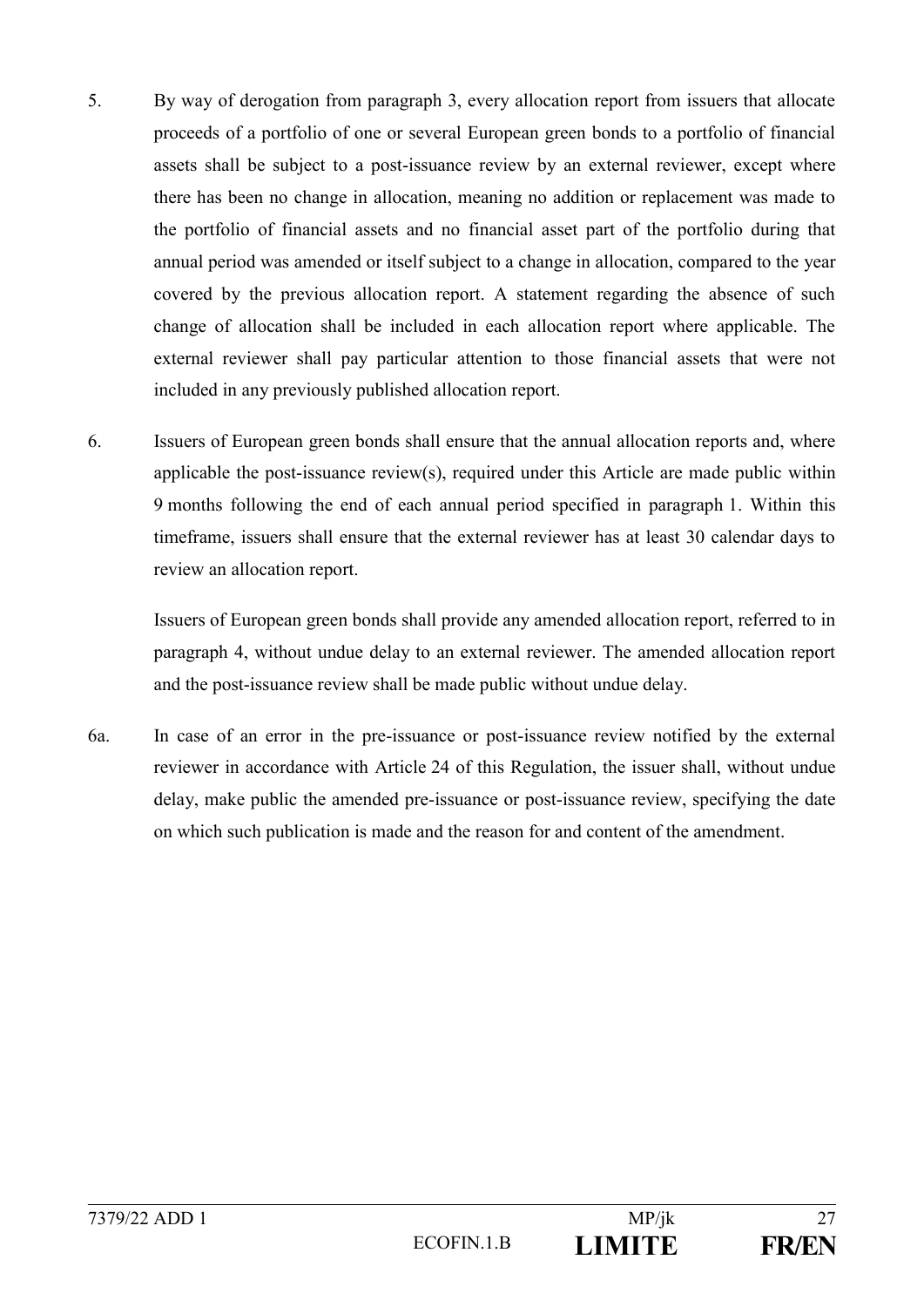- 7. The post-issuance review referred to in paragraphs 3, 4, and 5 shall contain:
	- (a) an assessment of whether the issuer has allocated the proceeds of the bond in accordance with Articles 4 to 7, based on the information provided to the external reviewer;
	- (b) an assessment of whether the issuer has complied with the intended use of proceeds set out in the green bond factsheet, based on the information provided to the external reviewer;
	- (ba) where applicable, an assessment, after the completion of the CapEx Plan, of whether assets or activities subject to that plan meet the taxonomy requirements based on the information provided to the external reviewer; and
	- (c) the elements set out in Annex IV.
- 8. Where bond proceeds are allocated to the expenditures referred to in Article 4(2) the postissuance review may only assess compliance with Articles 4 to 7 of the terms and conditions under which those expenditures or transfers have been disbursed, where justified by (i) the complexity, scale and practical unfeasibility of a full assessment of the underlying activities, and (ii) the existence of binding provisions in those terms and conditions permitting the assessment of the alignment of the final use of proceeds with the taxonomy requirements.
- 9. Where bond proceeds are allocated in accordance with Article 5 in the context of activities of a public development credit institution, as defined in Article 429a(2) of Regulation (EU) 575/2013, the post-issuance review may assess compliance of the relevant activities with Articles 4 to 7 based on the principle of random sampling, in accordance with best market practices, if justified by the complexity, scale and practical unfeasibility of a full assessment of the underlying activities. Such assessment may be performed by taking into account data privacy measures in order to ensure a high level of protection of personal and other sensitive data that is not relevant for the purposes of the assessment.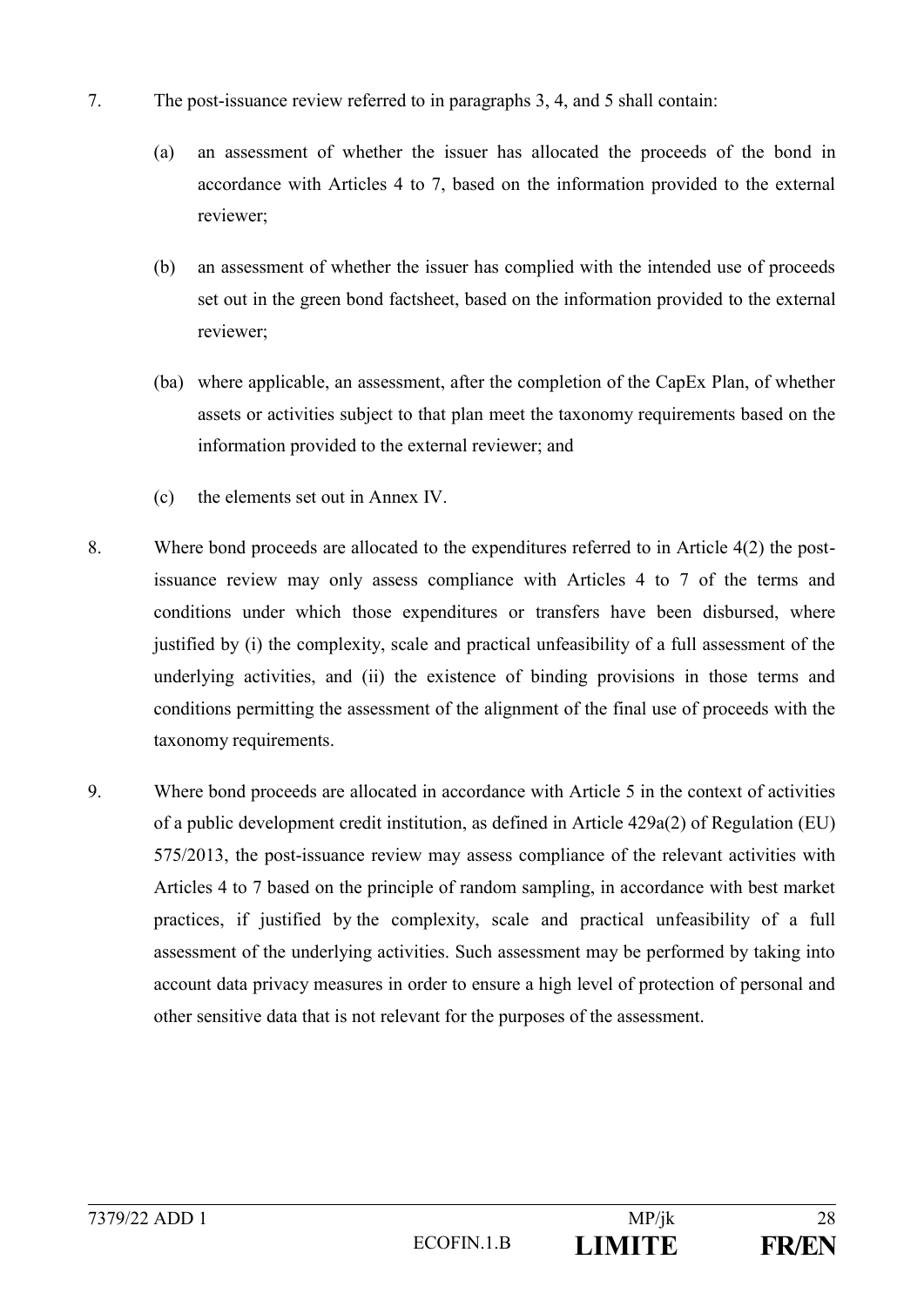#### *European green bond impact report*

- 1. Issuers of European green bonds shall, after the full allocation of the proceeds of such bonds, and at least once during the lifetime of the bond, draw up and make public a European green bond impact report on the environmental impact of the use of the bond proceeds by using the template laid down in Annex III.
- 2. A single impact report may cover several issuances of European green bonds.

#### *Article 11*

#### *Sovereigns as issuer*

- 1. A sovereign shall obtain post-issuance reviews of European green bonds from:
	- (a) an external reviewer, or
	- (b) an external reviewer and a state auditor, whereby the state auditor shall review the allocation of bond proceeds and the external reviewer shall ascertain the compliance of economic activities funded through the bond with taxonomy requirements.
- 2. Paragraph (b) of Article 9(7) shall apply to the state auditor when performing postissuance review of allocation reports.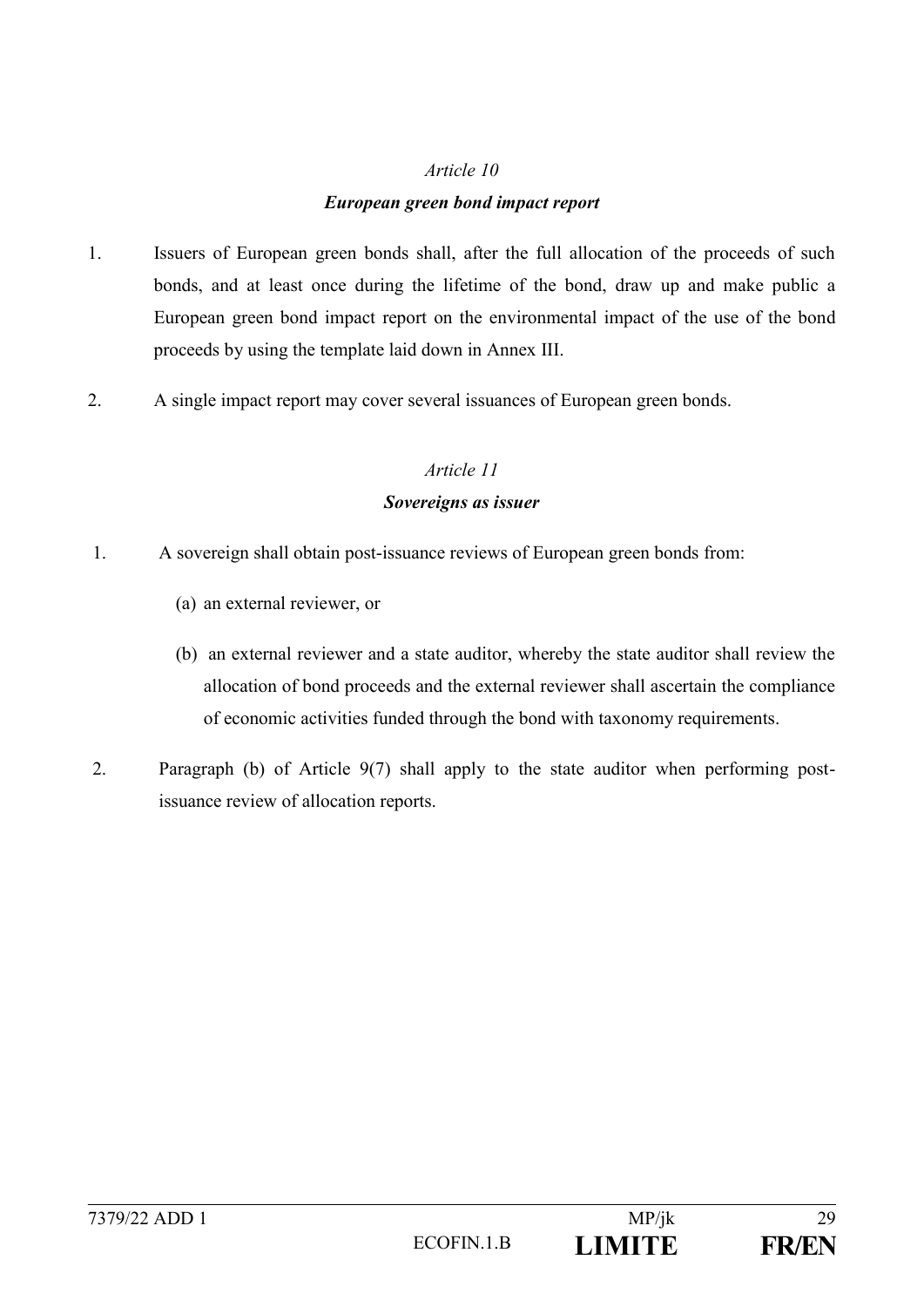#### *Prospectus and terms and conditions for European green bonds*

- 1. Where a prospectus is to be published pursuant to Regulation (EU) 2017/1129 for the European green bond, that prospectus or, where relevant and at the choice of the issuer, the final terms of a base prospectus, shall clearly state, in the section describing the use of proceeds, that the European green bond is issued in accordance with this Regulation.
- 2. For the purposes of Article 19(1), point (c), of Regulation (EU) 2017/1129, 'regulated information' shall include the information contained in the European green bond factsheet referred to in Article 8(1), point (a) of this Regulation.
- 3. Where the obligation to publish a prospectus pursuant to Regulation (EU) 2017/1129 for the European green bond does not apply, the European green bond legal documentation, such as the terms and conditions of the bonds shall, in the section describing the use of proceeds, state that the European green bond is issued in accordance with this Regulation.
- 4. Issuers shall undertake towards the investors by means of a binding clause in the terms and conditions or the final terms of the European green bond to comply in all material respects with the requirements applicable to issuers set out in this Title.

#### *Article 13*

#### *Publication on the issuer's website and notification to ESMA and national competent authorities*

- 1. Issuers of European green bonds shall publish on their website, in a distinct section titled 'European green bonds' and make available, free of charge, and, where applicable, as provided for in Article 21(3) and (4) of Regulation (EU) 2017/1129, for each item within the required delay and until at least 12 months after the maturity of the bonds concerned:
	- (a) the completed European green bond factsheet referred to in Article 8, before the issuance of the bond;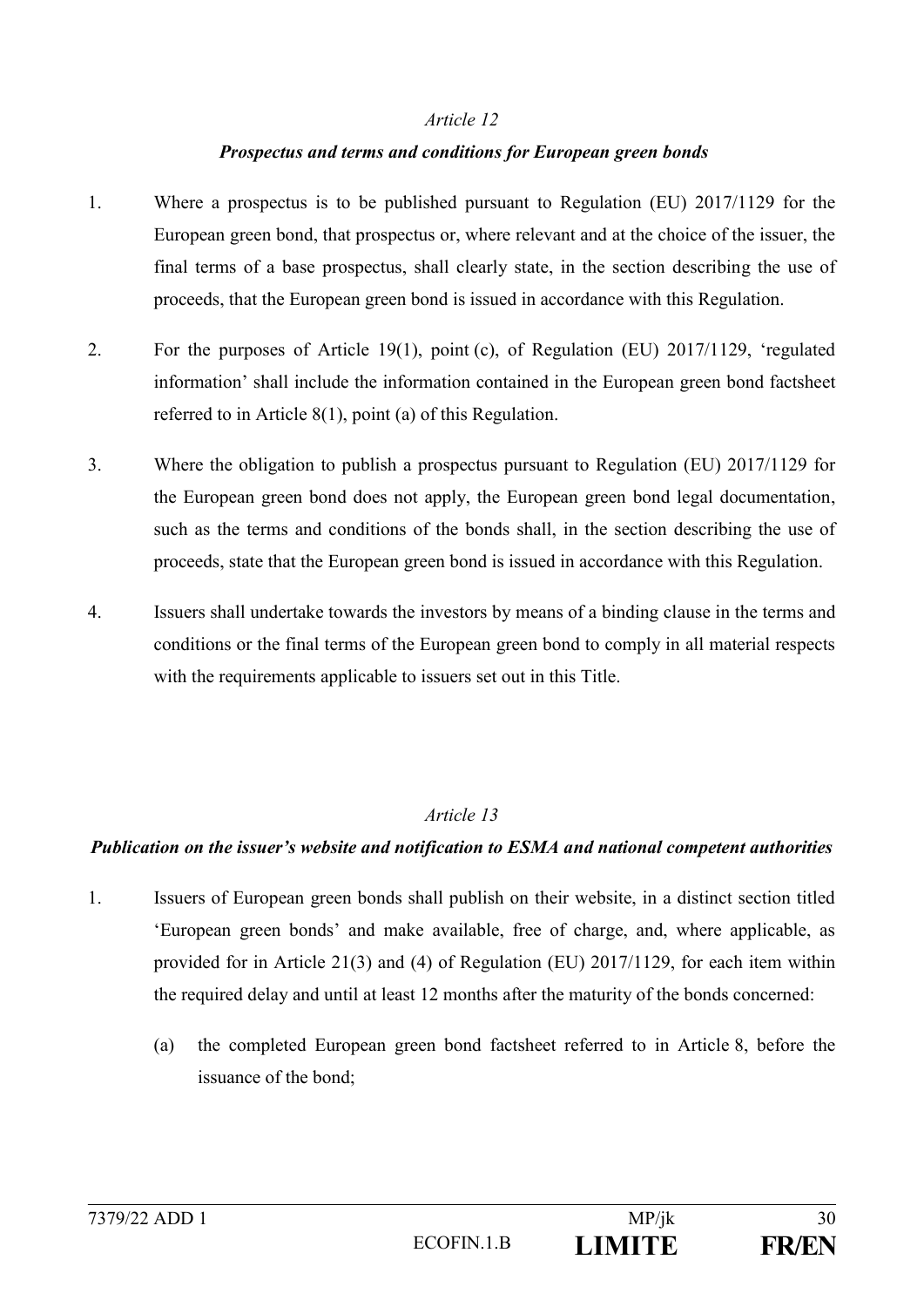- (b) the pre-issuance review related to the European green bond factsheet referred to in Article 8, before the issuance of the bond;
- (c) the European green bond annual allocation reports referred to in Article 9;
- (d) the post-issuance reviews of the European green bond allocation reports referred to in Article 9;
- (e) the European green bond impact report referred to in Article 10;
- (f) the post-issuance review of the impact report if obtained; and
- (g) if a prospectus is published pursuant to Regulation (EU) 2017/1129, a link to the website where the prospectus can be consulted until at least the date mentioned in the first sub-paragraph of this Article,

and, in each case, any amendments or corrections to those documents.

- 2. The information contained in the documents referred to in paragraph 1, points (a), (c) and (e), shall be provided at least in the following language or languages:
	- (a) where the European green bonds are offered to the public in only one Member State and are not admitted to trading on a trading venue in another Member State, in a language accepted by the competent authority of that Member State, or in a language customary in the sphere of international finance, at the choice of the issuer;
	- (b) where the European green bonds are offered to the public in more than one Member State or are admitted to trading on a trading venue in a Member State different from the Member State in which they are offered to the public , either in one or more languages accepted by the competent authority of each Member State where an offer to the public is made and, if applicable where the European green bonds are admitted to trading on a trading venue , or in a language customary in the sphere of international finance, at the choice of the issuer.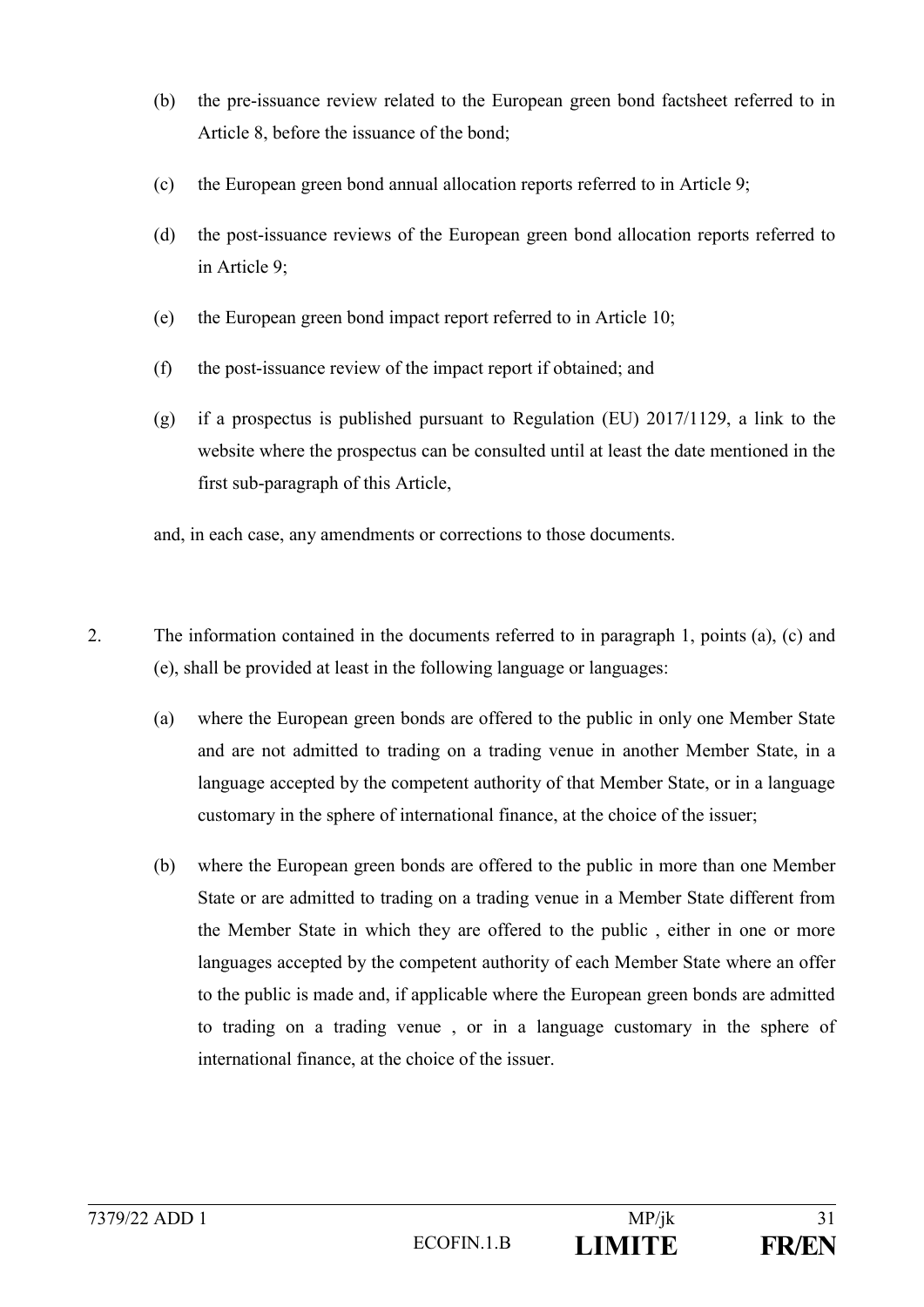- 3. By way of derogation from paragraph 2, where a prospectus for the European green bond is to be published in accordance with Regulation (EU) 2017/1129, the information contained in the documents referred to in paragraph 1 shall be provided in the language or languages of that prospectus.
- 4. Where Article 36 is applicable to a European green bond issue, the issuer shall notify the competent authority referred to in that Article of the publication of each of the documents referred to in paragraph 1 of this Article without undue delay following each publication.
- 5. The competent authority referred to in paragraph 4 shall notify ESMA of each notification received pursuant to that paragraph within 30 days of the receipt thereof.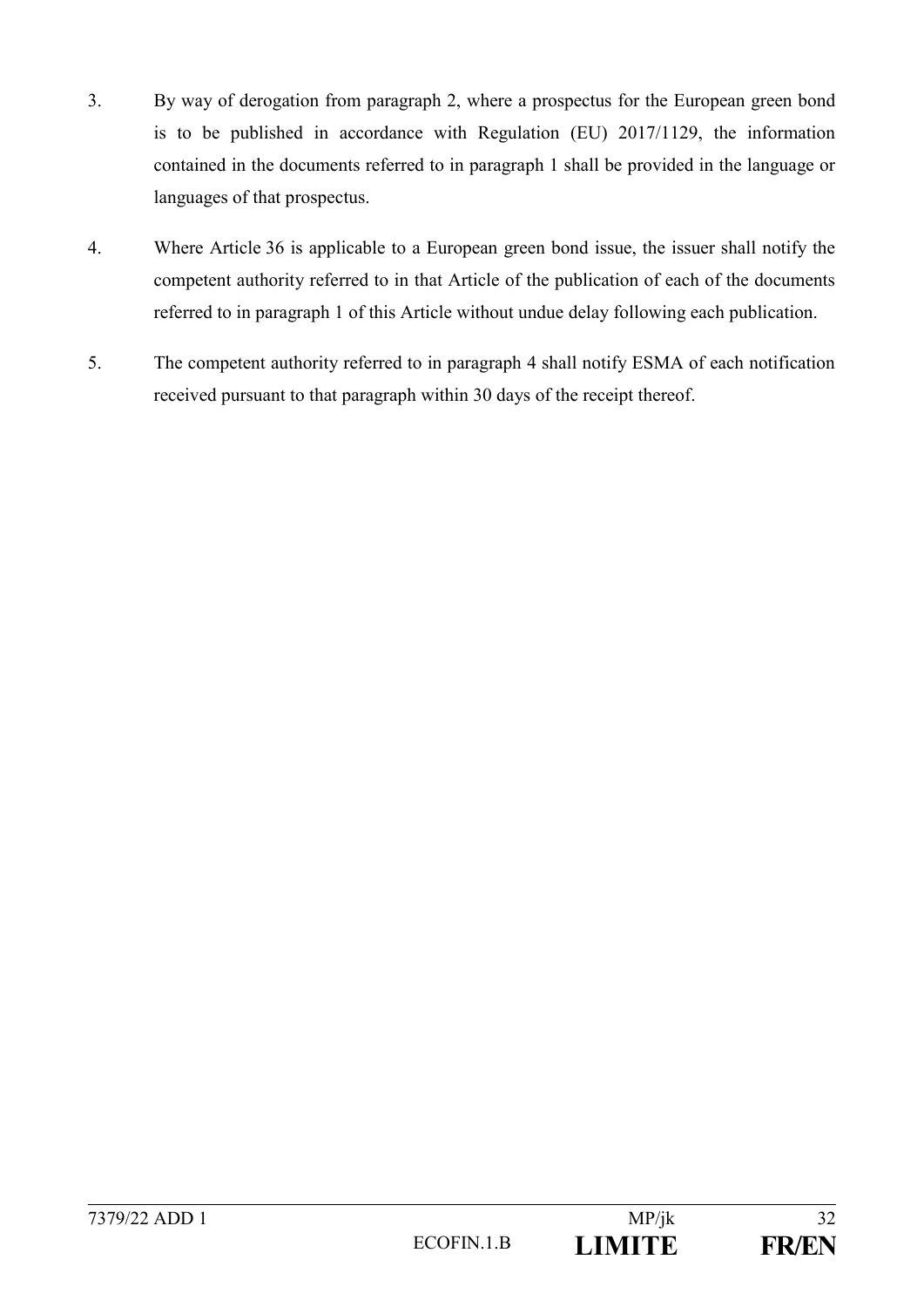## **Title III**

# **External reviewers for European green bonds**

# **Chapter I**

# **Conditions for external review of European green bonds**

### *Article 14*

### *Registration*

- 1. External reviewers for European green bonds shall, before taking up their activities, register with ESMA.
- 2. External reviewers registered with ESMA shall meet the conditions for registration laid down in Article 15(2) at all times.
- 3. State auditors shall not be subject to Titles III and IV of this Regulation.

### *Article 15*

#### *Application for registration as an external reviewer for European green bonds*

- 1. An application for registration as an external reviewer for European green bonds shall contain:
	- (a) the full name of the applicant, the address of the registered office within the Union, the applicant's website and, where available, the legal entity identifier (LEI);
	- (b) the name and contact details of a contact person;
	- (c) the legal status of the applicant;
	- (d) the ownership structure of the applicant;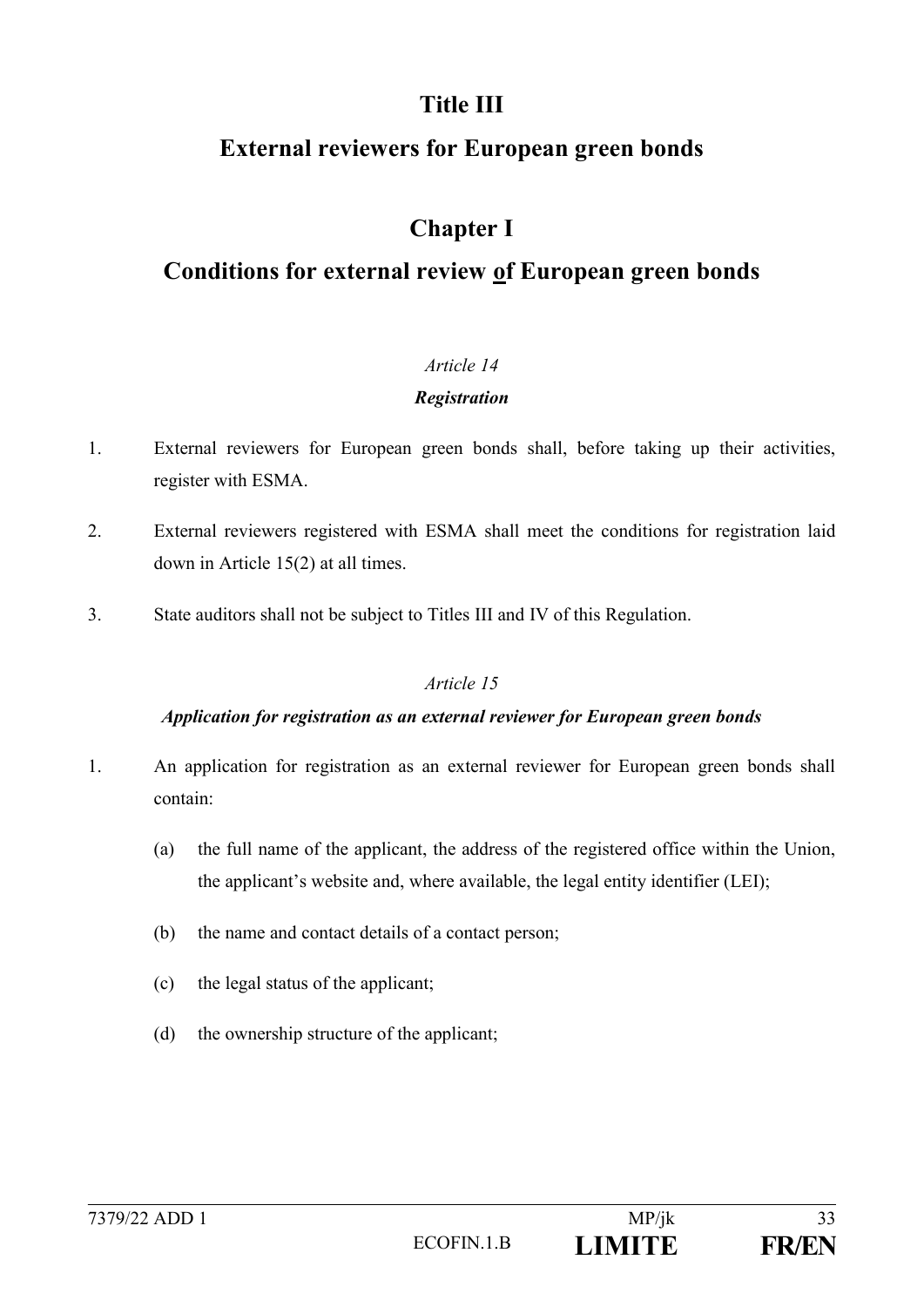- (e) the identity of the members of the senior management of the applicant and their level of qualification, relevant experience and training;
- (f) the number of analysts, employees and other persons directly involved in assessment activities, and their level of relevant experience and training ;
- (g) a description of the procedures and methodologies implemented by the applicant to issue pre-issuance reviews as referred to in Article 8 and post-issuance reviews as referred to in Article 9;
- (h) the policies or procedures implemented by the applicant to identify, manage and disclose any conflicts of interests as referred to in Article 27;
- (i) where applicable, documents and information related to any existing or planned outsourcing arrangements for activities of the external reviewer covered by this Regulation, including information on entities assuming outsourcing functions; and
- (j) where applicable, information about other activities carried out by the applicant.
- 2. ESMA shall only register an applicant as an external reviewer where the following conditions are met:
	- (a) the senior management of the applicant:
		- (i) is of sufficiently good repute;
		- (ii) is sufficiently skilled to ensure that the applicant can perform the tasks required of external reviewers pursuant to this Regulation;
		- (iii) has sufficient professional qualifications;
		- (iv) has relevant experience;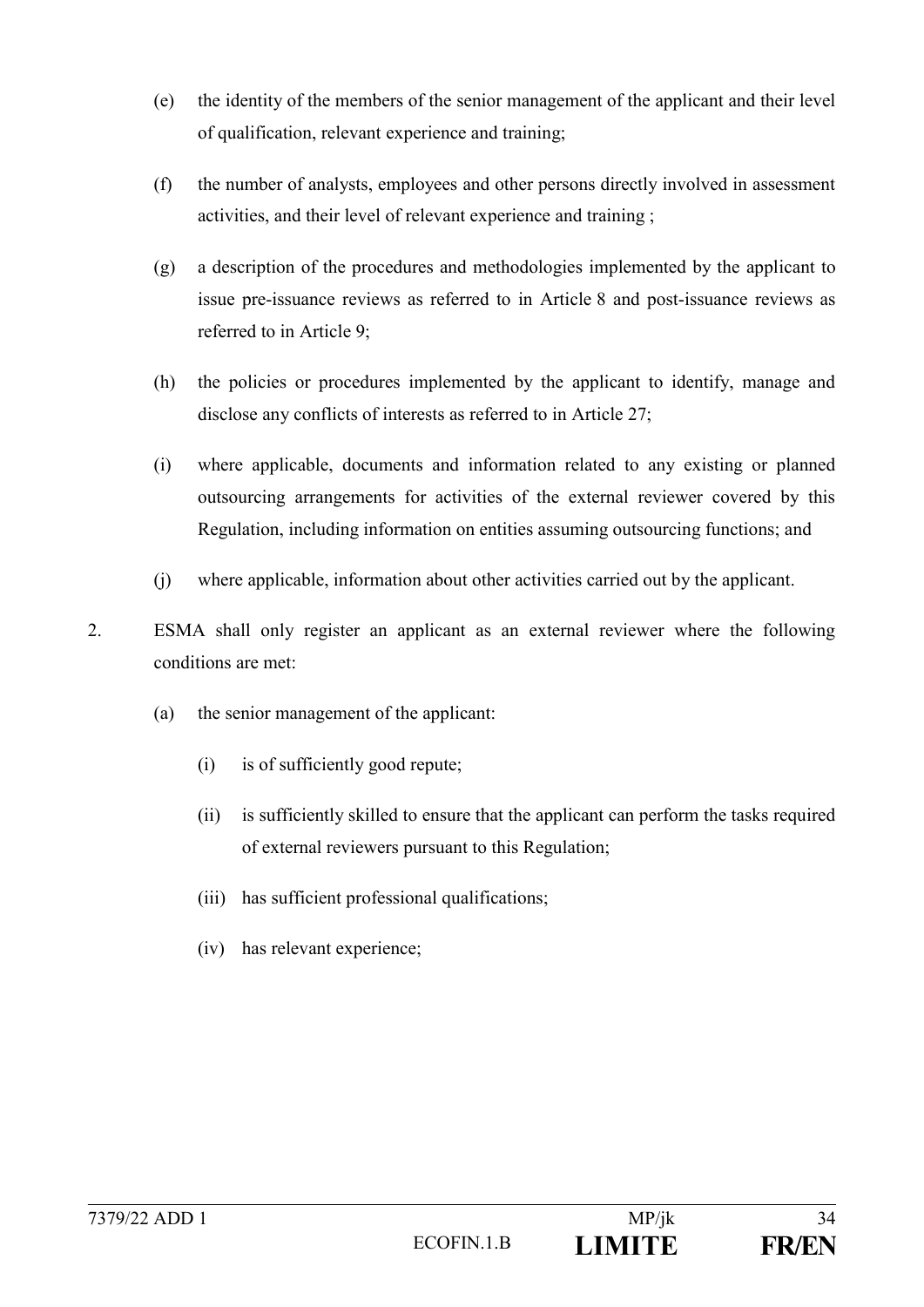- (b) the number of analysts, employees and other persons directly involved in assessment activities, and their level of experience and training, are sufficient to perform the tasks required from external reviewers under this Regulation;
- (c) the internal arrangements implemented to ensure compliance with the requirements of Chapter II of this Section are appropriate and effective.
- 3. ESMA shall assess whether the application is complete within 20 working days after its receipt.

Where the application is not complete, ESMA shall notify the applicant thereof and set a deadline by which the applicant is to provide additional information.

Where the application is complete, ESMA shall notify the applicant thereof.

4. ESMA shall register or refuse to register an applicant within 45 working days after receipt of the complete application.

ESMA may extend the period referred to in the first subparagraph by 15 working days where the applicant intends to use outsourcing to perform its activities as an external reviewer.

ESMA shall notify an applicant in writing of his or her registration as an external reviewer, or of its refusal to register an applicant. The decision to register or the refusal to register shall provide reasons and take effect on the fifth working day following its adoption.

5. ESMA shall develop draft regulatory technical standards specifying the criteria referred to in paragraph 2, points (a) and (b).

ESMA shall submit those draft regulatory technical standards to the Commission by … [*PO: Please insert date 12 months after the date of entry into force of this Regulation*].

Power is delegated to the Commission to supplement this Regulation by adopting the regulatory technical standards referred to in the first subparagraph of this paragraph in accordance with Articles 10 to 14 of Regulation (EU) No 1095/2010.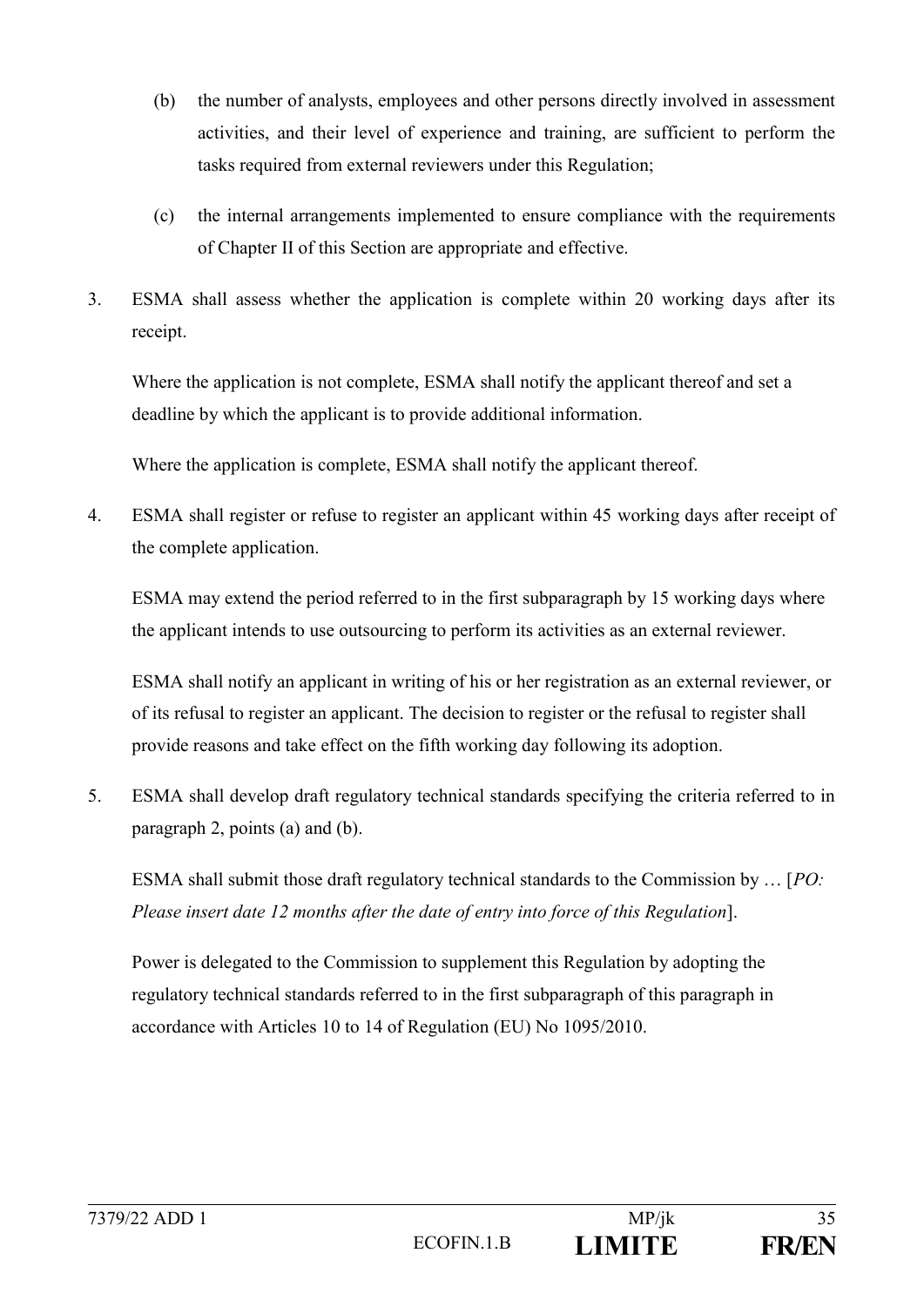6. ESMA shall develop draft implementing technical standards to specify the standard forms, templates and procedures for the provision of the information referred to in paragraph 1.

When developing the draft implementing technical standards, ESMA shall take into account digital means of registration.

ESMA shall submit those draft implementing technical standards to the Commission by … [*PO: Please insert date 12 months after the date of entry into force*].

Power is conferred on the Commission to adopt the implementing technical standards referred to in the first subparagraph of this paragraph in accordance with Article 15 of Regulation (EU) No 1095/2010.

### *Article 16 Material changes relevant for the registration*

1. An external reviewer shall notify ESMA of any material changes in the information provided in accordance with Article 15(1) or in the facts concerning the information referred to in Article 15(1) before such changes are implemented.

ESMA shall analyse those material changes. Where ESMA objects to such material changes, it shall inform the external reviewer within two months of the notification of those changes and shall state the reasons for its objection. The changes referred to in the first subparagraph of this paragraph may only be implemented provided that ESMA does not object to those changes within that period.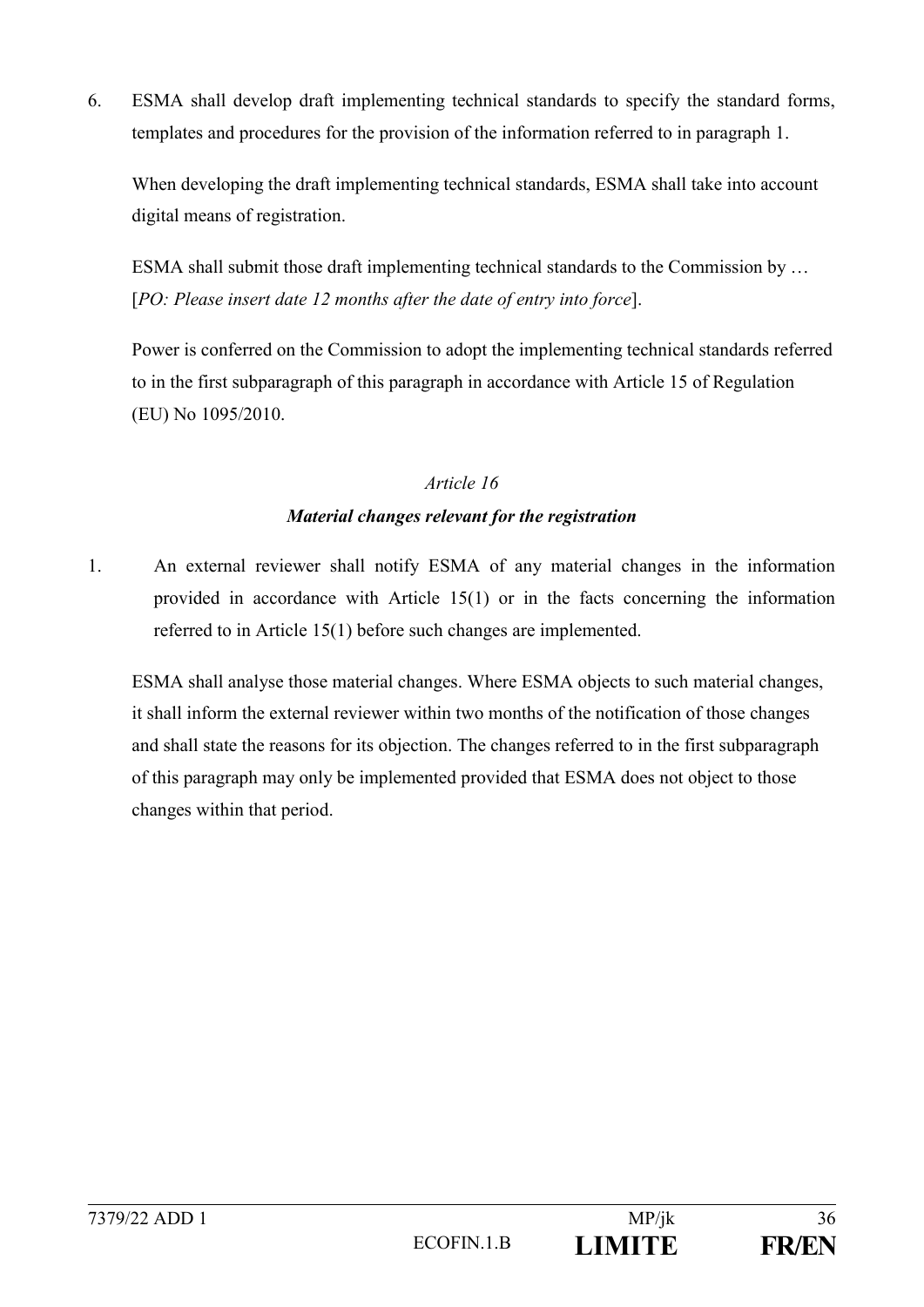2. ESMA shall develop draft implementing technical standards to specify the standard forms, templates and procedures for the provision of the information referred to in paragraph 1.

When developing the draft implementing technical standards ESMA shall take into account digital means of registration.

ESMA shall submit those draft implementing technical standards to the Commission by … [*PO: Please insert date 24 months after the date of entry into force*].

Power is conferred on the Commission to adopt the implementing technical standards referred to in the first subparagraph of this paragraph in accordance with Article 15 of Regulation (EU) No 1095/2010.

## *Article 17*

## *Language regime*

An external reviewer shall submit the application for registration referred to in Article 15 in any of the official languages of the institutions of the Union. Regulation No 1 of 15 April 1958 determining the languages to be used by the European Economic Community**<sup>12</sup>** shall apply *mutatis mutandis* to any other communication between ESMA and the external reviewers and their staff.

 $12$ **<sup>12</sup>** OJ 17, 6.10.1958, p. 385/58.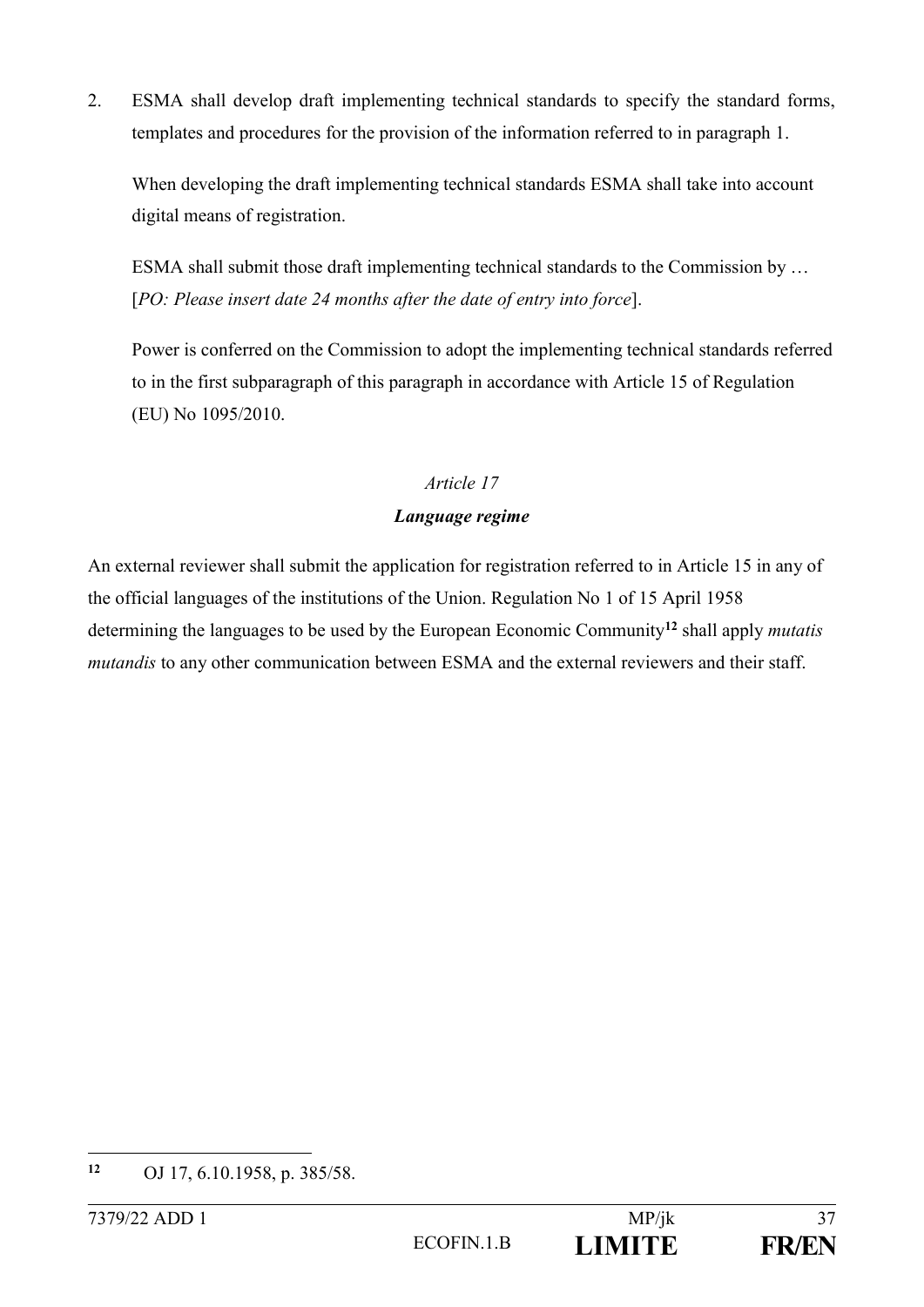# **Chapter II**

# **Organisational requirements, processes and documents concerning governance**

# *Article 18 General principles*

- 1. External reviewers shall employ appropriate systems, resources and procedures to comply with their obligations under this Regulation.
- 2. External reviewers shall monitor and evaluate the adequacy and effectiveness of their systems, resources and procedures established in accordance with this Regulation at least annually and take appropriate measures to address any deficiencies.
- 3. ESMA shall develop draft regulatory technical standards specifying the criteria to assess the appropriateness, adequacy, and effectiveness of the systems, resources, and procedures of external reviewers referred to in paragraphs 1 and 2.

ESMA shall submit those draft regulatory technical standards to the Commission by … [*PO: Please insert date 24 months after the date of entry into force*].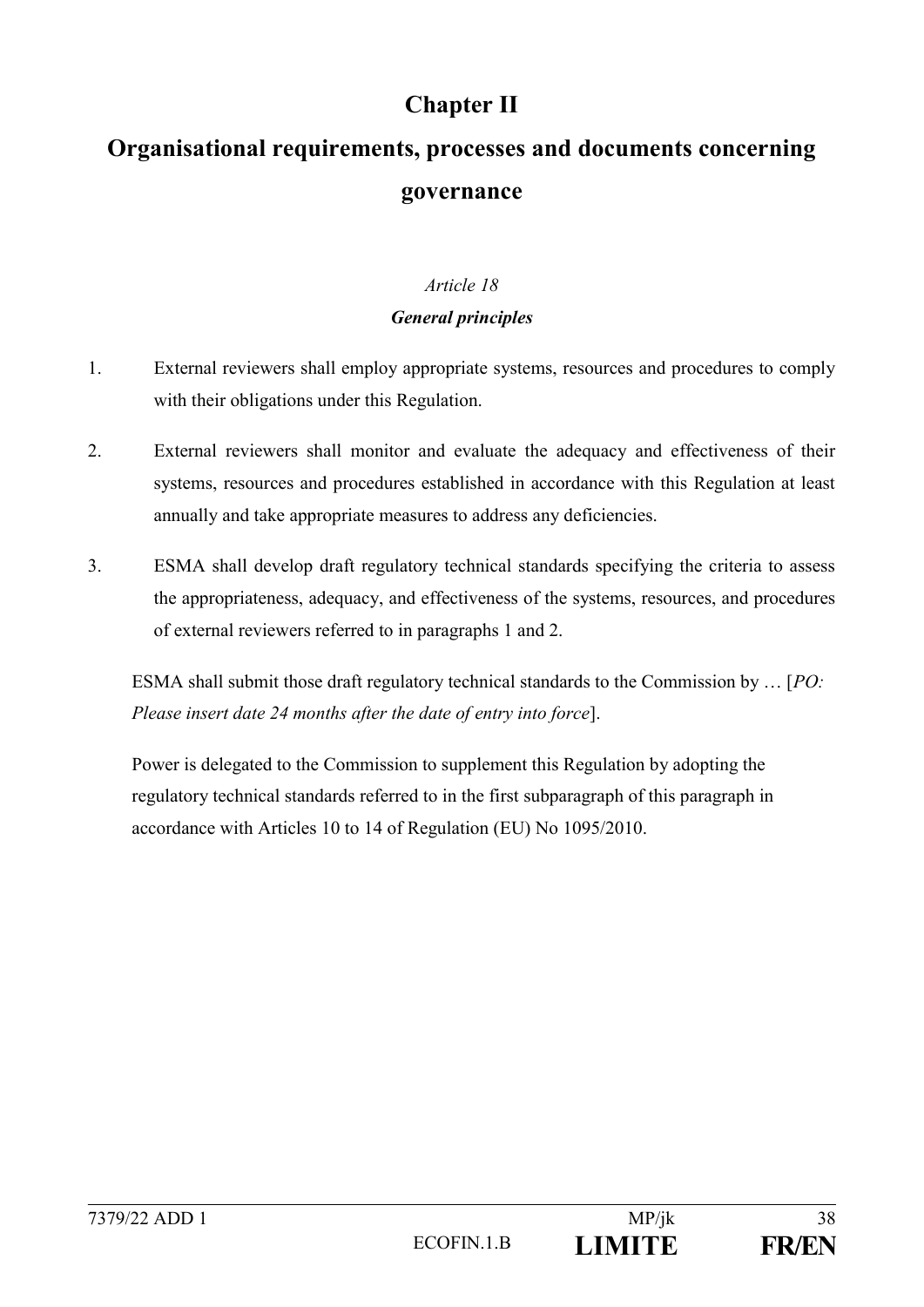#### *Senior management*

- 1. The senior management of the external reviewer shall ensure:
	- (a) the sound and prudent management of the external reviewer;
	- (b) the independence of assessment activities;
	- (c) that conflicts of interest are properly identified, managed and disclosed; and
	- (d) that the external reviewer complies with the requirements of this Regulation at all times.
- 2. ESMA shall develop draft regulatory technical standards specifying the criteria to assess the sound and prudent management of the external reviewer referred to in paragraph 1, point (a).

ESMA shall submit those draft regulatory technical standards to the Commission by [*PO: Please insert date 12 months after the date of entry into force*].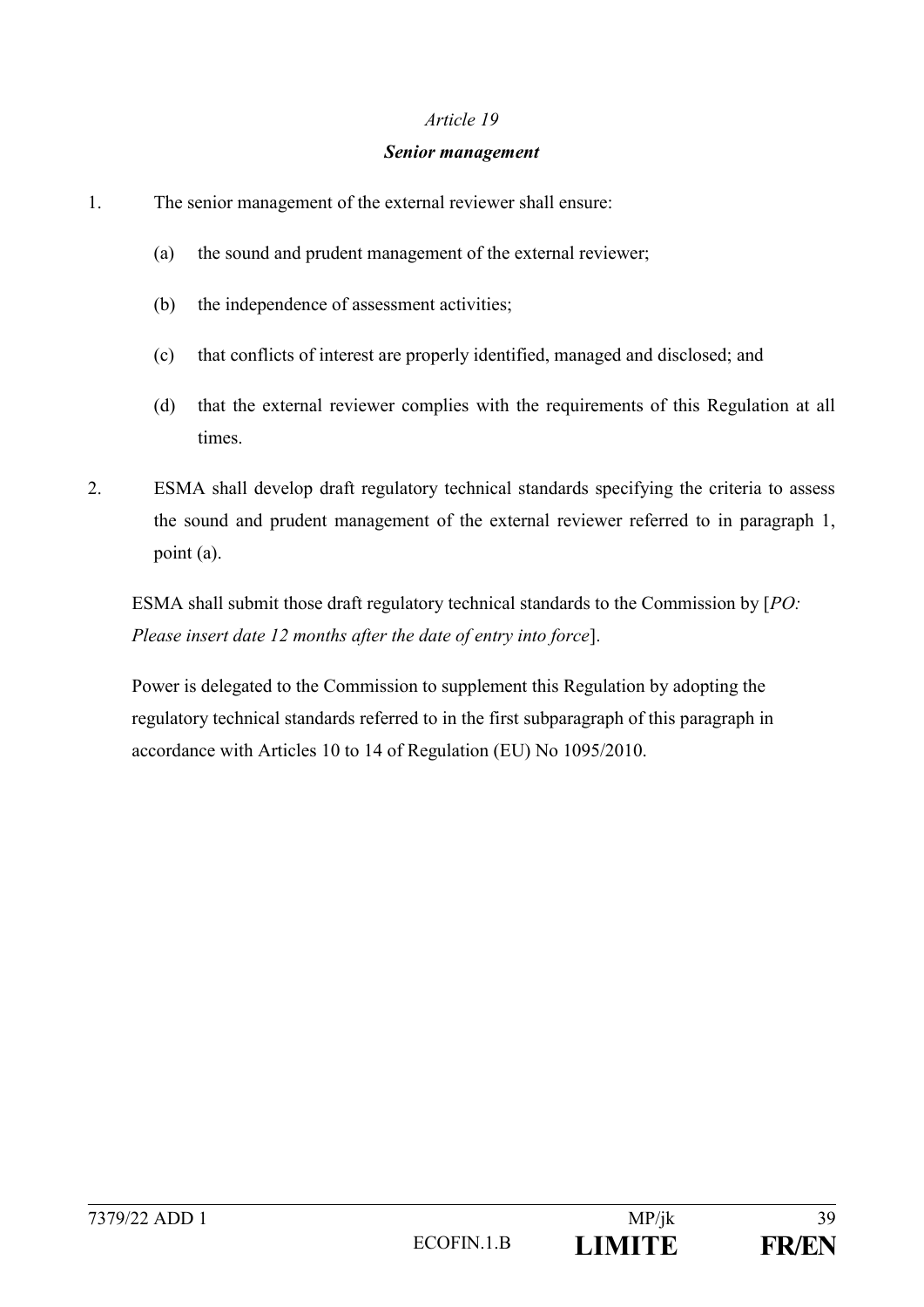# *Analysts and employees of external reviewers, and other persons directly involved in the assessment activities of external reviewers*

- 1. External reviewers shall ensure that their analysts and employees, and any other natural person whose services are placed at their disposal or under their control and who are directly involved in assessment activities, have the necessary knowledge and experience for the duties assigned.
- 2. External reviewers shall ensure that the persons referred to in paragraph 1 are not allowed to initiate or participate in negotiations regarding fees or payments with any assessed entity, related third party or any person directly or indirectly linked to the assessed entity by control.
- 3. ESMA shall develop draft regulatory technical standards specifying the criteria to assess the appropriateness of the knowledge and experience of the persons referred to in paragraph 1.

ESMA shall submit those draft regulatory technical standards to the Commission by … [*PO: Please insert date 12 months after the date of entry into force*].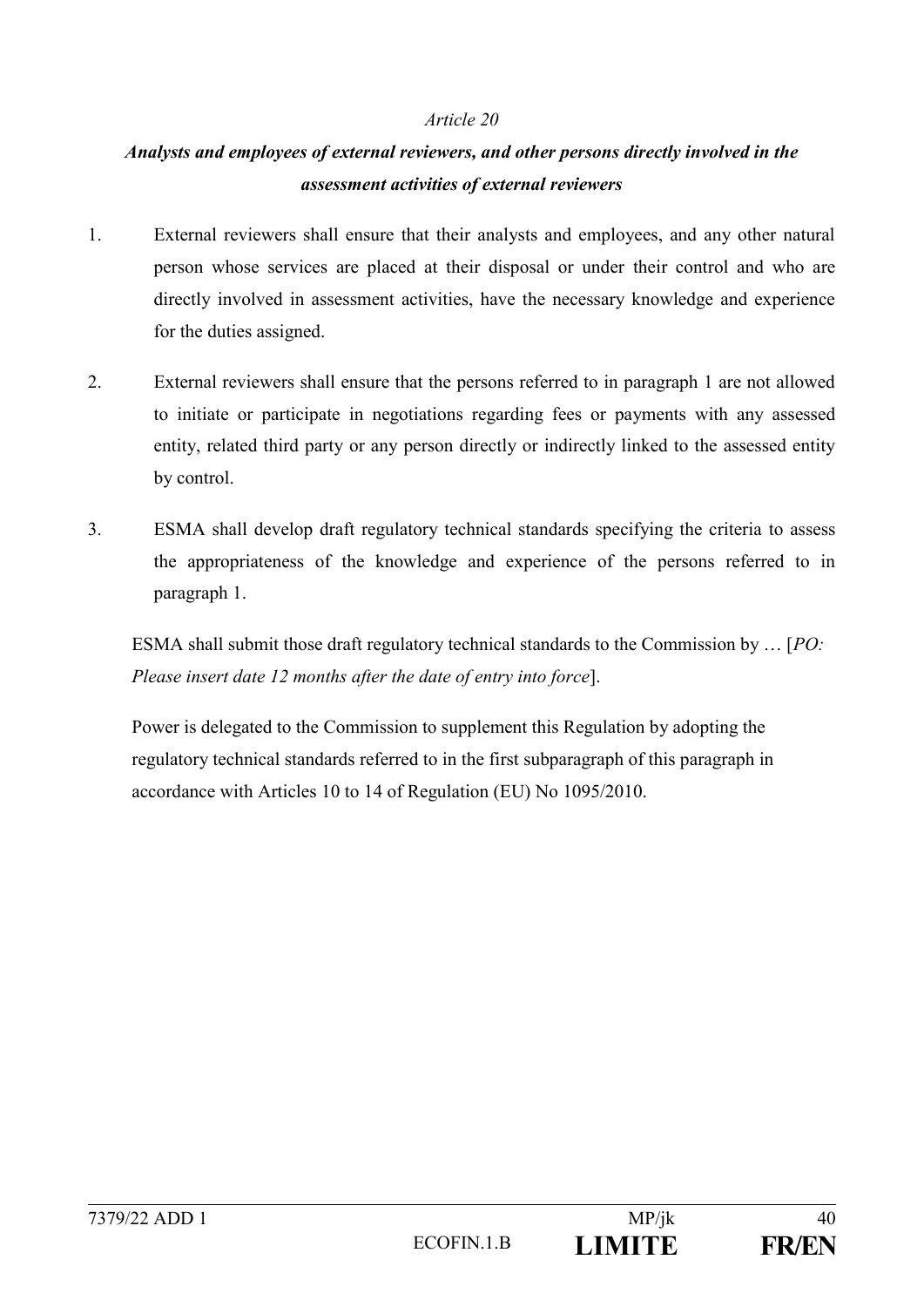## *Compliance function*

- 1. External reviewers shall establish and maintain a permanent and effective compliance function for the activities performed under this Regulation.
- 2. External reviewers shall ensure that the compliance function:
	- (a) has the means to discharge its responsibilities properly and independently;
	- (b) has the necessary resources and expertise and access to all relevant information;
	- (c) does not monitor or assess its own activities; and
	- (d) is not compensated in relation to the business performance of the external reviewer.
- 3. The findings of the compliance function shall be made available to either a supervisory organ or, where applicable, an administrative organ of the external reviewer.
- 4. ESMA shall develop draft regulatory technical standards specifying the criteria to assess whether the compliance function has the means to discharge its responsibilities properly and independently as referred to in paragraph 2, point (a), and the criteria to assess whether the compliance function has the necessary resources and expertise and has access to all relevant information as referred to in paragraph 2, point (b).

ESMA shall submit those draft regulatory technical standards to the Commission by … [*PO: Please insert date 24 months after the date of entry into force*].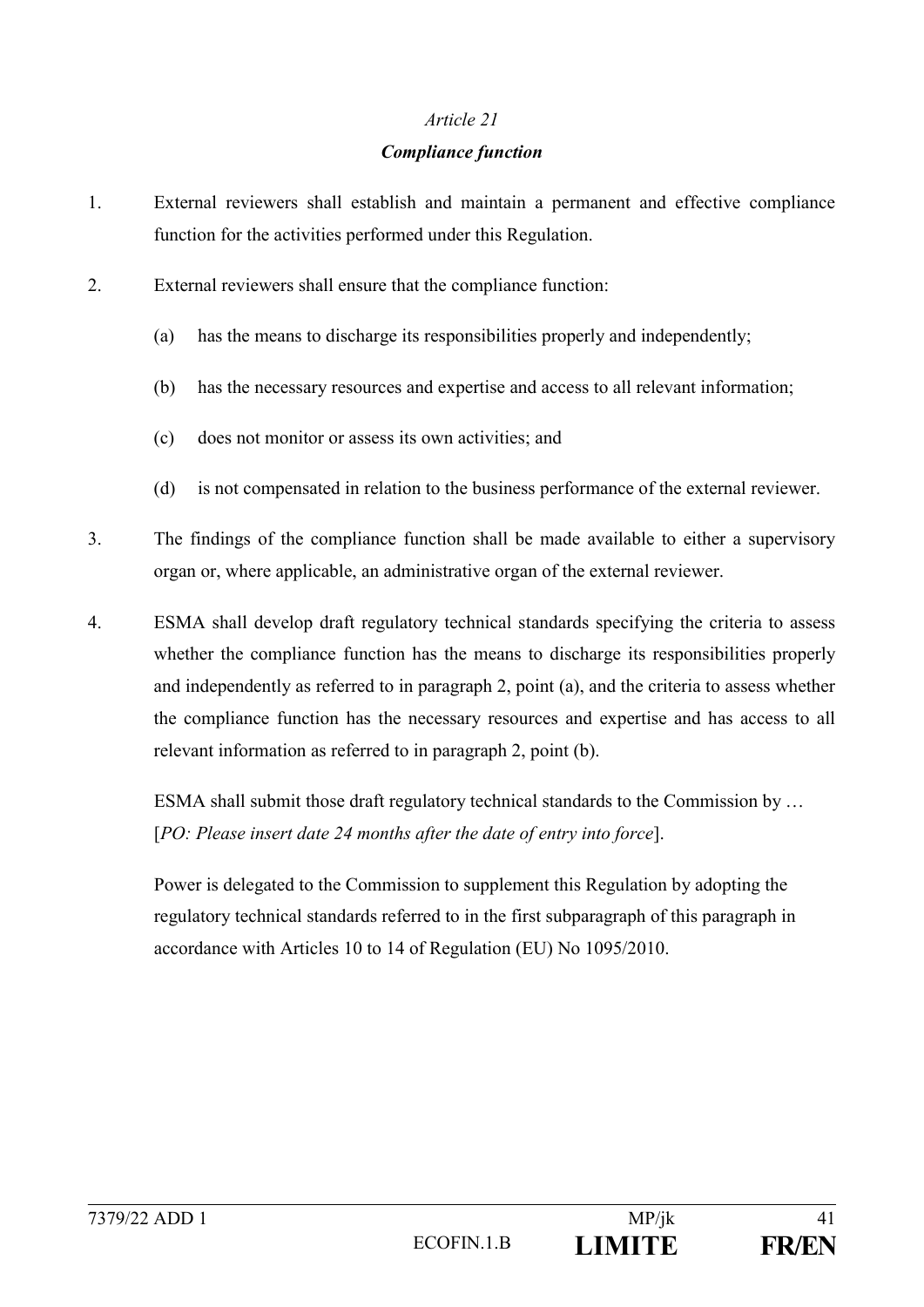## *Internal policies and procedures*

- 1. External reviewers shall adopt and implement internal due diligence policies and procedures that ensure their business interests do not impair the independence or accuracy of the assessment activities.
- 2. External reviewers shall adopt and implement sound administrative and accounting procedures, internal control mechanisms and effective control and safeguard arrangements for information processing systems.
- 3. ESMA shall develop draft regulatory technical standards specifying the criteria to assess the sound administrative and accounting procedures, internal control mechanisms, and effective control and safeguard arrangements for information processing systems referred to in paragraph 2.

ESMA shall submit those draft regulatory technical standards to the Commission by … [*PO: Please insert date 24 months after the date of entry into force*].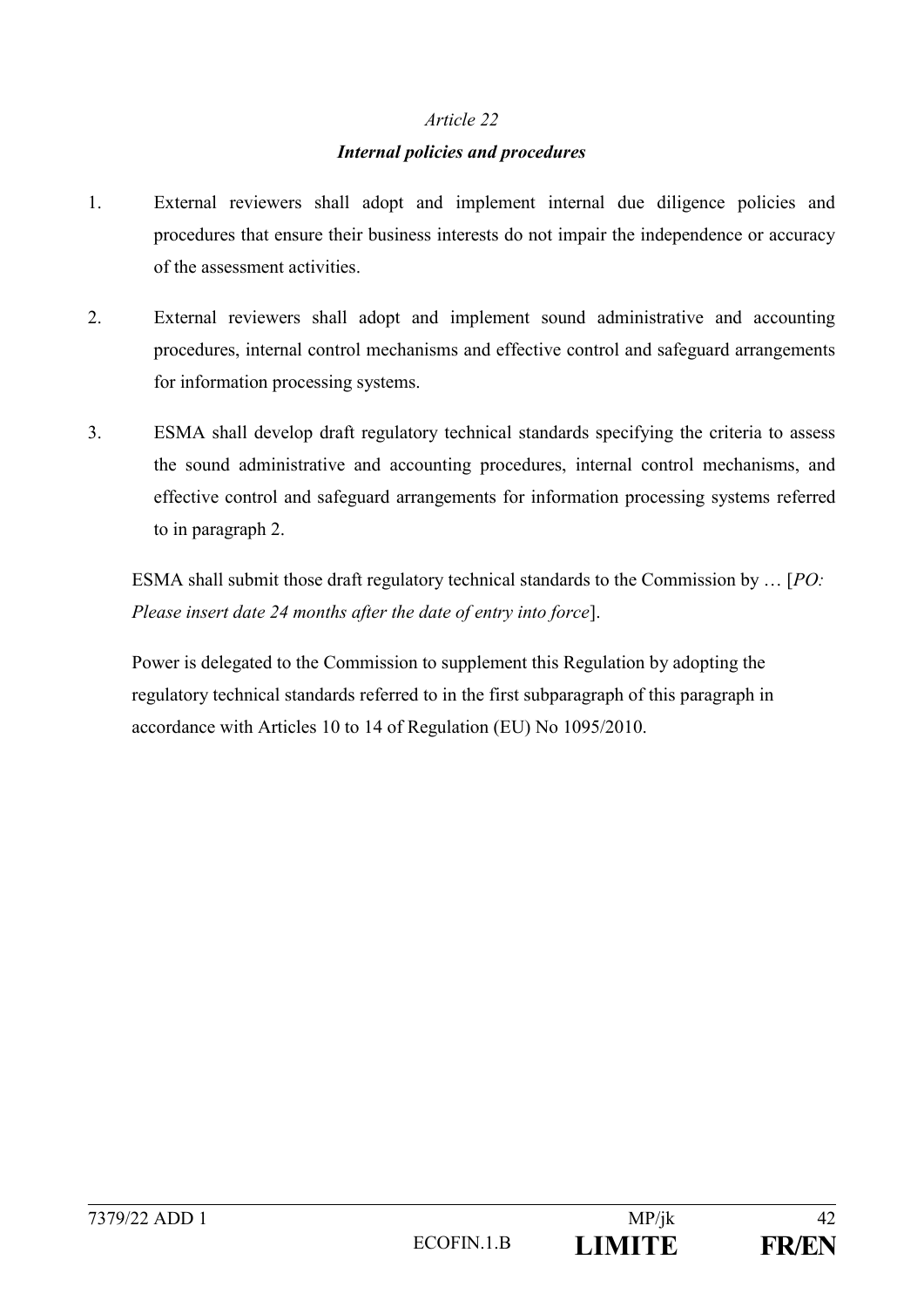## *Assessment methodologies and information used for pre-issuance or post-issuance reviews*

- 1. External reviewers shall adopt and implement measures to ensure that their pre-issuance reviews as referred to in Article 8 and their post-issuance reviews as referred to in Article 9 provide an opinion based on a thorough analysis of all the information that is available to them and that, according to their methodologies, is relevant to their analysis.
- 2. External reviewers shall use information of sufficient quality and from reliable sources when providing pre-issuance or post-issuance reviews.
- 3. ESMA shall develop draft regulatory technical standards specifying the criteria for the assessment methodology referred to in paragraph 1 and for assessingwhether the information referred to in paragraph 2 is of sufficient quality and whether the sources referred to in paragraph 2 are reliable.

ESMA shall submit those draft regulatory technical standards to the Commission by … [*PO: Please insert date 2*4 *months after the date of entry into force*].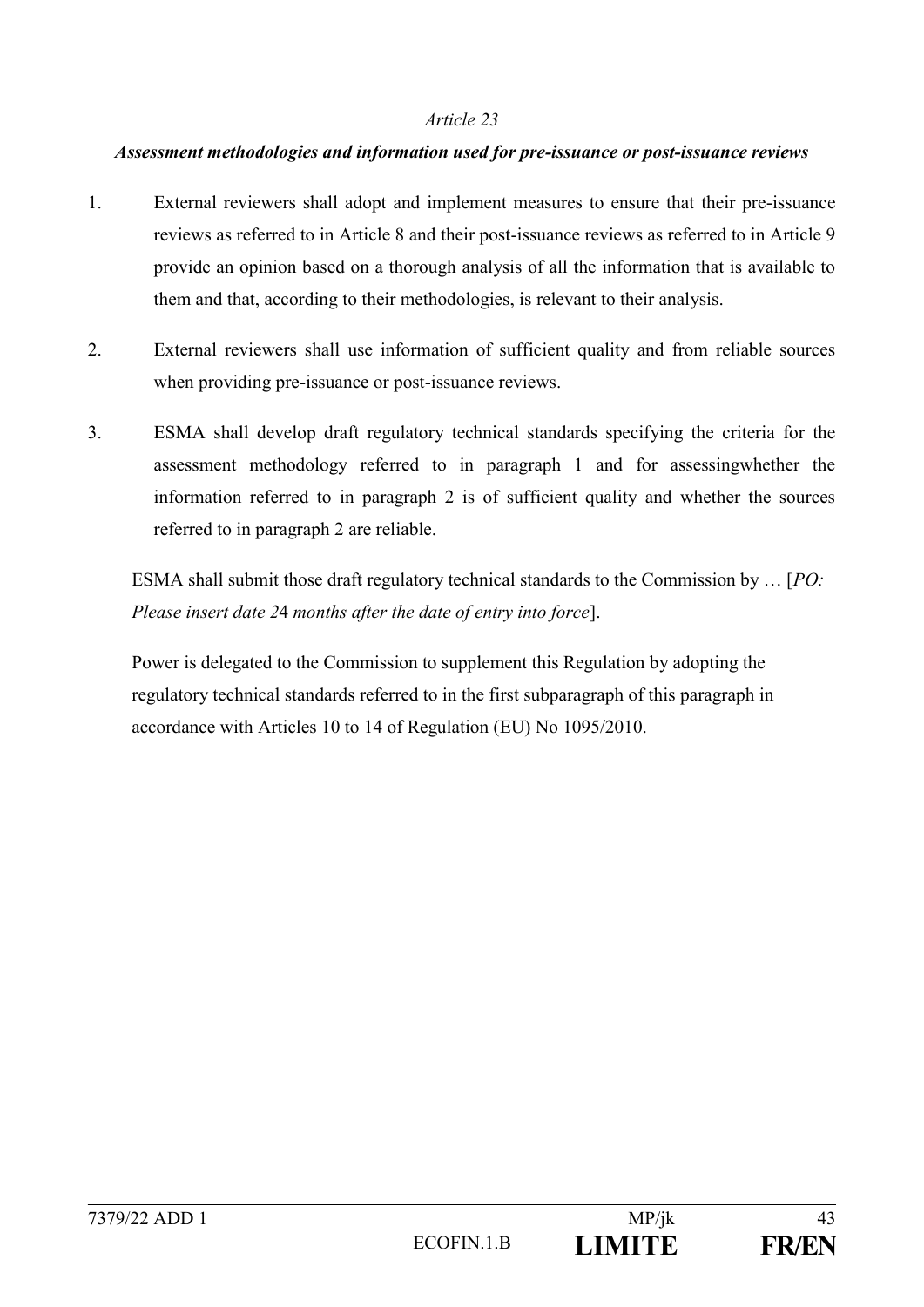## *Errors in assessment methodologies or in their application*

- 1. External reviewers that become aware of errors in their assessment methodologies or in their application that have a material impact on a pre-issuance review as referred to in Article 8 or a post-issuance review as referred to in Article 9 shall immediately notify and explain those errors to ESMA and the issuers of the affected European green bonds.
- 2. External reviewers shall publish the errors referred to in paragraph 1 on their websites, together with, where relevant, a revised pre-issuance or post-issuance review. The revised documents shall state the reasons for the changes.

## *Article 25*

## *Outsourcing*

- 1. External reviewers that outsource their assessment activities to third-party service providers shall ensure that any such third-party service provider has the ability and the capacity to perform those assessment activities reliably and professionally. Those external reviewers shall also ensure that the outsourcing does not materially impair the quality of their internal control and the ability of ESMA to supervise the compliance of those external reviewers with this Regulation.
- 2. External reviewers shall not outsource their compliance function.
- 3. External reviewers shall notify ESMA about the assessment activities that it intends to outsource, including a specification of the level of human and technical resources needed to carry out each of those activities and the justification for such outsourcing.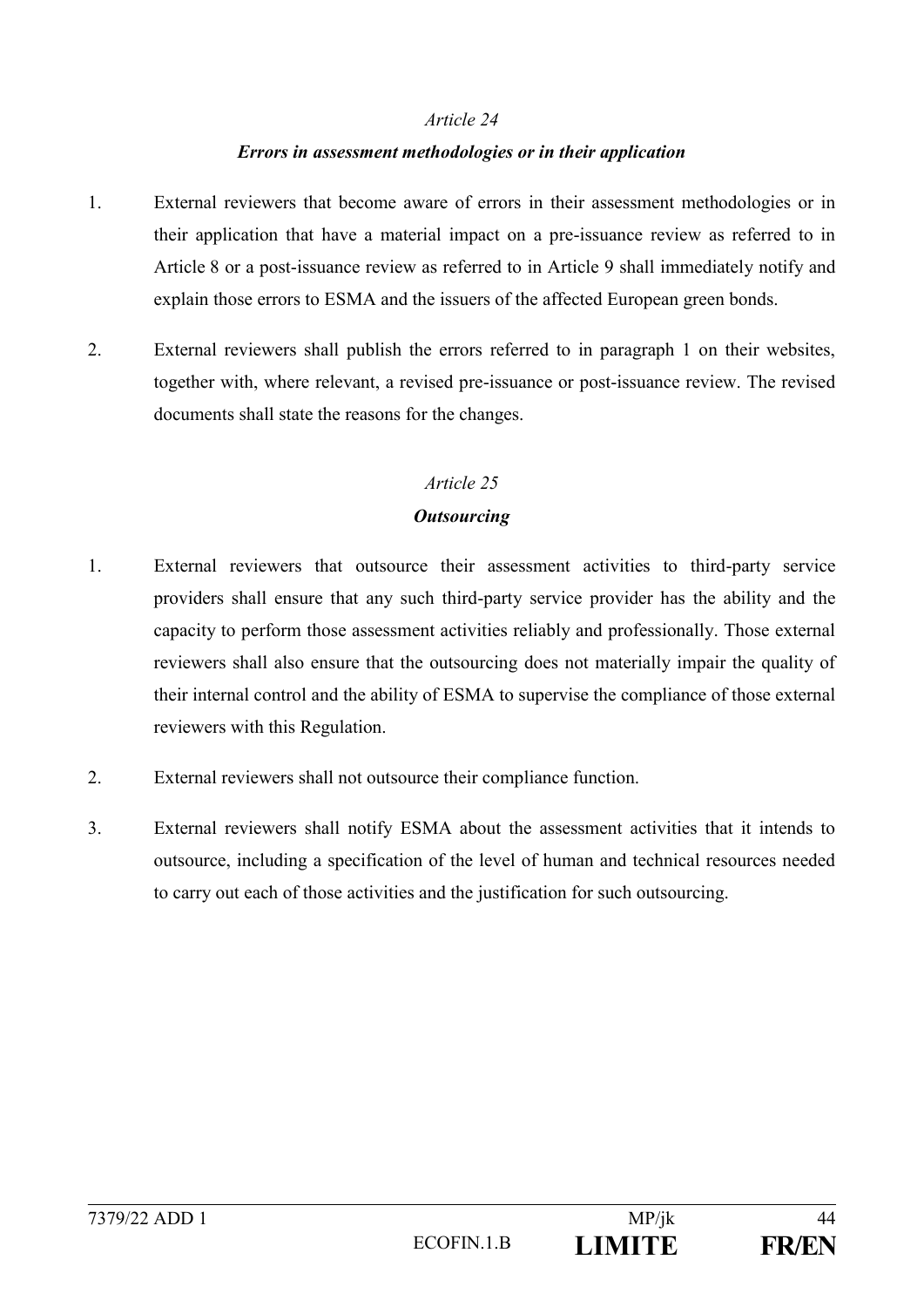- 4. External reviewers that outsource assessment activities shall ensure that such outsourcing does not reduce or impair their ability to perform their function or roles as members of the external reviewer's senior management or management body.
- 5. External reviewers shall ensure that third party service providers cooperate with ESMA in connection with any outsourced assessment activities.
- 6. External reviewers shall remain responsible for any outsourced activity and shall adopt organisational measures to ensure:
	- (a) that they assess whether third party service providers carryg out outsourced assessment activities effectively and in compliance with applicable Union and national laws and regulatory requirements and adequately addresses identified failures;
	- (b) the identification of any potential risks in relation to outsourced assessment activities;
	- (c) adequate periodic monitoring of the outsourced assessment activities;
	- (d) adequate control procedures with respect to outsourced assessment activities, including effective supervision of the outsourced assessment activities and of any potential risks within the third party service provider; and
	- (e) adequate business continuity of outsourced assessment activities.

For the purposes of point (e), external reviewers shall obtain information about the business continuity arrangements of third party service providers, assess their quality, and request improvements to such arrangements where necessary.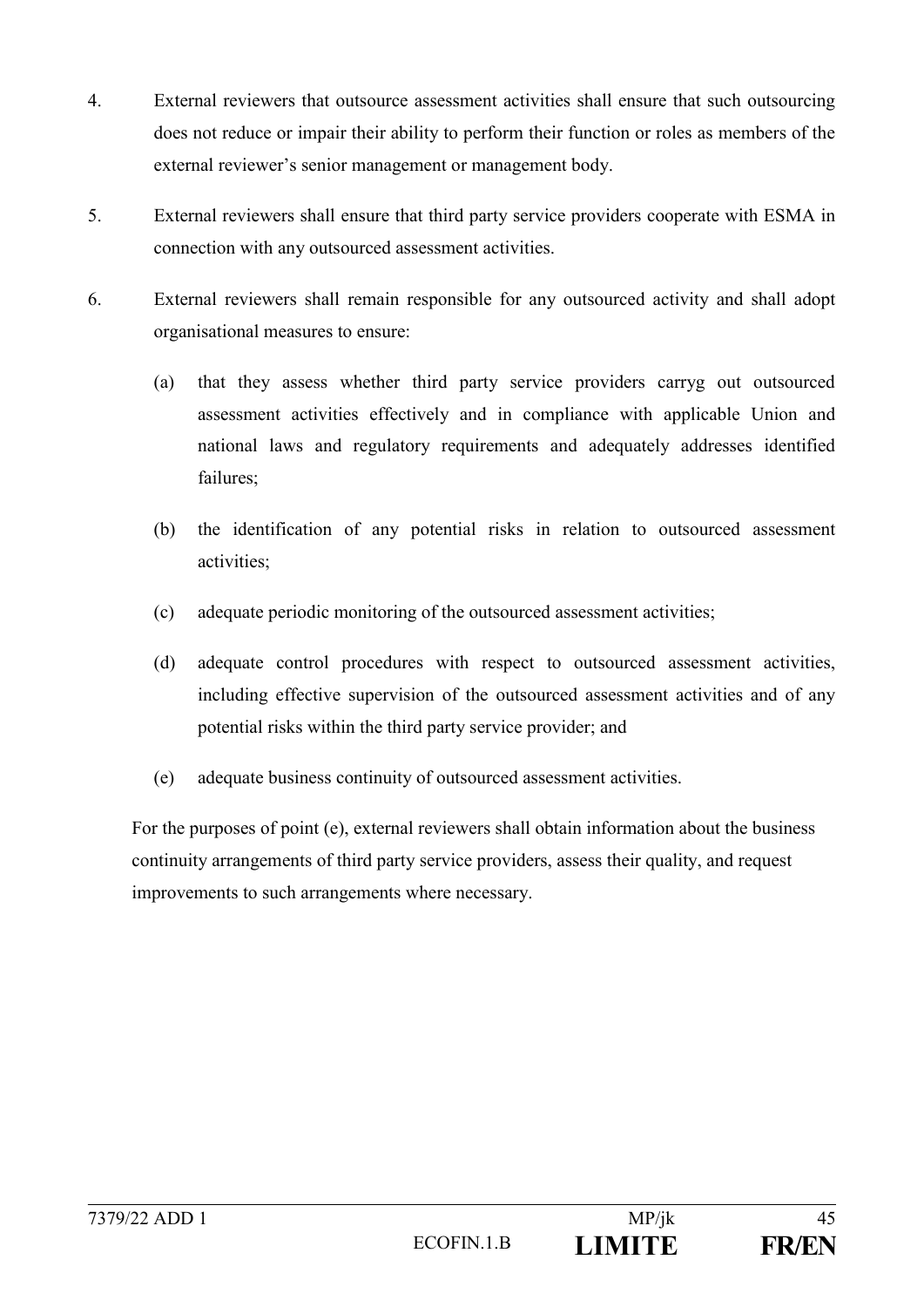- 7. ESMA shall develop draft regulatory technical standards specifying:
	- (a) the criteria to assess the ability and the capacity of third party service providers to perform the assessment activities reliably and professionally; and
	- (b) the criteria to ensure that the performance of assessment activities does not materially impair the quality of the external reviewers' internal control or the ability of ESMA to supervise the external reviewers' compliance with this Regulation.

ESMA shall submit those draft regulatory technical standards to the Commission by … [*PO: Please insert date 12 months after the date of entry into force*].

Power is delegated to the Commission to supplement this Regulation by adopting the regulatory technical standards referred to in the first subparagraph of this paragraph in accordance with Articles 10 to 14 of Regulation (EU) No 1095/2010.

# *Article 26 Record-keeping requirements*

- 1. External reviewers shall keep adequate records of:
	- (a) the identity of the persons participating in the determination and approval of the preissuance reviews referred to in Article 8 and the post-issuance reviews referred to in Article 9, and the date on which the decisions to approve the pre-issuance and postissuance reviews were taken;
	- (b) the documentation for the established procedures and methodologies used by the external reviewers to carry out and draw up the pre-issuance and post-issuance reviews;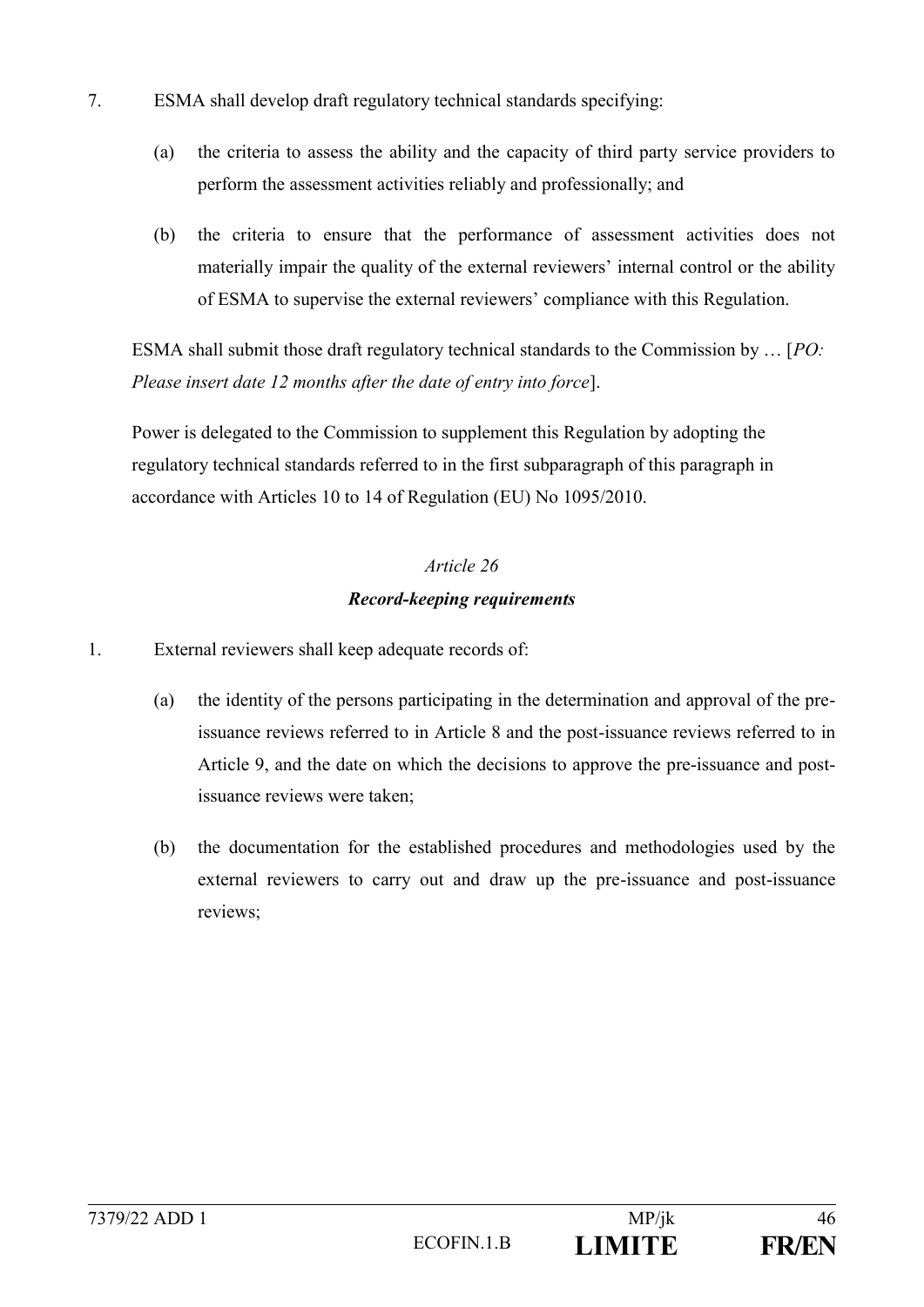- (c) the internal documents, including non-public information and work papers, used to form the basis of any published pre-issuance or post-issuance review;
- (d) records of the procedures and measures implemented by the external reviewers to comply with this Regulation; and
- (e) copies of internal and external communications that relate to assessment activities, including electronic communications, received and sent by the external reviewer and its employees, that relate to assessment activities.
- 2. The records and documents referred to in paragraph 1 shall be kept until at least five years after the maturity of the bond concerned and shall be made available to ESMA upon its request. .
- 3. Where ESMA has withdrawn the registration of an external reviewer in accordance with Article 51(1), that external reviewer shall ensure that the records and documents are kept for an additional five years. Records and documents which set out the respective rights and obligations of the external reviewer and the issuer of the European green bond under an agreement to provide assessment services shall be retained for the duration of the relationship with that issuer.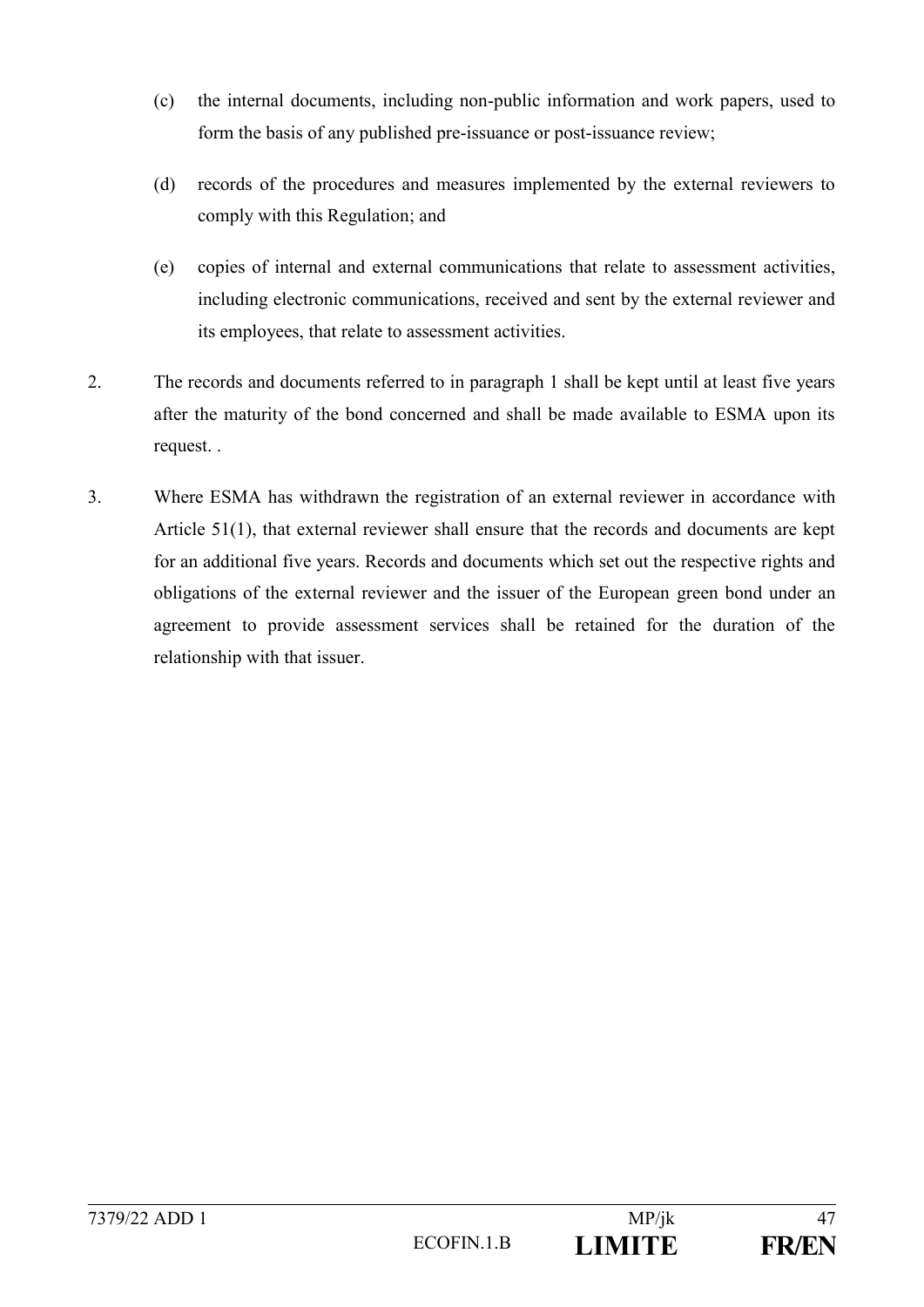## *Conflicts of interest and confidentiality of information*

- 1. External reviewers shall either identify and eliminate, or manage and disclose in a transparent manner in the pre-issuance and post-issuance reviews any actual or potential conflicts of interest, irrespective of whether that conflict of interest concerns their analysts or employees, any person that is contractually related to the external reviewers and that is directly involved in assessment activities, or persons approving pre-issuance reviews and post-issuance reviews.
- 2. Fees charged by external reviewers for assessment services shall not depend on the result of the pre-issuance or post-issuance review, or on any other result or outcome of the work performed.
- 3. Analysts, employees of the external reviewer and any other person contractually related to the external reviewers and directly involved in assessment activities shall be bound by the obligation of professional secrecy.
- 4. External reviewers shall ensure that their analysts and employees or any other natural person contractually related to the external reviewers and directly involved in assessment activities:
	- (a) take all reasonable measures to protect property and records in the possession of the external reviewer from fraud, theft or misuse, taking into account the nature, scale and complexity of their business and the nature and range of their assessment activities;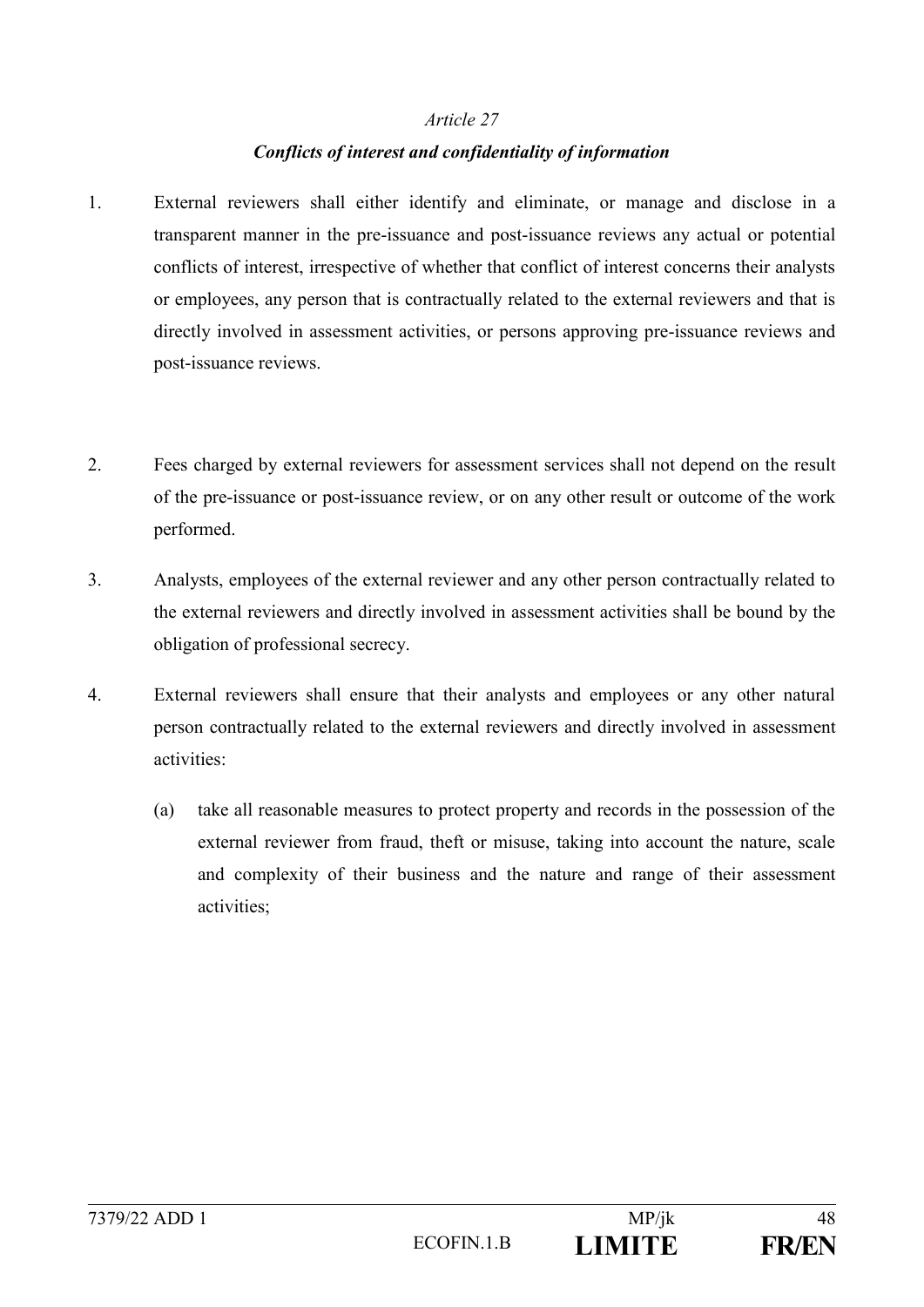- (b) do not disclose any information about pre-issuance or post-issuance reviews, possible future pre-issuance or post-issuance reviews, to any parties other than the issuers that have requested the assessment by the external reviewer
- (c) do not use or share confidential information for any other purpose than assessment activities.

## *Provision of other services*

External reviewers that provide services other than assessment activities shall ensure that those other services do not create conflicts of interest with their assessment activities concerning European green bonds. Such external reviewers shall disclose in their pre-issuance and postissuance reviews any other services provided for the assessed entity or any related third party.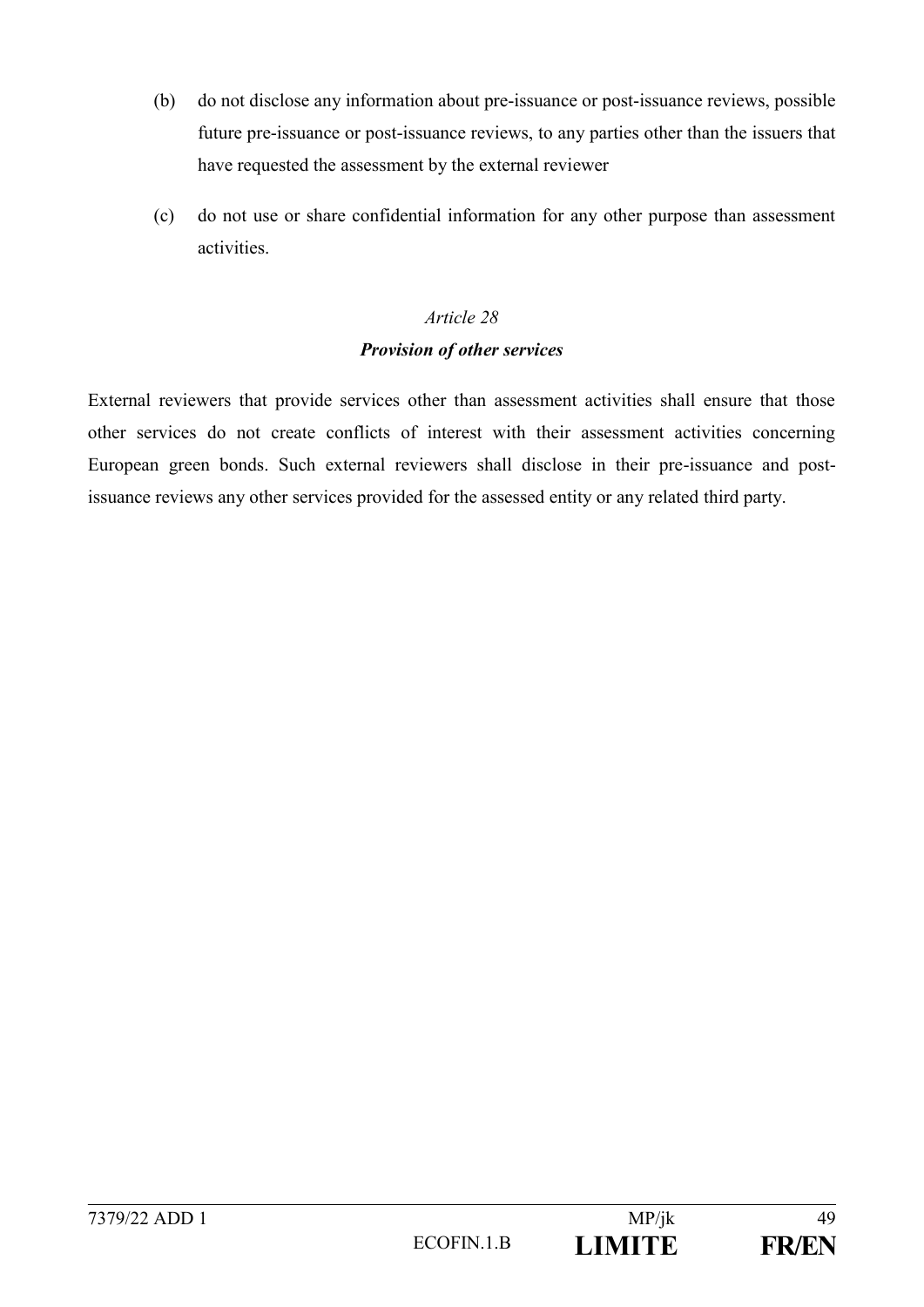# **Chapter III**

# **Pre-issuance and post-issuance reviews**

#### *Article 29*

## *References to ESMA or other competent authorities*

In their pre-issuance review or post-issuance reviews, external reviewers shall not refer to ESMA or any competent authority in a way that could indicate or suggest that ESMA or any competent authority endorses or approves that review or any assessment activities of the external reviewer.

## *Article 30*

## *Publication of pre-issuance reviews and post-issuance reviews*

- 1. External reviewers shall publish and make available free of charge on their websitesin a separate section titled 'European green bonds - Pre-issuance reviews' pre-issuance reviews that it issued.
- 1a. External reviewers shall publish and make available free of charge on their websites in a separate section titled 'European green bonds - Post-issuance reviews' post-issuance reviews that it issued.
- 2. The pre-issuance reviews referred to in paragraph 1 shall be made available to the public within a reasonable period of time prior to the beginning of the offer to the public or the admission to trading of the European green bond concerned.
- 3. The post-issuance reviews referred to in paragraph 1a shall be made available to the public without delay following the completion of the assessment of the allocation reports by the external reviewer.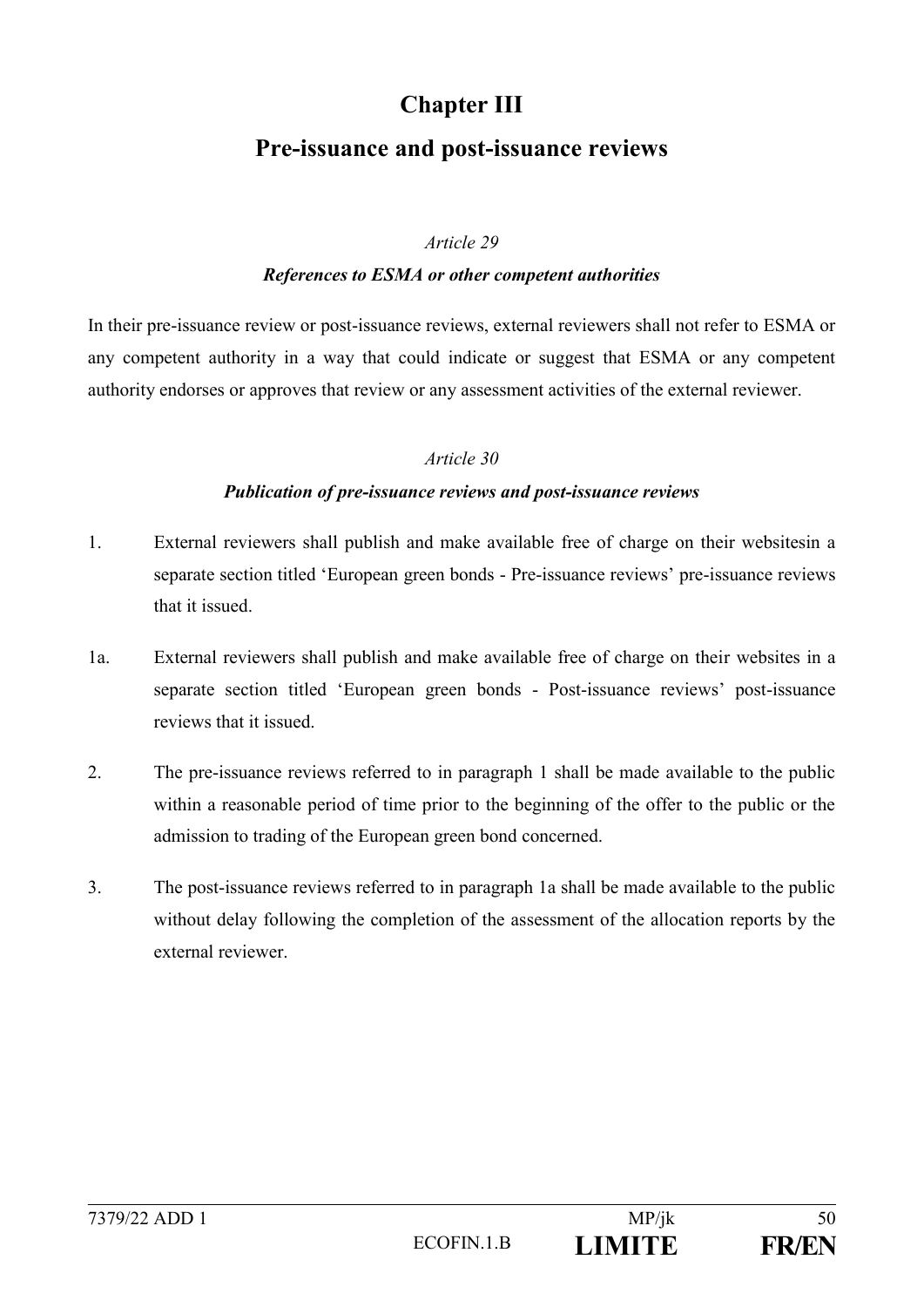- 4. The pre-issuance reviews referred to in paragraph 1 and the post-issuance reviews referred to in paragraph 1a shall remain publicly available until at least the maturity of the bonds after their publication on the website of the external reviewer.
- 5. External reviewers that decide to discontinue providing a pre-issuance review or a postissuance review shall provide information about the reasons for that decision in the sections referred to in paragraphs 1 and 1a without delay following such decision.

# **Chapter IV**

# **Provision of services by third-country external reviewers**

## *Article 31*

## *General provisions*

- 1. A third-country external reviewer may provide its services in accordance with this Regulation to issuers that issue European green bonds where that third-country external reviewer is registered in the register of third-country external reviewers kept by ESMA in accordance with Article 59.
- 2. ESMA shall register a third-country external reviewer that has applied for the provision of external reviewer services in accordance with this Regulation throughout the Union in accordance with paragraph 1 only where:
	- (a) the Commission has adopted a decision in accordance with Article  $32(1)$ ;
	- (b) the third-country external reviewer is registered or authorised to provide the external review services to be provided in the Union and is subject to effective supervision and enforcement ensuring full compliance with the requirements applicable in that third country; and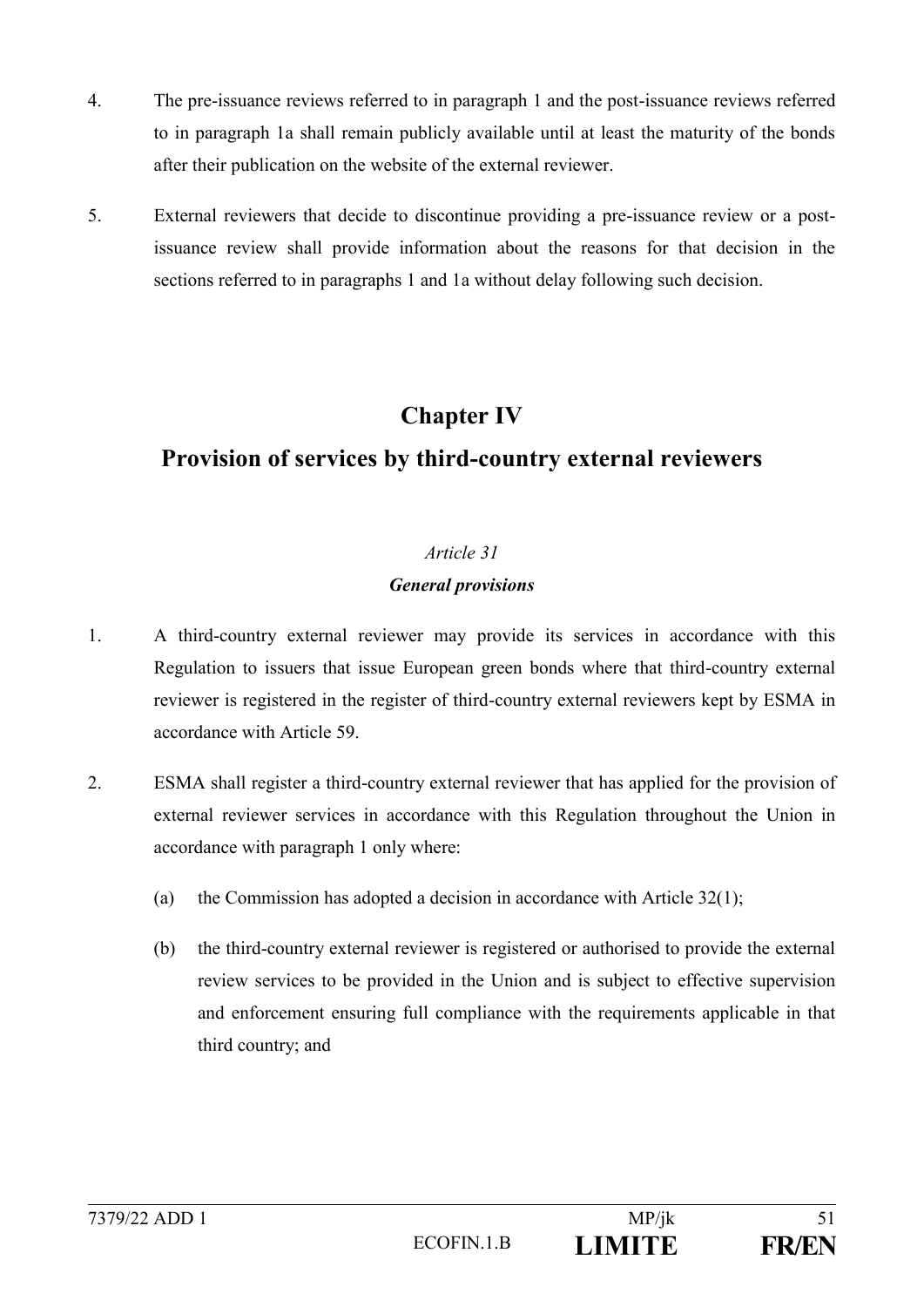- (c) cooperation arrangements have been established pursuant to Article 32(3).
- 3. Where a third-country external reviewer is registered in accordance with this Article, no additional requirements on the third-country external reviewer in respect of matters covered by this Regulation shall be imposed.
- 4. The third-country external reviewer referred to in paragraph 1 shall submit its application to ESMA after the adoption by the Commission of the decision referred to in Article 32 determining that the legal and supervisory framework of the third country in which the third-country external reviewer is registered or authorised is equivalent to the requirements described in Article 32(1).
- 5. The third-country external reviewer shall submit its application referred to in the first paragraph of this Article by using the forms and templates referred to in Article 15.
- 6. The applicant third-country external reviewer shall provide ESMA with all information necessary for its registration.
- 7. Within 20 working days of receipt of the application, ESMA shall assess whether the application is complete. Where the application is not complete, ESMA shall set a deadline by which the applicant third-country external reviewer is to provide additional information.
- 8. The registration decision shall be based on the conditions set out in paragraph 2.
- 9. Within 45 working days of the submission of a complete application, ESMA shall inform the applicant third-country external reviewer in writing with a fully reasoned explanation whether the registration has been granted or refused.
- 10. Third-country external reviewers providing services in accordance with this Article shall, before providing any service in relation to issuers of European green bonds established in the Union, offer to submit any disputes relating to those services to the jurisdiction of a court or arbitral tribunal in a Member State.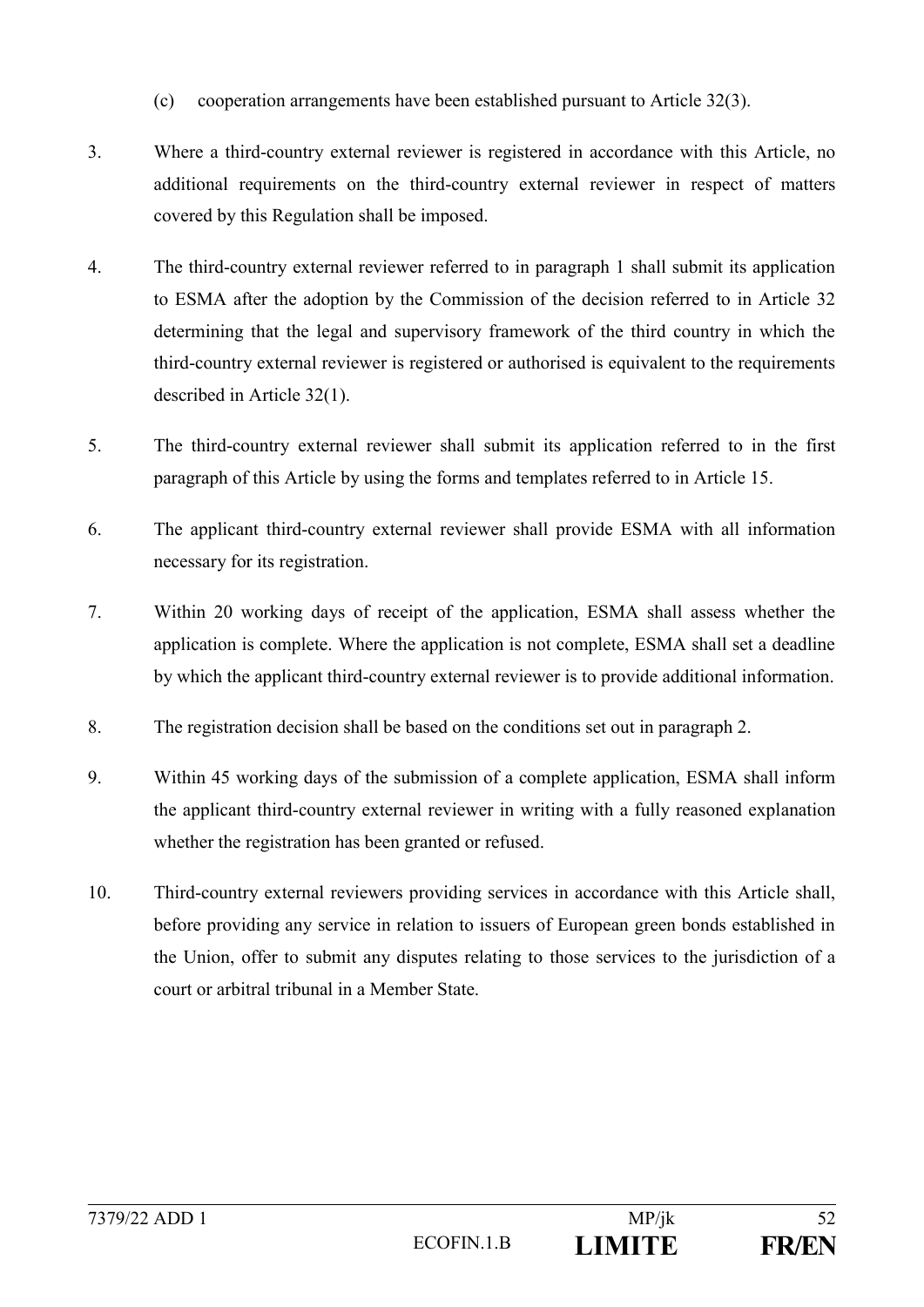## *Article 32 Equivalence decision*

- 1. The Commission may adopt a decision in relation to a third country stating that the legal and supervisory arrangements of that third country ensure that external reviewers registered or authorised in that third country comply with legally binding organisational and business conduct requirements which have equivalent effect to the requirements laid down in this Regulation and in the implementing measures adopted pursuant to this Regulation and that the legal framework of that third country provides for an effective equivalent system for the recognition of external reviewers registered or authorised under third-country legal regimes.
- 2. The organisational and business conduct framework of a third country may be considered to have equivalent effect where that framework fulfils the following conditions:
	- (a) entities providing external review services in that third country are subject to registration or authorisation and to effective supervision and enforcement on an ongoing basis;
	- (b) entities providing external review services are subject to adequate organisational requirements in the area of internal control functions; and
	- (c) entities providing external review services are subject to appropriate conduct of business rules.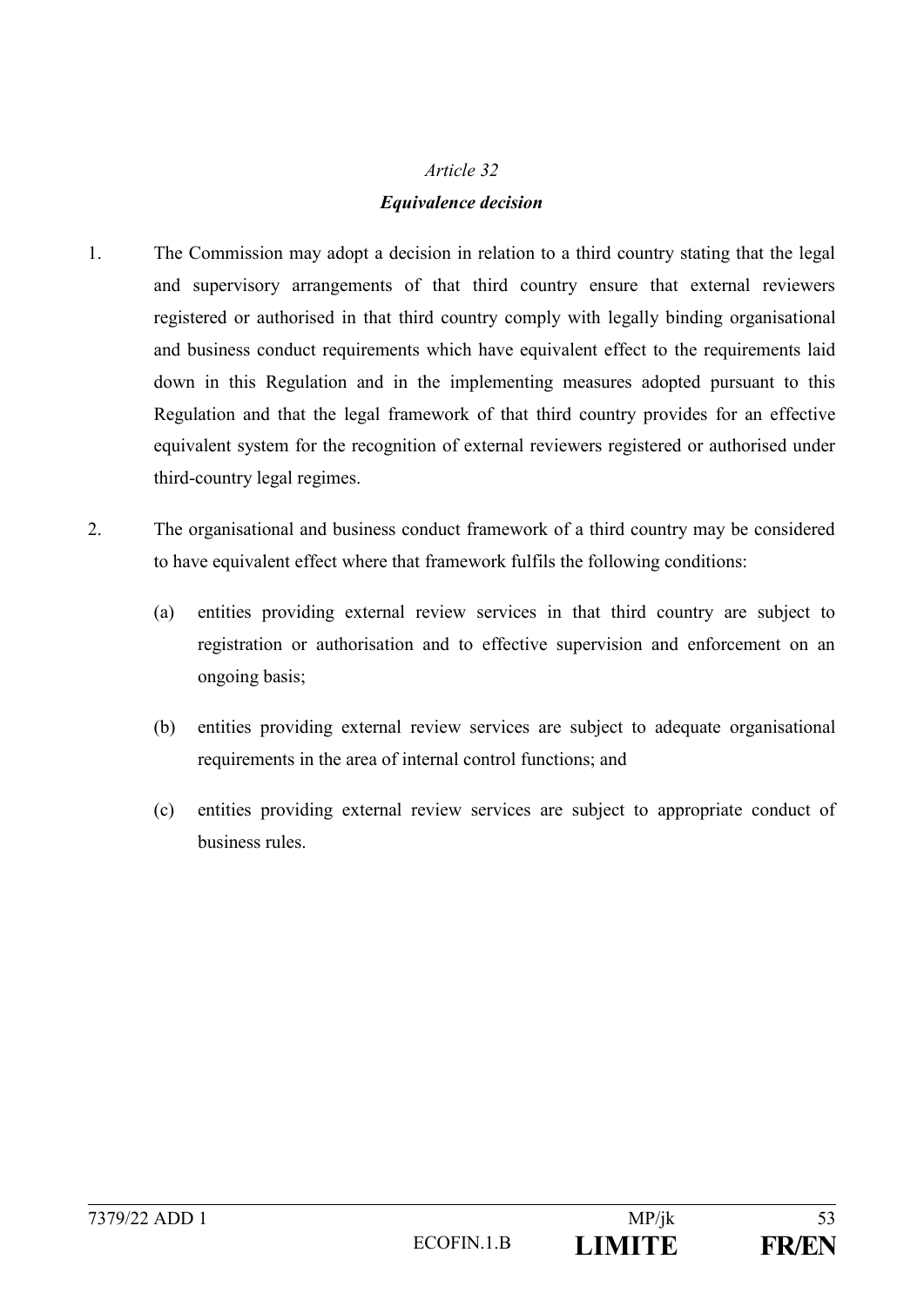- 3. ESMA shall establish cooperation arrangements with the relevant competent authorities of third countries whose legal and supervisory frameworks have been recognised as effectively equivalent in accordance with paragraph 1. Such arrangements shall specify:
	- (a) the mechanism for the exchange of information between ESMA and the competent authorities of the third countries concerned, including access to all information regarding the third-country external reviewers registered or authorised in third countries that is requested by ESMA;
	- (b) the mechanism for prompt notification to ESMA where a third-country competent authority deems that a third-country external reviewer that it is supervising and ESMA has registered in the register referred to in Article 59 infringes the conditions of its registration or authorisation or other law to which it is obliged to adhere; and
	- (c) the procedures concerning the coordination of supervisory activities including, where appropriate, on-site inspections.
- 4. A third-country external reviewer established in a country whose legal and supervisory framework has been recognised to be effectively equivalent in accordance with paragraph 1 of this Article, and which is registered in the register referred to in Article 59, shall be able to provide the services covered under the registration to issuers of European green bonds throughout the Union.
- 5. A third-country external reviewer shall no longer use the rights under Article 31 where the Commission withdraws its decision under paragraph 1 of this Article in relation to that third country.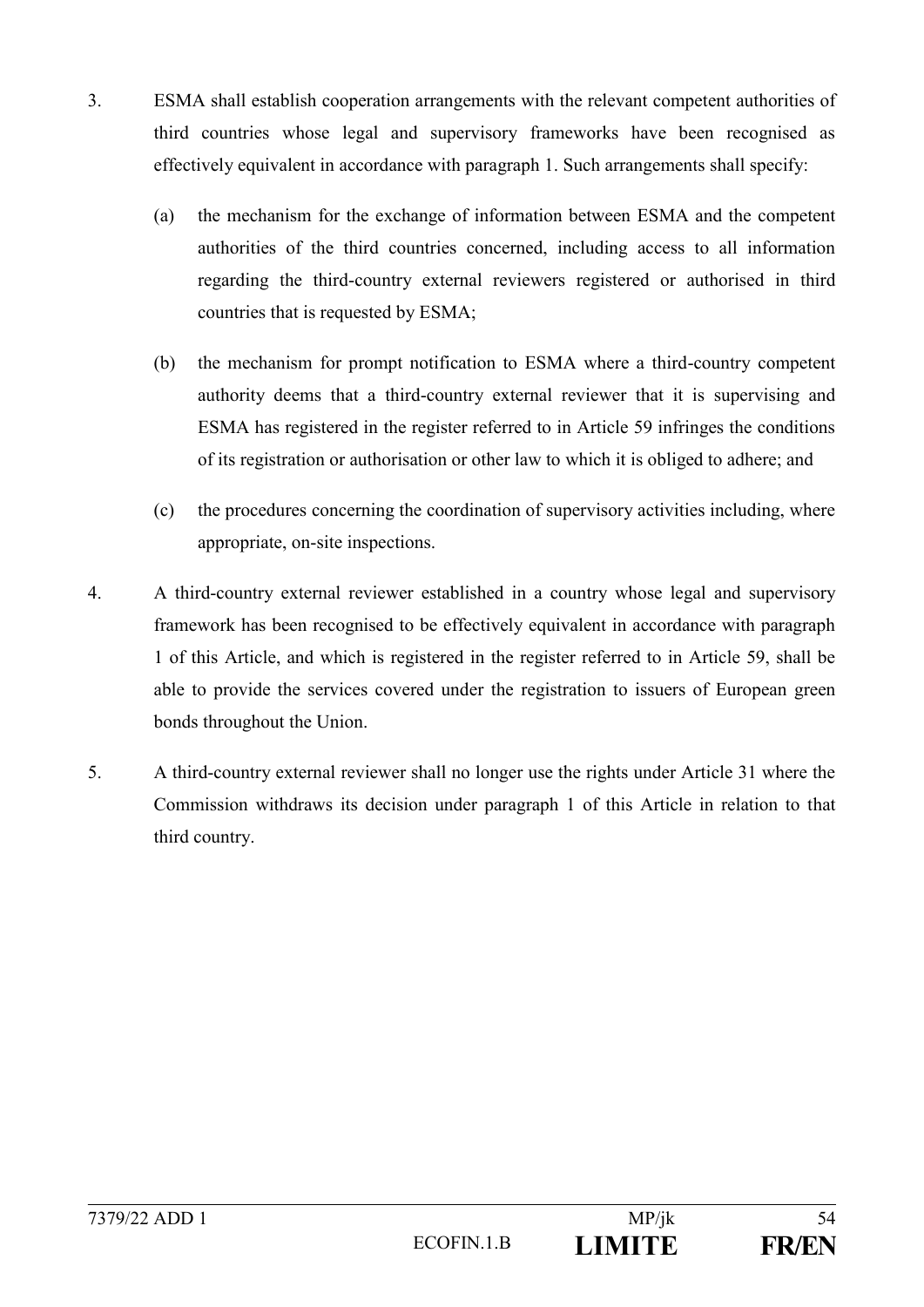## *Withdrawal of registration of third country external reviewer*

- 1. ESMA shall suspend or withdraw the registration of a third-country external reviewer in the register established in accordance with Article 59 where:
	- (a) ESMA has well-founded reasons based on documented evidence to believe that, in the provision of the services in the Union, the third-country external reviewer is acting in a manner which is clearly prejudicial to the interests of investors or the orderly functioning of markets;
	- (b) ESMA has well-founded reasons based on documented evidence to believe that, in the provision of services in the Union, the third-country external reviewer has seriously infringed the laws and regulations applicable to it in the third country and on the basis of which the Commission has adopted the decision in accordance with Article  $32(1)$ ; or
	- (c) ESMA has referred the matter to the competent authority of the third country and that third-country competent authority has not taken the appropriate measures needed to protect investors and the proper functioning of the markets in the Union or has failed to demonstrate that the third-country external reviewer concerned complies with the requirements applicable to it in the third country.
- 1a. ESMA shall inform the third-country competent authority of its intention to withdraw the registration of the third-country external reviewer at least 30 days before the withdrawal.
- 2. ESMA shall inform the Commission of any measure adopted in accordance with paragraph 1 without delay and shall publish the decision on suspension or withdrawal on its website.
- 3. In case of suspension or withdrawal of a third-country external reviewer, the Commission shall assess whether the conditions under which a decision in accordance with Article 32(1) has been adopted continue to persist in relation to the third country concerned.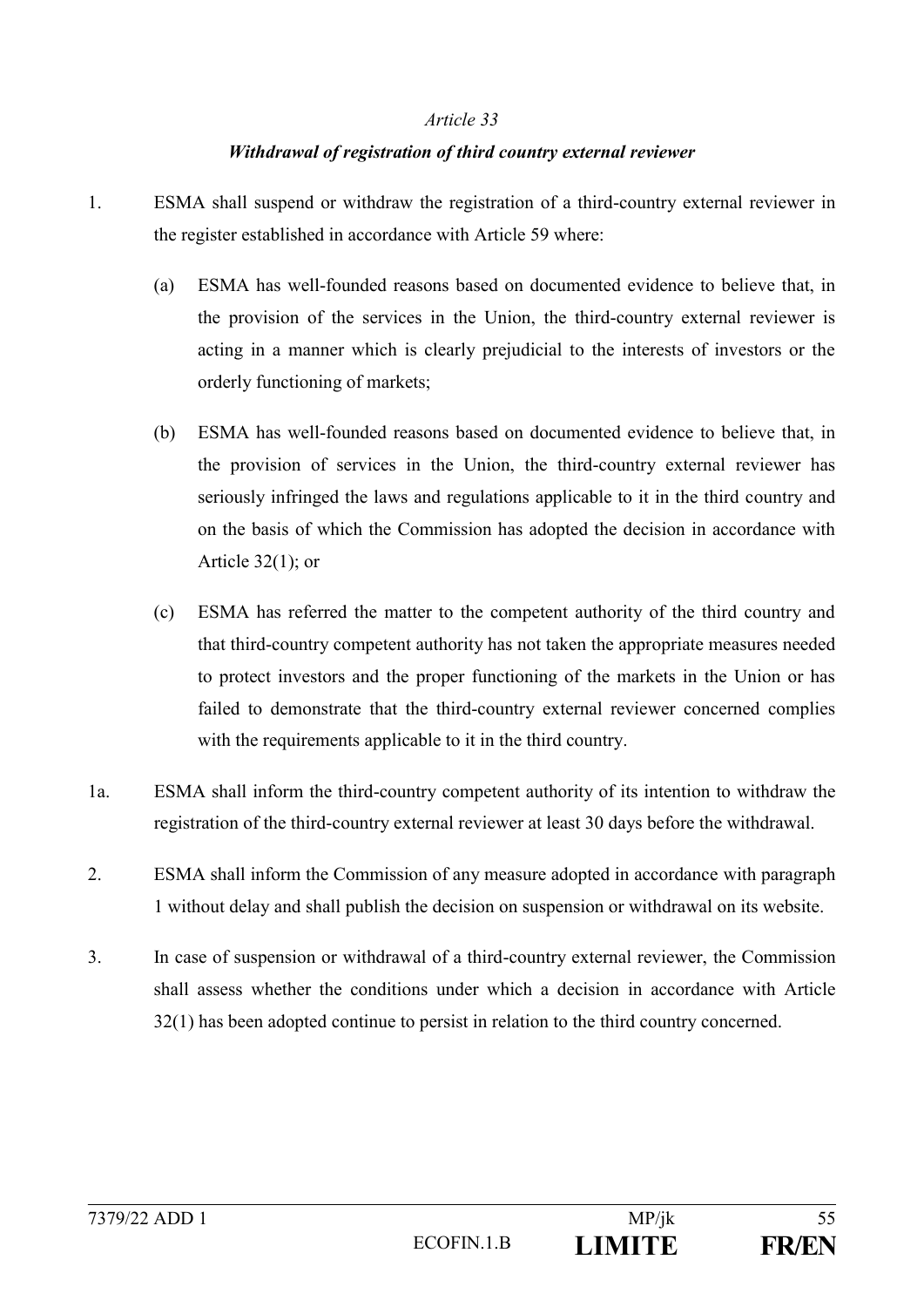#### *Recognition of a third-country external reviewer*

- 1. Until such time as an equivalence decision in accordance with Article 32(1) is adopted, a third-country external reviewer may provide its services in accordance with this Regulation provided that the third country external reviewer acquires recognition from ESMA in accordance with this Article.
- 2. A third-country external reviewer that intends to obtain recognition as referred to in paragraph 1 shall comply with the requirements laid down in Articles 15 to 30 and Articles 47 to 49.
- 3. A third-country external reviewer intending to obtain prior recognition as referred to in paragraph 1 shall have a legal representative domiciled in the Union. That legal representative shall:
	- (a) be responsible, together with the third-country external reviewer, for ensuring that the provision of services under this Regulation by the third-country external reviewer meets the requirements referred to in paragraph 2 and shall in that respect be accountable to ESMA for the conduct of the third-country external reviewer in the Union;
	- (b) act on behalf of the third-country external reviewer as the main point of contact with ESMA and any other person in the Union with regard to the external reviewer's obligations under this Regulation; and
	- (c) have sufficient knowledge, expertise and resources to fulfil its obligations under this paragraph.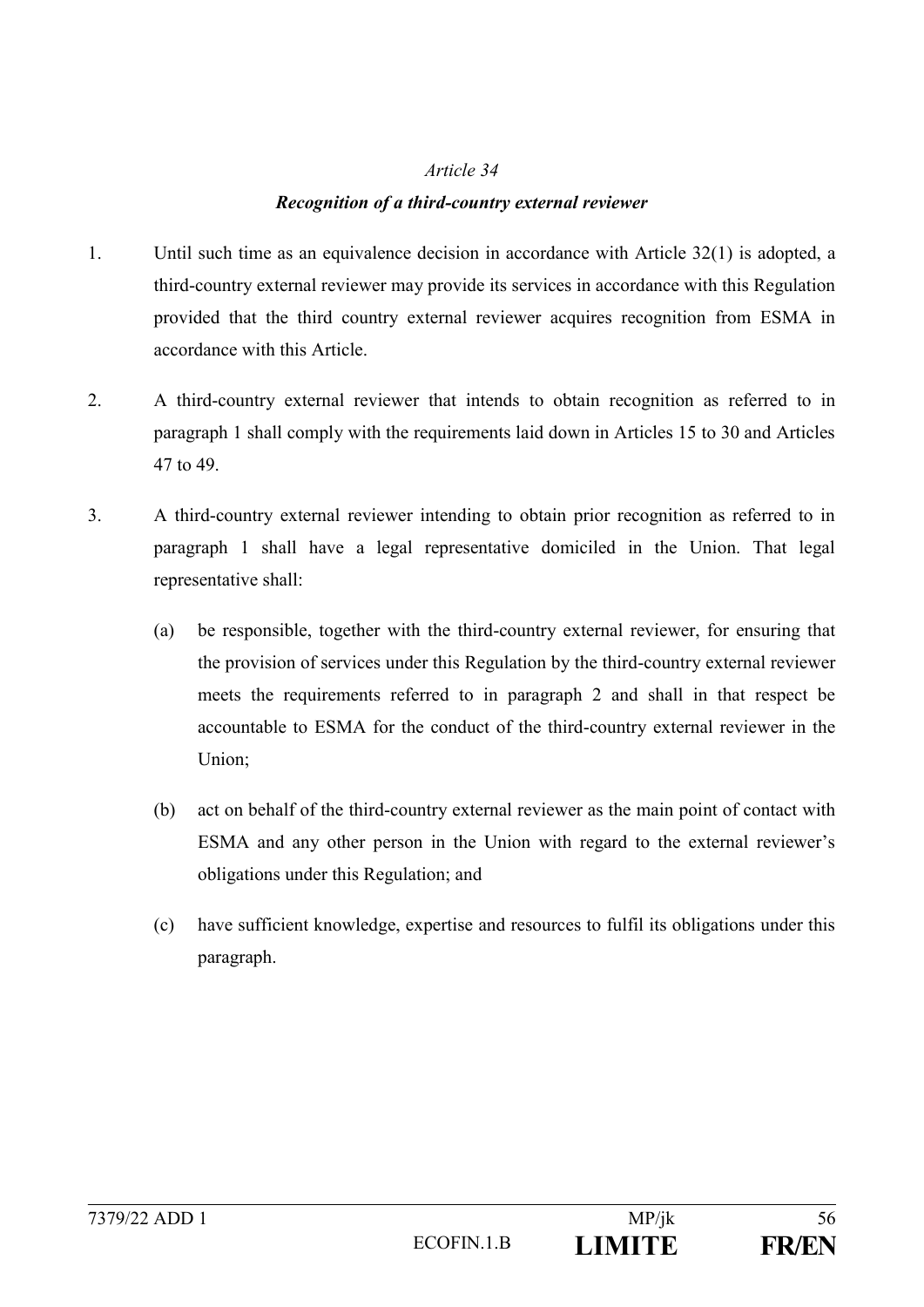- 4. An application for prior recognition from ESMA as referred to in paragraph 1 shall contain all information necessary to satisfy ESMA that the third country external reviewer has implemented all the necessary arrangements to meet the requirements referred to in paragraphs 2 and 3 and shall, where applicable, indicate the competent authority responsible for its supervision in the third country.
- 5. ESMA shall assess whether the application for prior recognition from ESMA is complete within 20 working days after receipt of the application.

Where the application is not complete, ESMA shall notify the applicant thereof and set a deadline by which the applicant is to provide additional information.

Where the application is complete, ESMA shall notify the applicant thereof.

Within 45 working days of receipt of the complete application referred to in the first subparagraph of this paragraph, ESMA shall verify that the conditions laid down in paragraphs 2 and 3 are fulfilled.

ESMA shall notify an applicant of its recognition as a third-country external reviewer or of its refusal. The decision to recognise or the refusal to recognise shall provide reasons and take effect on the fifth working day following its adoption.

6. ESMA shall suspend or, where appropriate, withdraw the recognition granted in accordance with paragraph 5 where it has well-founded reasons, based on documented evidence, to consider that the third-country external reviewer is acting in a manner which is prejudicial to the interests of users of its services or the orderly functioning of markets or the third country external reviewer has seriously infringed the relevant requirements set out in this Regulation, or that the third-country external reviewer made false statements or used any other irregular means to obtain recognition.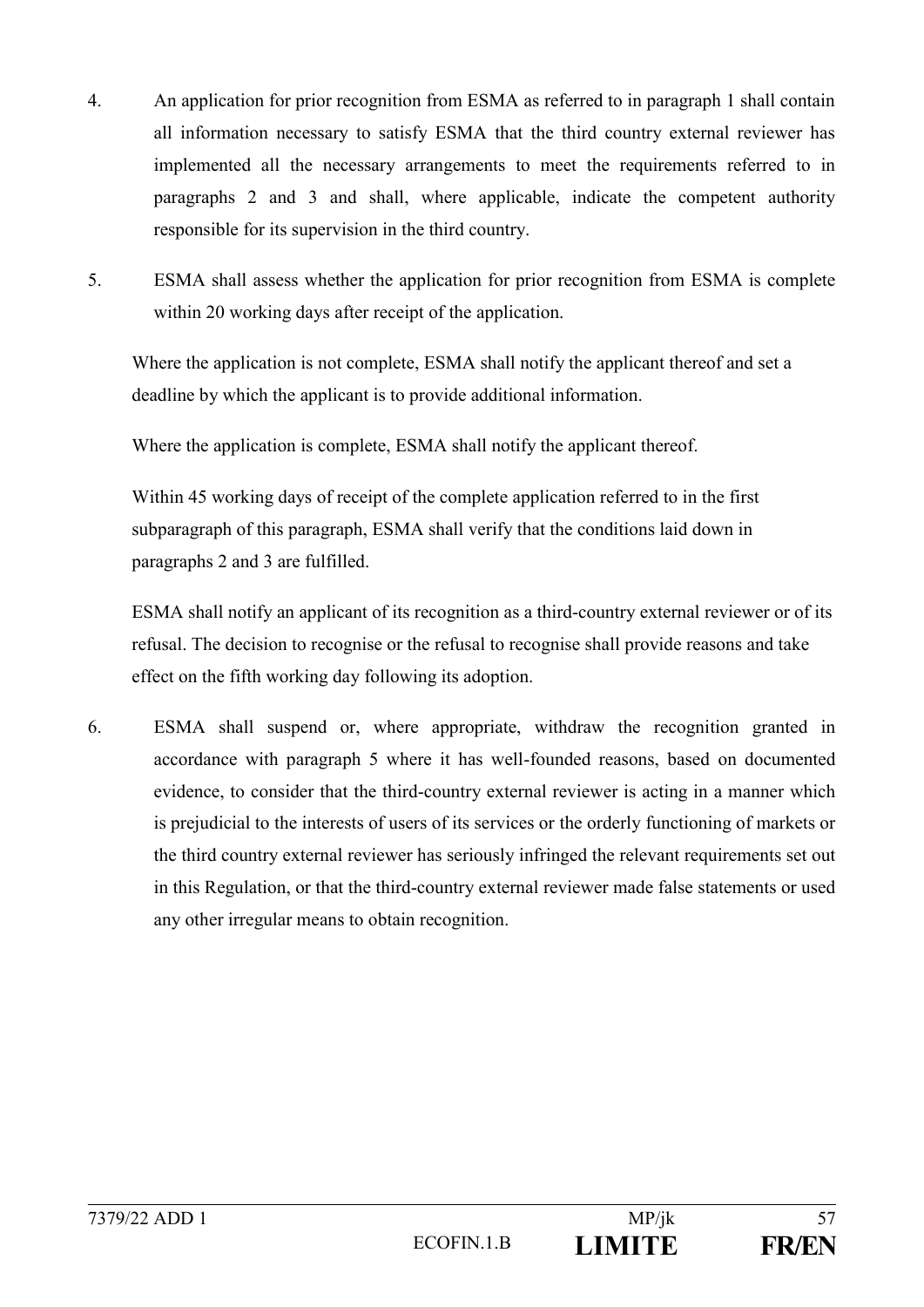7. ESMA shall develop draft regulatory technical standards specifying the information and the form and content of the application referred to in paragraph 4.

ESMA shall submit those draft regulatory technical standards to the Commission by … [*PO: Please insert date 24 months after the date of entry into force of this Regulation*].

Power is delegated to the Commission to supplement this Regulation by adopting the regulatory technical standards referred to in the first subparagraph of this paragraph in accordance with Articles 10 to 14 of Regulation (EU) No 1095/2010.

## *Article 35*

## *Endorsement of services under this Regulation provided in a third country*

- 1. An external reviewer located in the Union registered in accordance with Article 15 and entered in the register in accordance with Article 59, may apply to ESMA to endorse the services provided by a third country external reviewer on an ongoing basis in the Union, provided that:
	- (a) the endorsing external reviewer has verified and is able to demonstrate on an ongoing basis to ESMA that the provision of services under this Regulation by the endorsed third country external reviewer fulfils, on a mandatory or on a voluntary basis, requirements which are at least as stringent as the requirements of this Regulation;
	- (b) the endorsing external reviewer has the necessary expertise to monitor effectively the activity of the provision of services under this Regulation by that third country external reviewer and to manage the associated risks; and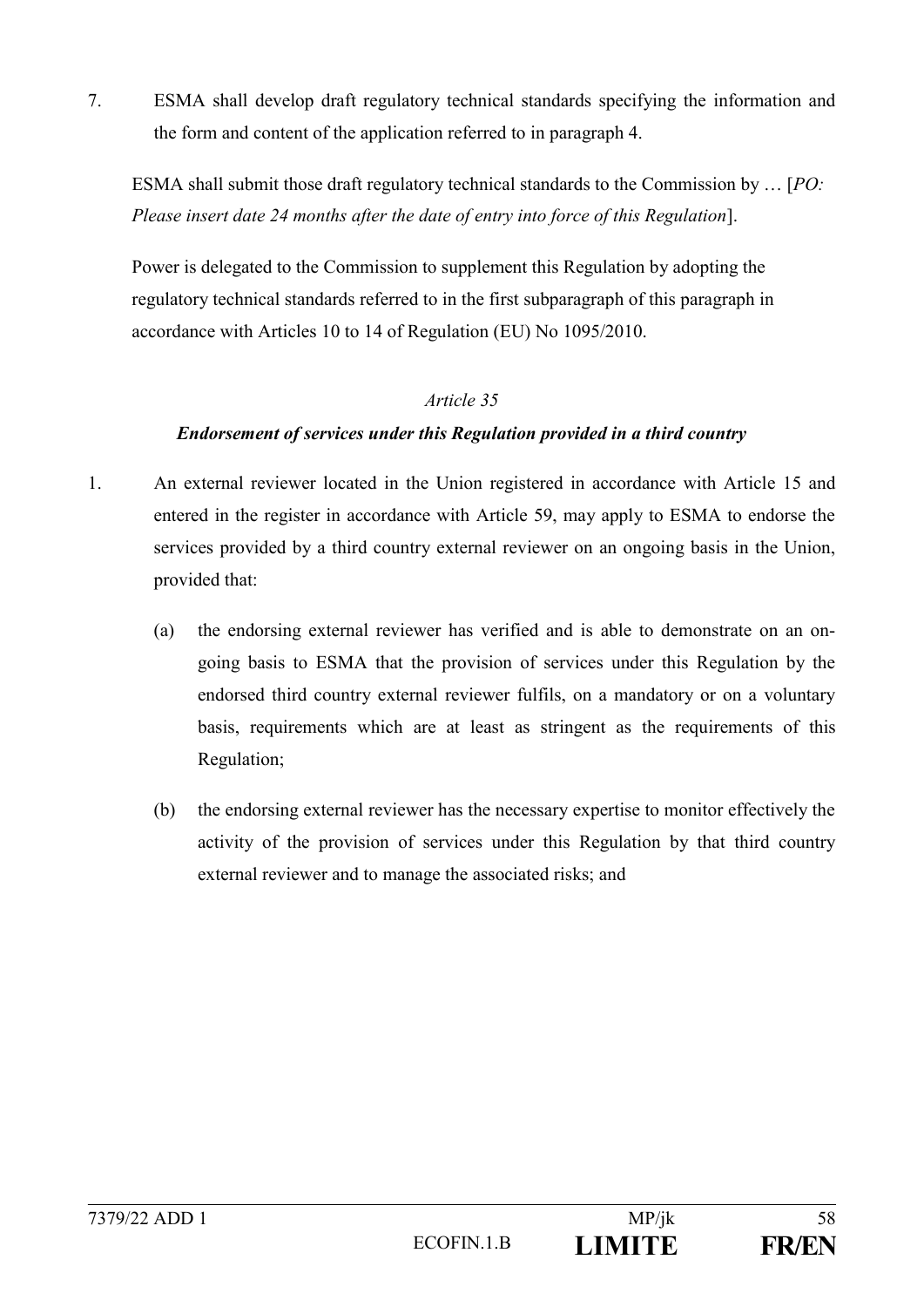- (c) the third-country external reviewer is relied upon for:
	- (i) specificities of the underlying markets or investments;
	- (ii) proximity of the endorsed reviewer to third-country markets, issuers or investors; or
	- (iii) expertise of the third-country reviewer in providing the services of external review or in specific markets or investments.
- 2. An external reviewer that makes an application for endorsement as referred to in paragraph 1 shall provide all information necessary to satisfy ESMA that, at the time of application, all the conditions referred to in that paragraph are fulfilled.
- 3. ESMA shall assess whether the application for endorsement referred to in paragraph 1 is complete within 20 working days after receipt of the application.

Where the application is not complete, ESMA shall notify the applicant thereof and set a deadline by which the applicant is to provide additional information.

Where the application is complete, ESMA shall notify the applicant thereof.

Within 45 working days of receipt of the complete application, ESMA shall examine the application and adopt a decision either to authorise the endorsement or to refuse it. ESMA shall notify an applicant of its decision regarding endorsement referred to in paragraph 1. The decision shall provide reasons and take effect on the fifth working day following its adoption.

4. Services provided under this Regulation by an third-country external reviewer that has been endorsed shall be considered to be services provided by the endorsing external reviewer. The endorsing external reviewer shall not use the endorsement with the intention of avoiding the requirements of this Regulation.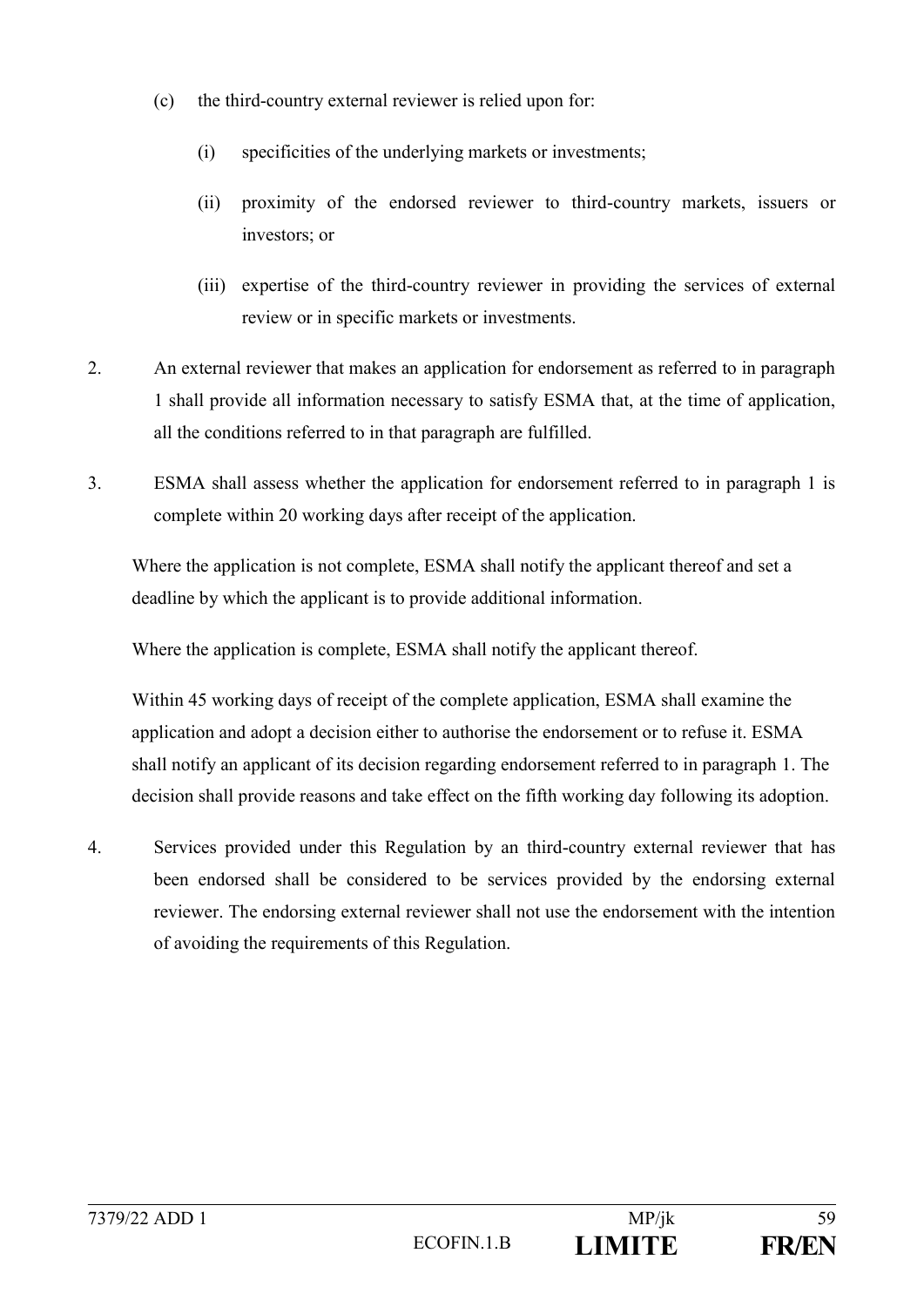- 5. An external reviewer that has endorsed services provided under this Regulation by a thirdcountry external reviewer shall remain fully responsible for such services and for compliance with the obligations under this Regulation.
- 6. Where ESMA has well-founded reasons to consider that the conditions in paragraph 1 of this Article are no longer fulfilled, it shall have the power to require the endorsing external reviewer to suspend or to cease the endorsement.
- 7. An external reviewer that endorses services provided under this Regulation by a thirdcountry external reviewer shall publish the information referred to in Article 30 on its website.
- 8. An external reviewer that endorses services provided under this Regulation by a thirdcountry external reviewer shall report to ESMA annually on the services it has endorsed in the previous twelve months.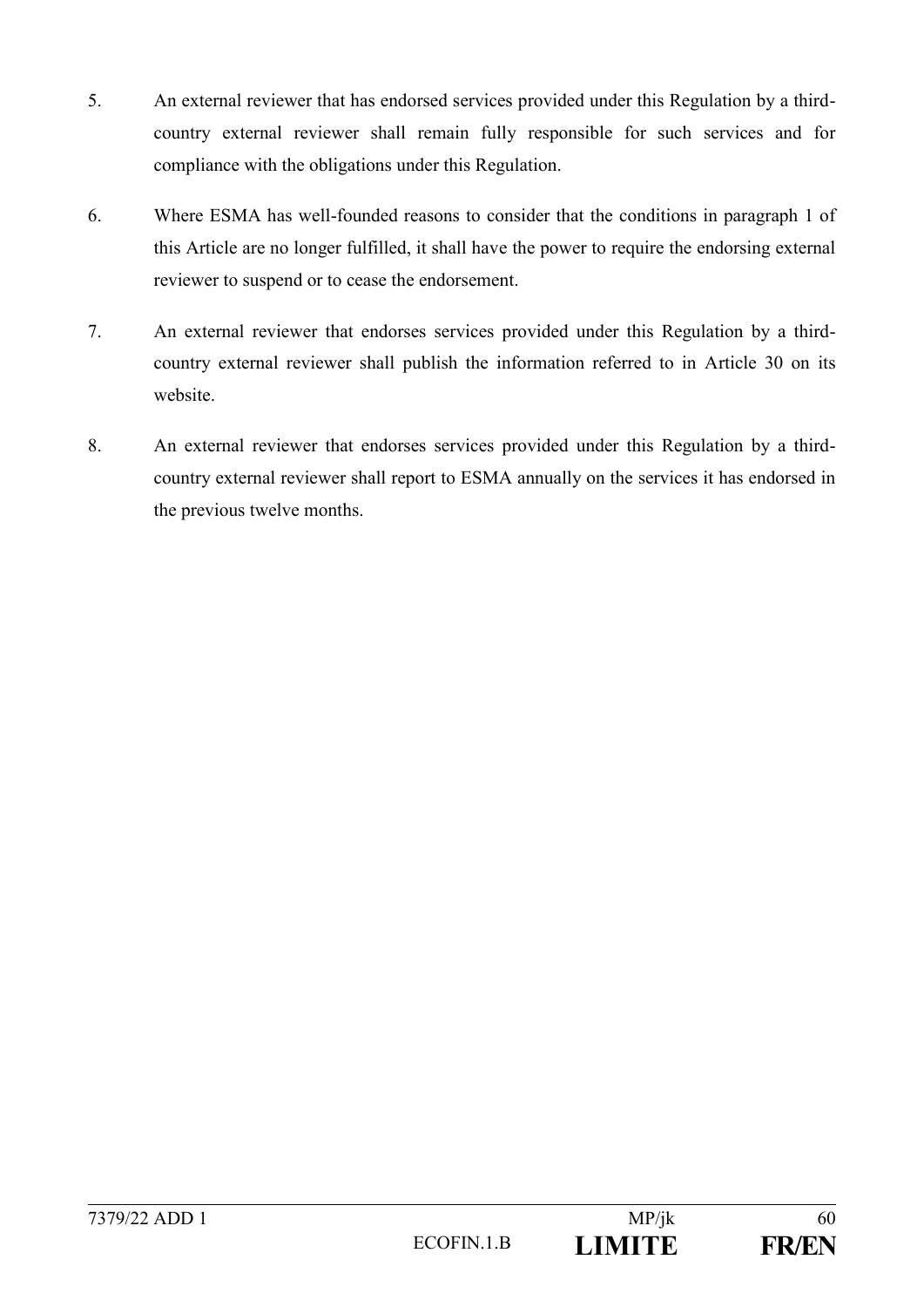# **Title IV**

# **Supervision by competent authorities and ESMA**

# **Chapter I**

# **Competent authorities**

## *Article 36*

## *Supervision by competent authorities*

- 1. Competent authorities of the home Member State designated pursuant to Article 31 of Regulation (EU) 2017/1129 shall supervise that issuers of European green bonds for which a prospectus is required pursuant to that Regulation comply with their obligations under Chapter II of Title II of this Regulation.
- 2. Under their supervisory powers pursuant to paragraph 1, competent authorities shall assess the completeness, the consistency and the comprehensibility of the information provided by the issuers.
- 3. The powers conferred under paragraphs 1 and 2 may be exercised before or after the issuance of the European green bond concerned.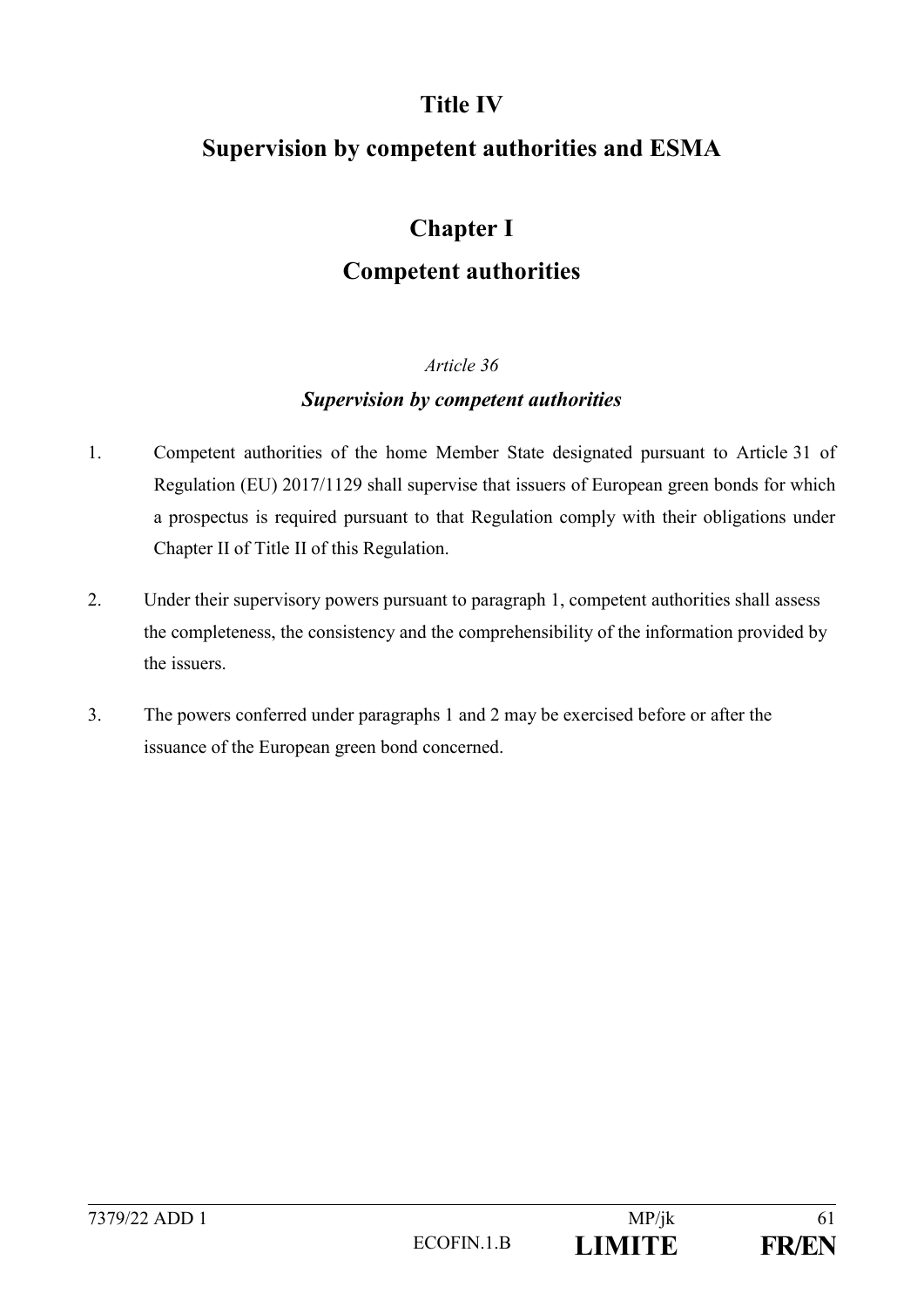## *Powers of competent authorities*

- 1. In order to fulfil their duties under this Regulation, competent authorities shall have, in accordance with national law, at least the following supervisory and investigatory powers:
	- (a) to require issuers to include the information referred to in Annex I in the European green bond factsheet;
	- (ab) to require issuers to provide and publish pre- and post-issuance reviews by an external reviewer in accordance with this Regulation;
	- (b) to require issuers to publish annual allocation reports or include in annual allocation reports the information about all the elements referred to in Annex II;
	- (c) to require issuers to publish an impact report or include in the impact report the information about all the elements referred to in Annex III;
	- (ca) to require issuers to file the required documents and notify the competent authority of the publication in accordance with Article 13(4) of this regulation;
	- (d) to require auditors and senior management of the issuer to provide information and documents;
	- (e) to suspend for a maximum of ten consecutive working days an offer or admission to trading on regulated market of European green bonds on any single occasion where there are reasonable grounds for suspecting that the issuer's obligation under Chapter II of Title II of this Regulation have been infringed;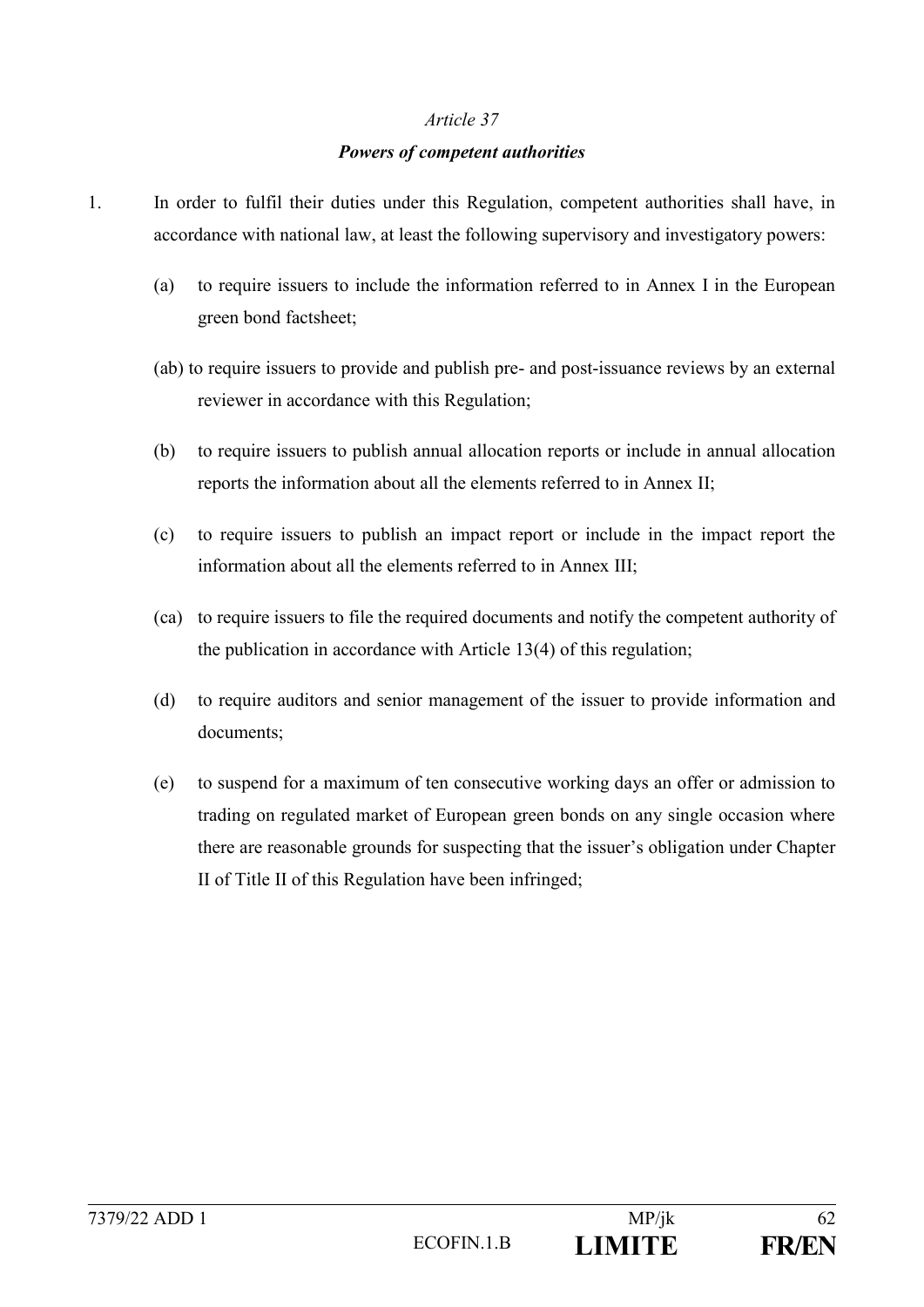- (f) to prohibit or suspend for a maximum of ten consecutive working days advertisements or require issuers of European green bonds or financial intermediaries concerned to cease or suspend advertisements for a maximum of 10 consecutive working days on any single occasion where there are reasonable grounds for believing that the issuer's obligation under Chapter II of Title II of this Regulation have been infringed;
- (g) to make public the fact that an issuer of European green bonds is failing to comply with its obligations under Chapter II of Title II of this Regulation and, following a three–month-notice period given to the issuer to rectify any identified lack of compliance, make public the fact that the bond in question should no longer be considered a European green bond; and
- (h) to carry out on-site inspections or investigations at sites other than the private residences of natural persons, and for that purpose to enter premises in order to access documents and other data in any form, where a reasonable suspicion exists that documents and other data related to the subject-matter of the inspection or investigation may be relevant to prove an infringement of this Regulation.

Where necessary under national law, the competent authority may ask the relevant judicial authority to decide on the use of the powers referred to in the first subparagraph.

- 2. Competent authorities shall exercise their functions and powers referred to in paragraph 1 in any of the following ways:
	- (a) directly;
	- (b) in collaboration with other authorities;
	- (c) under their responsibility by delegation to such authorities;
	- (d) by application to the competent judicial authorities.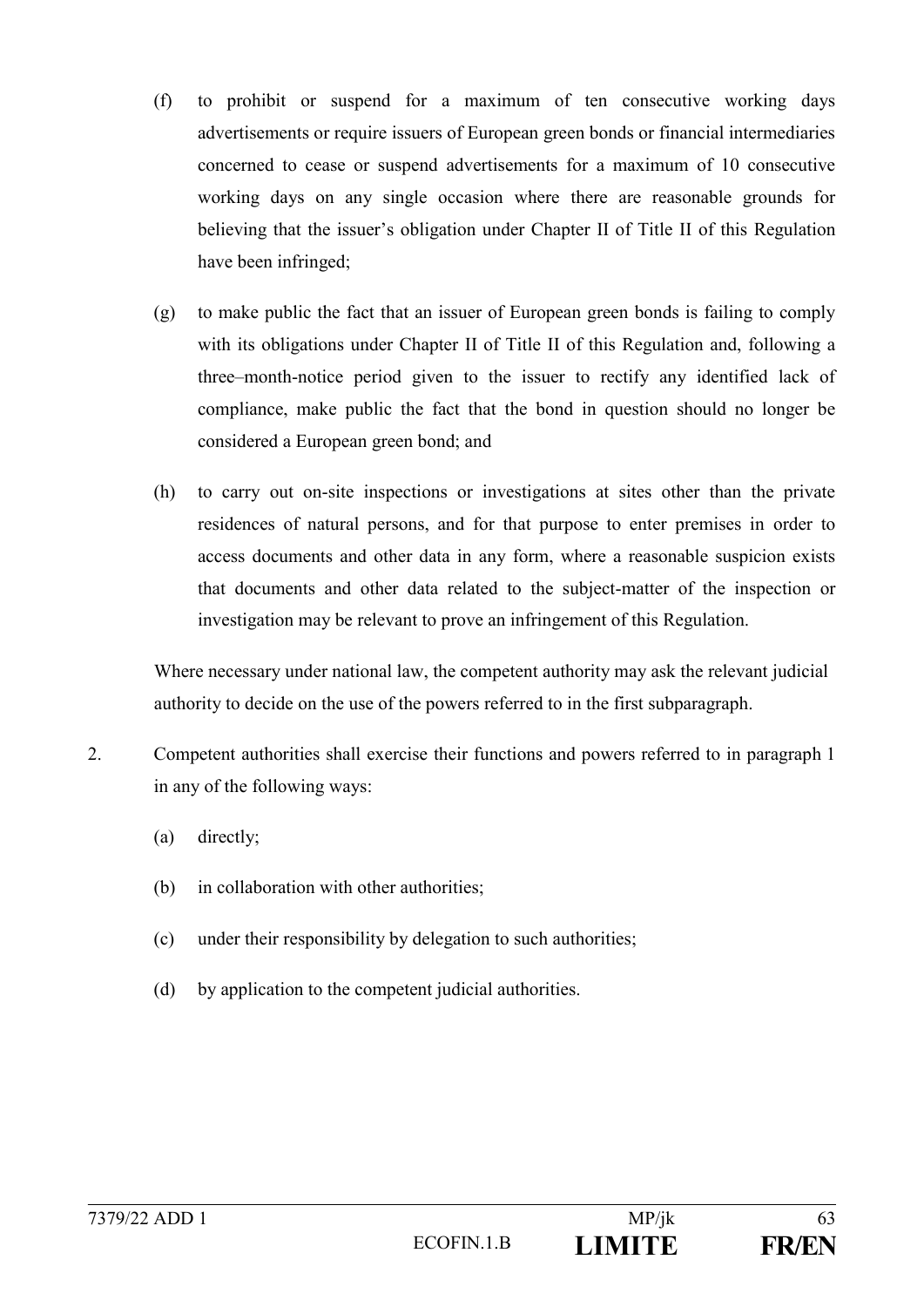- 3. Member States shall ensure that appropriate measures are in place so that competent authorities have all the supervisory and investigatory powers that are necessary to fulfil their duties.
- 4. A person making information available to the competent authority in accordance with this Regulation shall not be considered to be infringing any restriction on the disclosure of information imposed by contract or by any legislative, regulatory or administrative provision, and shall not be subject to liability of any kind related to such notification.

## **Cooperation between competent authorities**

1. Competent authorities shall cooperate with each other for the purposes of this Regulation. They shall exchange information without undue delay and cooperate in investigation, supervision and enforcement.

Member States that have chosen, in accordance with Article 41(3), to lay down criminal sanctions for infringements of this Regulation shall ensure that appropriate measures are in place so that competent authorities have all the necessary powers to liaise with judicial authorities within their jurisdiction to receive specific information related to criminal investigations or proceedings commenced for alleged infringements of this Regulation and provide the same to other competent authorities to fulfil their obligation to cooperate with each other for the purposes of this Regulation.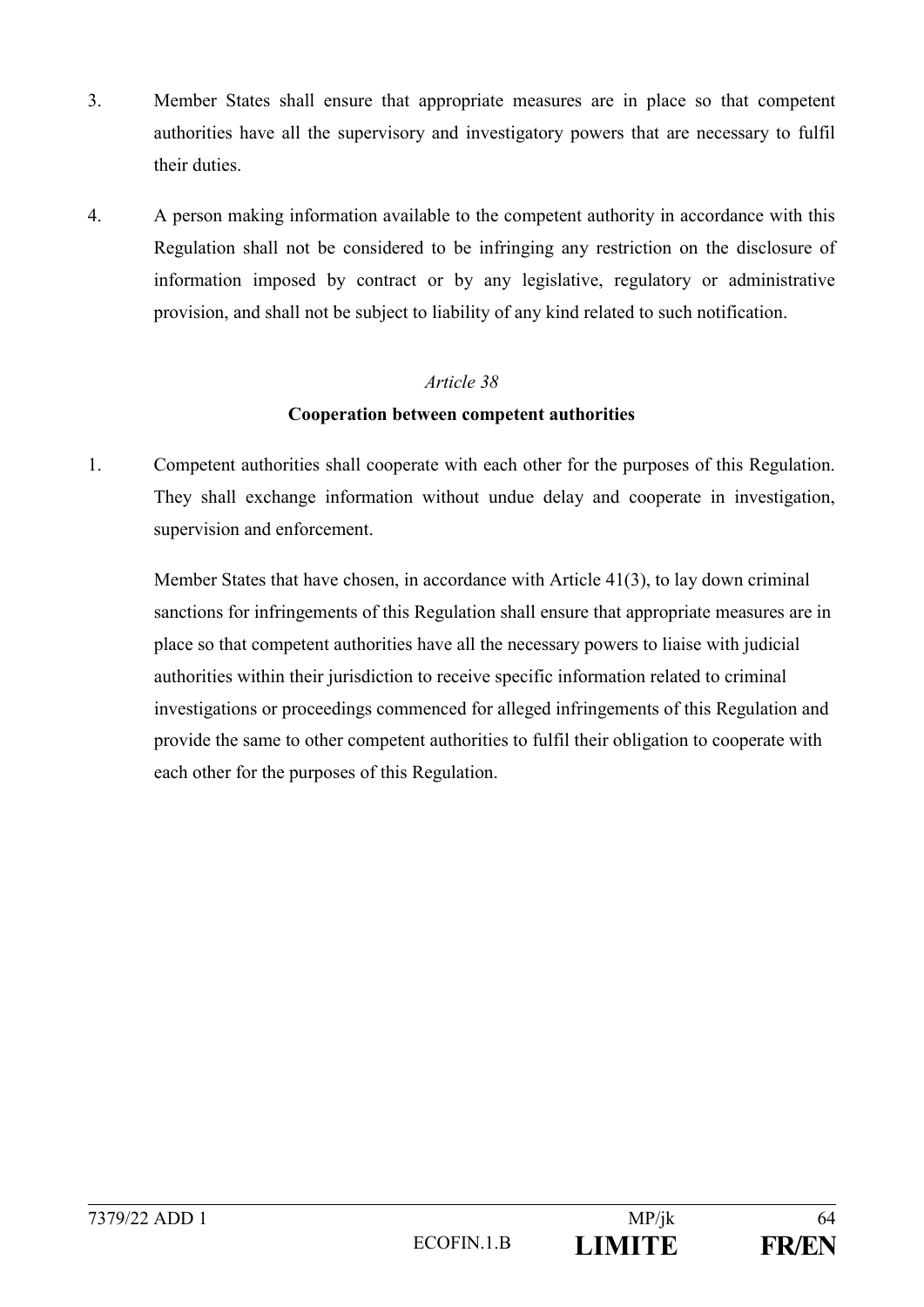- 2. A competent authority may refuse to act on a request for information or a request to cooperate with an investigation only where:
	- (a) complying with the request is likely to adversely affect its own investigation, enforcement activities or a criminal investigation;
	- (b) judicial proceedings have already been initiated in respect of the same actions and against the same persons before the authorities of the Member State addressed; or
	- (c) a final judgment has already been delivered in relation to such persons for the same actions in the Member State addressed.
- 3. The competent authority may request assistance from the competent authority of another Member State with regard to on-site inspections or investigations.

Where a competent authority receives a request from a competent authority of another Member State to carry out an on-site inspection or an investigation, it may:

- (a) carry out the on-site inspection or investigation itself;
- (b) allow the competent authority which submitted the request to participate in an on-site inspection or investigation;
- (c) allow the competent authority which submitted the request to carry out the on-site inspection or investigation itself;
- (d) appoint auditors or experts to carry out the on-site inspection or investigation; or
- (e) share specific tasks related to supervisory activities with the other competent authorities.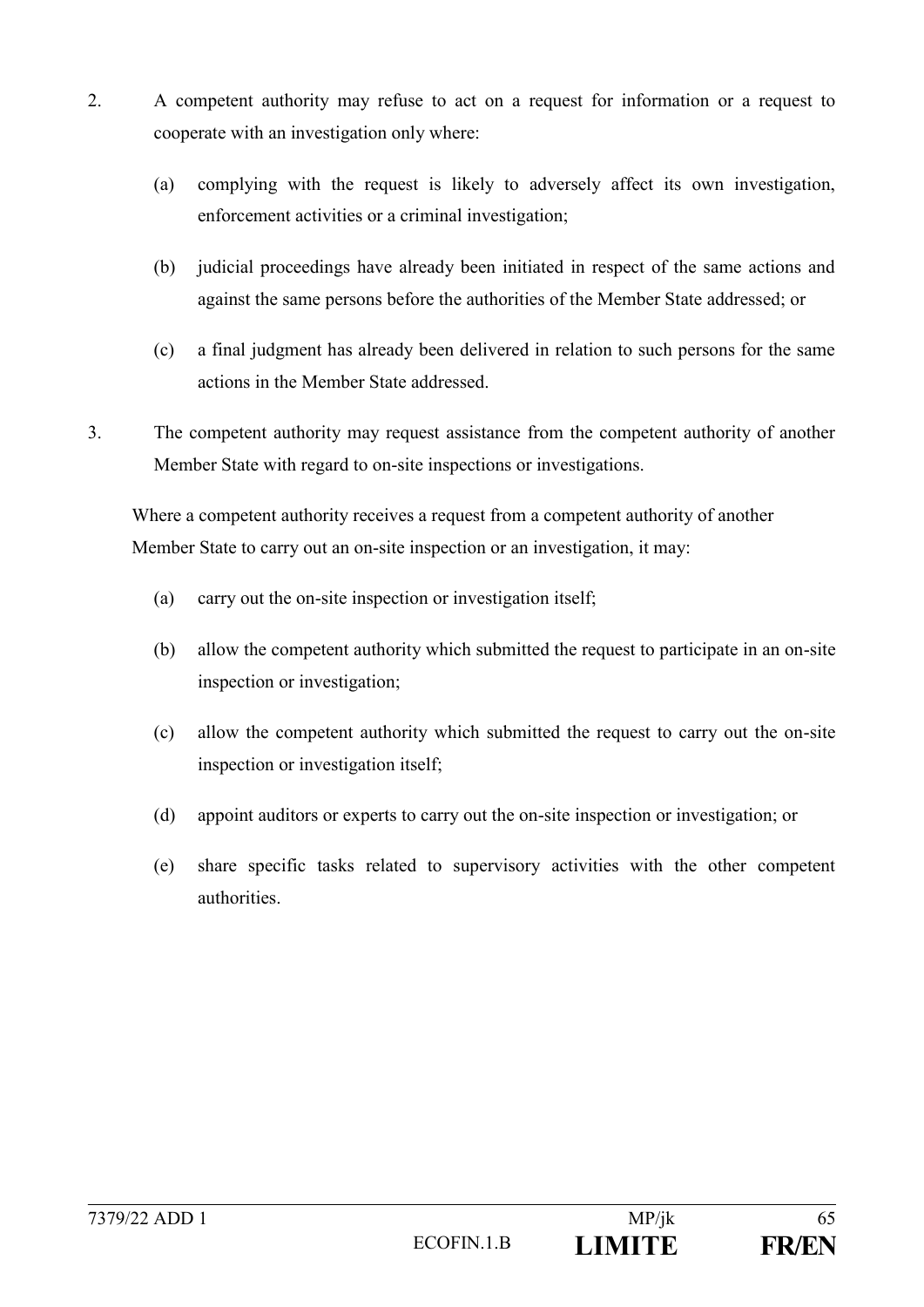- 4. The competent authorities may refer to ESMA in situations where a request for cooperation, in particular to exchange information, has been rejected or has not been acted upon within a reasonable time. Without prejudice to Article 258 TFEU, ESMA mayin such situations act in accordance with the power conferred on it by Article 19 of Regulation (EU) No 1095/2010.
- 5. ESMA is empowered to develop draft regulatory technical standards to specify the information to be exchanged between competent authorities in accordance with paragraph 1.

ESMA shall submit those draft regulatory technical standards to the Commission by … [*PO: Please insert date 36 months after the date of entry into force of this Regultion*].

Power is delegated to the Commission to adopt the regulatory technical standards referred to in the first subparagraph of this paragraph in accordance with Articles 10 to 14 of Regulation (EU) No 1095/2010.6. ESMA may develop draft implementing technical standards to establish standard forms, templates and procedures for the cooperation and exchange of information between competent authorities.

ESMA shall submit those draft implementing technical standards to the Commission by … [*PO: Please insert date 36 months after the date of entry into force of this Regultion*].

Power is conferred on the Commission to adopt the implementing technical standards referred to in the first subparagraph of this paragraph in accordance with Article 15 of Regulation (EU) No 1095/2010.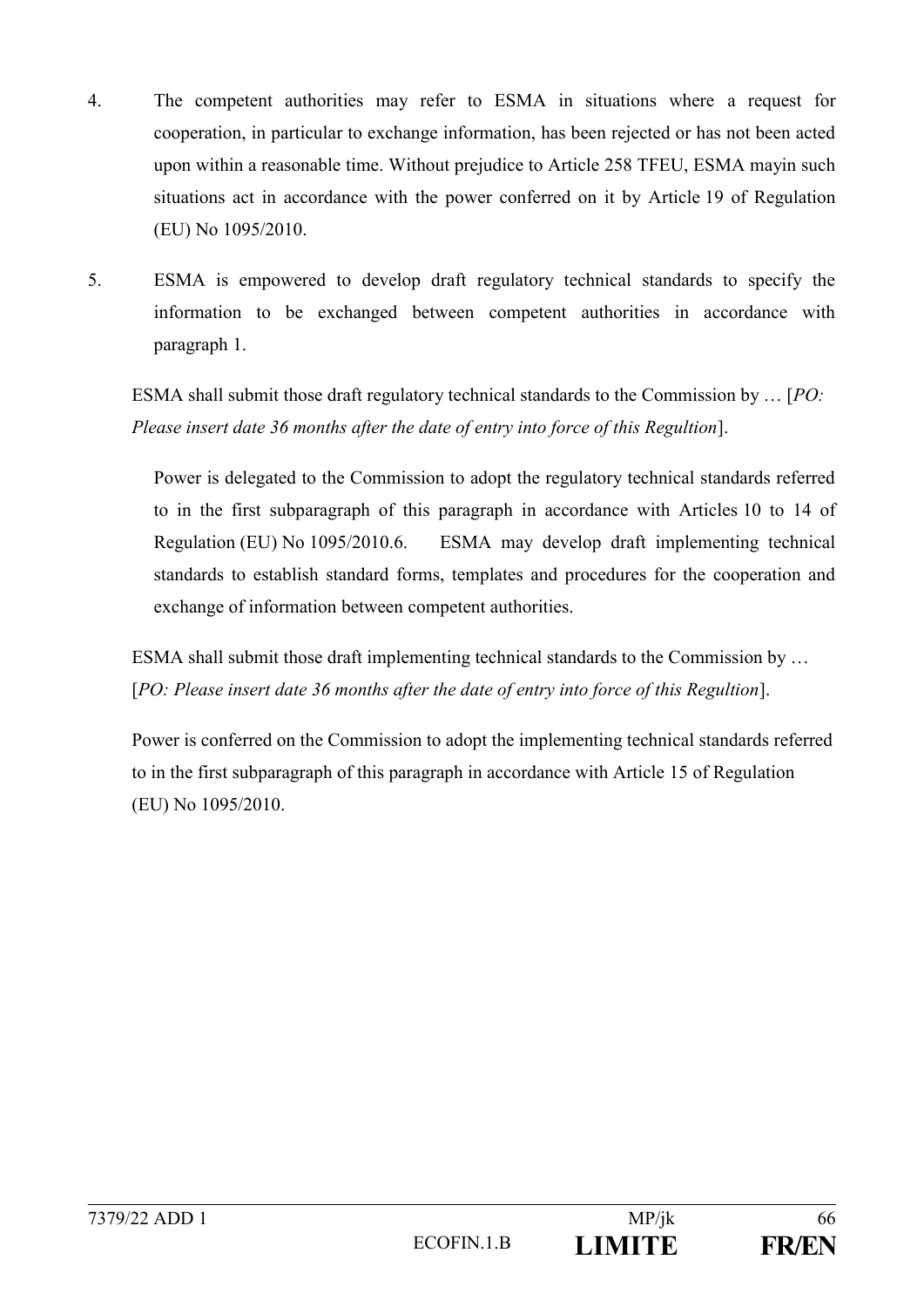#### **Professional secrecy**

- 1. All information exchanged between the competent authorities under this Regulation that concerns business or operational conditions and other economic or personal affairs shall be considered confidential and shall be subject to professional secrecy, except where the competent authority states at the time of communication that such information may be disclosed or such disclosure is necessary for legal proceedings.
- 2. The obligation of professional secrecy shall apply to all persons who work or who have worked for the competent authority or for any third party to whom the competent authority has delegated its powers. Information covered by professional secrecy may not be disclosed to any other person or authority except by virtue of Union or national law.

# *Article 40 Precautionary measures*

- 1. A competent authority of the host Member State that has clear and demonstrable grounds for believing that irregularities have been committed by an issuer of a European green bond or that it has infringed its obligations under this Regulation shall refer those findings to the competent authority of the home Member State and to ESMA.
- 2. Where, despite the measures taken by the competent authority of the home Member State, an issuer of a European green bond persists in infringing this Regulation, the competent authority of the host Member State, after informing the competent authority of the home Member State and ESMA, shall take all appropriate measures to protect investors and shall inform the Commission and ESMA thereof without undue delay.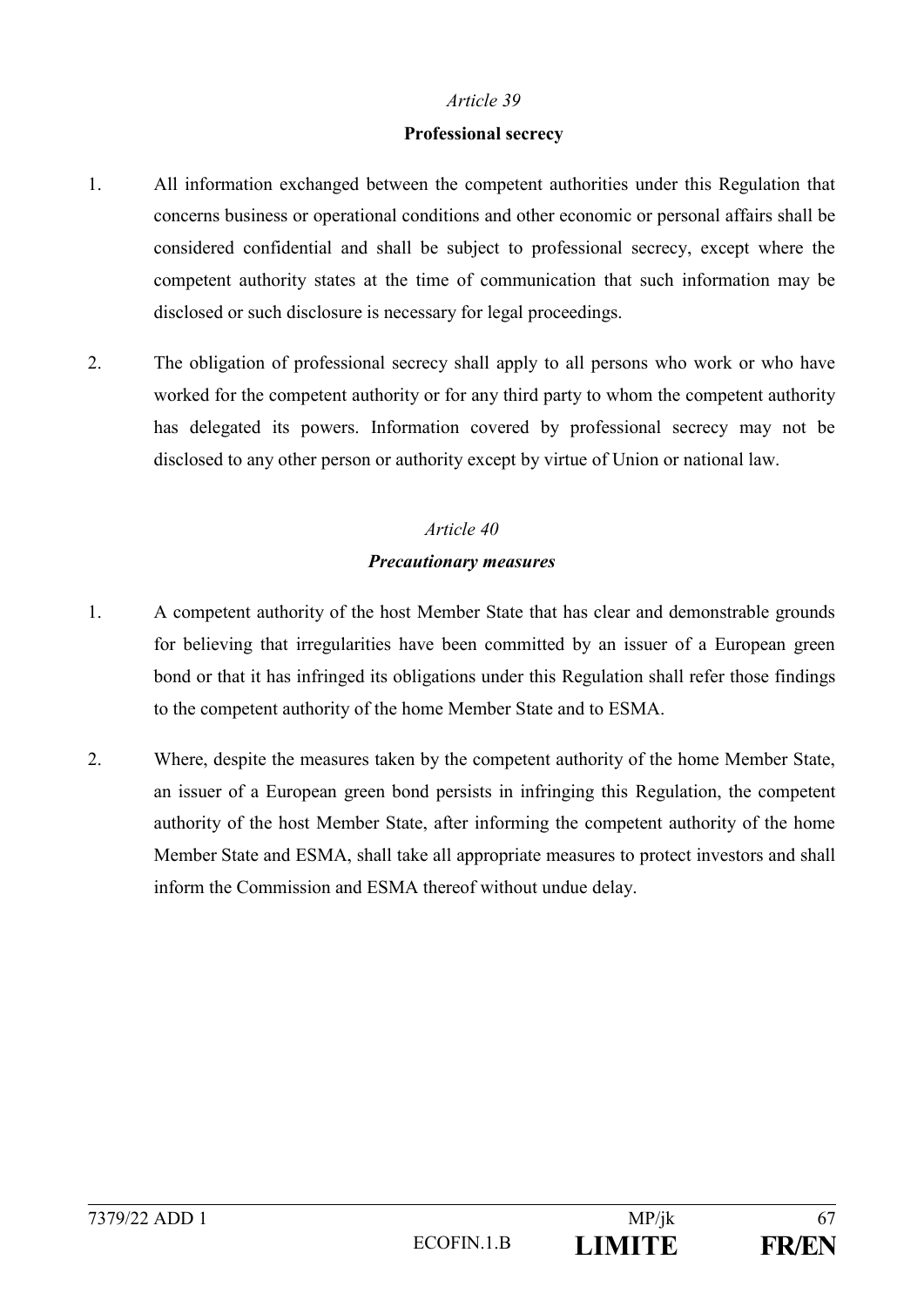3. A competent authority that disagrees with any of the measures taken by another competent authority pursuant to paragraph 2 may bring the matter to the attention of ESMA. ESMA may act in accordance with the powers conferred on it **by** Article 19 of Regulation (EU) No 1095/2010.

## *Article 41*

## *Administrative sanctions and other administrative measures*

- 1. Without prejudice to the supervisory and investigatory powers of competent authorities pursuant to Article 37, and the right of Member States to provide for and impose criminal sanctions, Member States shall, in accordance with national law, provide for competent authorities to have the power to impose administrative sanctions and take appropriate other administrative measures which shall be effective, proportionate and dissuasive. Those administrative sanctions and other administrative measures shall apply to:
	- (a) infringements by issuers of their obligations under Chapter II of Title II of this Regulation;
	- (b) failure to cooperate or comply with an investigation, with an inspection or with a requirement under Article 37(1).

Member States may decide not to lay down rules for administrative sanctions as referred to in the first subparagraph where the infringements referred to in point (a) or point (b) of that subparagraph are already subject to criminal sanctions in their national law by … [*PO: please insert the date of application of this Regulation*]. Where they so decide, Member States shall notify, in detail, to the Commission and to ESMA, the relevant parts of their criminal law.

By … [*PO: please insert the date of application of this Regulation*], Member States shall notify, in detail, the rules referred to in the first and second subparagraph to the Commission and to ESMA. They shall notify the Commission and ESMA without delay of any subsequent amendment thereto.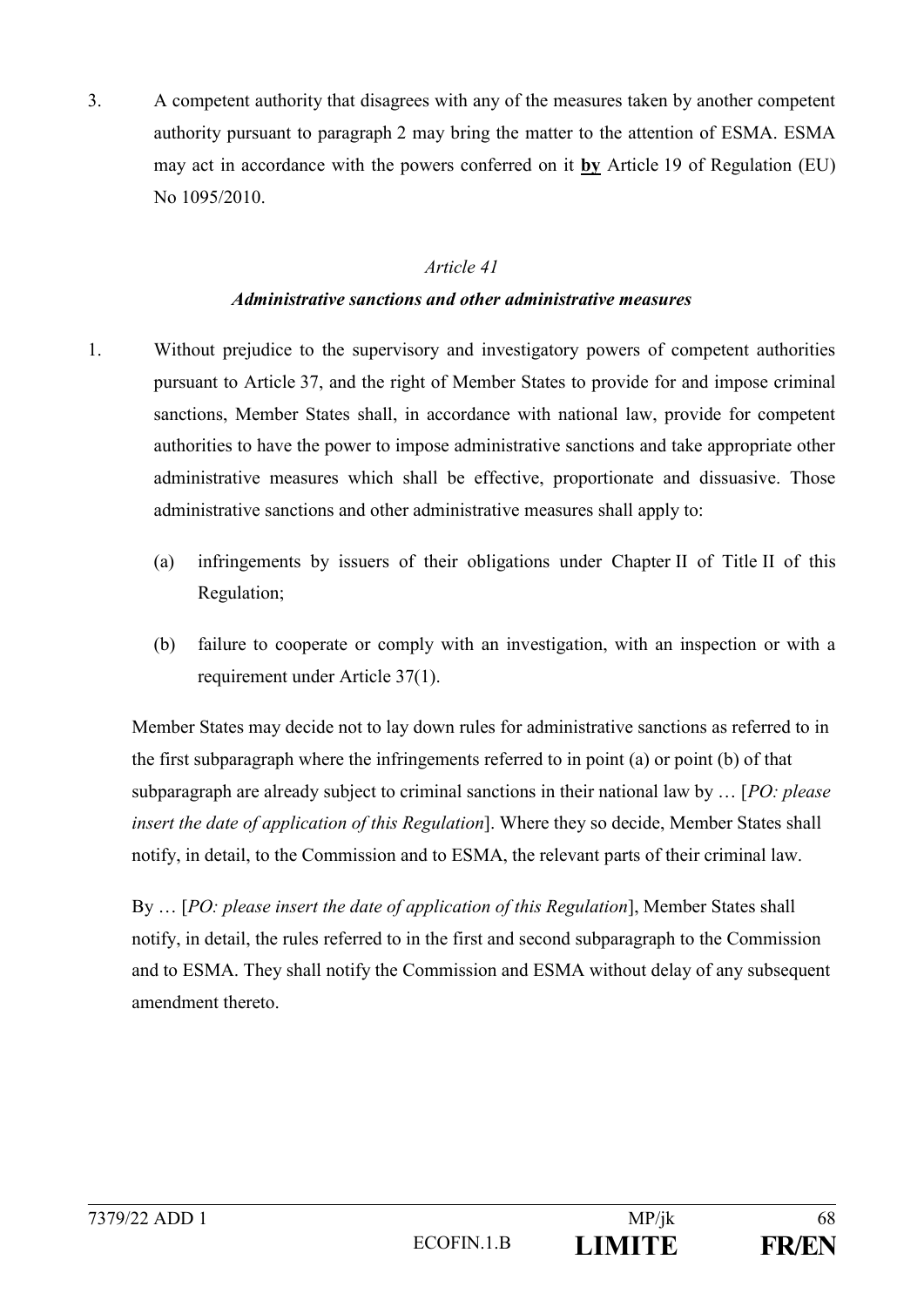- 2. Member States shall, in accordance with national law, ensure that competent authorities have the power to impose the following administrative sanctions and other administrative measures in relation to the infringements listed in paragraph 1, point (a):
	- (a) a public statement indicating the natural or legal person responsible and the nature of the infringement in accordance with Article 37(1), point (g);
	- (b) an order requiring the natural or legal person responsible to cease the conduct constituting the infringement;
	- (c) maximum administrative pecuniary sanctions of at least twice the amount of the profits gained or losses avoided because of the infringement where those can be determined;
	- (d) in the case of a legal person, maximum administrative pecuniary sanctions of at least EUR 500 000, or, in the Member States whose currency is not the euro, the corresponding value in the national currency on … [PO: please insert the date of entry into force of this Regulation], or 0.5 % of the total annual turnover of that legal person according to the last available financial statements approved by the management body.
	- (e) in the case of a natural person, maximum administrative pecuniary sanctions of at least EUR 50 000, or, in the Member States whose currency is not the euro, the corresponding value in the national currency on … [PO: please insert date of entry into force of this Regulation].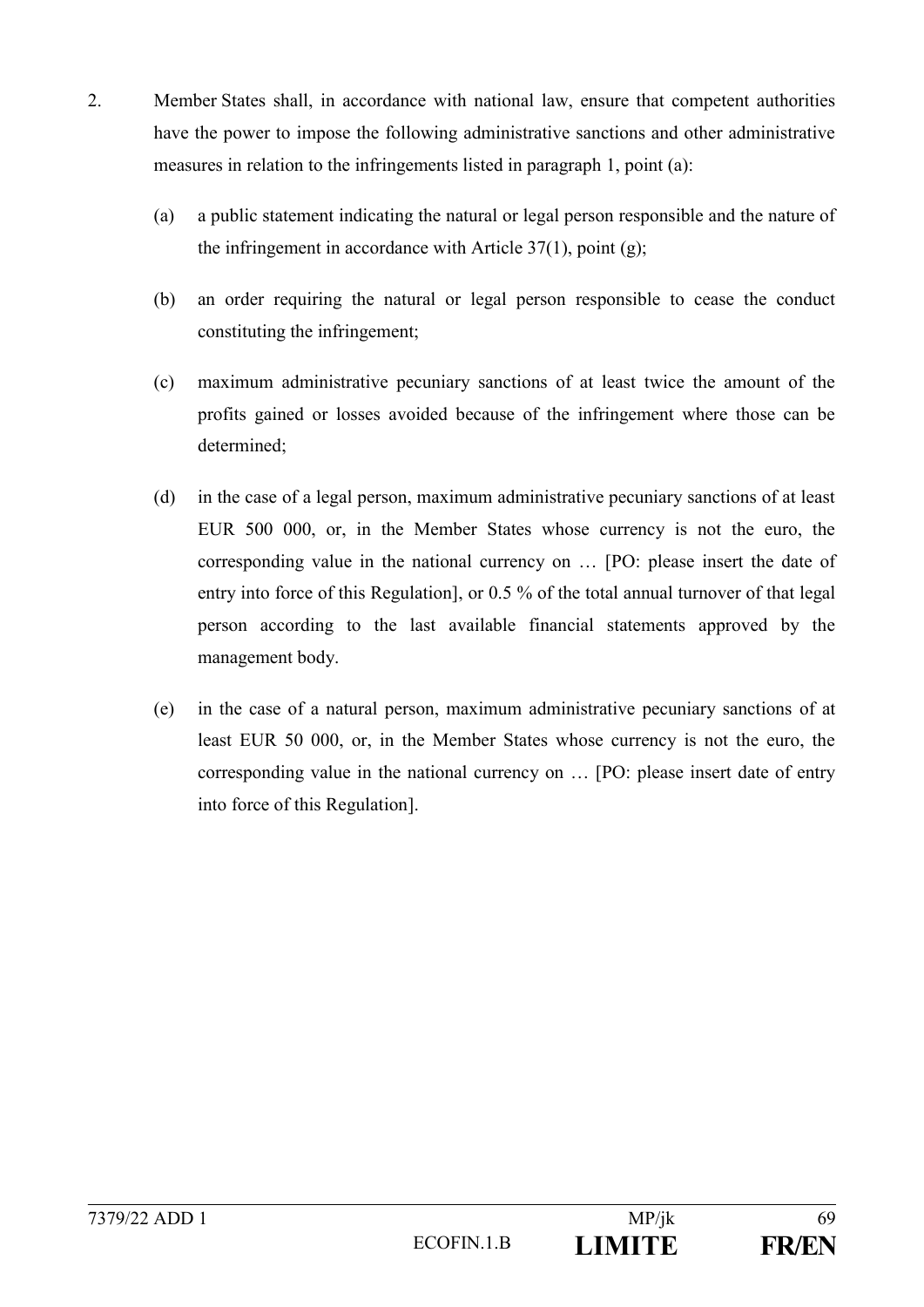For the purposes of point (d), where the legal person is a parent undertaking or a subsidiary of a parent undertaking which is required to prepare consolidated financial accounts in accordance with Directive 2013/34/EU of the European Parliament and of the Council**<sup>13</sup>**, the relevant total annual turnover shall be the total annual turnover or the corresponding type of income in accordance with the relevant Union law in the area of accounting according to the last available consolidated accounts approved by the management body of the ultimate parent undertaking.

3. Member States may provide for additional sanctions or measures and for higher levels of administrative pecuniary sanctions than those provided for in this Regulation.

## *Article 42*

## *Exercise of supervisory powers and powers to impose sanctions*

- 1. Competent authorities, when determining the type and level of administrative sanctions and other administrative measures, shall take into account all relevant circumstances including, where appropriate:
	- (a) the gravity and the duration of the infringement;
	- (b) the degree of responsibility of the person responsible for the infringement;
	- (c) the financial strength of the person responsible for the infringement, as indicated by the total turnover of the responsible legal person or the annual income and net assets of the responsible natural person;
	- (d) the impact of the infringement on the interests of retail investors;

1

**<sup>13</sup>** Directive 2013/34/EU of the European Parliament and of the Council of 26 June 2013 on the annual financial statements, consolidated financial statements and related reports of certain types of undertakings, amending Directive 2006/43/EC of the European Parliament and of the Council and repealing Council Directives 78/660/EEC and 83/349/EEC (OJ L 182, 29.6.2013, p. 19).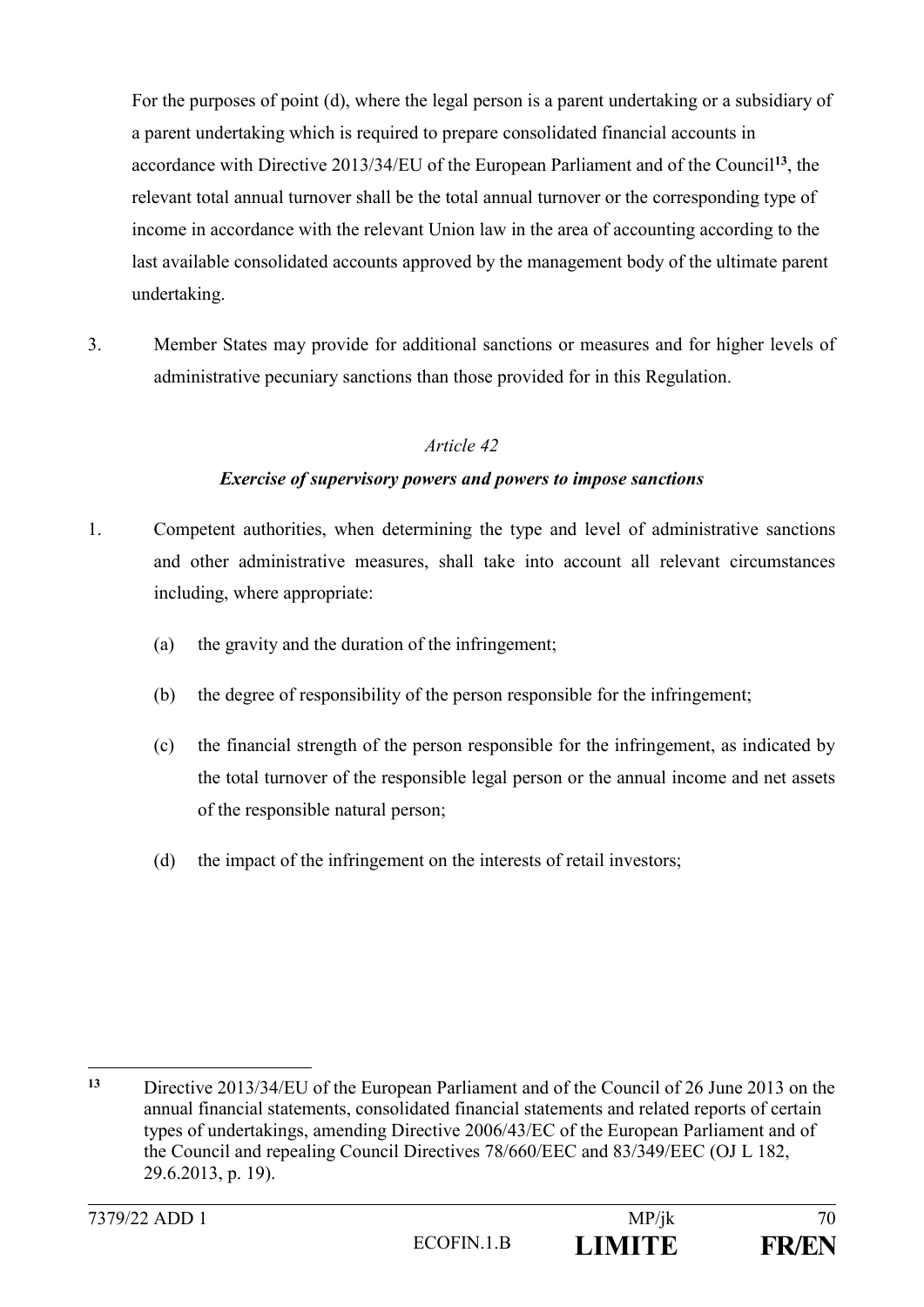- (e) the importance of the profits gained, losses avoided by the person responsible for the infringement or the losses for third parties derived from the infringement, insofar as they can be determined;
- (f) the level of cooperation of the person responsible for the infringement with the competent authority, without prejudice to the need to ensure disgorgement of profits gained or losses avoided by that person;
- (g) previous infringements by the person responsible for the infringement; and
- (h) measures taken after the infringement by the person responsible for the infringement to prevent its repetition.
- 2. In the exercise of their powers to impose administrative sanctions and other administrative measures under Article 41, competent authorities shall cooperate closely to ensure that the exercise of their supervisory and investigative powers and the administrative sanctions and other administrative measures that they impose are effective and appropriate under this Regulation. They shall coordinate their action in order to avoid duplication and overlaps when exercising their supervisory and investigative powers and when imposing administrative sanctions and other administrative measures in cross-border cases.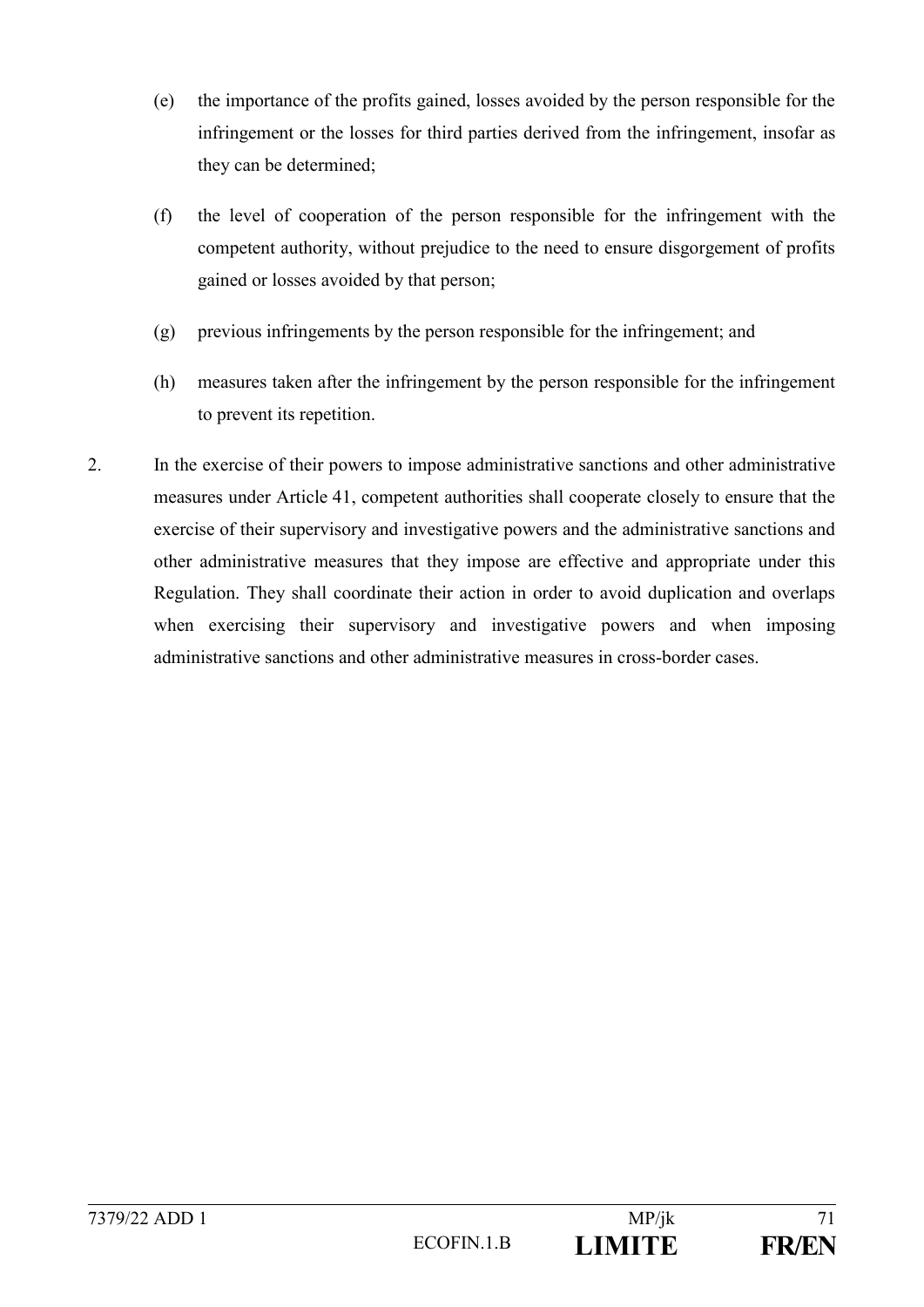# *Article 43 Right of appeal*

Member States shall ensure that decisions taken under this Regulation are properly reasoned and subject to a right of appeal before a court.

# *Article 44 Publication of decisions*

- 1. A decision imposing an administrative sanction or other administrative measure for infringement of this Regulation shall be published by competent authorities on their official websites immediately after the person subject to that decision has been informed of that decision. The publication shall include information on the type and nature of the infringement and the identity of the persons responsible. That obligation shall not apply to decisions imposing measures that are of an investigatory nature.
- 2. Where the publication of the identity of the legal persons, or identity or personal data of natural persons, is considered by the competent authority to be disproportionate following a case-by-case assessment conducted on the proportionality of the publication of such data, or where such publication would jeopardise the stability of financial markets or an ongoing investigation, Member States shall ensure that the competent authorities:
	- (a) defer the publication of the decision to impose a sanction or a measure until the moment where the reasons for non-publication cease to exist;
	- (b) publish the decision to impose a sanction or a measure on an anonymous basis in a manner which is in conformity with national law, where such anonymous publication ensures an effective protection of the personal data concerned; or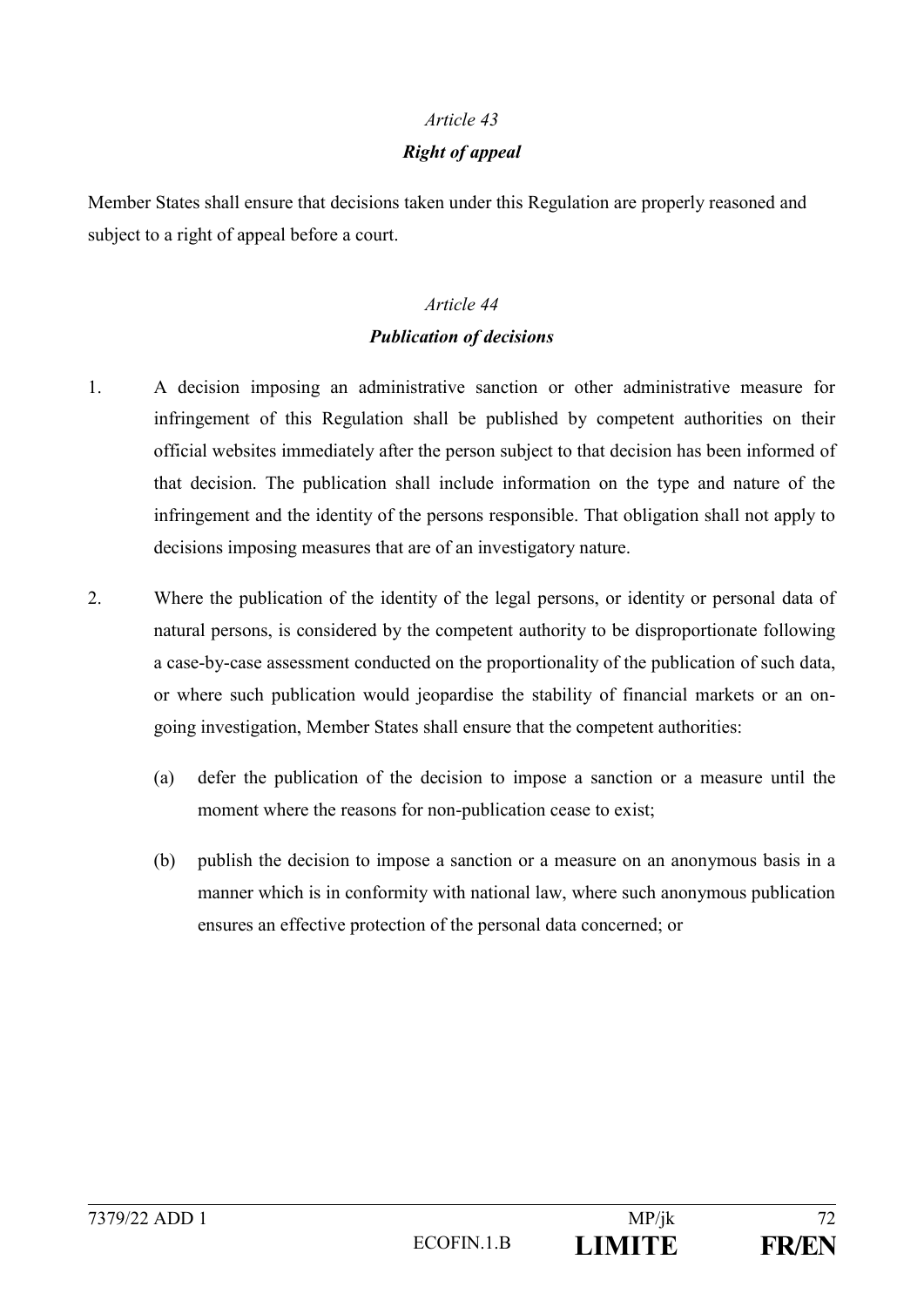- (c) not publish the decision to impose a sanction or measure in the event that the options laid down in points (a) and (b) are considered to be insufficient to ensure:
	- (i) that the stability of financial markets would not be put in jeopardy; or
	- (ii) the proportionality of the publication of such decisions with regard to measures which are deemed to be of a minor nature.

In the case of a decision to publish a sanction or measure on an anonymous basis, as referred to in point (b) of the first subparagraph, the publication of the relevant data may be deferred for a reasonable period where it is expected that within that period the reasons for anonymous publication shall cease to exist.

- 3. Where the decision to impose a sanction or measure is subject to an appeal before the relevant judicial or other authorities, competent authorities shall also publish, immediately, on their official website such information and any subsequent information on the outcome of such appeal. Moreover, any decision annulling a previous decision to impose a sanction or a measure shall also be published.
- 4. Competent authorities shall ensure that any publication in accordance with this Article shall remain on their official website for a period of at least five years after its publication. Personal data contained in the publication shall be kept on the official website of the competent authority only for the period which is necessary in accordance with the applicable data protection rules.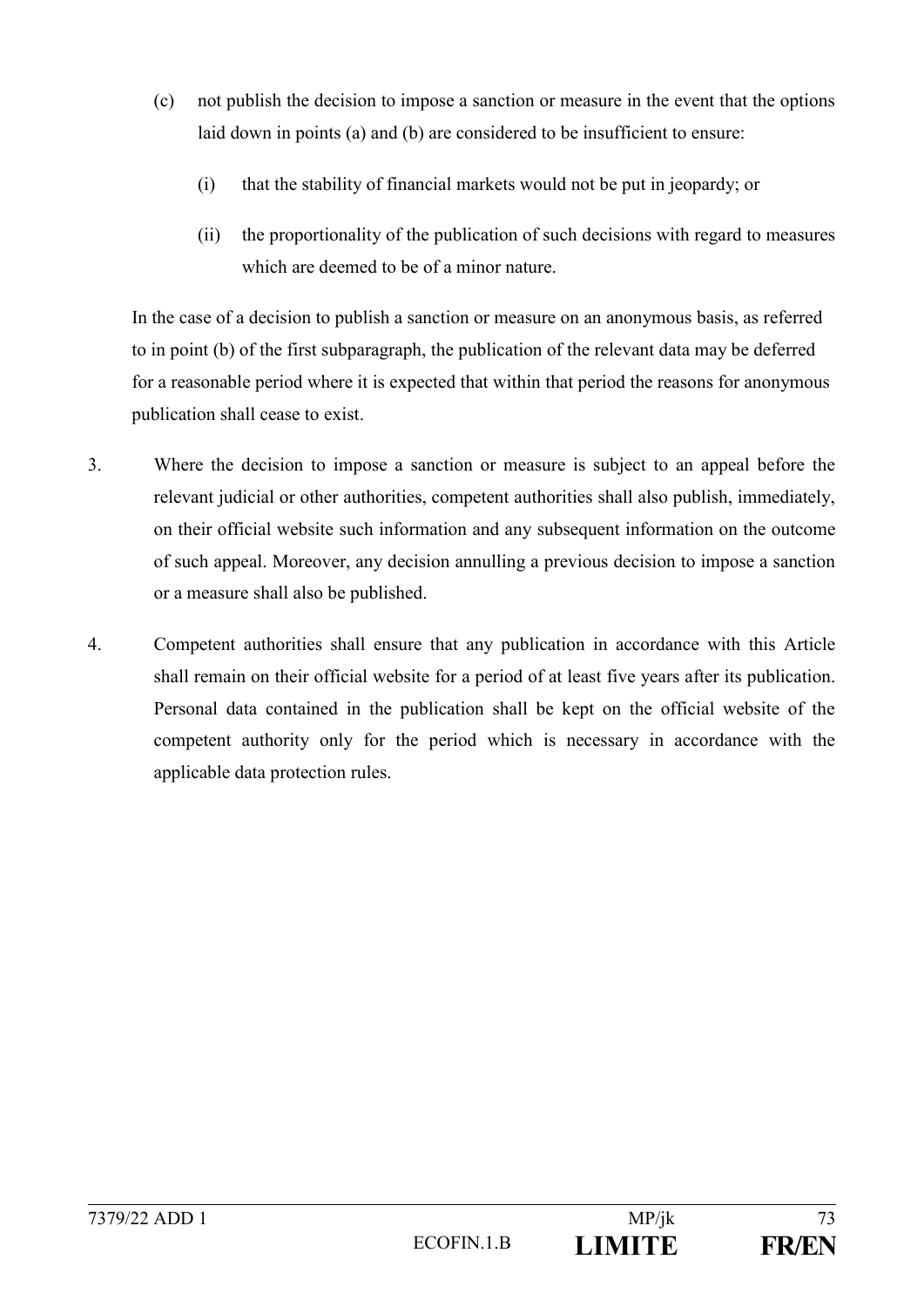### *Article 45 Reporting sanctions to ESMA*

1. The competent authority shall, on an annual basis, provide ESMA with aggregate information regarding all administrative sanctions and other administrative measures imposed in accordance with Article 41. ESMA shall publish that information in an annual report.

Where Member States have chosen, in accordance with Article 41(3), to provide for criminal sanctions for the infringements of the provisions referred to in that paragraph, their competent authorities shall provide ESMA annually with anonymised and aggregated data regarding all criminal investigations undertaken and criminal sanctions imposed. ESMA shall publish data on criminal sanctions imposed in an annual report.

- 2. A competent authority that has disclosed administrative sanctions, other administrative measures or criminal sanctions to the public shall simultaneously report those sanctions or measures to ESMA.
- 3. Competent authorities shall inform ESMA of all administrative sanctions or other administrative measures imposed but not published in accordance with Article 44(2), first subparagraph, point (c), including any appeal in relation thereto and the outcome thereof. Member States shall ensure that competent authorities receive information and the final judgment in relation to any criminal sanction imposed and submit it to ESMA. ESMA shall maintain a central database of sanctions communicated to it solely for the purposes of exchanging information between competent authorities. That database shall be accessible to competent authorities only and it shall be updated on the basis of the information provided by the competent authorities.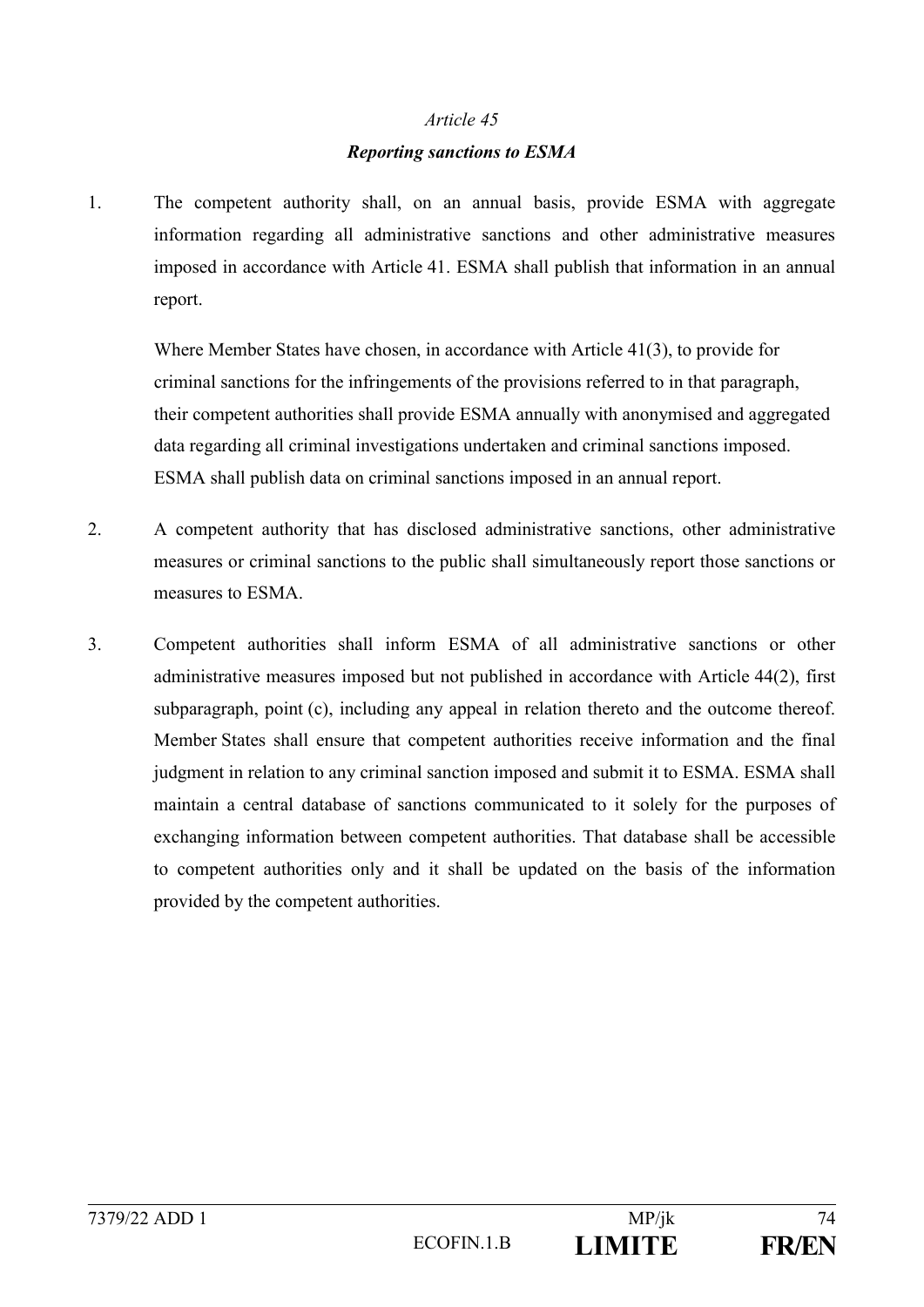# **Chapter II ESMA**

#### *Article 46*

#### *Exercise of the powers referred to in Articles 47, 48 and 49*

The powers conferred on ESMA, any of its officials or any other person authorised by ESMA by Articles 47, 48 and 49 shall not be used to require the disclosure of information or documents that are subject to legal privilege.

#### *Article 47*

#### *Requests for information*

- 1. ESMA may by simple request or by decision require the following persons to provide all information that is necessary to carry out its duties under this Regulation:
	- (a) persons who effectively conduct the business of the external reviewer;
	- (b) members of the supervisory body, management body or administrative body of the external reviewer;
	- (c) members of the senior management of the external reviewer;
	- (d) any person directly involved in assessment activities of the external reviewer;
	- (e) legal representatives and employees of entities to which an external reviewer has outsourced certain functions in accordance with Article 25;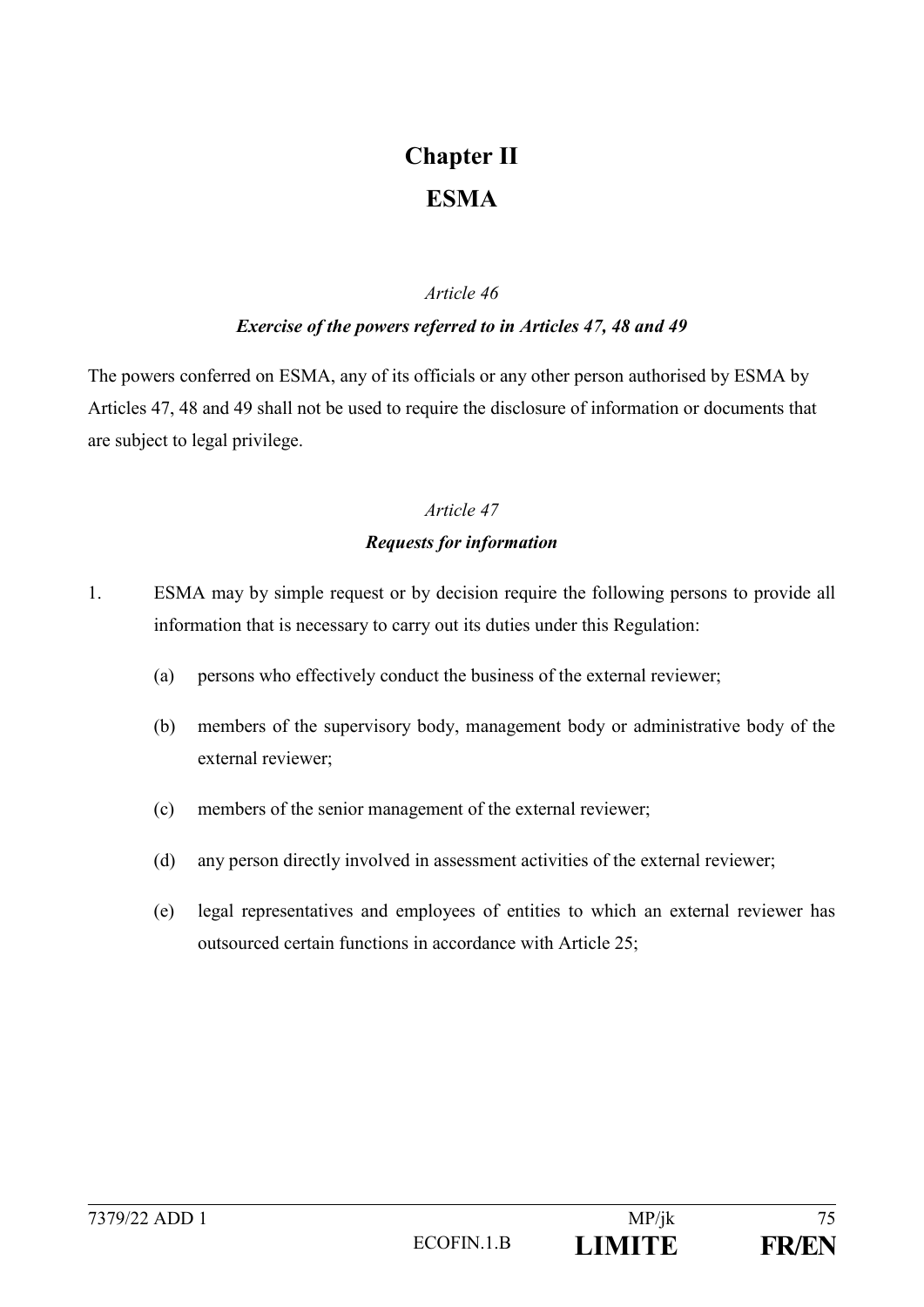- (f) persons otherwise closely and substantially related or connected to the process of managing the external reviewer;
- (g) anyone that acts like, or pretends to be, an external reviewer, without being registered as such, and any person that performs any of the functions referred to in points (a) to (f) for such person.
- 2. When sending a simple request for information under paragraph 1, ESMA shall:
	- (a) refer to this Article as the legal basis of that request;
	- (b) state the purpose of the request;
	- (c) specify what information is required;
	- (d) set a time limit within which the information is to be provided;
	- (e) inform the person from whom the information is requested that there is no obligation to provide the information but that in case of a voluntary reply to the request the information provided must not be incorrect or misleading; and
	- (f) indicate the potential fine provided for in Article 52, where the answers to the questions asked are incorrect or misleading.
- 3. When requiringthe provision of information by decision under paragraph 1, ESMA shall:
	- (a) refer to this Article as the legal basis of that request;
	- (b) state the purpose of the request;
	- (c) specify what information is required;
	- (d) set a time limit within which the information is to be provided;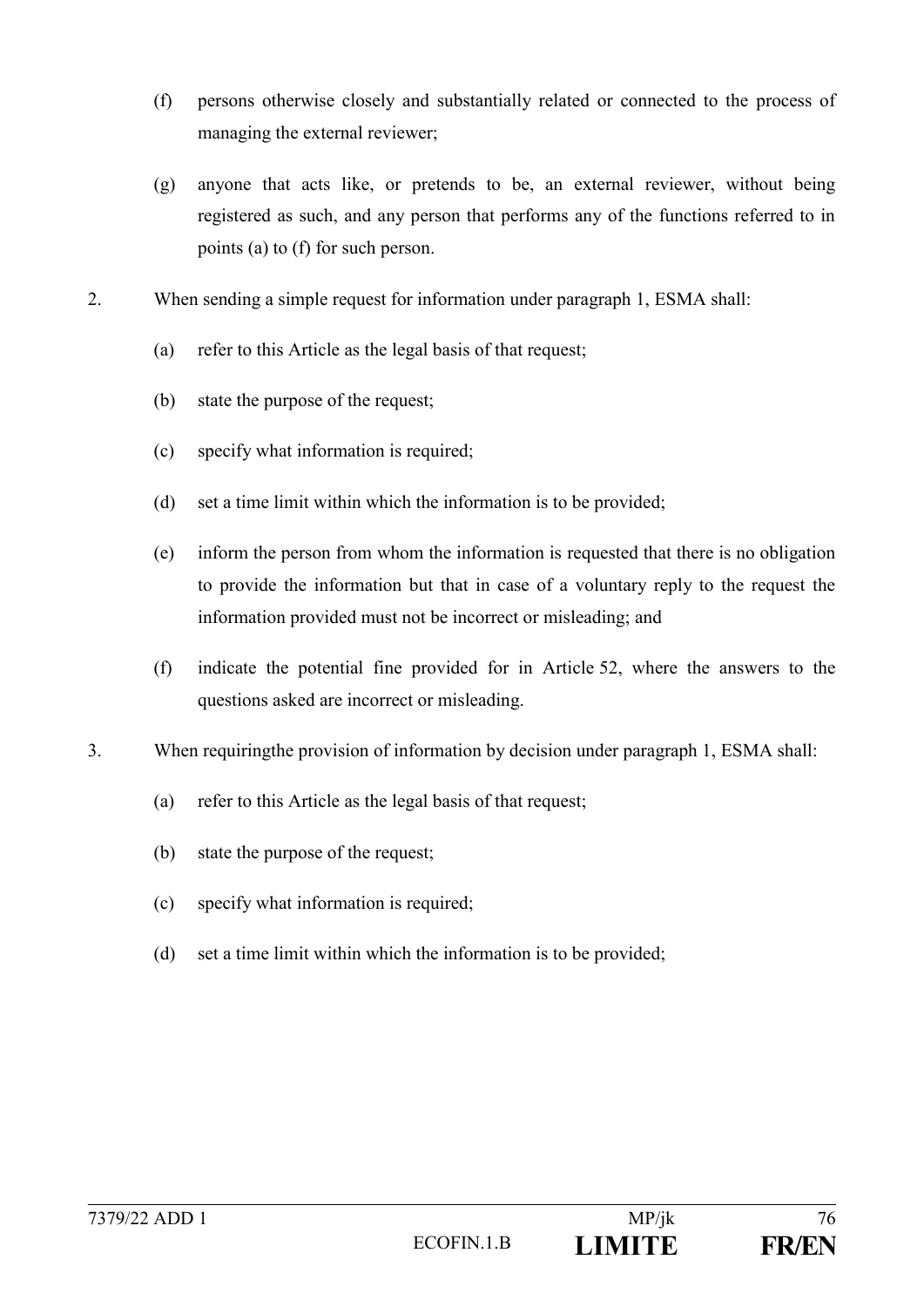- (e) indicate the periodic penalty payments provided for in Article 53 where the production of the required information is incomplete;
- (f) indicate the fine provided for in Article 52 where the answers to questions asked are incorrect or misleading;
- (g) indicate the right to appeal the decision before Board of Appeal accordance with Articles 58 and 59 of Regulation (EU) No 1095/2010 and to have the decision reviewed by the Court of Justice of the European Union in accordance with Articles 60 and 61 of that Regulation.
- 4. The persons referred to in paragraph 1 or their representatives and, in the case of legal persons or associations having no legal personality, the persons authorised to represent them by law or by their constitution, shall provide the information requested. Lawyers duly authorised may provide the information on behalf of their clients. The latter shall remain fully responsible if the information provided proves to be incomplete, incorrect or misleading.
- 5. ESMA shall, without delay, send a copy of the simple request or of its decision to the competent authority of the Member State where the persons referred to in paragraph 1 concerned by the request for information are domiciled or established.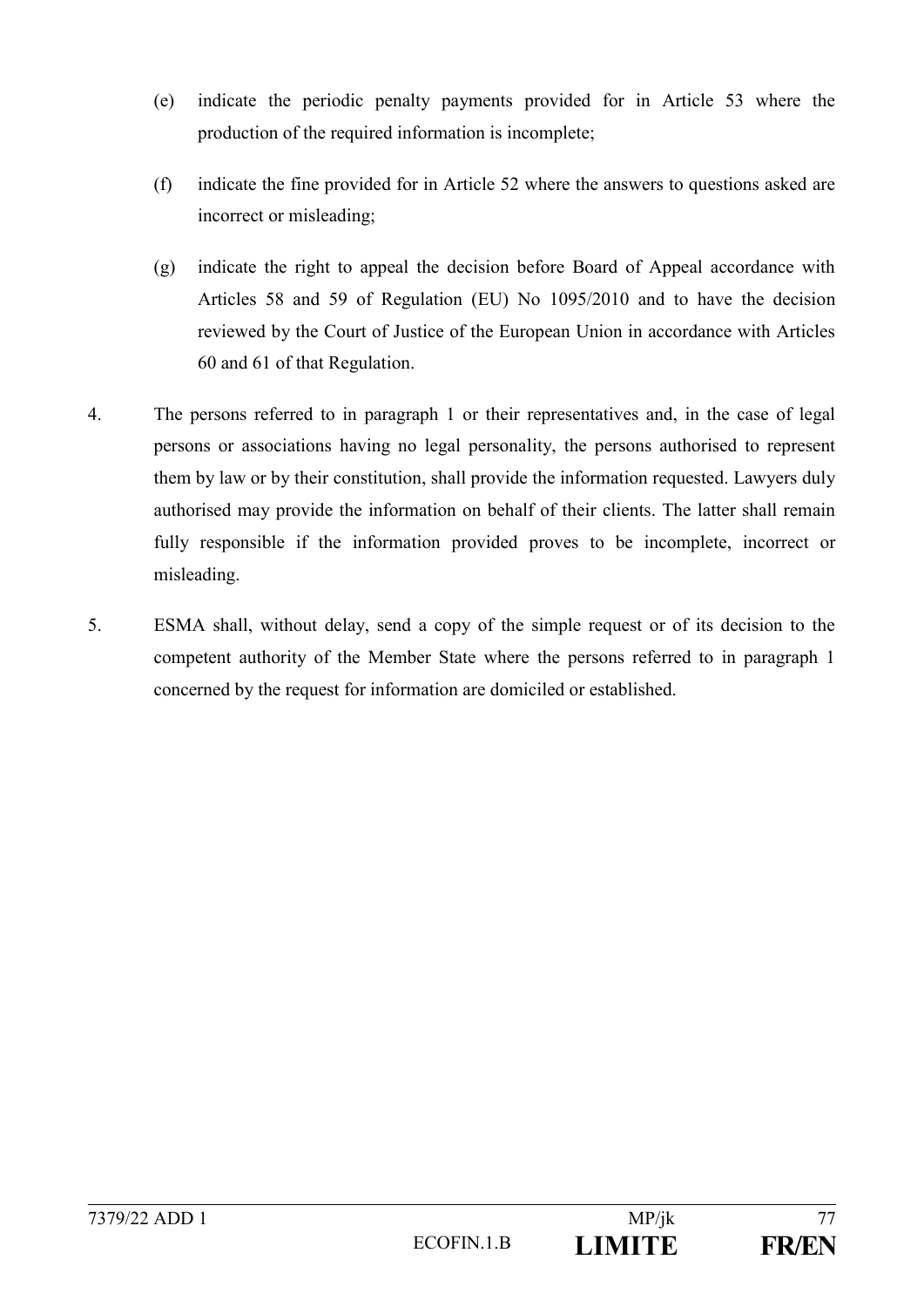#### *Article 48*

#### *General investigations*

- 1. In order to carry out its duties under this Regulation, ESMA may conduct necessary investigations of persons referred to in Article 47(1). To that end, the officials and other persons authorised by ESMA shall be empowered to:
	- (a) examine any records, data, procedures and any other material relevant to the execution of its tasks irrespective of the medium on which they are stored;
	- (b) take or obtain certified copies of or extracts from such records, data, procedures and other material;
	- (c) summon and ask any person referred to in Article 47(1) or their representatives or staff for oral or written explanations on facts or documents relating to the subject matter and purpose of the inspection and to record the answers;
	- (d) interview any other natural or legal person who consents to be interviewed for the purpose of collecting information relating to the subject matter of an investigation;
	- (e) request records of telephone and data traffic.
- 2. The officials of and other persons authorised by ESMA for the purposes of the investigations referred to in paragraph 1 shall exercise their powers upon production of a written authorisation specifying the subject matter and purpose of the investigation. That authorisation shall also indicate the periodic penalty payments provided for in Article 53 where the production of the required records, data, procedures or any other material, or the answers to questions asked of the persons referred to in Article 47(1), are not provided or are incomplete, and the fines provided for in Article 52 where the answers to questions asked of the persons referred to in Article 47(1) are incorrect or misleading.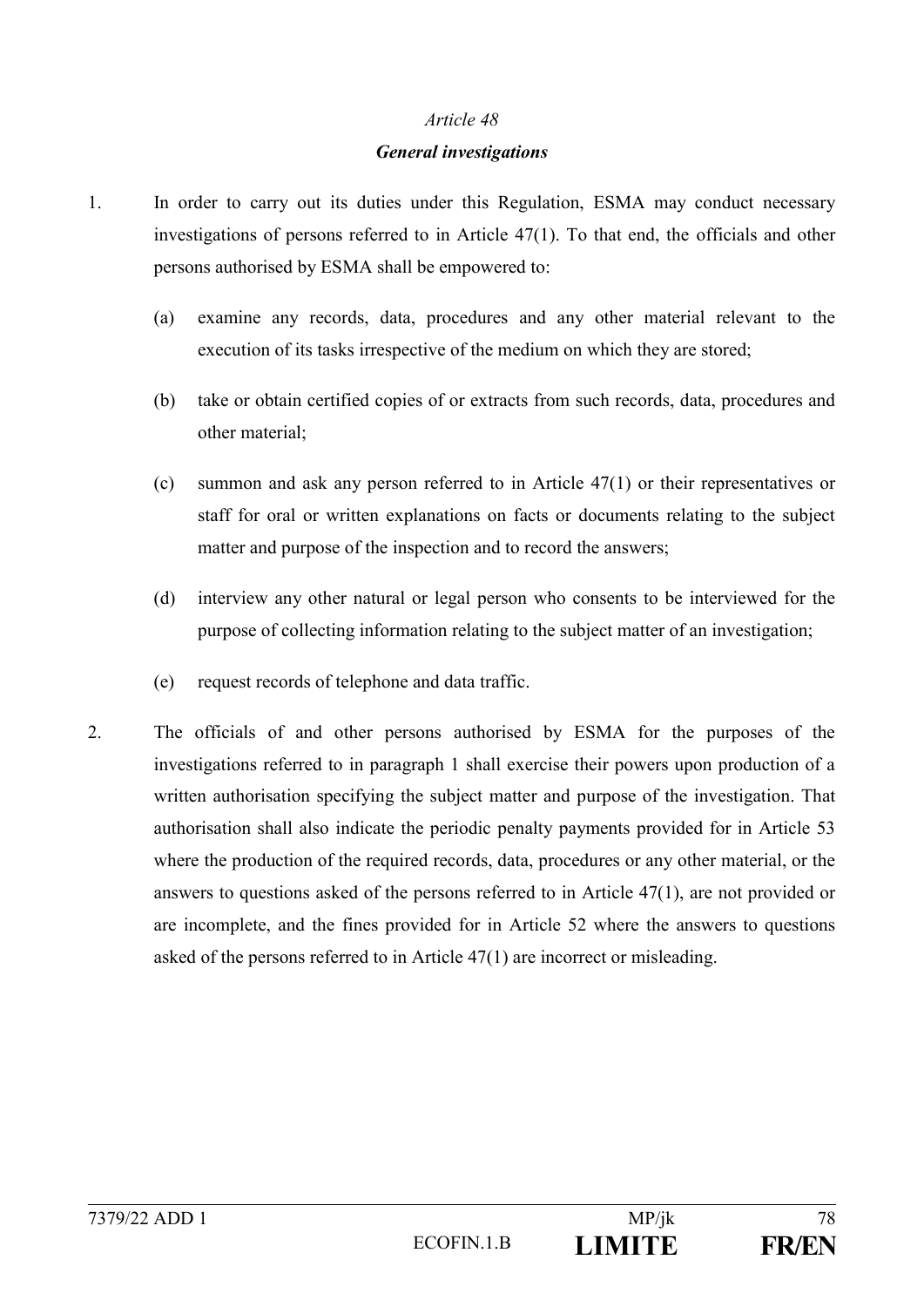- 3. The persons referred to in Article 47(1) shall submit to investigations initiated on the basis of a decision of ESMA. The decision shall specify the subject matter and purpose of the investigation, the periodic penalty payments provided for in Article 53, the legal remedies available under Regulation (EU) No 1095/2010 and the right to have the decision reviewed by the Court of Justice of the European Union.
- 4. In good time before the investigation, ESMA shall inform the competent authority referred to in Article 36 of the Member State where the investigation is to be carried out of the investigation and of the identity of the authorised persons. Officials of the competent authority concerned shall, upon the request of ESMA, assist those authorised persons in carrying out their duties. Officials of the competent authority concerned may also attend the investigations upon request.
- 5. If a request for records of telephone or data traffic referred to in paragraph 1, point (e), requires a competent authority to be authorised by a judicial authority in accordance with national law, ESMA shall also apply for such authorisation. ESMA may also apply for such authorisation as a precautionary measure.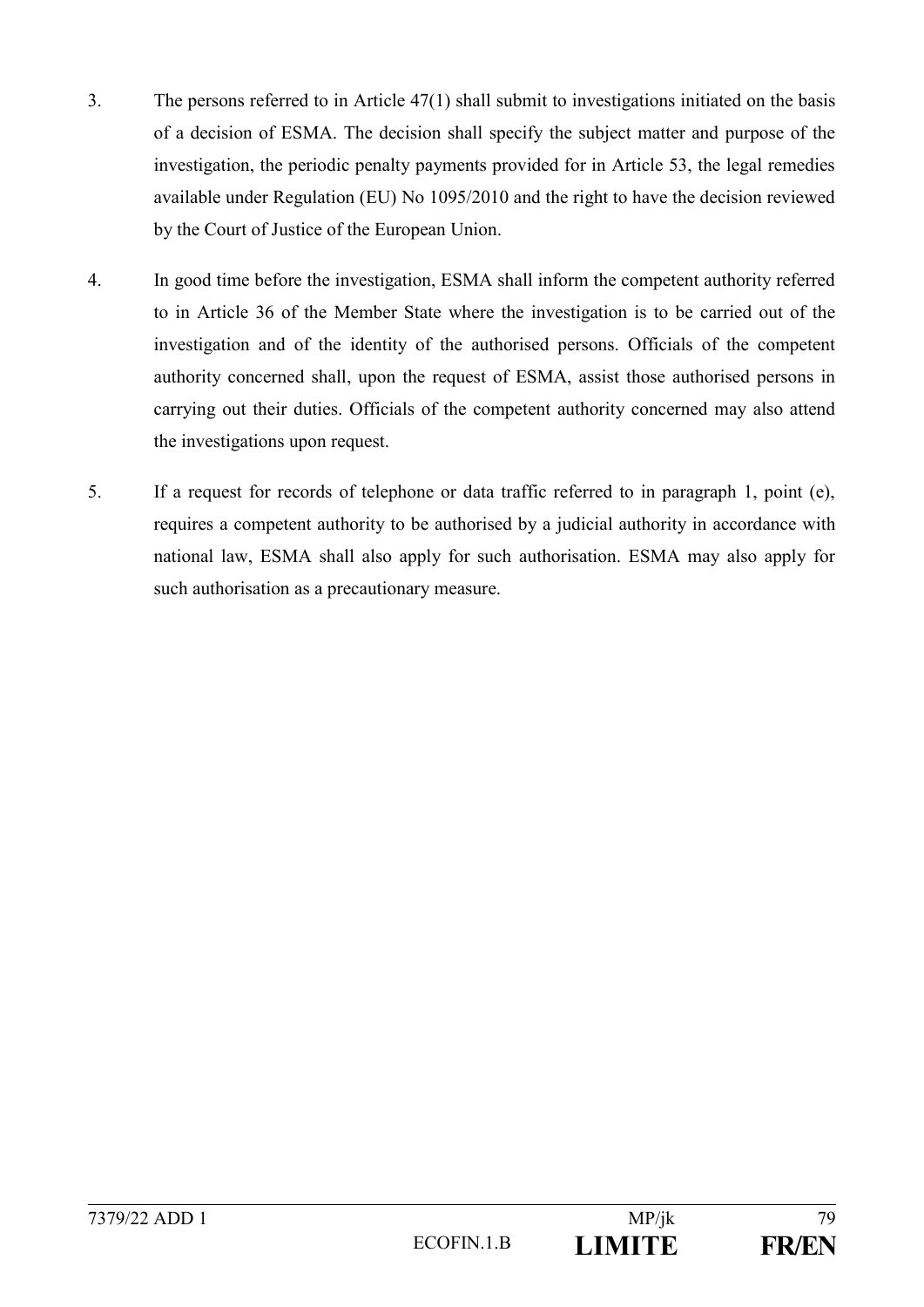6. Where authorisation as referred to in paragraph 5 is applied for, the national judicial authority shall verify that the decision of ESMA is authentic and that the coercive measures envisaged are neither arbitrary nor excessive having regard to the subject matter of the investigations. In its verification of the proportionality of coercive measures, the national judicial authority may ask ESMA for detailed explanations, in particular relating to the grounds ESMA has for suspecting that an infringement of this Regulation has taken place and the seriousness of the suspected infringement and the nature of the involvement of the person subject to the coercive measures. However, the national judicial authority shall not review the necessity for the investigation or demand that it be provided with the information on ESMA's file. The lawfulness of ESMA's decision shall be subject to review only by the Court of Justice following the procedure set out in Article 61 of Regulation (EU) No 1095/2010.

#### *Article 49*

#### *On-site inspections*

- 1. In order to carry out its duties under this Regulation, ESMA may conduct all necessary onsite inspections at the business premises, land or property of the legal persons referred to in Article 47(1). Where the proper conduct and efficiency of the inspection so require, ESMA may carry out the on-site inspection without prior announcement. ESMA shall take such decisions after consulting the competent authority of the Member State where the inspection is to be conducted.
- 2. The officials of and other persons authorised by ESMA to conduct an on-site inspection may enter any business premises, land or property of the legal persons subject to an investigation decision adopted by ESMA and shall have all the powers referred to in Article 48(1). They shall also have the power to seal any business premises, property and books or records for the period of, and to the extent necessary for, the inspection.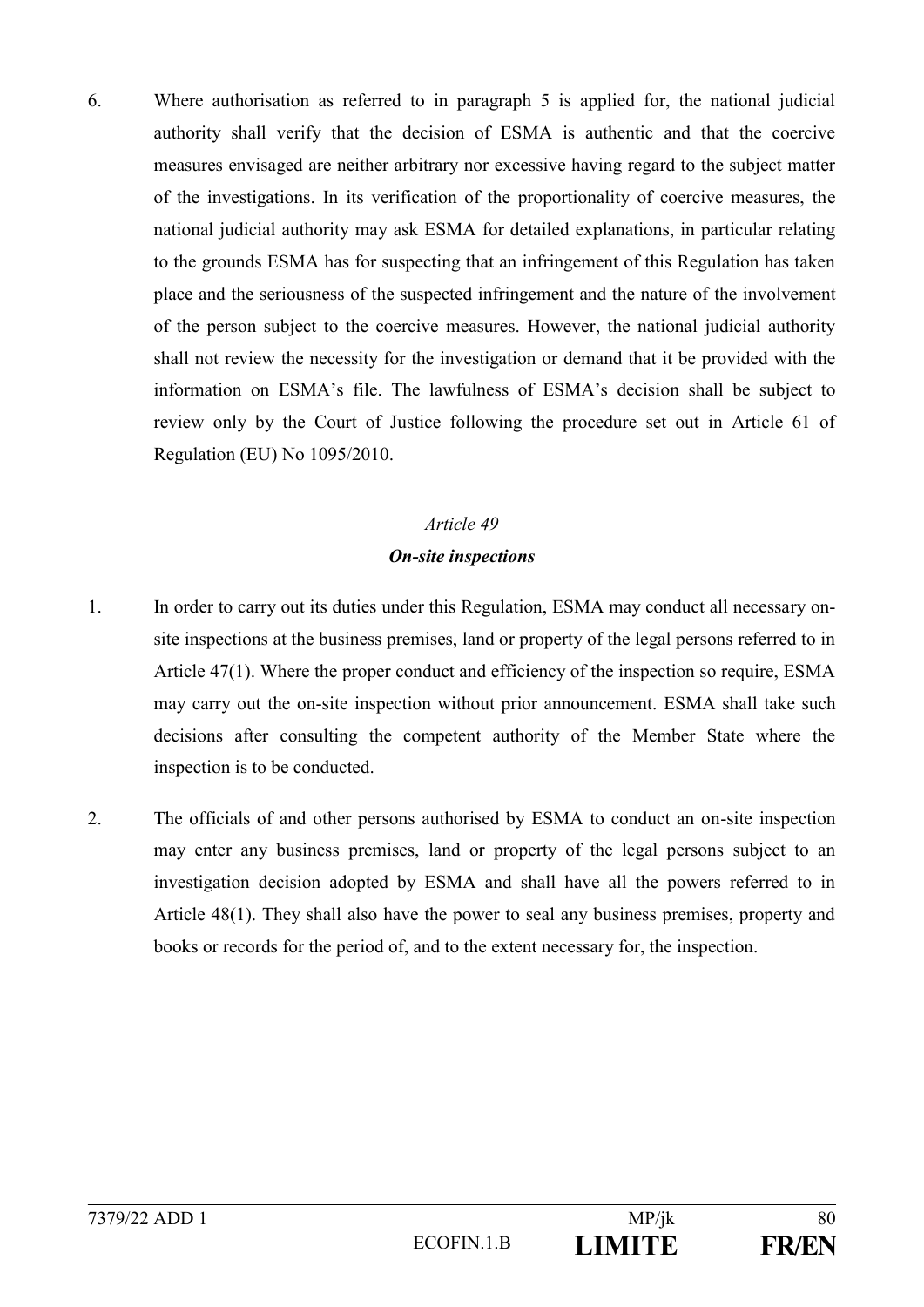- 3. In sufficient time before the inspection, ESMA shall give notice of the inspection to the competent authority of the Member State where the inspection is to be conducted.
- 4. The officials of and other persons authorised by ESMA to conduct an on-site inspection shall exercise their powers upon production of a written authorisation specifying the subject matter and purpose of the inspection and the periodic penalty payments provided for in Article 53 where the persons concerned do not submit to the inspection. In good time before the inspection, ESMA shall give notice of the inspection to the competent authority of the Member State where the inspection is to be conducted.
- 5. The persons referred to in Article 47(1) shall submit to on-site inspections ordered by decision of ESMA. The decision shall specify the subject matter and purpose of the inspection, appoint the date on which it is to begin and indicate the periodic penalty payments provided for in Article 53, the legal remedies available under Regulation (EU) No 1095/2010 as well as the right to have the decision reviewed by the Court of Justice of the European Union. ESMA shall take such decisions after consulting the competent authority of the Member State where the inspection is to be conducted.
- 6. Officials of, as well as those authorised or appointed by, the competent authority of the Member State where the inspection is to be conducted shall, at the request of ESMA, actively assist the officials of and other persons authorised by ESMA. To that end, they shall enjoy the powers set out in paragraph 2. Officials of that competent authority may also attend the on-site inspections upon request.
- 7. ESMA may also require competent authorities to carry out specific investigatory tasks and on-site inspections as provided for in this Article and in Article 48(1) on its behalf. To that end, competent authorities shall enjoy the same powers as ESMA as set out in this Article and in Article 48(1).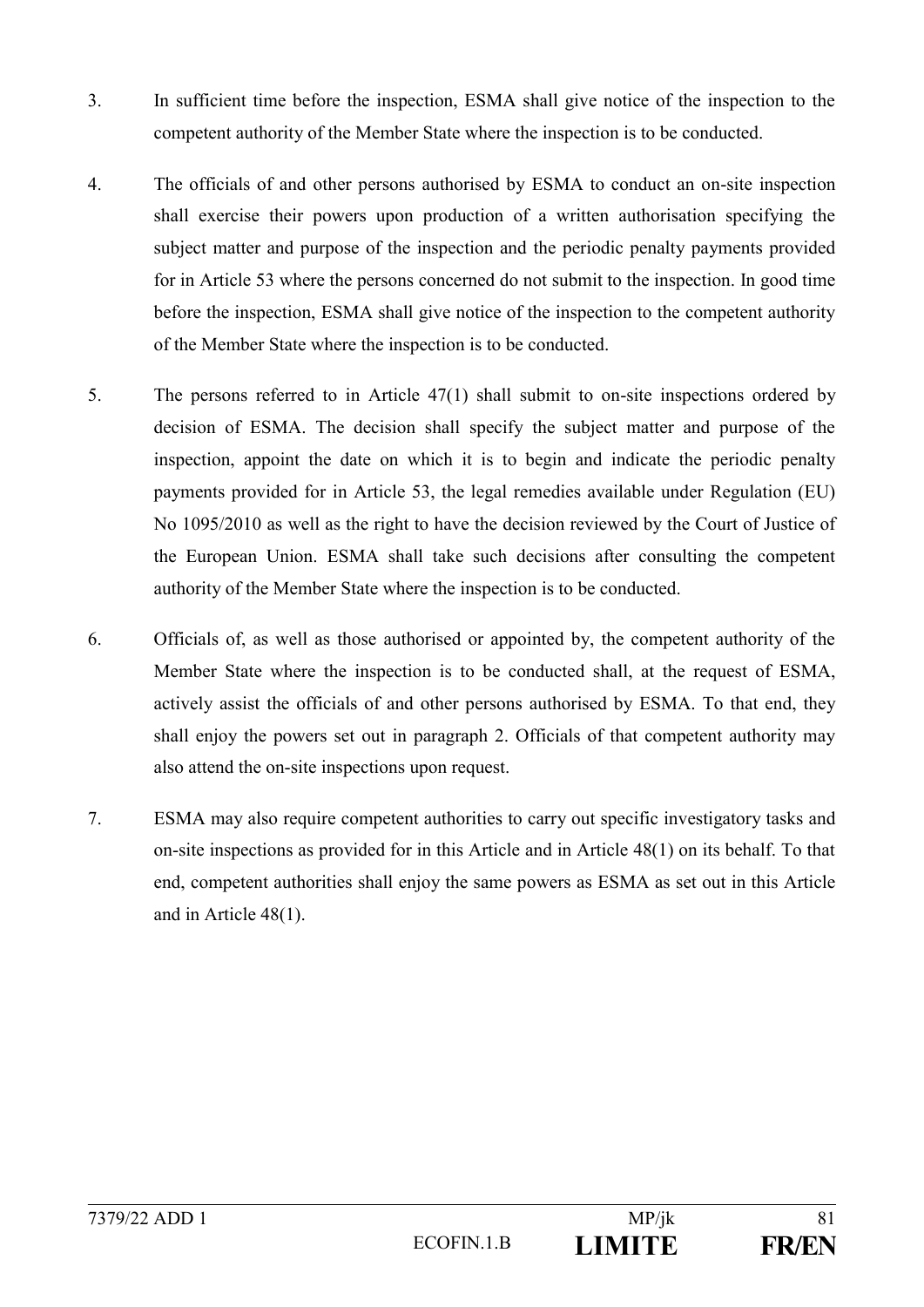- 8. Where the officials of, and other accompanying persons authorised by, ESMA find that a person opposes an inspection ordered pursuant to this Article, the competent authority of the Member State concerned shall afford them the necessary assistance, requesting, where appropriate, the assistance of the police or of an equivalent enforcement authority, to enable them to conduct their on-site inspection.
- 9. If the on-site inspection provided for in paragraph 1 or the assistance provided for in paragraph 8 requires authorisation by a judicial authority in accordance with applicable national law, ESMA shall also apply for such authorisation. ESMA may also apply for such authorisation as a precautionary measure.
- 10. Where authorisation as referred to in paragraph 9 is applied for, the national judicial authority shall verify that ESMA's decision is authentic and that the coercive measures envisaged are neither arbitrary nor excessive having regard to the subject matter of the inspection. In its verification of the proportionality of the coercive measures, the national judicial authority may ask ESMA for detailed explanations. Such a request for detailed explanations may in particular relate to the grounds ESMA has for suspecting that an infringement of this Regulation has taken place, as well as to the seriousness of the suspected infringement and the nature of the involvement of the person who is subjected to the coercive measures. The national judicial authority shall, however, not review the necessity for the investigation or demand that it be provided with the information on ESMA's file. The lawfulness of ESMA's decision shall be subject to review only by the Court of Justice following the procedure set out in Article 61 of Regulation (EU) No 1095/2010.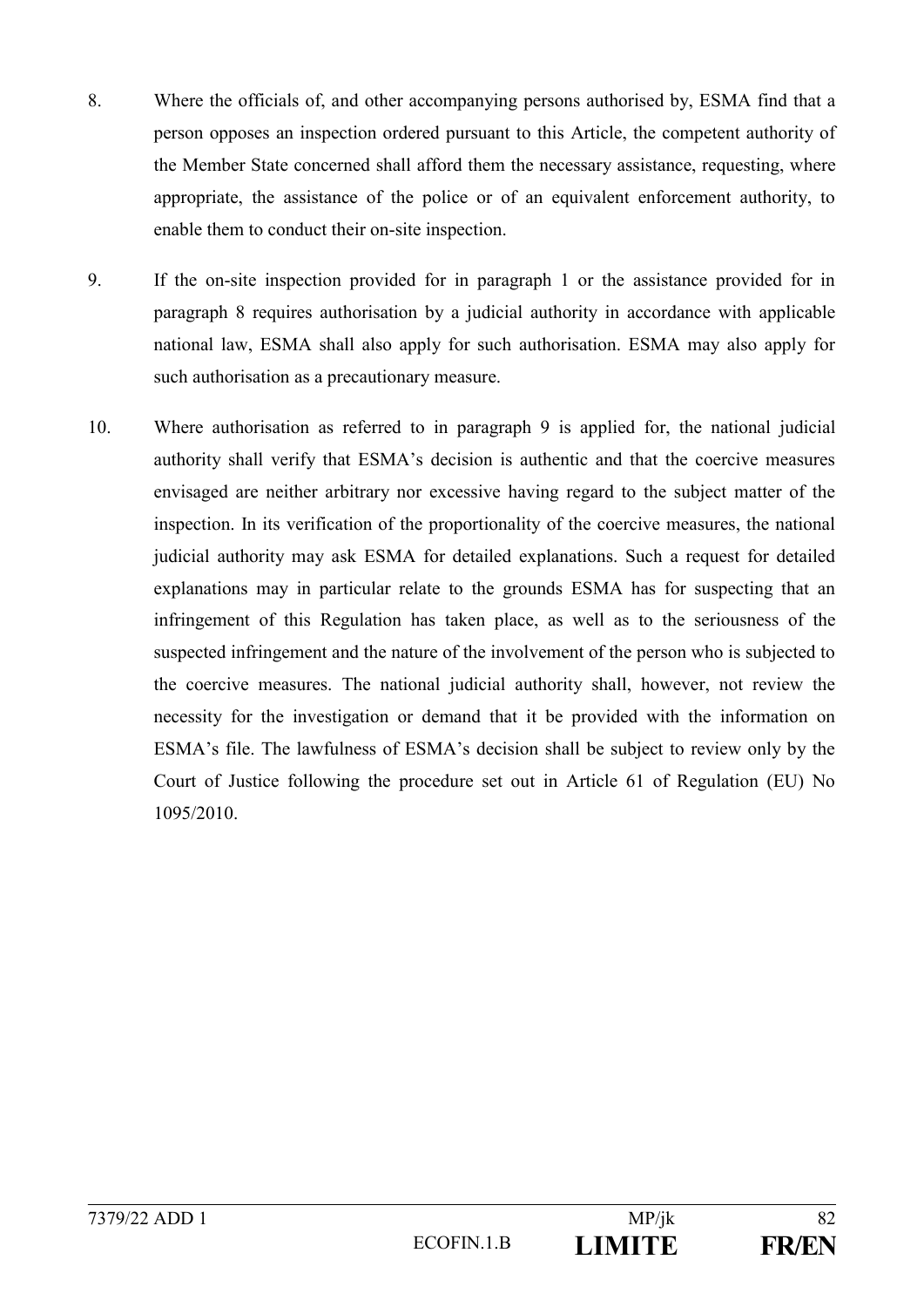## *Article 50 Exchange of information*

- 1. Competent authorities referred to in Article 36, ESMA, and other relevant authorities shall, without undue delay, provide one another with the information required for the purposes of carrying out their duties.
- 2. Competent authorities referred to in Article 36, ESMA, other relevant authorities and other bodies or natural and legal persons receiving confidential information in the exercise of their duties under this Regulation shall use it only in the course of their duties.

#### *Article 51 Supervisory measures by ESMA*

- 1. Where, in accordance with Article 55(8), ESMA finds that a person has committed one of the infringements listed in Article 52(2), it shall take one or more of the following actions:
	- (a) withdraw the registration of an external reviewer;
	- (b) withdraw the recognition of an external reviewer located in a third country;
	- (c) temporarily prohibit the external reviewer from pursuing the activities under this Regulation throughout the Union, until the infringement has been brought to an end;
	- (d) adopt a decision requiring the person to bring the infringement to an end;
	- (e) adopt a decision imposing fines pursuant to Article 52;
	- (f) adopt a decision imposing periodic penalty payments pursuant to Article 53; and
	- (g) issue public notices.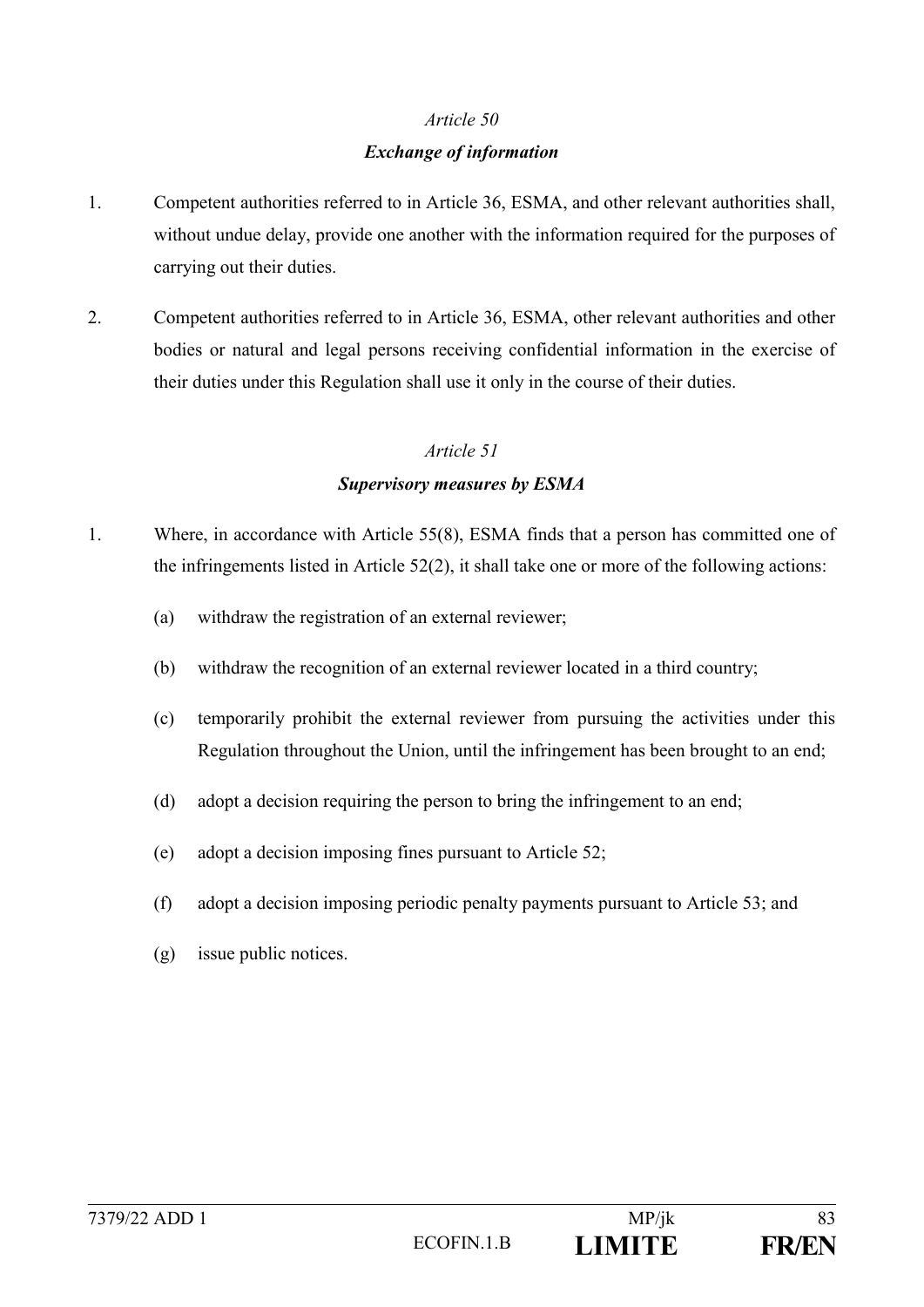- 2. ESMA shall withdraw the registration or recognition of an external reviewer where:
	- (a) the external reviewer has expressly renounced the registration or recognition or has not made use of the registration or recognition within 36 months after registration or recognition has been granted;
	- (b) the external reviewer has obtained the registration or recognition by making false statements or by any other irregular means; or
	- (c) the external reviewer no longer meets the conditions under which it was registered or recognised.

Where ESMA withdraws the registration or recognition of the external reviewer, it shall provide full reasons in its decision. The withdrawal shall have immediate effect.

- 3. When adopting a decision as referred to in paragraph 1, ESMA shall take into account the nature and seriousness of the infringement, having regard to:
	- (a) the duration and frequency of the infringement;
	- (b) whether financial crime has been occasioned, facilitated or otherwise attributable to the infringement;
	- (c) whether the infringement has been committed by intentor negligence;
	- (d) the degree of responsibility of the person responsible for the infringement;
	- (e) the financial strength of the person responsible for the infringement, as indicated by the total turnover of the responsible legal person or the annual income and net assets of the responsible natural person;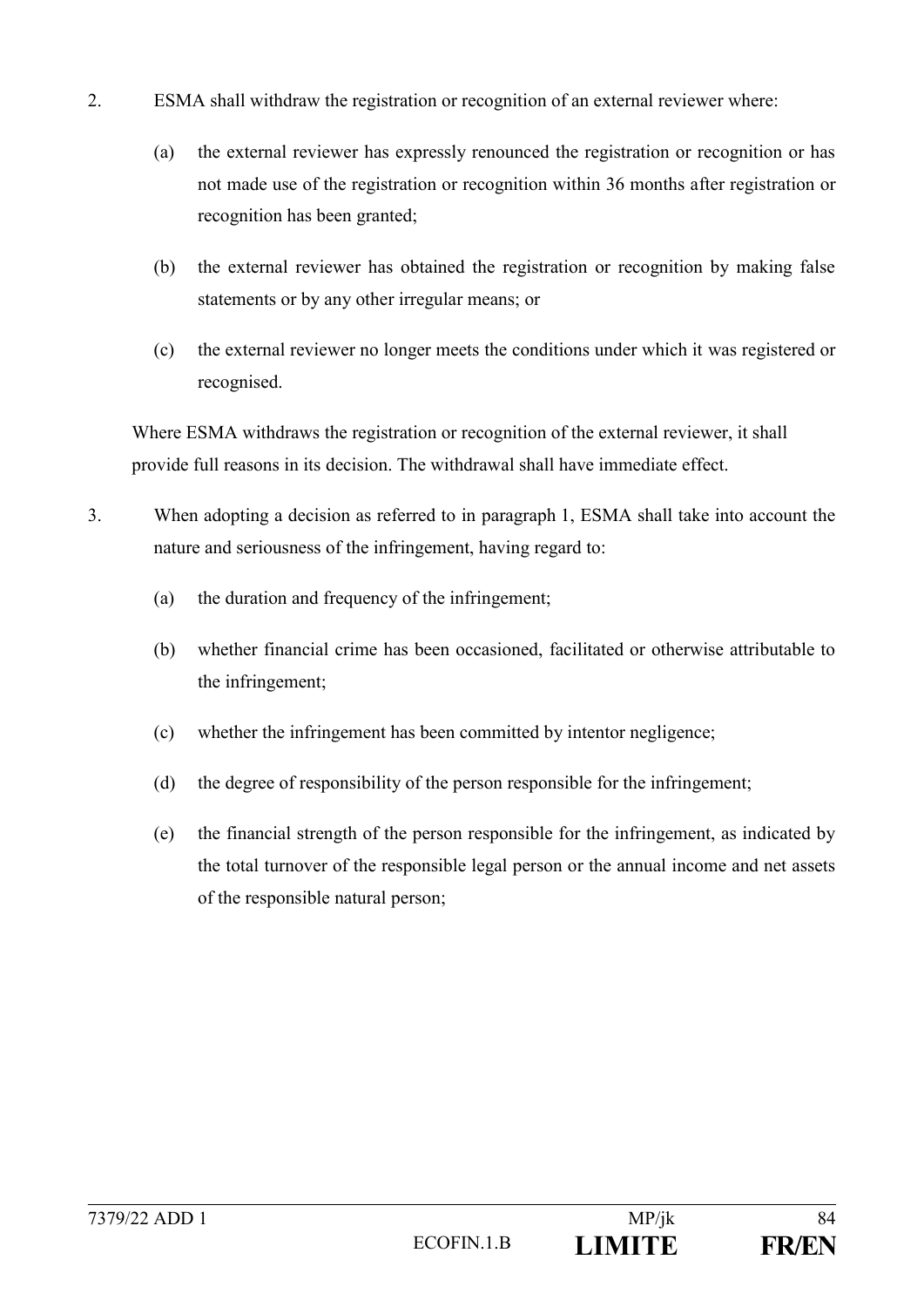- (f) the impact of the infringement on the interests of retail investors;
- (g) the importance of the profits gained, losses avoided by the person responsible for the infringement or the losses for third parties derived from the infringement, to the extent that they can be determined;
- (h) the level of cooperation of the person responsible for the infringement with ESMA, without prejudice to the need to ensure disgorgement of profits gained or losses avoided by that person;
- (i) previous infringements by the person responsible for the infringement; and
- (j) measures taken after the infringement by the person responsible for the infringement to prevent its repetition.
- 4. Without undue delay, ESMA shall notify any action taken pursuant to paragraph 1 to the person responsible for the infringement, and shall communicate it to the competent authorities of the Member States and to the Commission. It shall publicly disclose any such action on its website within ten working days from the date when it was adopted.

The disclosure to the public referred to in the first subparagraph shall include the following:

- (a) a statement affirming the right of the person responsible for the infringement to appeal the decision;
- (b) where relevant, a statement affirming that an appeal has been lodged and specifying that such an appeal does not have suspensive effect; and
- (c) a statement asserting that it is possible for ESMA's Board of Appeal to suspend the application of the contested decision in accordance with Article 60(3) of Regulation (EU) No 1095/2010.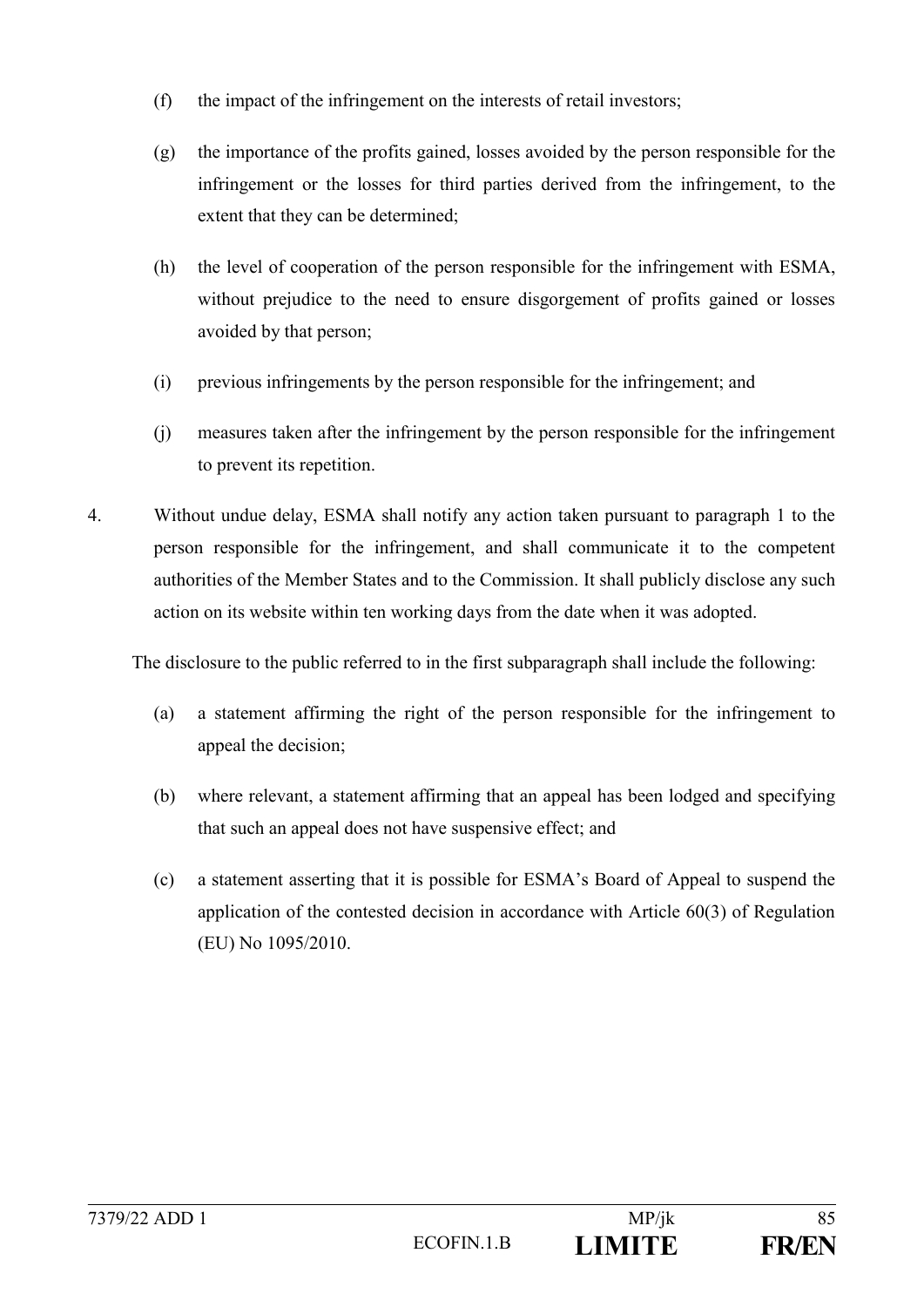#### *Article 52 Fines*

1. Where, in accordance with Article 55(8), ESMA finds that an external reviewer and persons referred to in Article 47(1) have, by intent or negligence, committed one or more of the infringements listed in paragraph 2, it shall adopt a decision imposing a fine in accordance with paragraph 3 of this Article.

An infringement shall be considered to have been committed intentionally if ESMA finds objective factors which demonstrate that a person acted deliberately to commit the infringement.

- 2. The infringements referred to in paragraph 1 are:
	- (a) non-compliance with Article 16(1), and Articles 18 to 30 of this Regulation;
	- (b) the submission of false statements when applying for registration as an external reviewer, or the use of any other irregular means to obtain such registration;
	- (c) failure to provide information in response to a decision requiring information pursuant to Article 47 or the provision of incorrect or misleading information in response to a request for information or a decision;
	- (d) the obstruction of or non-compliance with an investigation pursuant to Article 48, paragraph 1, point (a), (b), (c), or (e);
	- (e) non-compliance with Article 49, by not providing an explanation on facts or documents related to the subject matter and purpose of an inspection, or by providing an incorrect or misleading explanation;
	- (f) taking up the activity of external reviewers or pretending to be an external reviewer, without having been registered as an external reviewer.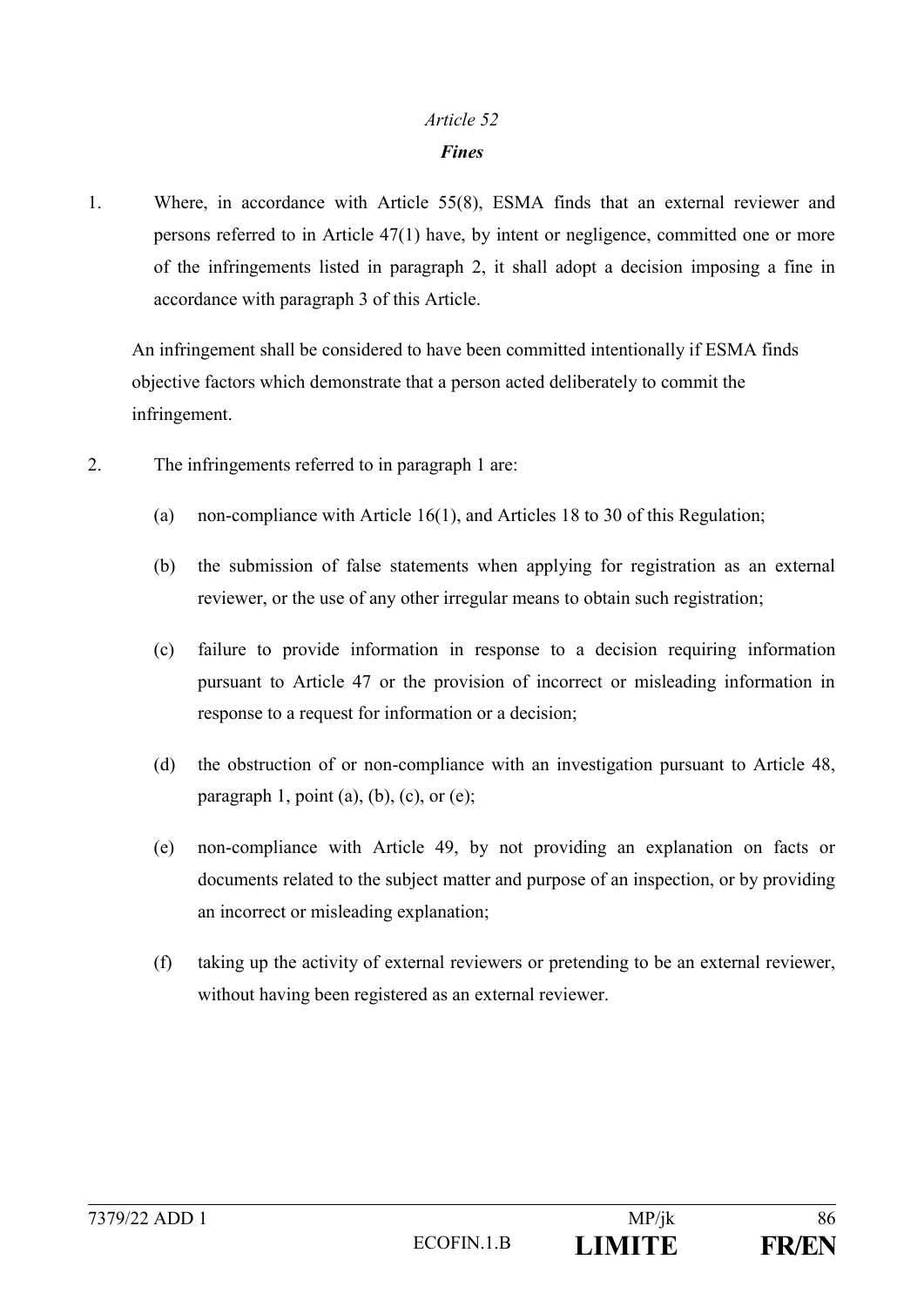3. The minimum amount of the fine referred to in paragraph 1 shall be EUR 20 000. The maximum amount shall be EUR 200 000.

When determining the level of a fine pursuant to paragraph 1, ESMA shall take into account the criteria set out in Article 51(3).

- 4. Where a person has directly or indirectly benefited financially from the infringement, the amount of the fine shall be at least equal to that financial benefit.
- 5. Where an act or omission constitutes a combination of several infringements, only the fine for the highest fined infringement shall apply.

#### *Article 53 Periodic penalty payments*

- 1. ESMA shall, by decision, impose a periodic penalty payment in order to compel:
	- (a) a person to put an end to an infringement, in accordance with a decision taken pursuant to Article 51(1), point (d);
	- (b) a person as referred to in Article 47(1):
		- (i) to provide complete information which has been required by a decision pursuant to Article 47;
		- (ii) to submit to an investigation and in particular to produce complete records, data, procedures or any other material required and to complete and correct other information provided in an investigation launched by a decision pursuant to Article 48; or
		- (iii) to submit to an on-site inspection ordered by a decision taken pursuant to Article 49.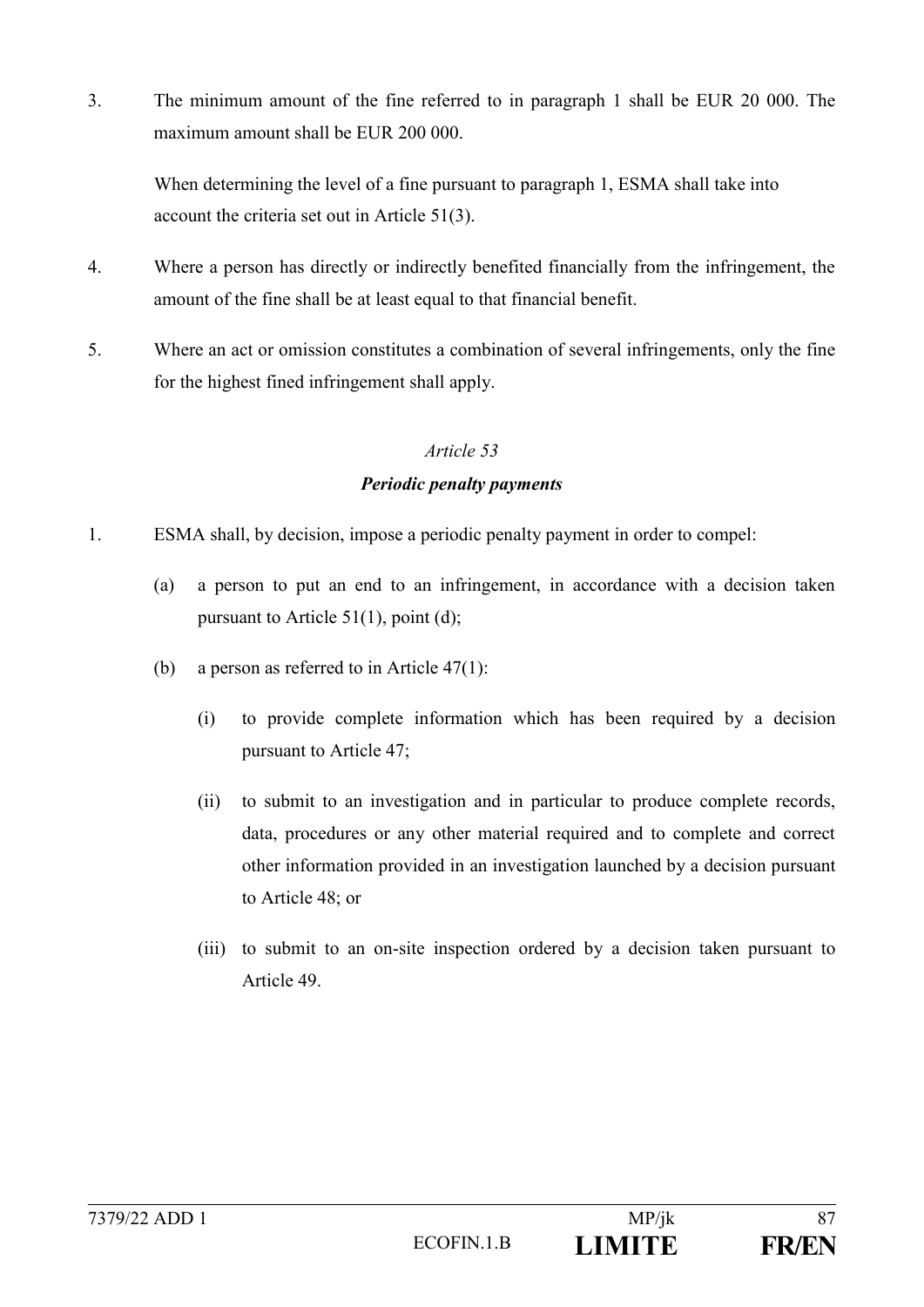- 2. The periodic penalty payment shall be imposed for each day of delay.
- 3. The amount of the periodic penalty payments shall be 3 % of the average daily turnover in the preceding business year, or, in the case of natural persons, 2% of the average daily income in the preceding calendar year. It shall be calculated from the date stipulated in the decision imposing the periodic penalty payment.
- 4. A periodic penalty payment shall be imposed for a maximum period of six months following the notification of ESMA's decision. Following the end of the period, ESMA shall review the measure.

#### *Article 54*

#### *Disclosure, nature, enforcement and allocation of fines and periodic penalty payments*

- 1. ESMA shall disclose to the public every fine and periodic penalty payment that has been imposed pursuant to Articles 52 and 53, unless such disclosure to the public would seriously jeopardise the financial markets or cause disproportionate damage to the parties involved. Such disclosure shall not contain personal data within the meaning of Regulation (EC) No 45/2001.
- 2. Fines and periodic penalty payments imposed pursuant to Articles 52 and 53 shall be of an administrative nature.
- 3. Where ESMA decides to impose no fines or penalty payments, it shall inform the European Parliament, the Council, the Commission, and the competent authorities of the Member State concerned accordingly and shall set out the reasons for its decision.
- 4. Fines and periodic penalty payments imposed pursuant to Articles 52 and 53 shall be enforceable.

For the purposes of enforcement of fines and periodic penalty payments, ESMA shall apply the rules of civil procedure in force in the Member State or third-country in which it is carried out.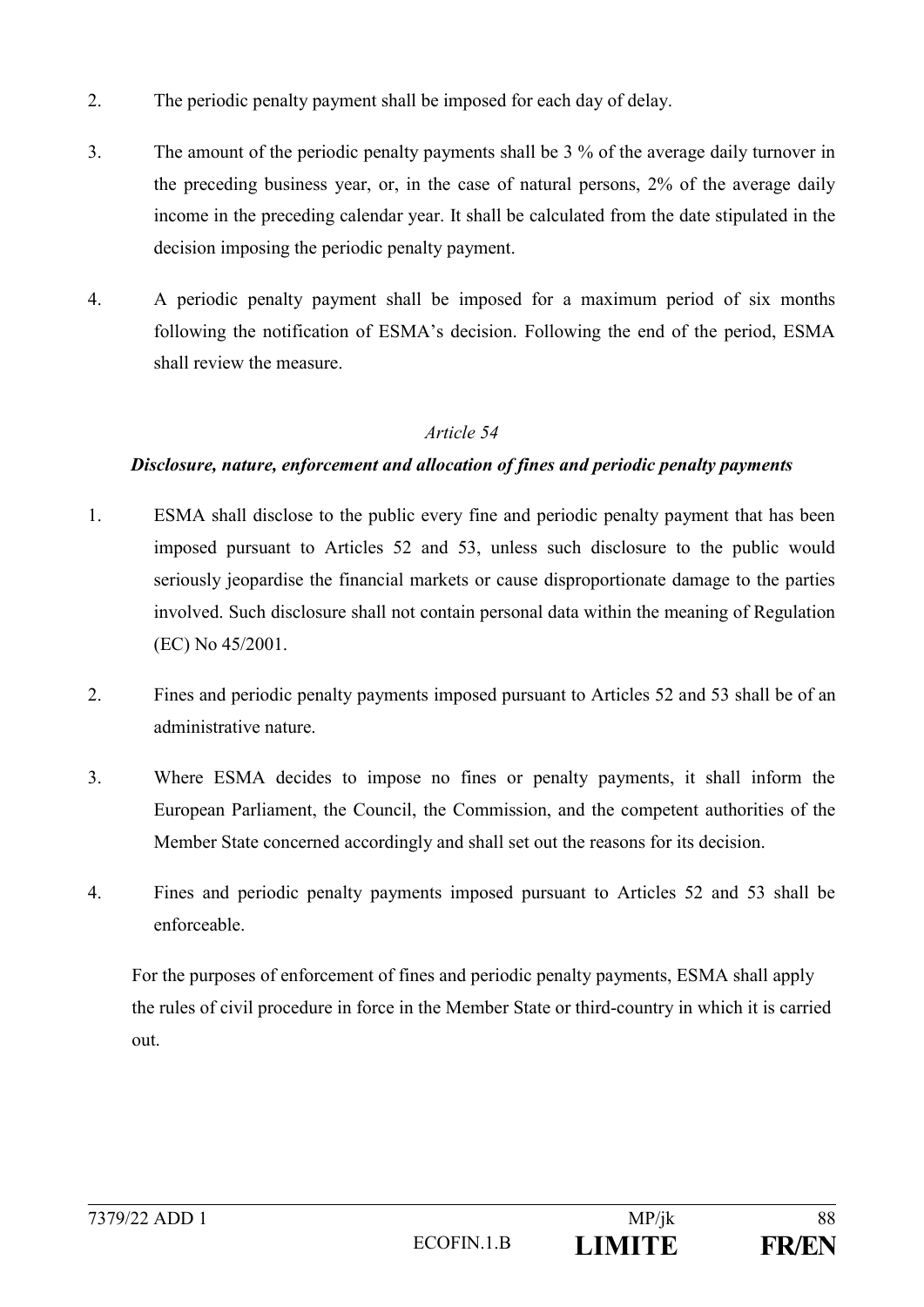5. The amounts of the fines and periodic penalty payments shall be allocated to the general budget of the Union.

#### *Article 55*

#### *Procedural rules for taking supervisory measures and imposing fines*

- 1. Where, in carrying out its duties under this Regulation, ESMA finds that there are serious indications of the possible existence of facts liable to constitute one or more of the infringements listed in Article 52(2), ESMA shall appoint an independent investigating officer within ESMA to investigate the matter. The investigating officer shall not be involved or have been involved in the direct or indirect supervision or registration process of the external reviewer concerned and shall perform his or her functions independently from ESMA's Board of Supervisors.
- 2. The investigating officer shall investigate the alleged infringements, taking into account any comments submitted by the persons subject to investigation, and shall submit a complete file with his or her findings to ESMA's Board of Supervisors.
- 3. In order to carry out his or her tasks, the investigating officer may exercise the power to require information in accordance with Article 47 and to conduct investigations and on-site inspections in accordance with Articles 48 and 49. When using those powers, the investigating officer shall comply with Article 46.
- 4. Where carrying out his or her tasks, the investigating officer shall have access to all documents and information gathered by ESMA in its supervisory activities.
- 5. Upon completion of his or her investigation and before submitting the file with his or her findings to ESMA's Board of Supervisors, the investigating officer shall give the persons subject to investigation the opportunity to be heard on the matters being investigated. The investigating officer shall base his or her findings only on facts on which the persons subject to investigation have had the opportunity to comment.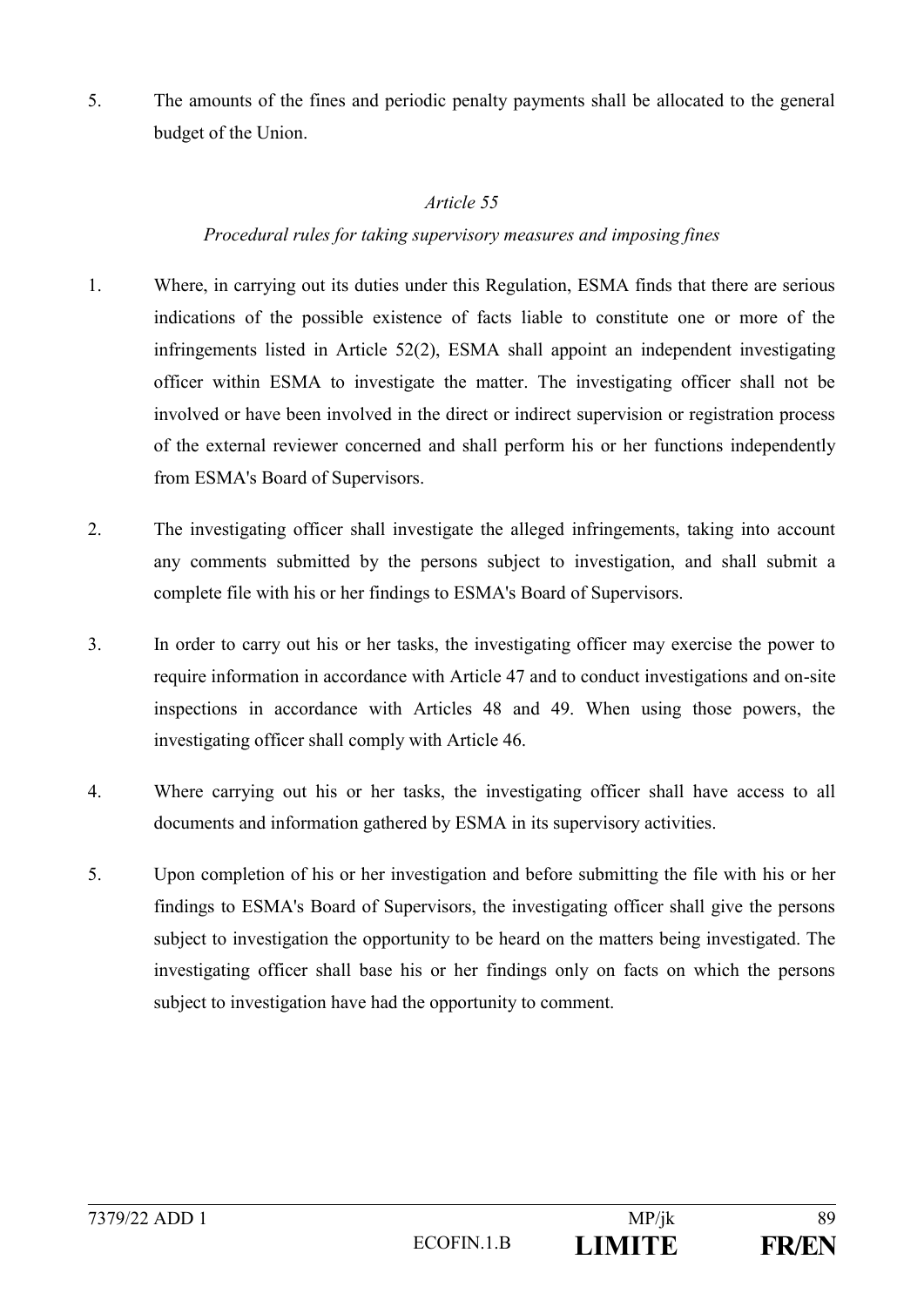- 6. The rights of defence of the persons concerned shall be fully respected during investigations under this Article.
- 7. Upon submission of the file with his or her findings to ESMA's Board of Supervisors, the investigating officer shall notify that fact to the persons who are subject to investigations. The persons subject to investigations shall be entitled to have access to the file, subject to the legitimate interest of other persons in the protection of their business secrets. The right of access to the file shall not extend to confidential information affecting third parties.
- 8. On the basis of the file containing the investigating officer's findings and, when requested by the persons concerned, after having heard those persons in accordance with Article 56, ESMA shall decide if one or more of the infringements listed in Article 52(2) has been committed by the persons subject to investigation, and in such case, shall take a supervisory measure in accordance with Article 51 and impose a fine in accordance with Article 52.
- 9. The investigating officer shall not participate in the deliberations of ESMA's Board of Supervisors or in any other way intervene in the decision-making process of ESMA's Board of Supervisors.
- 10. The Commission shall adopt delegated acts in accordance with Article 60 by … [*PO: please insert date 12 months after the date of entry into force of this Regulation*] to further specify the procedure for the exercise of the power to impose fines or periodic penalty payments, including provisions on the rights of defence, temporal provisions, the collection of fines or periodic penalty payments, and detailed rules on the limitation periods for the imposition and enforcement of penalties.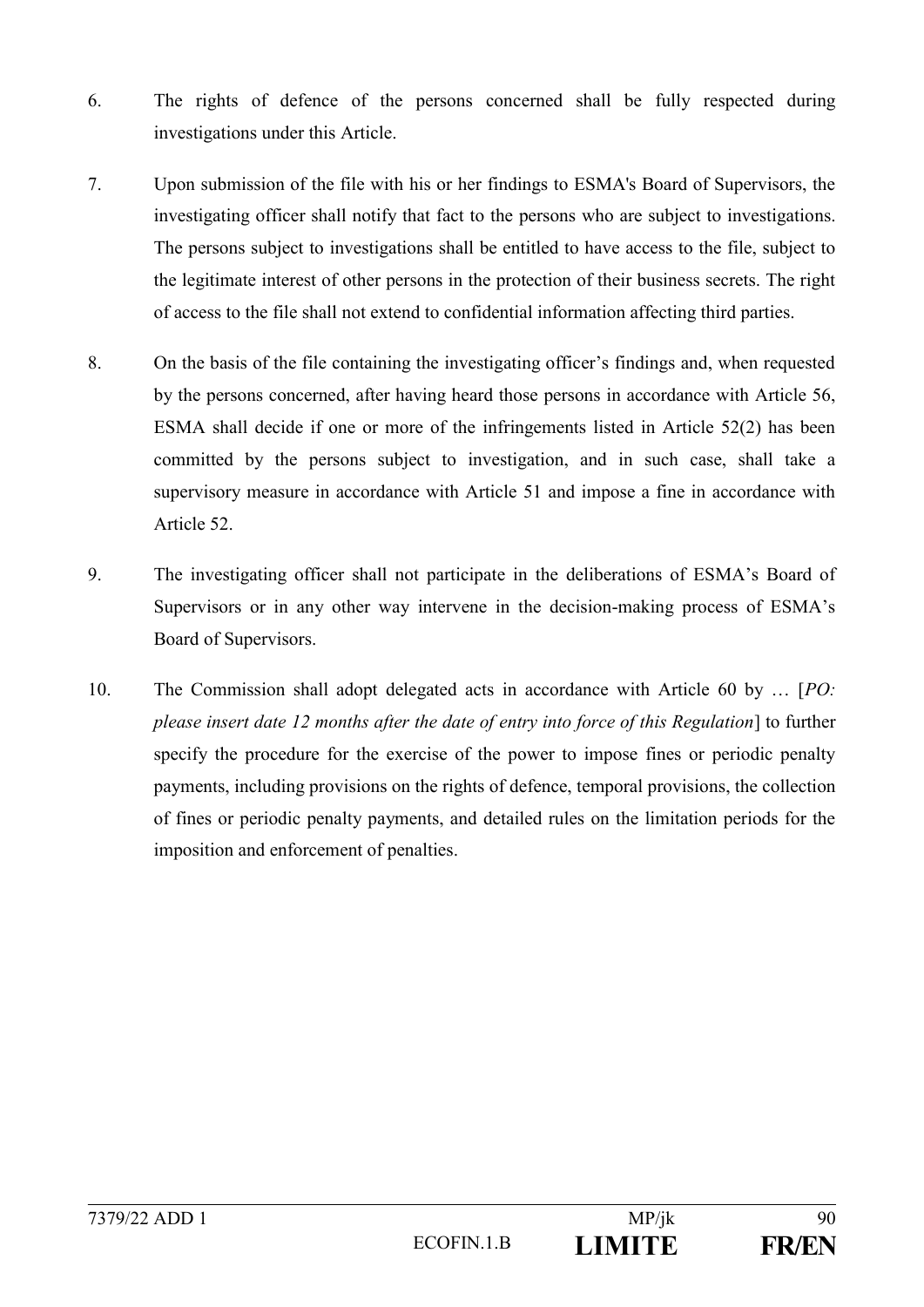11. ESMA shall refer matters for criminal prosecution to the relevant national authorities where, in carrying out its duties under this Regulation, it finds that there are serious indications of the possible existence of facts liable to constitute criminal offences. In addition, ESMA shall refrain from imposing fines or periodic penalty payments where a prior acquittal or conviction arising from identical facts, or from facts which are substantially the same, has acquired the force of *res judicata* as the result of criminal proceedings under national law.

#### *Article 56*

#### *Hearing of the persons subject to the proceedings*

- 1. Before taking any decision pursuant to Articles 51 to 53, ESMA shall give the persons subject to the proceedings the opportunity to be heard on ESMA's findings. ESMA shall base its decisions only on findings on which the persons subject to the proceedings have had the opportunity to comment.
- 2. Paragraph 1 shall not apply if urgent action pursuant to Article 51 is needed in order to prevent significant and imminent damage to the financial system. In such a case ESMA may adopt an interim decision and shall give the persons concerned the opportunity to be heard as soon as possible after taking its decision.
- 3. The rights of defence of the persons subject to the proceedings shall be fully respected during the proceedings. They shall be entitled to have access to ESMA's file, subject to the legitimate interest of other persons in the protection of their business secrets. The right of access to the file shall not extend to confidential information or internal preparatory documents of ESMA.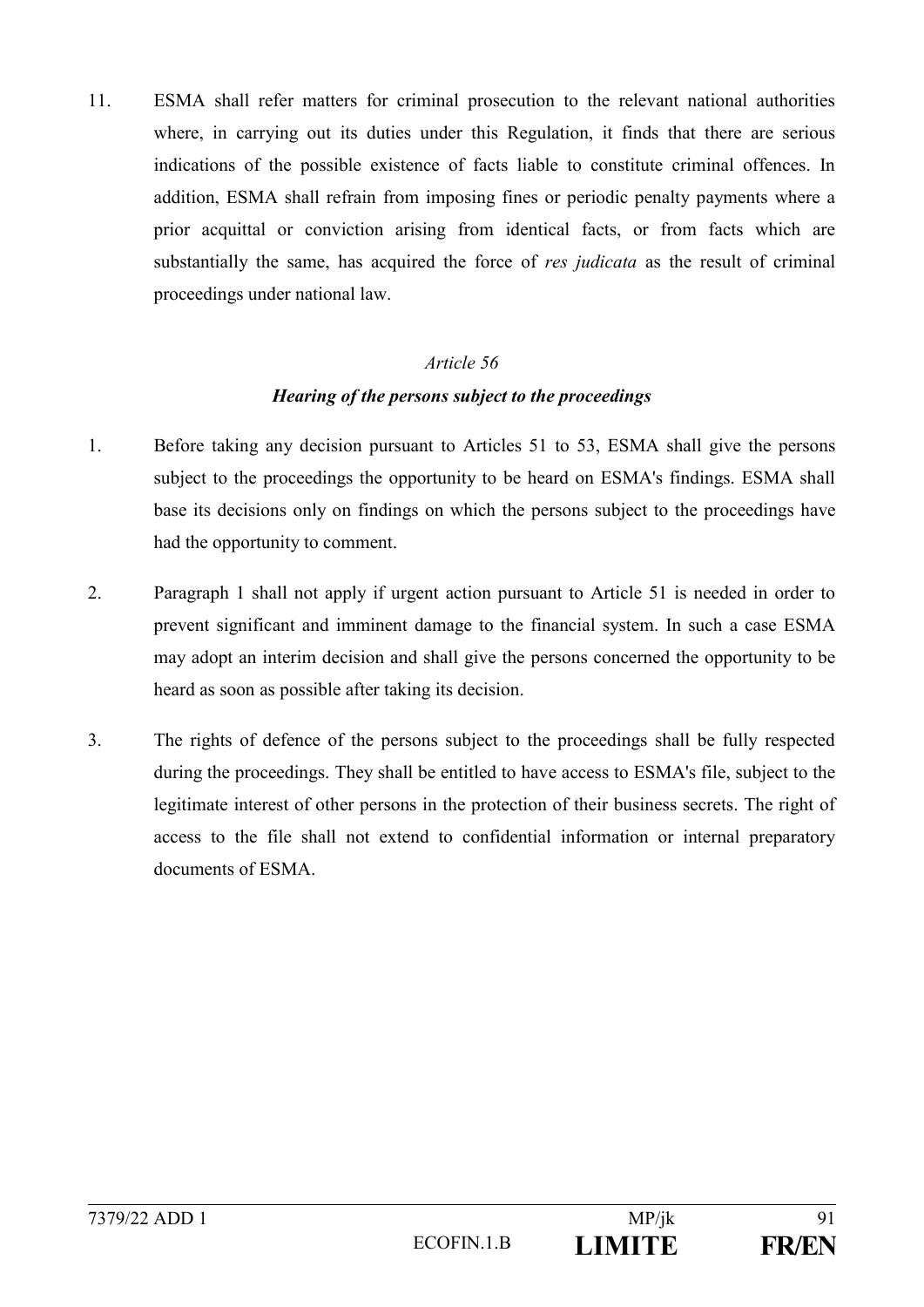## *Article 57 Review by the Court of Justice of the European Union*

The Court of Justice of the European Union shall have unlimited jurisdiction to review decisions whereby ESMA has imposed a fine or a periodic penalty payment. It may annul, reduce or increase the fine or periodic penalty payment imposed.

#### *Article 58*

#### *Registration, recognition, and supervisory fees*

- 1. ESMA shall charge fees to external reviewers for the expenditure relating to their registration, recognition and supervision and for any costs that it may incur in carrying out its tasks pursuant to this Regulation.
- 2. Any fee charged by ESMA to an applicant external reviewer, a registered external reviewer or a recognised external reviewer shall cover all administrative costs incurred by ESMA in its activities in relation to that particular applicant or external reviewer. Any fee shall be proportionate to the turnover of the external reviewer concerned.
- 3. The Commission shall, after consulting ESMA, adopt a delegated act on fees, in accordance with Article 60 by … [*PO: please insert date 12 months after date of entry into forc*e *of this Regulation*].

That delegated act shall specify in particular the type of fees, the matters for which fees are due, the amount of the fees, the manner in which they are to be paid.

The delegated act shall specify the treshold of the annual turnover of external reviewers at group level, below which no supervisory fee shall be charged, and shall also specify the manner in which the annual turnover shall be calculated for the purposes of applying that threshold.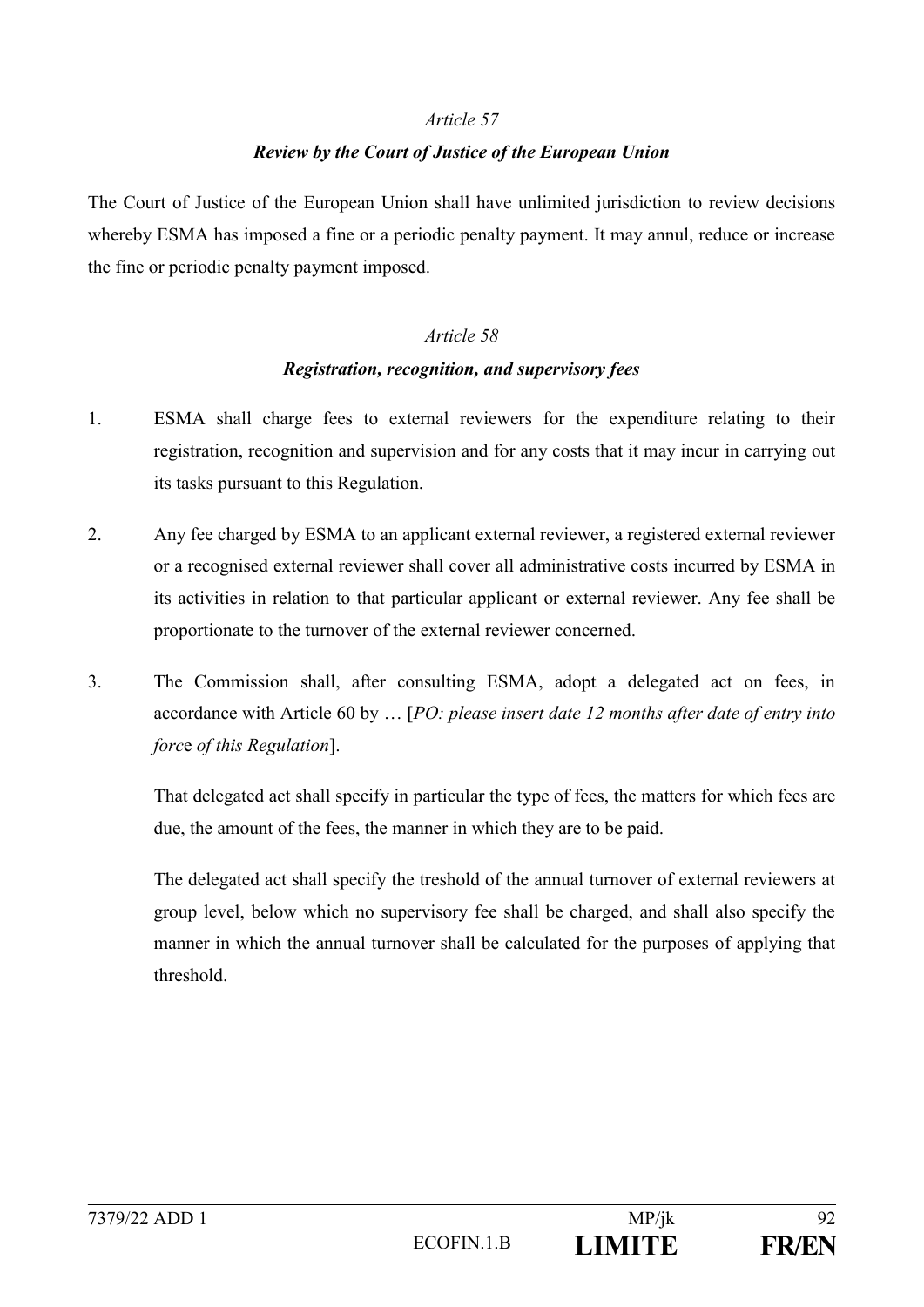#### *Article 59*

#### *ESMA register of external reviewers and third-country external reviewers*

- 1. ESMA shall maintain on its website a publicly accessible register that shall list:
	- (a) all the external reviewers registered in accordance with Article 15;
	- (b) external reviewers that are temporarily prohibited from pursuing their activities in accordance with Article 51;
	- (c) external reviewers that have had their registration withdrawn in accordance with Article 51;
	- (d) third-country external reviewers allowed to provide services in the Union in accordance with Article 31;
	- (e) third-country external reviewers recognised in accordance with Article 34;
	- (f) external reviewers registered in accordance with Article 15 that endorse services of third-country external reviewers in accordance with Article 35;
	- (g) third-country external reviewers that have had their registration withdrawn and that shall no longer use the rights under Article 31, where the Commission adopts a decision on withdrawal in relation to that third country as referred to in Article 32;
	- (h) third-country external reviewers whose recognition has been suspended or withdrawn; and
	- (i) external reviewers registered in accordance with Article 15 that may no longer endorse services of third-country external reviewers.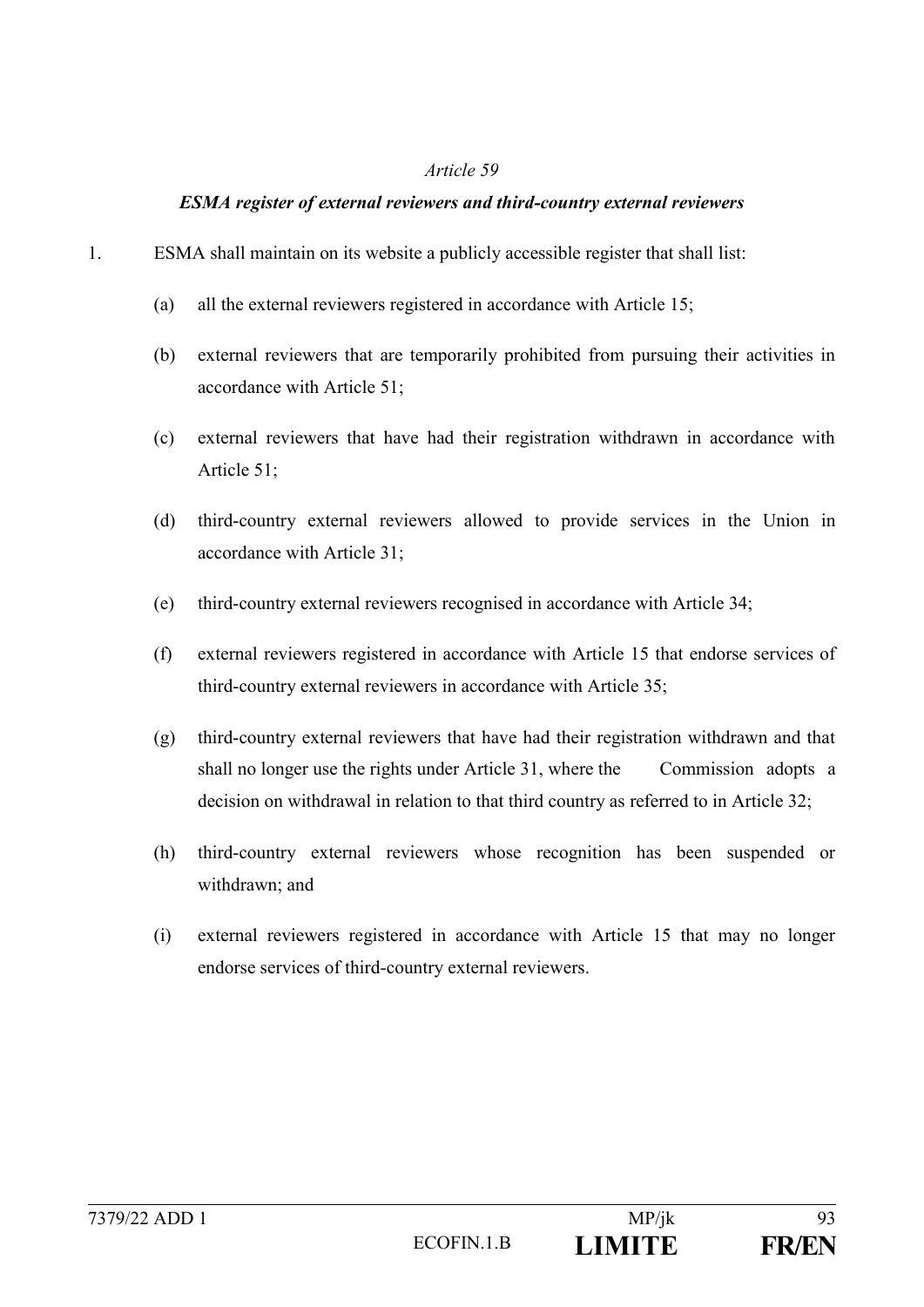- 2. The register shall contain contact details of external reviewers, their websites and the dates by which the decisions of ESMA concerning those external reviewers take effect.
- 3. For third-country reviewers, the register shall also contain information on the services that third-country external reviewers may provide and the contact details of the competent authority responsible for their supervision in the third country.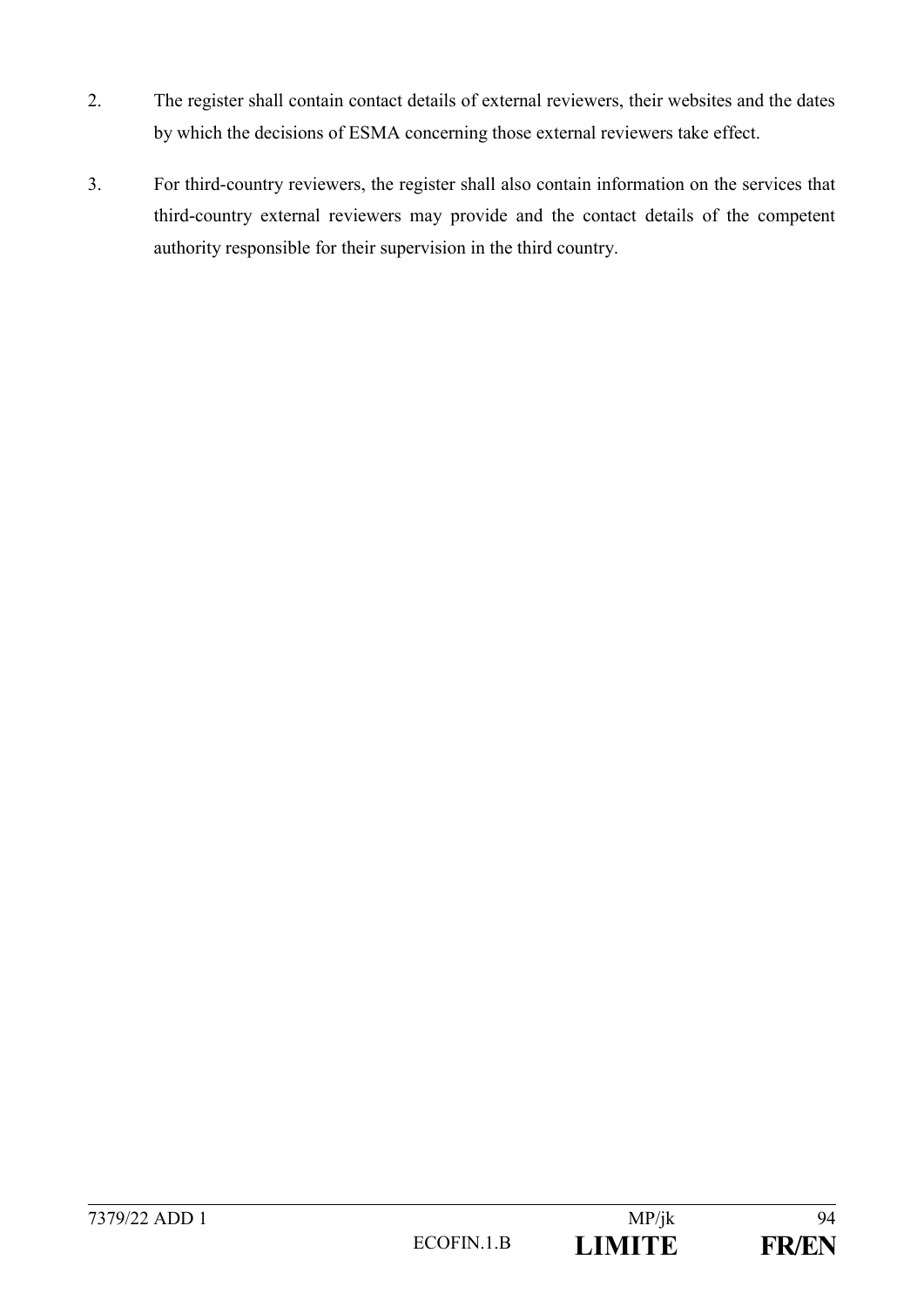# **Title V**

# **Delegated Acts**

#### *Article 60*

#### *Exercise of the delegation*

- 1. The power to adopt delegated acts is conferred on the Commission subject to the conditions laid down in this Article.
- 2. The power to adopt delegated acts referred to in Articles 55(10) and 58(3) shall be conferred on the Commission for an indeterminate period of time from … [*PO: please insert the date of entry into force of this Regulation*].
- 3. The delegation of power referred to in Articles, 55(10) and 58(3) may be revoked at any time by the European Parliament or by the Council. A decision to revoke shall put an end to the delegation of the power specified in that decision. It shall take effect the day following the publication of the decision in the *Official Journal of the European Union* or at a later date specified therein. It shall not affect the validity of any delegated acts already in force.
- 4. Before adopting a delegated act, the Commission shall consult experts designated by each Member State in accordance with the principles laid down in the Inter-institutional Agreement of 13 April 2016 on Better Law-Making.
- 5. As soon as it adopts a delegated act, the Commission shall notify it simultaneously to the European Parliament and to the Council.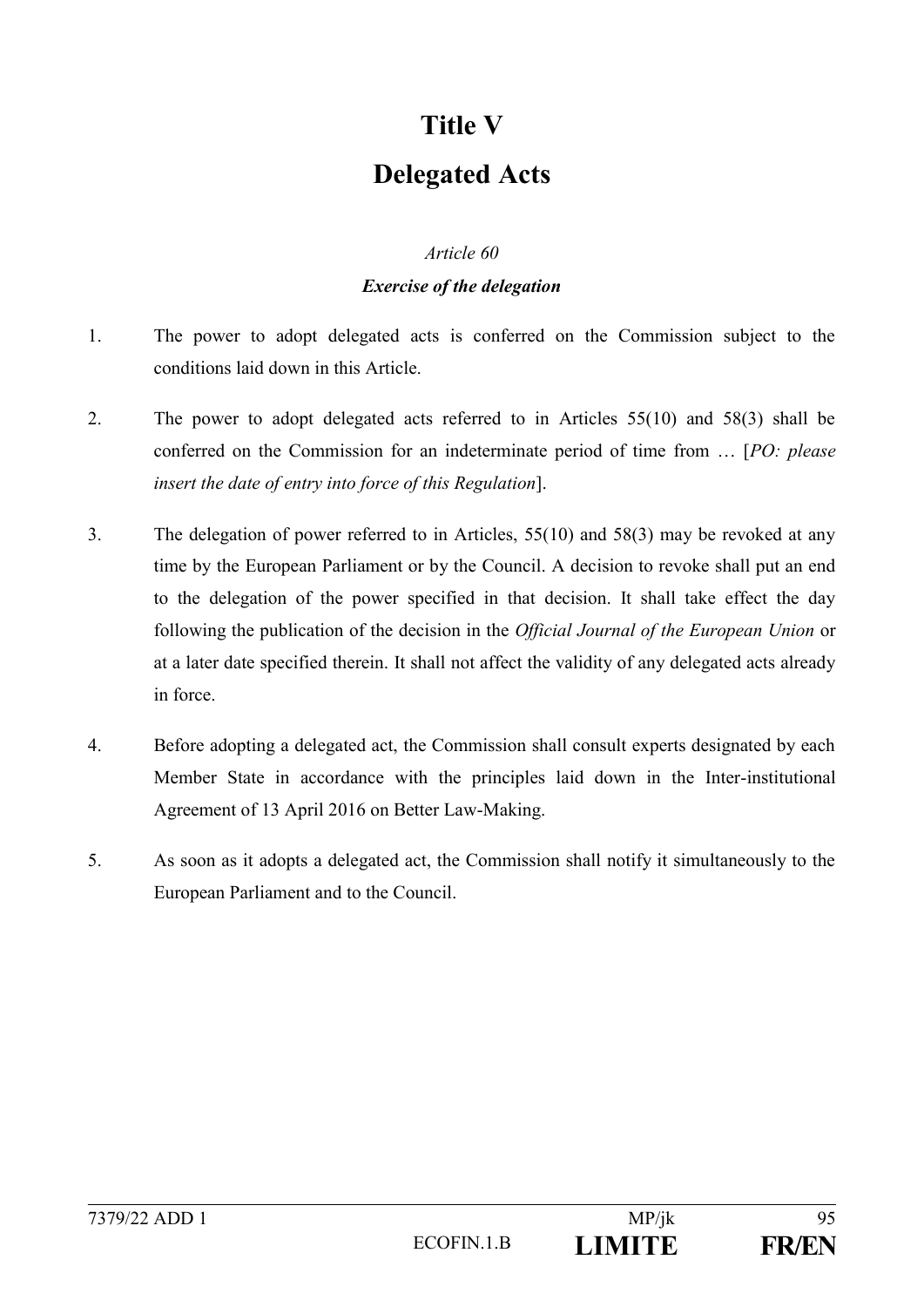- 6. A delegated act adopted pursuant to Articles, 55(10) and 58(3) shall enter into force only if no objection has been expressed either by the European Parliament or by the Council within a period of three months of notification of that act to the European Parliament and the Council or if, before the expiry of that period, the European Parliament and the Council have both informed the Commission that they will not object. That period shall be extended by three months at the initiative of the European Parliament or of the Council.
- 7. When developing draft regulatory and implementing technical standards pursuant to this Regulation, ESMA shall take into account the principle of proportionality.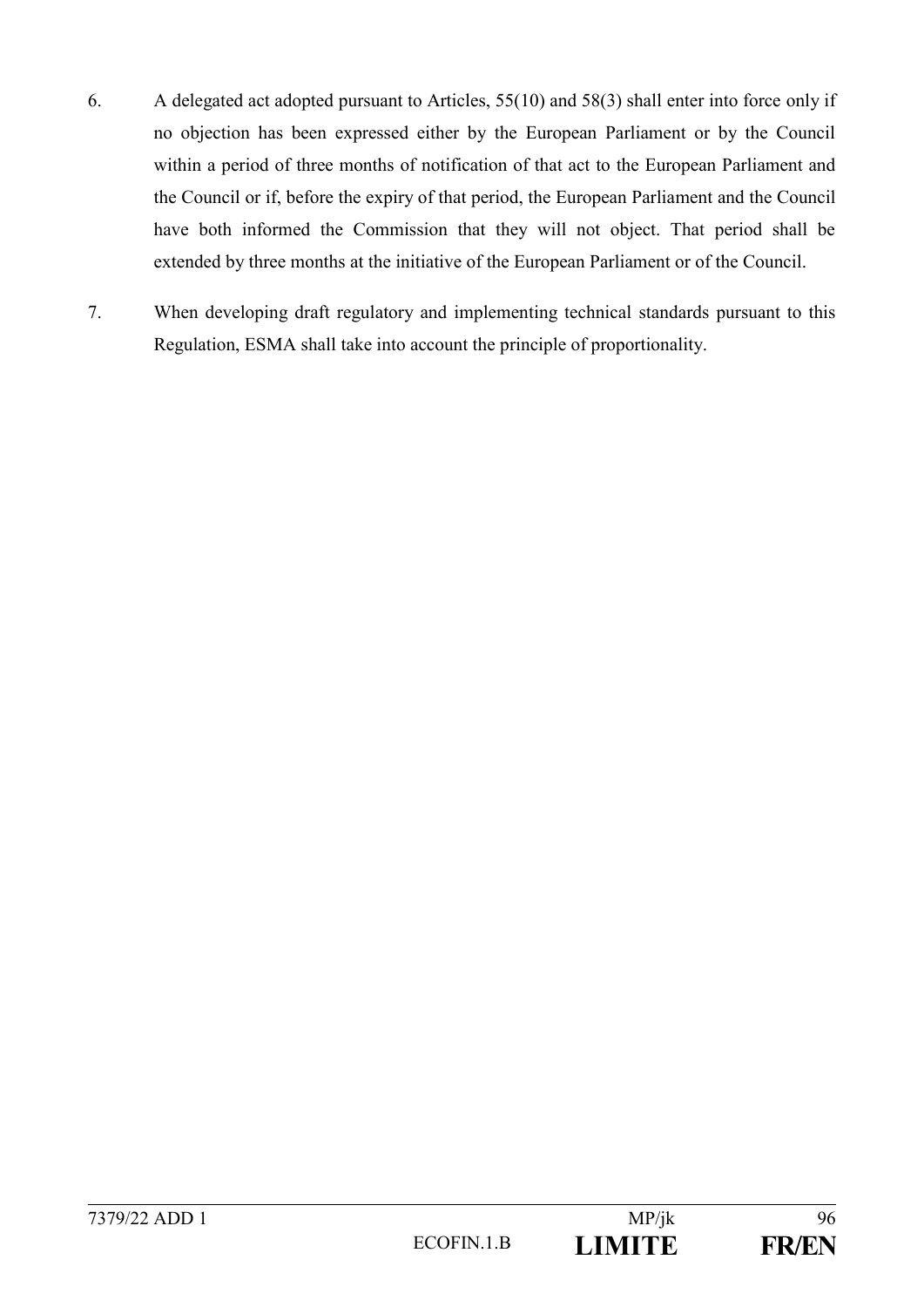# **Title VI Final provisions**

# *Article 61a*

*Review*

By … [*OJ: please insert the date 36 months after the date of application of this Regulation*], the Commission shall, after consulting ESMA, submit a report to the European Parliament and to the Council on:

- (a) the practical impact of this Regulation on European green bond issuances by small and medium sized enterprises;
- (b) the appropriateness and the impact on external reviewers and on ESMA's budget of the provisions of fees in Article 58 (3);
- (c) the practical impact of provisions in paragraph 1a of Article 6 on the use of European green bonds and of the environmental quality of the proceeds used in accordance with paragraph 1a of Article 6. Taking into account the state of progress of the taxonomy framework and in particular the development of related delegated acts and their uptake by stakeholders, this report shall also justify whether the provisions in Article 6(1a) do not prevent the transition towards the financing of environmentally sustainable activities.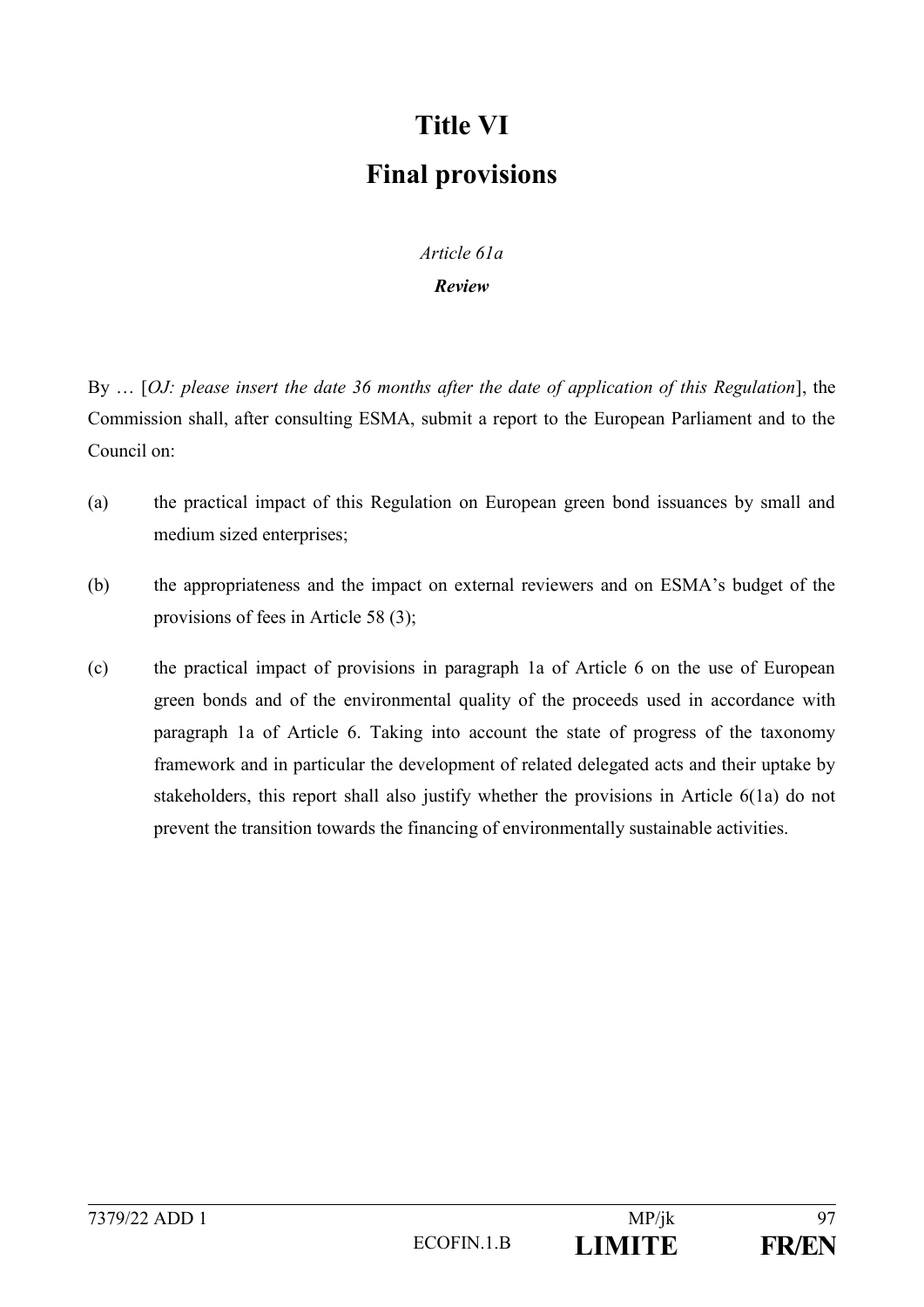### *Article 62 Transitional provision*

- 1. An external reviewer that intends to provide services in accordance with this Regulation from the date of application until … [*OJ please insert date 12 months after the application date of this Regulation, thank you*], shall only provide such services after having notified ESMA to that effect and having provided the information referred to in Article 15(1).
- 2. Until … [*OJ please insert date 12 months after the application date of this Regulation, thank you*] external reviewers referred to in paragraph 1 shall comply with Articles 16 to 30 with the exception of the requirements laid down by the delegated acts referred to in Article 16(2), Article 18(3), Article 19(2), Article 20(3), Article 21(4), Article 22(3), Article 23(3) and Article 25(7).
- 3. After … [*OJ please insert date 12 months after the application date of this Regulation, thank you*] external reviewers referred to in paragraph 1 shall only provide services in accordance with this Regulation after having being registered in accordance with Article 15 and comply with Article 14 and Articles 16 to 30 as supplemented by the delegated acts referred to in paragraph 2.
- 4. After … [*OJ please insert date 12 months after the application date of this Regulation, thank you*] ESMA shall examine whether external reviewers referred to in paragraph 1, and the services provided by those providers until … [*OJ please insert date 12 months after the application date of this Regulation, thank you*] comply with this Regulation. Where ESMA considers that the external reviewer or the services provided referred to in the first subparagraph do not comply with this Regulation, ESMA shall take action in accordance with Article 52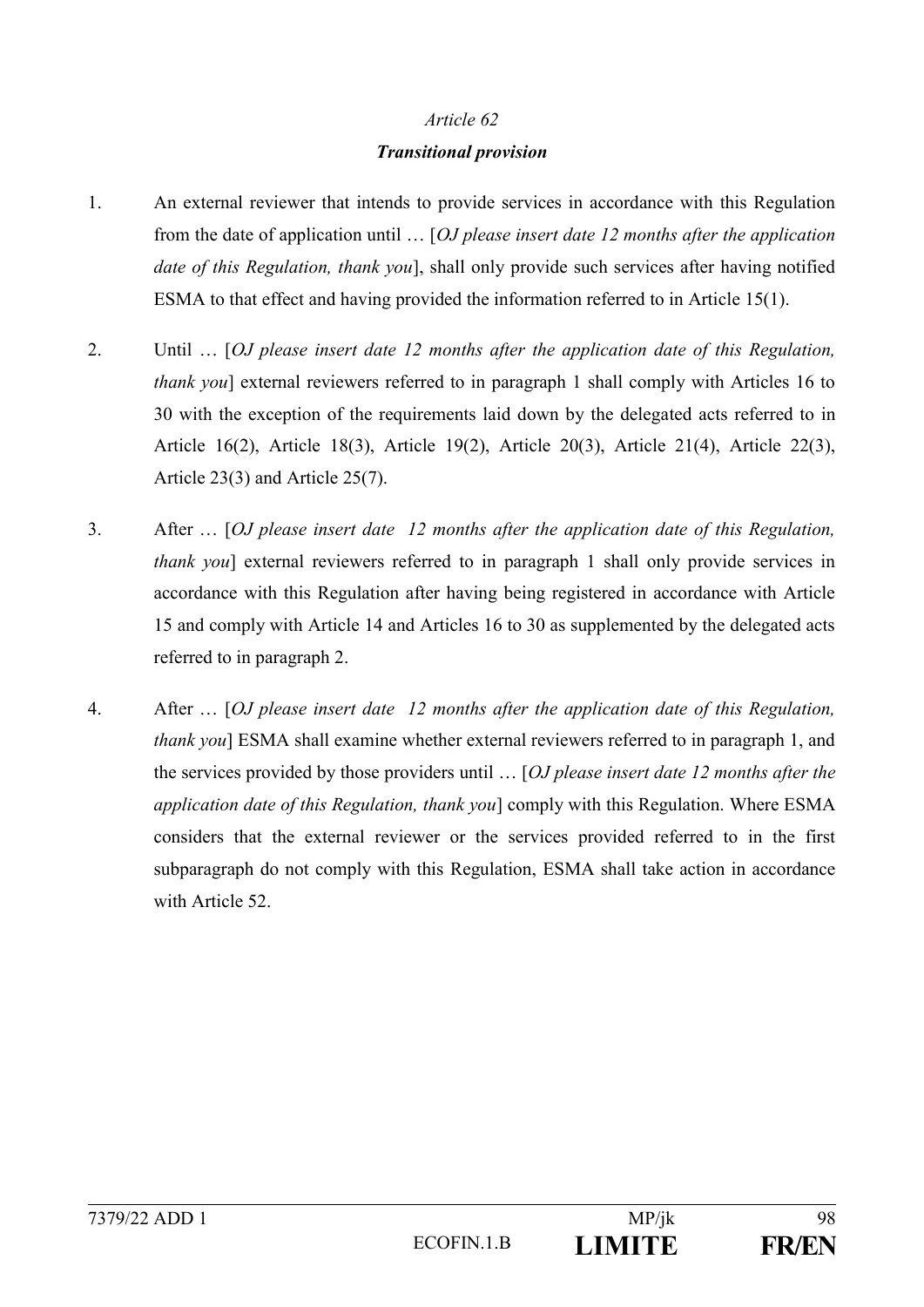5. ESMA may, at any time, enforce compliance by external reviewers with the provisions of paragraph 2 of this Article by imposing supervisory measures in accordance with the provisions of Title IV of this Regulation.

#### *Article 63*

#### *Transitional provision for third country external reviewers*

- 1. A third-country external reviewer that intends to provide services in accordance with this Regulation from the date of application until … [*OJ: please insert the date 12 months after the date of application of this Regulation*], shall only provide such services after having notified ESMA to that effect and having provided the information referred to in Article 15 (1).
- 2. Third country external reviewers referred to in paragraph 1 shall:
	- (a) comply with Articles 16 to 30 with the exception of the requirements laid down by the delegated acts referred to in Article 16(2), Article 18 (3), Article 19(2), Article 20(3), Article 21(4), Article 22(3), Article 23(3) and Article 25(7).
	- (b) have a legal representative located in the Union that shall comply with Article 34 (3), points (a) to (c).
- 3. After … [OJ: please insert the date 12 months after the date of application of this Regulation] Articles 32, 34 and 35 shall apply.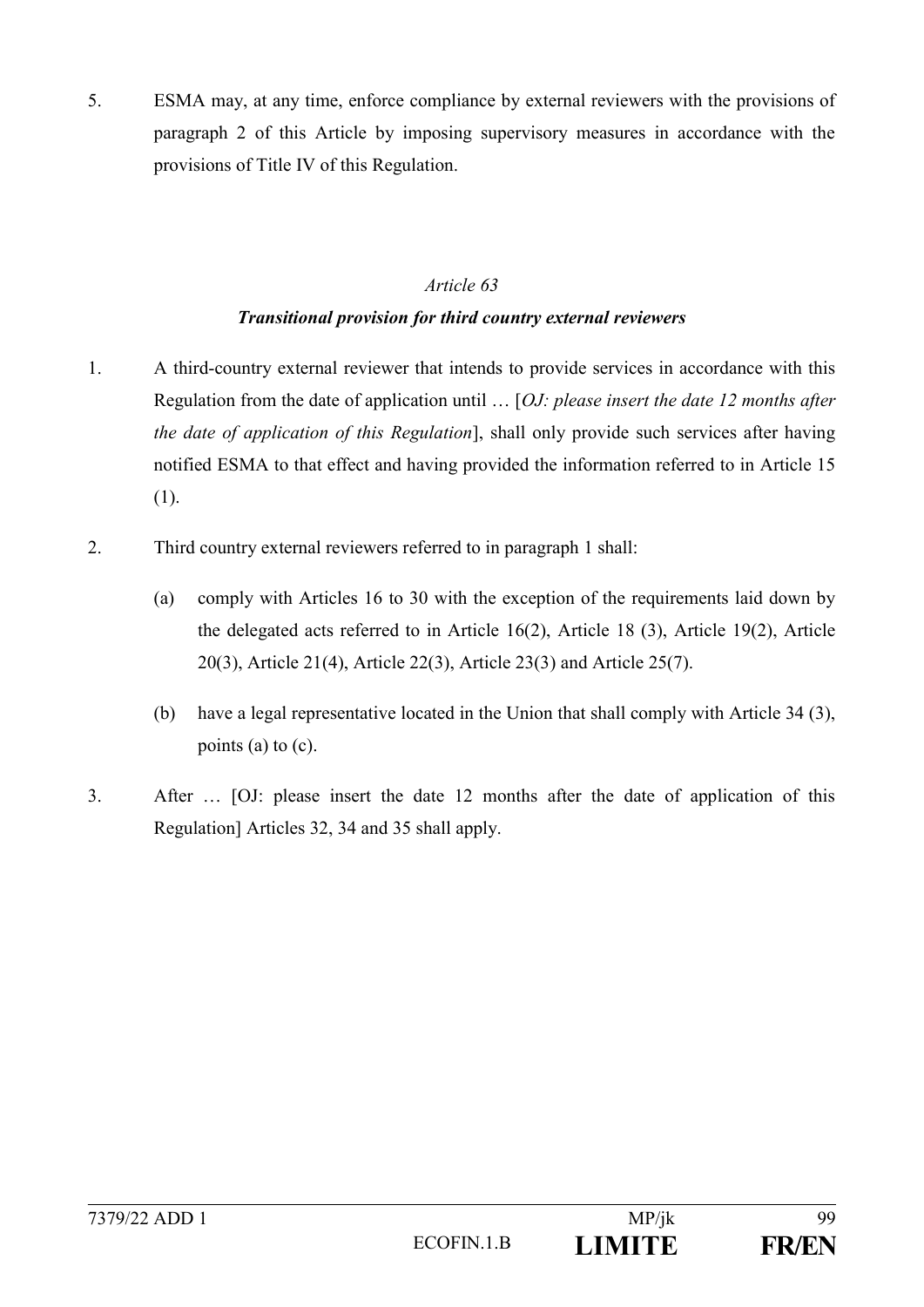4. After … [OJ: please insert the date 12 months after the date of application of this Regulation] ESMA shall examine whether external reviewers referred to in paragraph 1, and the services provided by those providers until … [OJ: please insert the date 12 months after the date of application of this Regulation] comply with this Regulation.

Where ESMA considers that the external reviewer or the services provided referred to in the first subparagraph do not comply with this Regulation, ESMA shall take actions in accordance with Article 52.

5. ESMA may, at any time, enforce compliance by third-country external reviewers with the provisions of paragraph 2 of this Article by imposing supervisory measures in accordance with the provisions of Title IV of this Regulation.

### *Article 64 Entry into force and application*

This Regulation shall enter into force on the twentieth day following that of its publication in the *Official Journal of the European Union*.

This Regulation shall apply from … [OJ: please insert the date 18 months after the date of entry into force of this Regulation].

Member States shall take the necessary measures to comply with Articles 37 and 41 by … [*OJ: please insert the date of application of this Regulation*].

This Regulation shall be binding in its entirety and directly applicable in all Member States.

Done at ...,

*For the Parliament For the Council The President* The *President* 

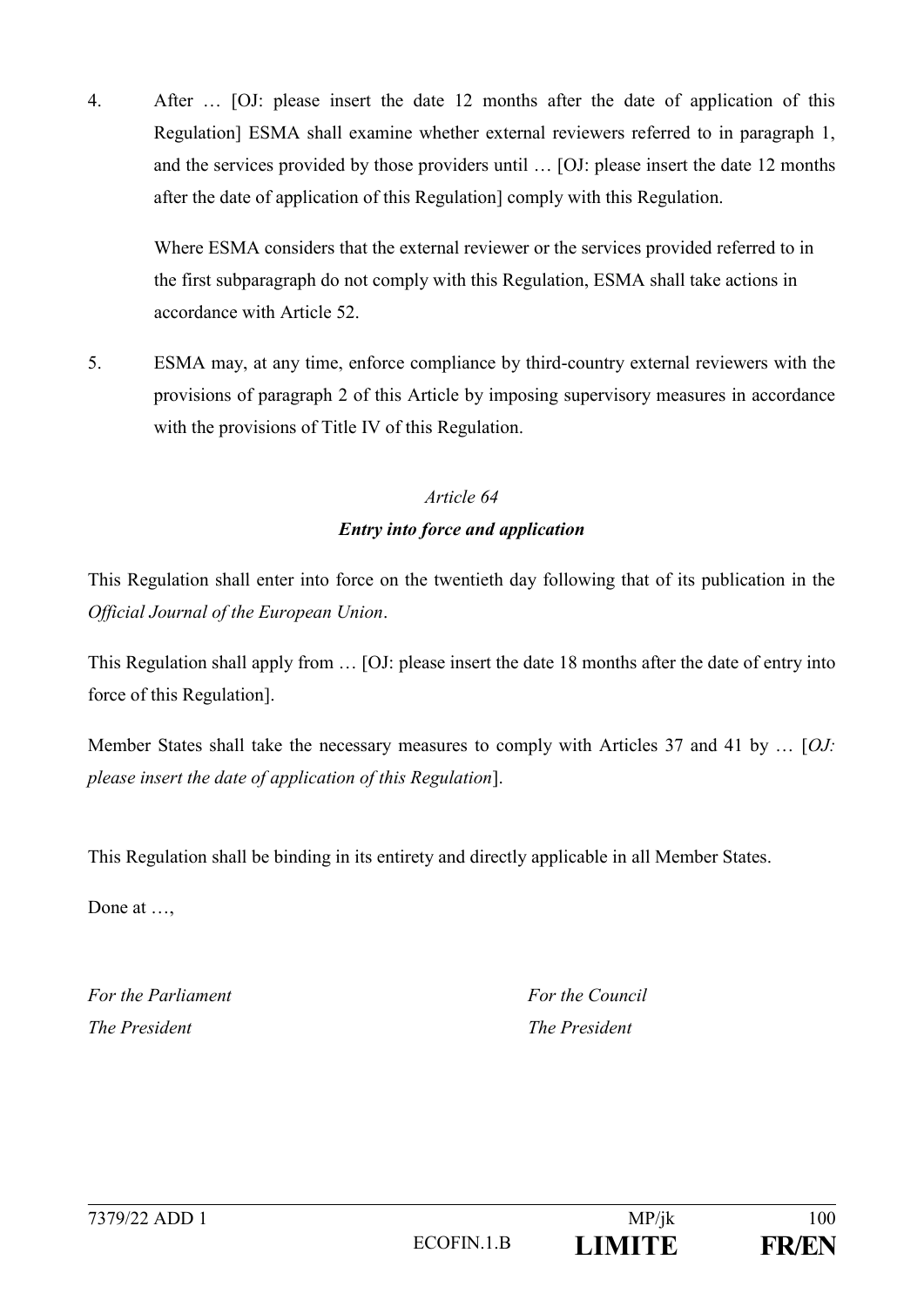#### **ANNEX I**

#### **EUROPEAN GREEN BOND FACTSHEET**

# **1. General Information**  – [A statement that the document and its contents are not subject to any approval or endorsement from ESMA or any other competent authority] [Date of the publication of the European green bond factsheet] [The legal name of the issuer] [where available, legal entity identifier (LEI)] [website address providing investors with information on how to get in contact, and a telephone number] [Where available: name of the bond(s) assigned by the issuer and/or the international securities identification number(s) (ISIN)] [The identity and contact details of the external reviewer, including website address providing investors with information on how to get in contact, and a telephone number] – [An estimate of the amount of cumulative issuance costs that are not allocated to the environmentally sustainable economic activities mentioned in Article 6(1), as permitted under Article 4(1), together with an explanation as to why these amounts are not allocated to the activities mentioned in Article 6(1)] – [Where article 36 applies, the name of the competent authority of the home Member State] – [Where the proceeds of the bonds are intended to be allocated in accordance with Article 6(1a), the following statement: "This EuGB makes use of the flexibility permitting a partial non-alignment with the taxonomy technical screenic criteria, as further described in Section 4 of this factsheet."]

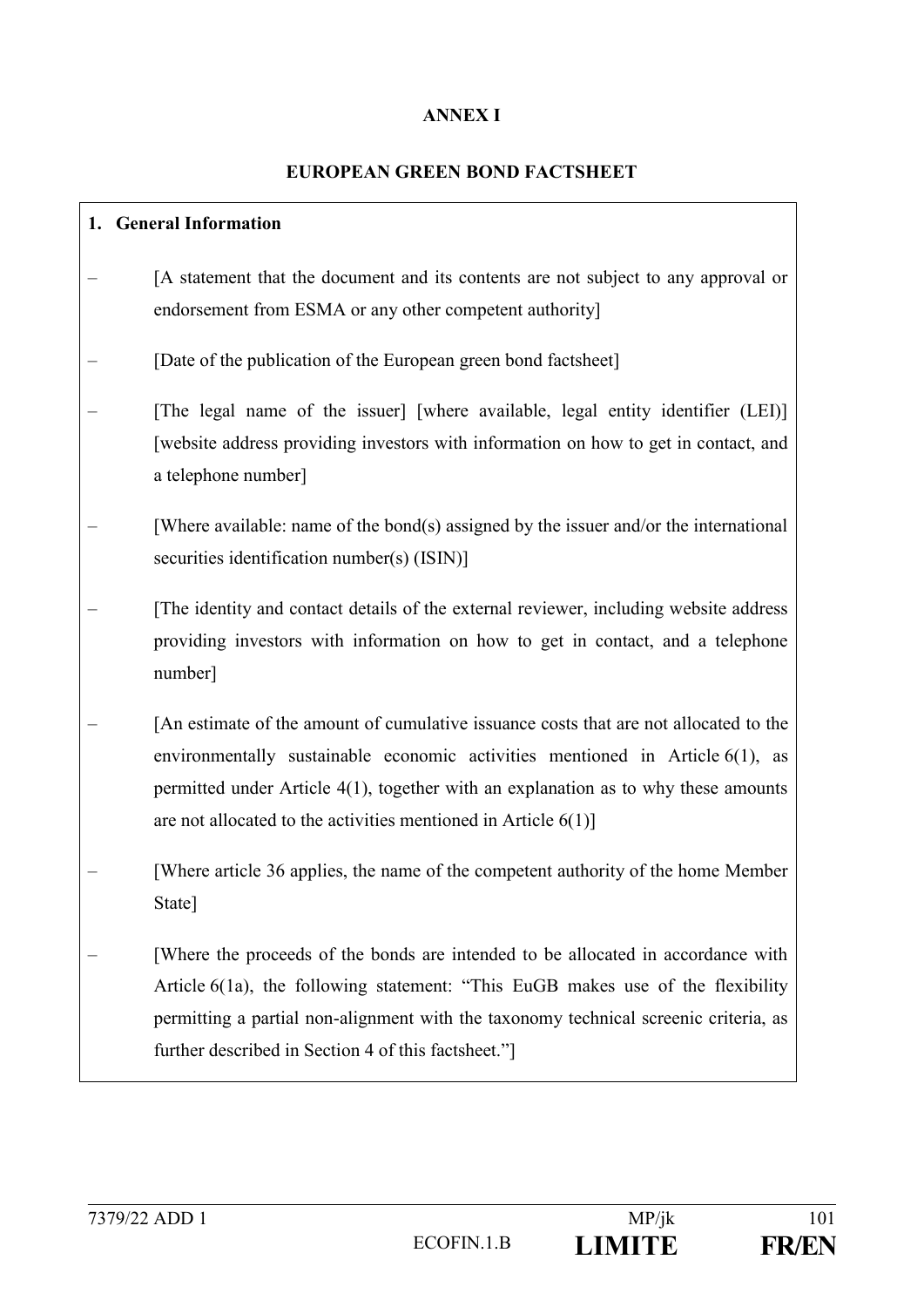# **2. Adherence to the requirements of Regulation (EU) …/… of the European Parliament and of the Council\***

[A statement showing that the issuer of bonds, to which this factsheet applies, voluntarily adheres to the requirements of this Regulation]

#### **3. Environmental strategy and rationale**

- [Information on how the intended allocation of the proceeds of the bonds aligns with the broader environmental strategy of the issuer]
- [The environmental objectives referred to in Article 9 of Regulation (EU) 2020/852 pursued by the issuer with the proceeds of the bonds]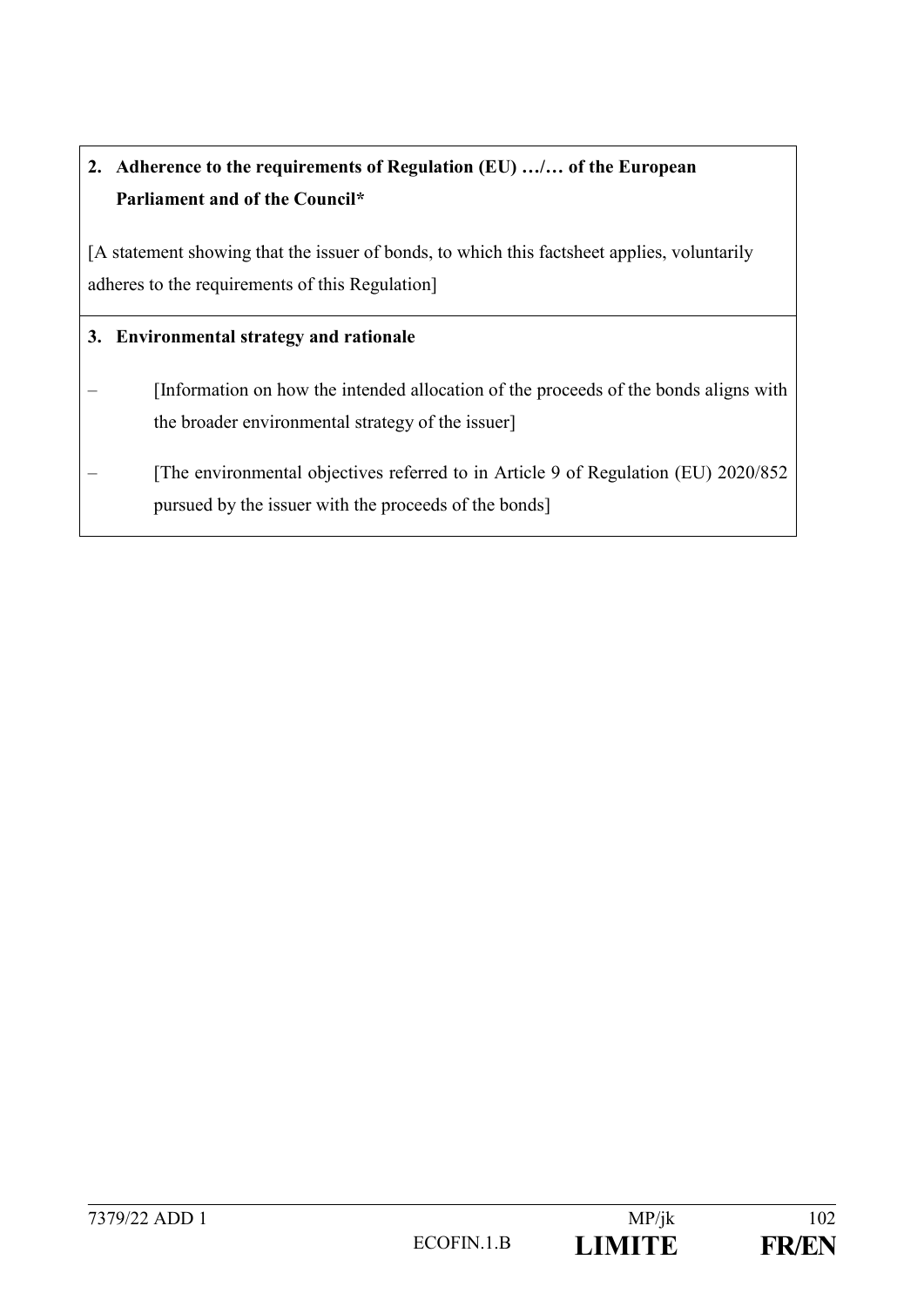#### **4. Intended allocation of bonds proceeds**

[Where the proceeds of the bonds are intended to be allocated in accordance with Article 6(1a), a statement that the [net] proceeds of the bond are intended to partially finance economic activities which are not aligned with taxonomy's techical screening criteria, describing such non-alignment, the activities concerned and the estimated percentage of the proceeds intended to finance such activities as a total and on a per-activity basis, including a breakdown describing which paragraph in Article 6(1a) is being used. Furthermore, an explanation on why taxonomy's technical screening criteria cannot be applied and an explanation on how the issuer intends to ensure that those activities comply with Article 3, points (a), (b) and (c), of Regulation (EU) 2020/852]

#### **4.1 Estimated Time until full allocation of proceeds**

- [The period within which the proceeds are expected to be allocated after the issuance of each bond]
- [If the date above is more than five years after the date of the issuance of the bond: a justification for the longer period, based on the specific features of the economic activities concerned, accompanied by relevant documentation in an annex]

## **4.2 Process for selecting green projects, programmes and activities and estimated environmental impact**

- [A description of the processes by which the issuer will determine how projects and activities align with the taxonomy requirements]
- [A description of the relevant technical screening criteria referred to in Articles 10 to 15 of Regulation (EU) 2020/852, and a specification of which delegated acts adopted under Articles 10(3), 11(3), 12(2), 13(2), 14(2) and 15(2) of Regulation (EU) 2020/852 are taken into account (having regard to Article 6(1a)]
- [Where available: information on the methodology and assumptions to be used for the calculation of key impact metrics in accordance with delegated acts adopted under Articles 10(3), 11(3), 12(2), 13(2), 14(2) and 15(2) of Regulation (EU)

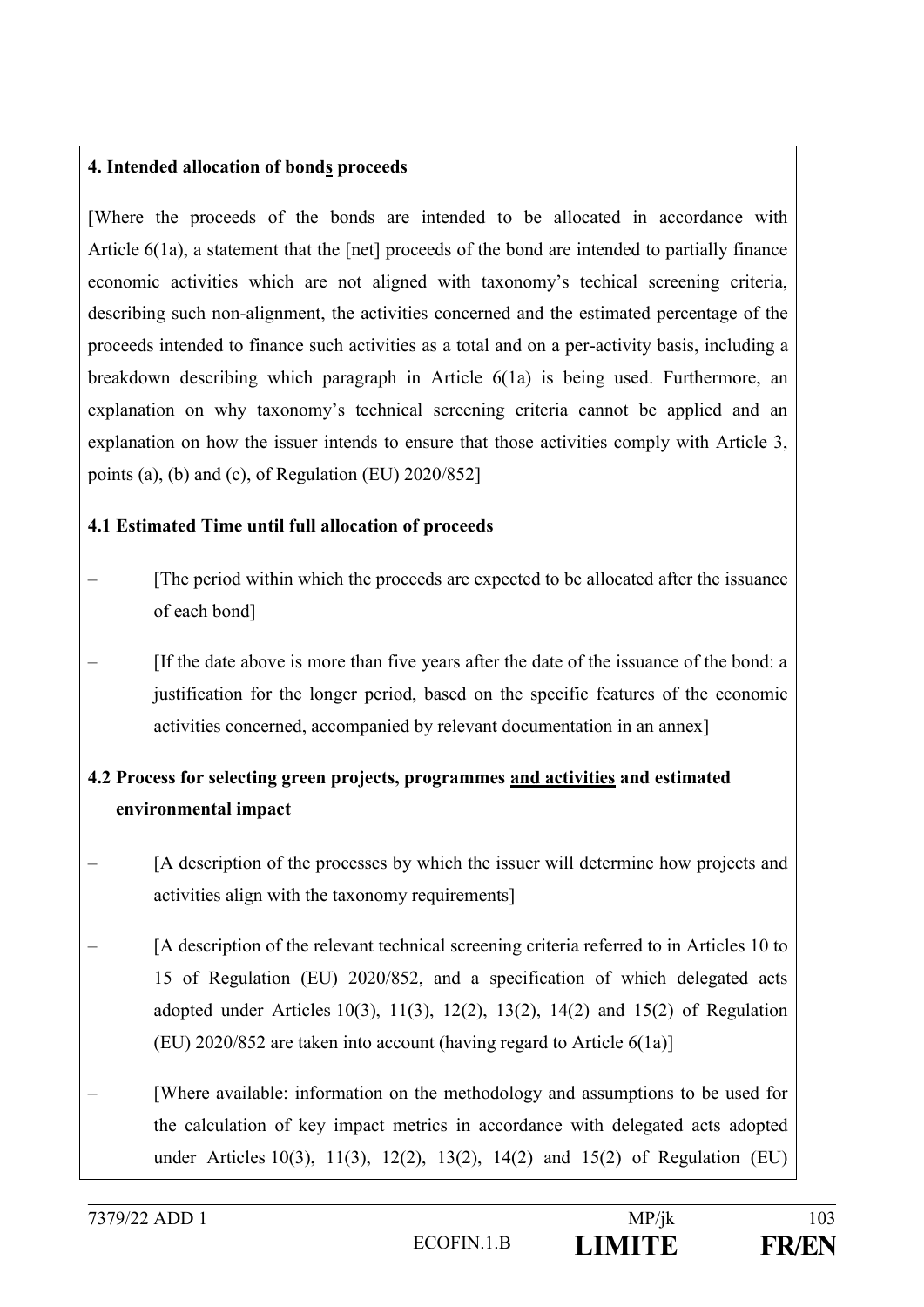2020/852, and for any additional impact metrics.]

- [Where applicable, information on any related standardisation or certification process in project or activity selection]
- [Where available, an estimation of expected positive environmental impacts in aggregated form. ]

#### **4.3 Intended qualifying green projects, programmes and activities**

[Where available to the issuer, the following information shall be provided at project/activity level, unless confidentiality agreements, competitive considerations, or a large number of underlying qualifying projects limit the amount of detail that can be made available, or unless the factsheet applies to several future bonds for which the exact allocation is not yet defined at the time of the drafting of the factsheet, in which case the information shall be provided at least at aggregate or project/activity category level, with an explanation of why project-level information is not given

For qualifying types of projects and activities:

- their environmental objectives referred to in Article 9 of Regulation 2020/852;
- their sectors and, where applicable, the respective NACE codes in accordance with the statistical classification of economic activities established by Regulation (EC) No 1893/2006**<sup>14</sup>**;
- their countries:
- where available, the indicative or intended percentage of proceeds to be allocated to projects and activities financed before the issuance of the bonds;
- where the issuer is a sovereign, and the proceeds of the bonds are planned to be allocated to tax relief as referred to in Article 4(2), point (c), an estimation of the

**<sup>14</sup>** Regulation (EC) No 1893/2006 of the European Parliament and of the Council of 20 December 2006 establishing the statistical classification of economic activities NACE Revision 2 and amending Council Regulation (EEC) No 3037/90 as well as certain EC Regulations on specific statistical domains (OJ L 393, 30.12.2006, p. 1).

1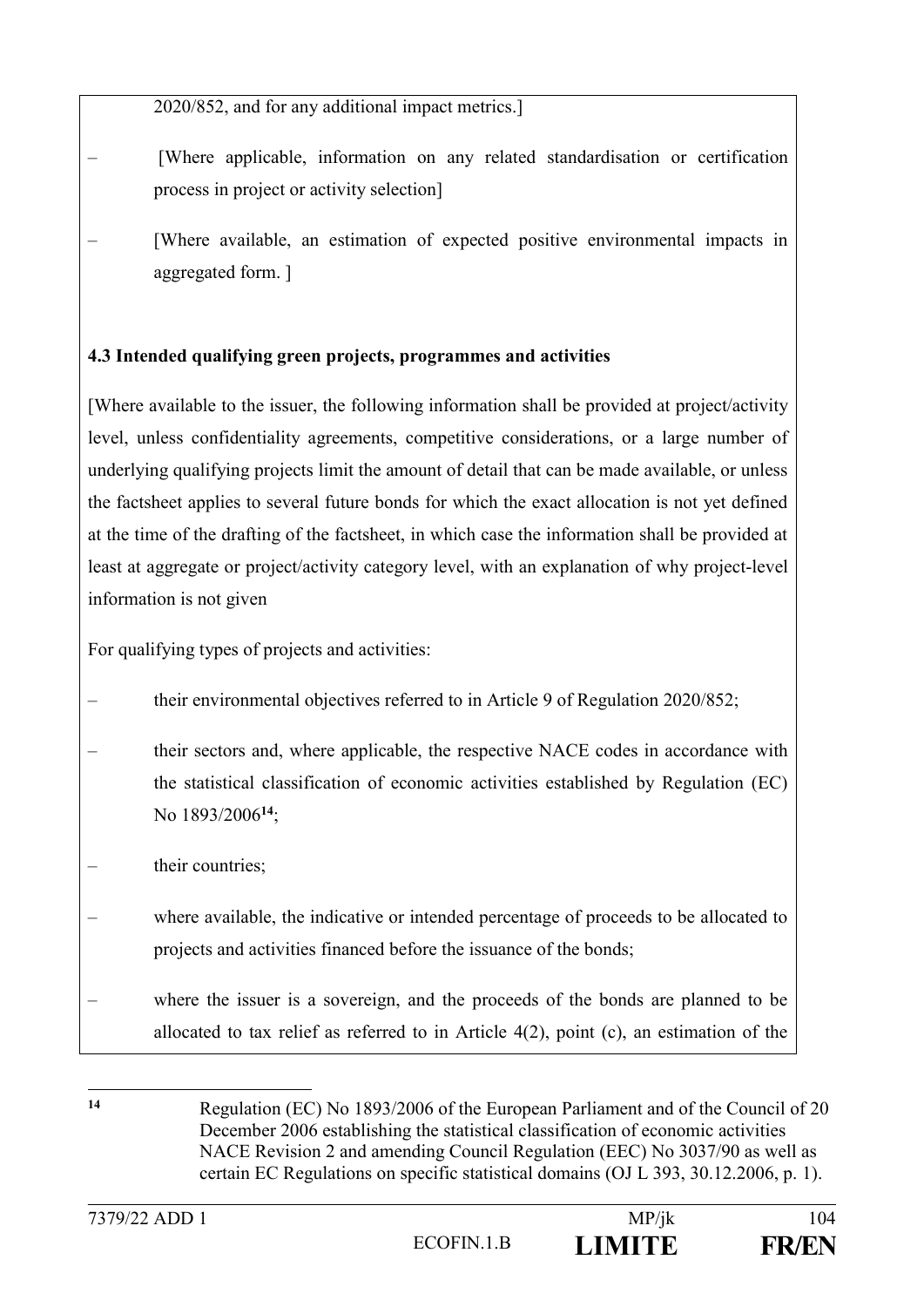expected volume of revenue loss associated with the eligible tax relief;

- where available, links to websites with relevant information;
- where available, links to relevant public documents with more detailed information.

#### **4.4 Unallocated proceeds**

[Information on how the temporary use of unallocated proceeds will not affect the delivery of the environmental objectives]

#### **5. Information on reporting**

- [A link to the issuer's website refered to in Article  $13(1)$ ]
- [An indication of whether allocation reports will include project-by-project information on amounts allocated and the expected positive environmental impacts]
- The date on which the first annual period referred to in Article  $9(1)$  starts, which shall not be later than the issuance date.]

#### **6. Other relevant information**

 $\bullet$ 

- [Where applicable, a detailed description of the CapEx Plan referred to in Article 6(1), point b, including the main parameters used by the issuer to determine the alignment of the relevant assets or activities with the taxonomy requirements by the end of the period contemplated in that Article]
- [Any other relevant information]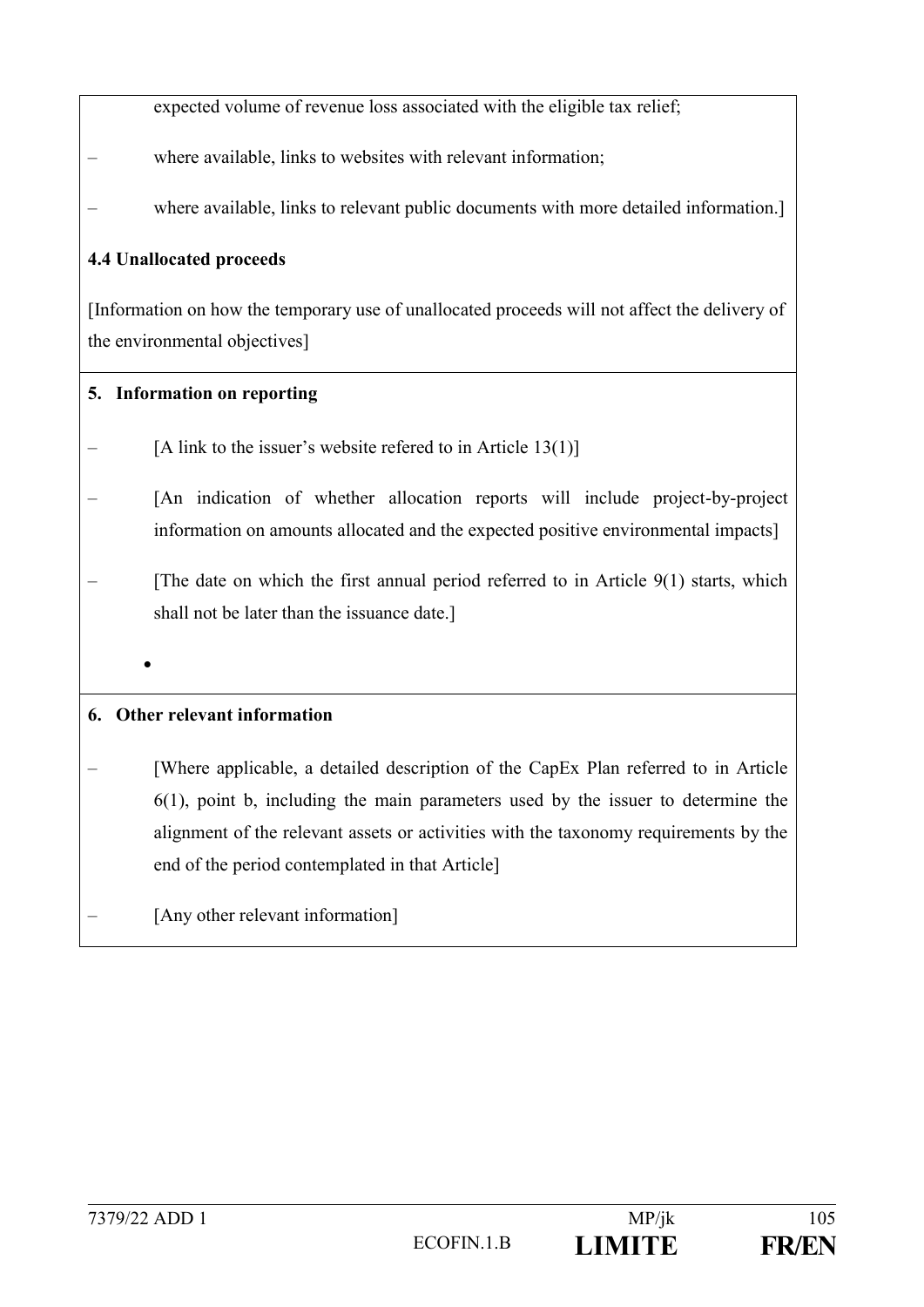#### **ANNEX II**

#### **EUROPEAN GREEN BOND ANNUAL ALLOCATION REPORT**

[where the allocation report is revised, the title shall reflect this] **1. General Information**  – [A statement that the document and its contents are not subject to any approval or endorsement from ESMA or any other competent authority] [Date of the publication of the allocation report] [where applicable, date of the publication of the final allocation report or date of the publication of the revised allocation report]] – [The legal name of the issuer] [where available, LEI], [website address providing investors with information on how to get in contact, and a telephone number] [Name of the bonds assigned by the issuer] [where available, ISIN] (where the allocation report has been subject to post-issuance review, the identity and contact details of the external reviewer, including a website address providing investors with information on how to get in contact, and a telephone number] – [The first and the last date of the annual period to which the allocation report refers to] **2. Adherence to the requirements of the European green bonds Regulation**  [A statement showing that proceeds have been allocated according to the requirements of this

Regulation]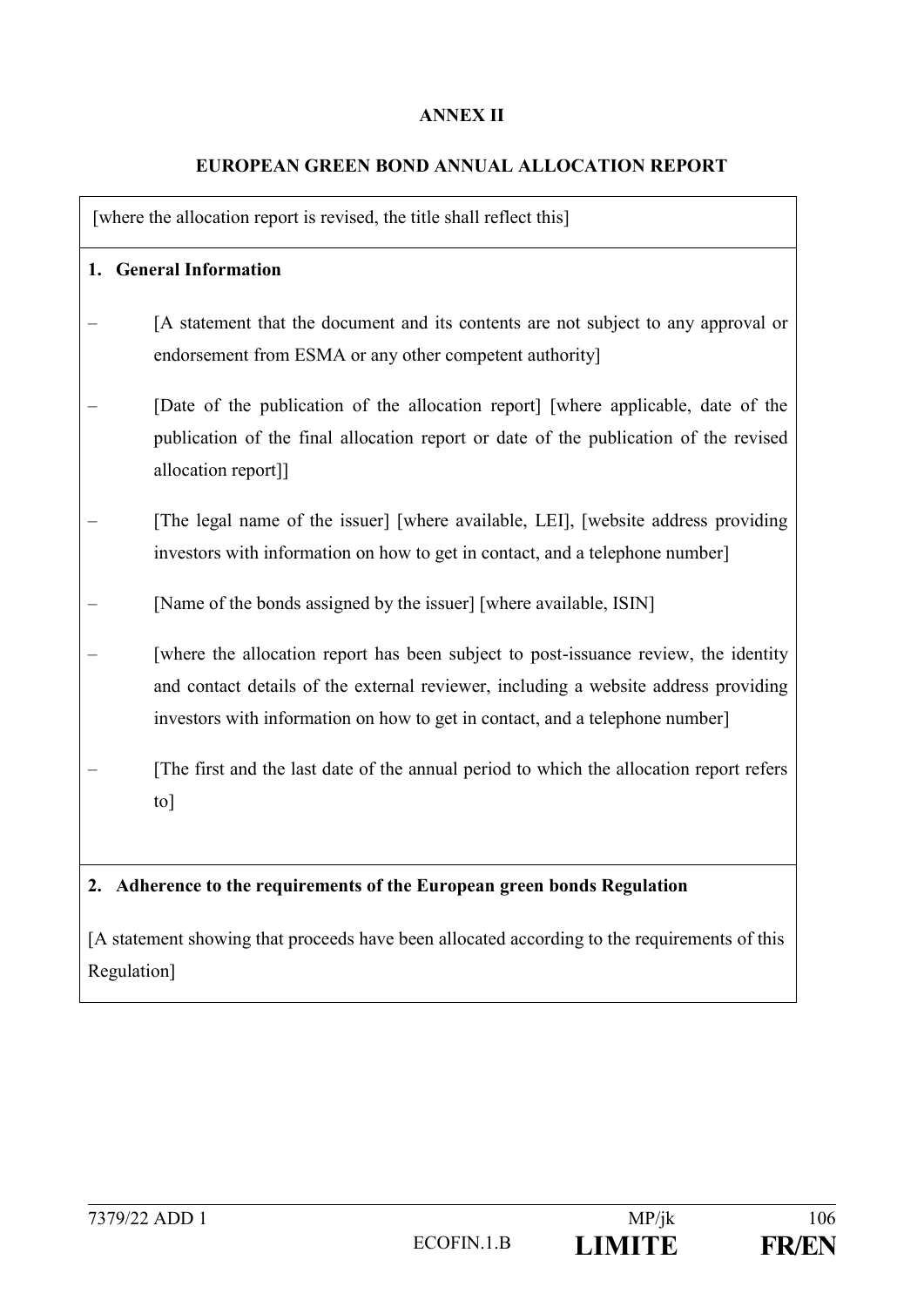#### **3. Allocation of the proceeds of the bonds**

A. For issuers except those referred to in point B below:

[The following information shall be provided at project or activity level, unless confidentiality agreements, competitive considerations, or a large number of underlying qualifying projects limit the amount of detail that can be made available, in which case the information shall be provided at least at aggregate level, with an explanation of why project or activity-level information is not given. Where bond proceeds are allocated to expenditures as referred to in Article 4(2) the information may be provided at programme level.

– the environmental objectives referred to in Article 9 of Regulation (EU) 2020/852 of the European Parliament and of the Council\*;

the types and sectors of projects and activities, and where applicable the respective NACE codes in accordance with the statistical classification of economic activities established by Regulation (EC) No 1893/2006 of the European Parliament and of the Council**<sup>15</sup>**;

- the countries where bonds proceeds have been allocated;
- the respective amount allocated from the proceeds of the bonds, and the percentage of proceeds allocated respectively to projects and activities financed after bonds issuances and projects and activities financed before bonds issuances;
- where the issuer is a sovereign, and bond proceeds are allocated to tax relief referred to in Article 4(2), point (c), an estimation of the volume of revenue loss associated with eligible tax relief;
- where a bond co-finances qualifying projects, an indication of the proportion financed by the bond;

<sup>1</sup> **<sup>15</sup>** Regulation (EC) No 1893/2006 of the European Parliament and of the Council of 20 December 2006 establishing the statistical classification of economic activities NACE Revision 2 and amending Council Regulation (EEC) No 3037/90 as well as certain EC Regulations on specific statistical domains (OJ L 393, 30.12.2006, p. 1).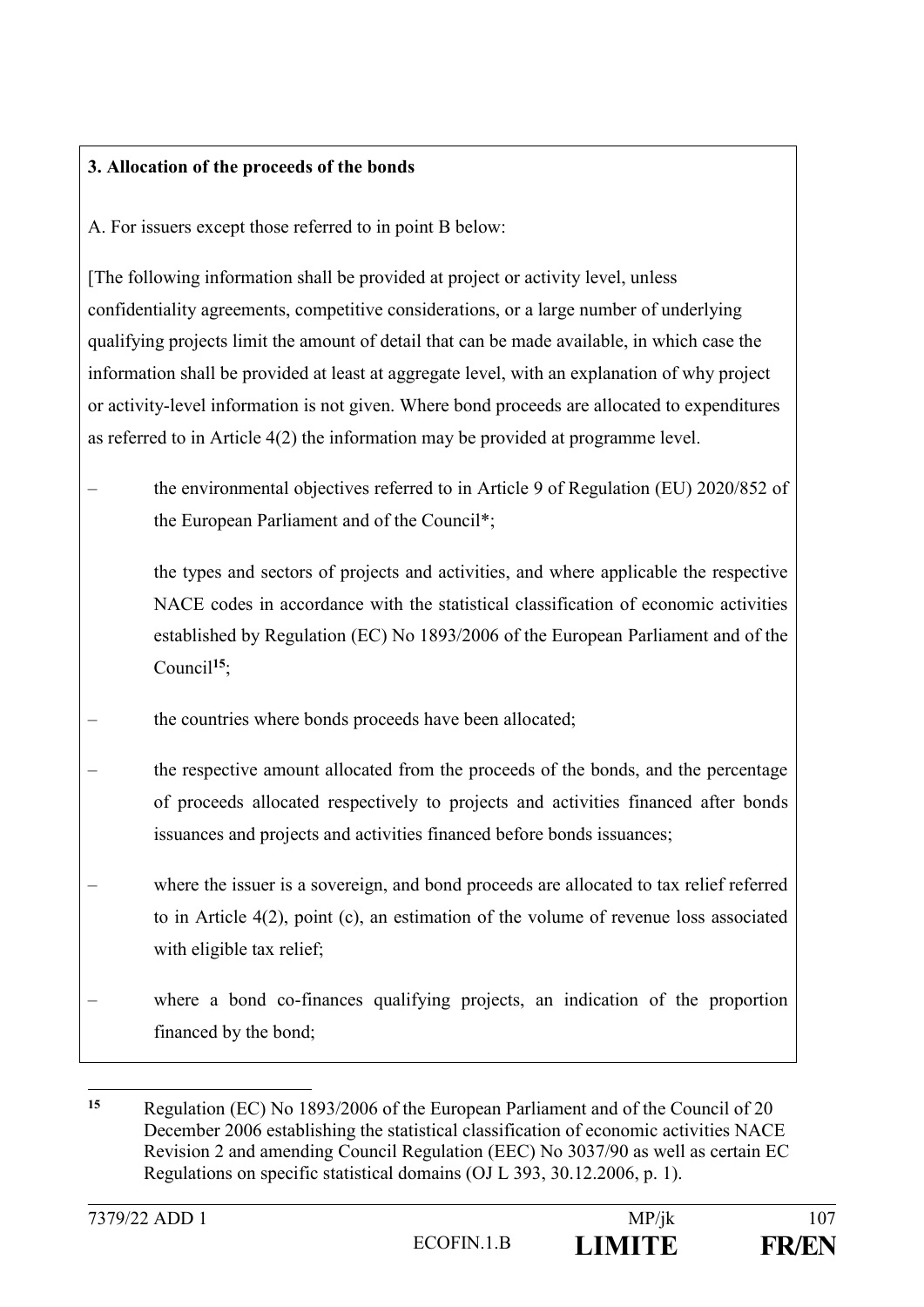- for assets that are concerned by a CapEx Plan: the progress in the implementation of the plan during the reporting period, and the estimated date of completion;
- confirmation of compliance with Article 3, point (c), of Regulation (EU) 2020/852 (minimum safeguards)
- an indication of which delegated acts adopted in accordance with Articles 10(3), 11(3), 12(2), 13(2), 14(2) or 15(2) of Regulation (EU) 2020/852 were used to determine the taxonomy technical screening criteria, and their dates of application;
- where the proceeds of the bonds are allocated in accordance with Article  $6(1a)$ , a statement that the proceeds have partially financed economic activities which are not aligned with taxonomy's techical screening criteria, describing such non-alignment, the activities concerned and the percentage and amount of the proceeds financing such activities as a total and on a per-activity basis, including a breakdown describing which paragaph in Article 6(1a) is being used. Furthermore, an explanation on how the issuer has ensured that the activities concernedcomply with Article 3, points (a) to (c), of Regulation (EU) 2020/852.]

B. For issuers that allocate proceeds of a portfolio of one or several European green bonds to a portfolio of financial assets as referred to in Article 9(5):

[The section "Allocation of proceeds of the bonds" shall contain the following information:

- At the beginning of the section, where applicable in accordance with Article 9(5), a statement that the composition of the portfolio of financial assets has not changed, compared to the year covered by the previous allocation report.
- An overview over all outstanding European green bonds in the portfolio of the issuer, indicating their individual and combined value and their date of maturity.
- An overview over the eligible assets in the portfolio on the issuer's balance sheet, indicating:
	- a) their total amortised value,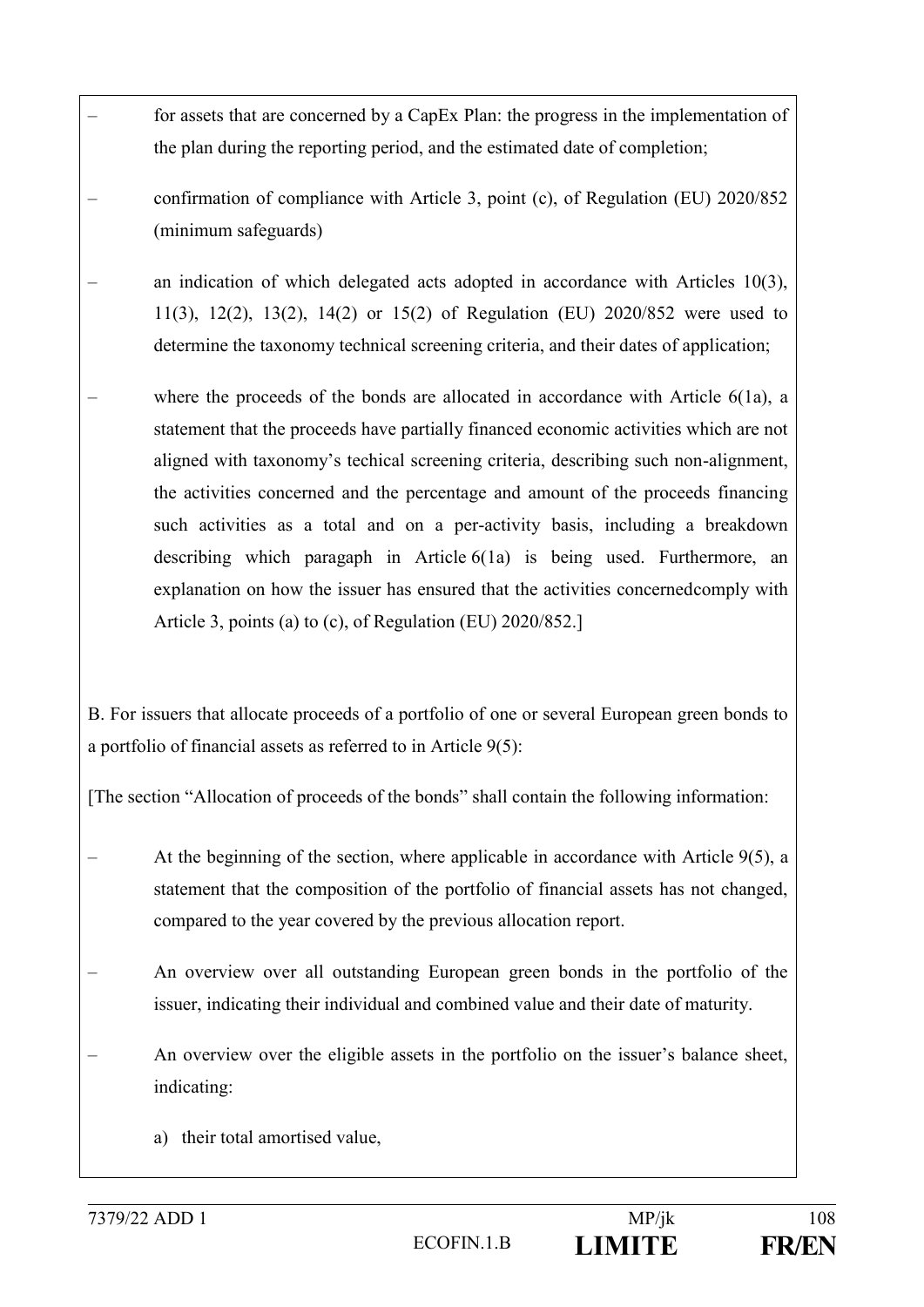- b) the environmental objectives referred to in Article 9 of Regulation (EU) 2020/852,
- c) their types, sectors and countries,
- d) where bonds co-finance qualifying projects, an indication of the proportion financed by the bonds, where available,
- e) an indication of which delegated acts adopted in accordance with Articles 10(3), 11(3), 12(2), 13(2), 14(2) or 15(2) of Regulation (EU) 2020/852 were used to determine the taxonomy technical screening criteria, at least at sector and country level, and where applicable, at individual asset level,
- f) where proceeds of the assets are allocated in accordance with Article 6(1a), a statement that the proceeds have partially financed economic activities which are not aligned with taxonomy's techical screening criteria, describing such nonalignment, the activities concerned and the percentage and amount of the proceeds financing such activities as a total and on a per-activity basis, including a breakdown describing which paragaph in Article 6(1a) is being used. Furthermore, an explanation on how the issuer has ensured that the activities concernedcomply with Article 3, points (a) to (c), of Regulation (EU) 2020/852.
- g) where relevant, the value of each asset, or group of assets.
- A comparison of the total value of outstanding European green bonds issued by the issuer and the total amortised value of eligible financial assets . The comparison shall show that the latter is either equal to or higher than the former.
- For the purposes of the aforementioned comparison, the total outstanding value of European green bonds shall be based on the yearly average of quarter-end values of such bonds issued by that issuer, and the total amortised value of the financial assets shall be based on the yearly average of quarter-end values of such assets on the issuer's balance sheet.]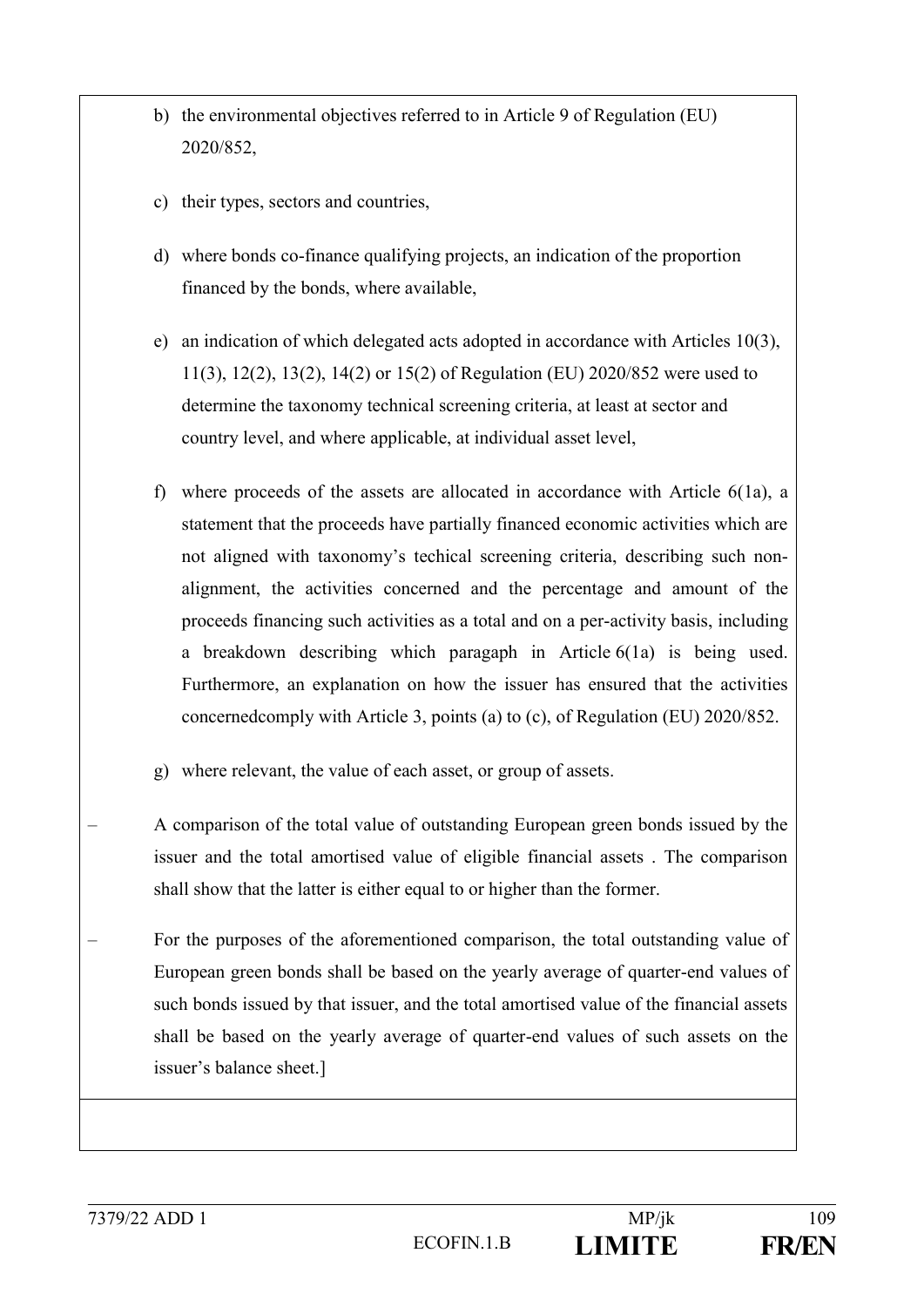# **4. Other relevant information**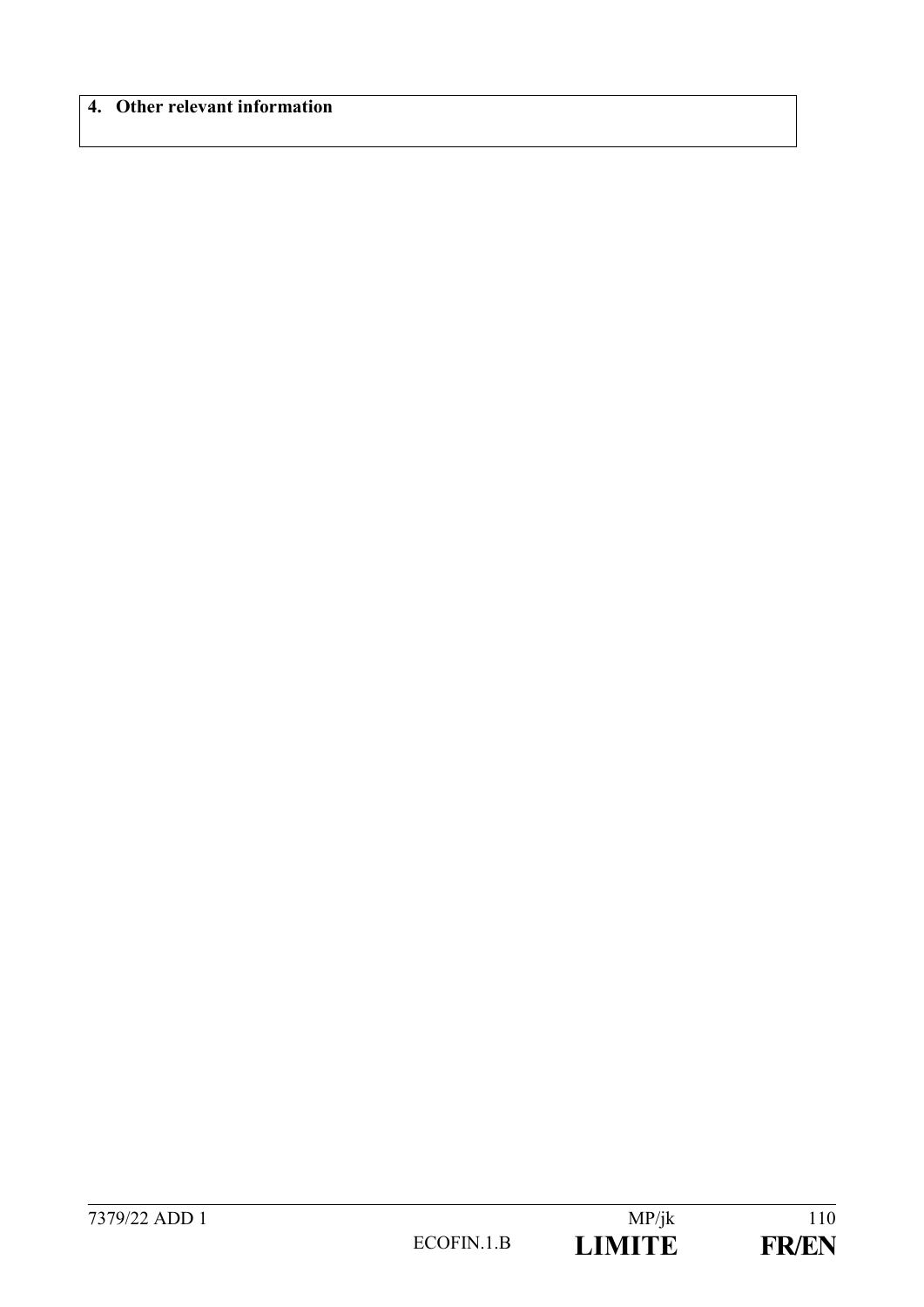# **ANNEX III**

#### **EUROPEAN GREEN BOND IMPACT REPORT**

[Where the impact report is revised, the title shall reflect this.]

#### **1. General Information**

- [A statement that the document and its contents are not subject to any approval or endorsement from ESMA or any other competent authority]
- [Date of the publication of the impact report] [where applicable, Date of the publication of the revised impact report]
- [The legal name of the issuer] [where available, LEI], [website address providing investors with information on how to get in contact, and a telephone number]
- [Name of the bonds assigned by the issuer] [where available, ISIN]
- [where the impact report was assessed by an external reviewer, the identity and contact details of the external reviewer, including website address providing investors with information on how to get in contact, and a telephone number]

#### **2. Environmental strategy and rationale**

- [Information on how the bonds aligns with the broader environmental strategy of the issuer as set out in the factsheet]
- [Where applicable, an explanation of any changes to broader environmental strategy of the issuer since the publication of the factsheet]
- [The environmental objectives referred to in Article 9 of Regulation (EU) 2020/852 pursued by the issuer with the proceeds of the bond**s**]

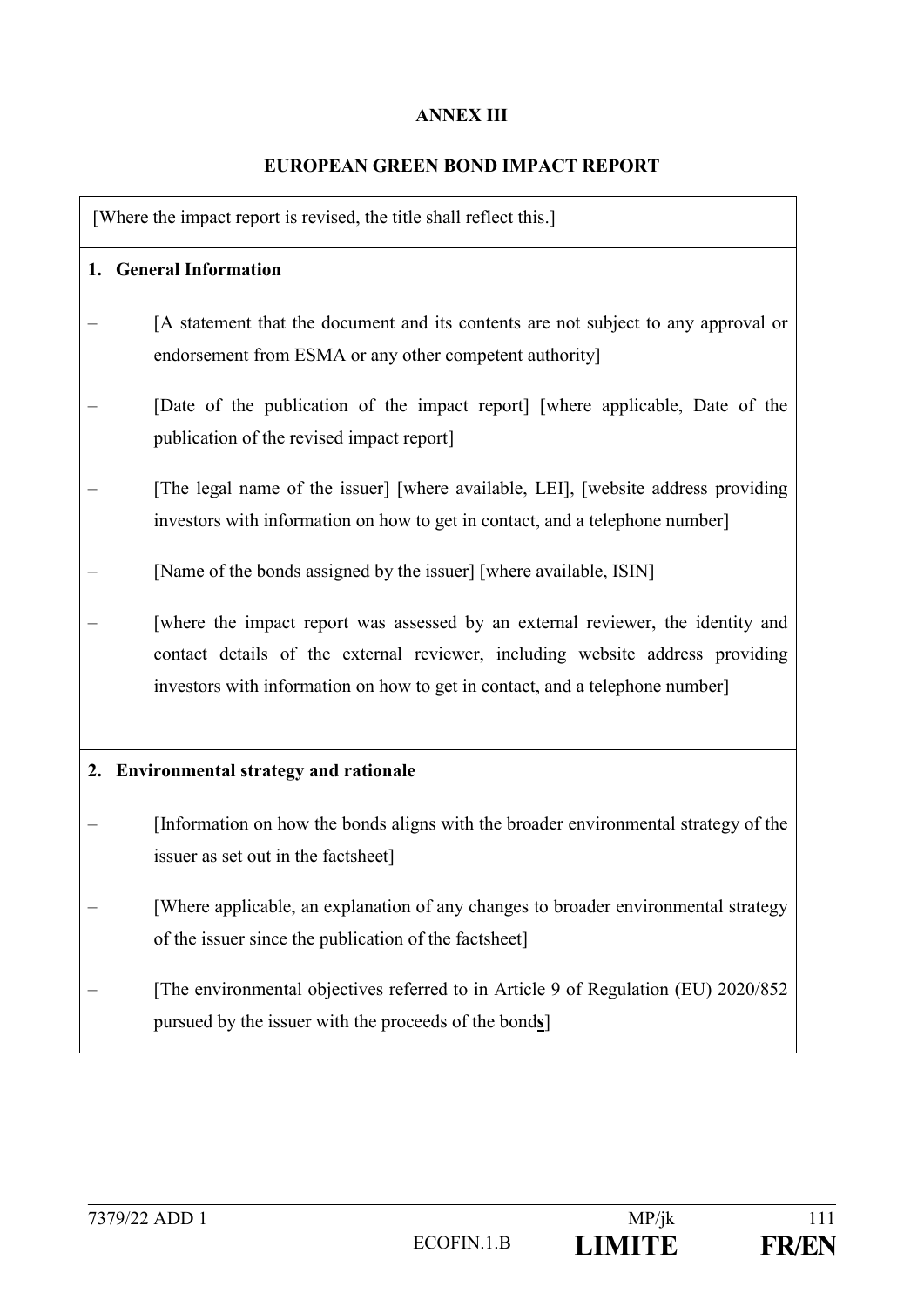# **3. Allocation of bond proceeds**

[The following information shall be provided at project or activity level, unless confidentiality agreements, competitive considerations, or a large number of underlying qualifying projects and activities limit the amount of detail that can be made available, in which case the information shall be provided at least at aggregate level, with an explanation of why project activity-level information is not given. Where bond proceeds are allocated to expenditures as referred to in Article 4(2) the information may be provided at programme level. The provision of detailed content under this section can be replaced by a reference to the respective allocation report, provided that all information requested in this section are available in that allocation report:

- The environmental objectives referred to in Article 9 of Regulation 2020/852,
- The types and sectors of projects and activities, and countries where bond proceeds have been allocated
- The respective amount allocated from the proceeds of the bonds, and the percentage of proceeds allocated respectively to projects and activities financed after bonds issuances and projects and activities financed before bonds issuances
- Where the issuer is a sovereign, and bond proceeds are allocated to the tax relief referred to in Article 4(2), point (c), an estimation of the volume of revenue loss associated with eligible tax relief
- Where a bond co-finances qualifying projects or activities, an indication of the proportion financed by the bond
- Where applicable, an indication of those assets that were concerned by a CapEx or OpEx plan, the duration of each plan, and the date of completion of each asset
- An indication of which delegated acts adopted in accordance with Articles 10(3), 11(3), 12(2), 13(2), 14(2) or 15(2) of Regulation (EU) 2020/852 were used to determine the taxonomy technical screening criteria, and their application date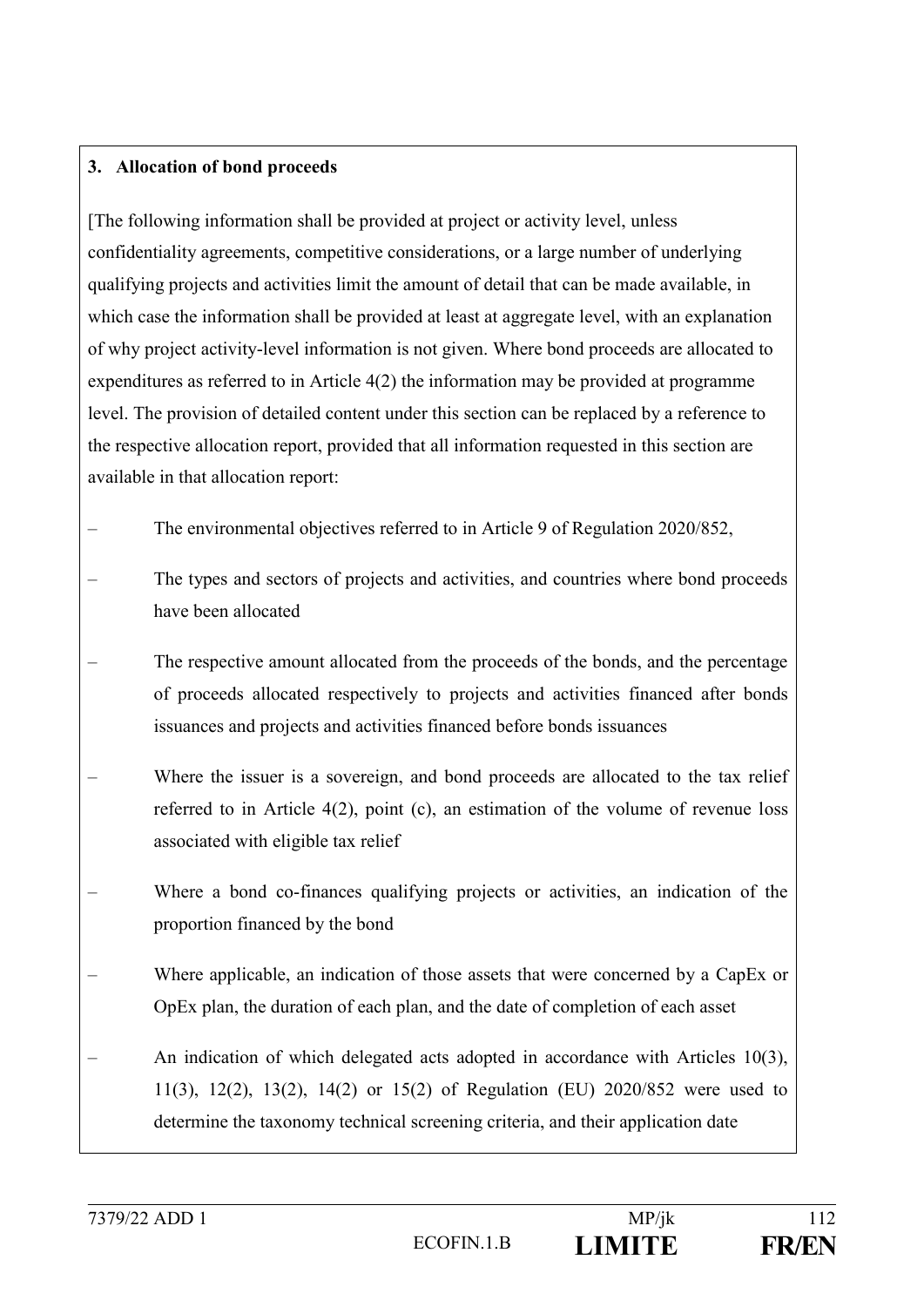Where bond proceeds are allocated in accordance with Article  $6(1a)$ , a statement that the proceeds have partially financed economic activities which are not aligned with taxonomy's techical screening criteria, describing such non-alignment, the activities concerned and the percentage and amount of the proceeds financing such activities as a total and on a per-activity basis, including a breakdown describing which paragaph in Article 6(1a) is being used. Furthermore, an explanation on how the issuer has ensured that the activities concernedcomply with Article 3, points (a) and (b), of Regulation (EU) 2020/852]

# **4. Environmental impact of bond proceeds**

- [An estimation of positive and adverse environmental impacts in aggregated form]
- [Information on the methodology and assumptions used to evaluate the impacts of projects and activities]
- [Information about the positive and adverse environmental impacts and, where available, related metrics of the projects and activities. Where this information is not available at project or activity level, this must be justified.
- Where bond proceeds are allocated in accordance with Article  $6(1a)$ , the issuer shall report this information separately for those projects and actvities]

# **5. Other relevant information**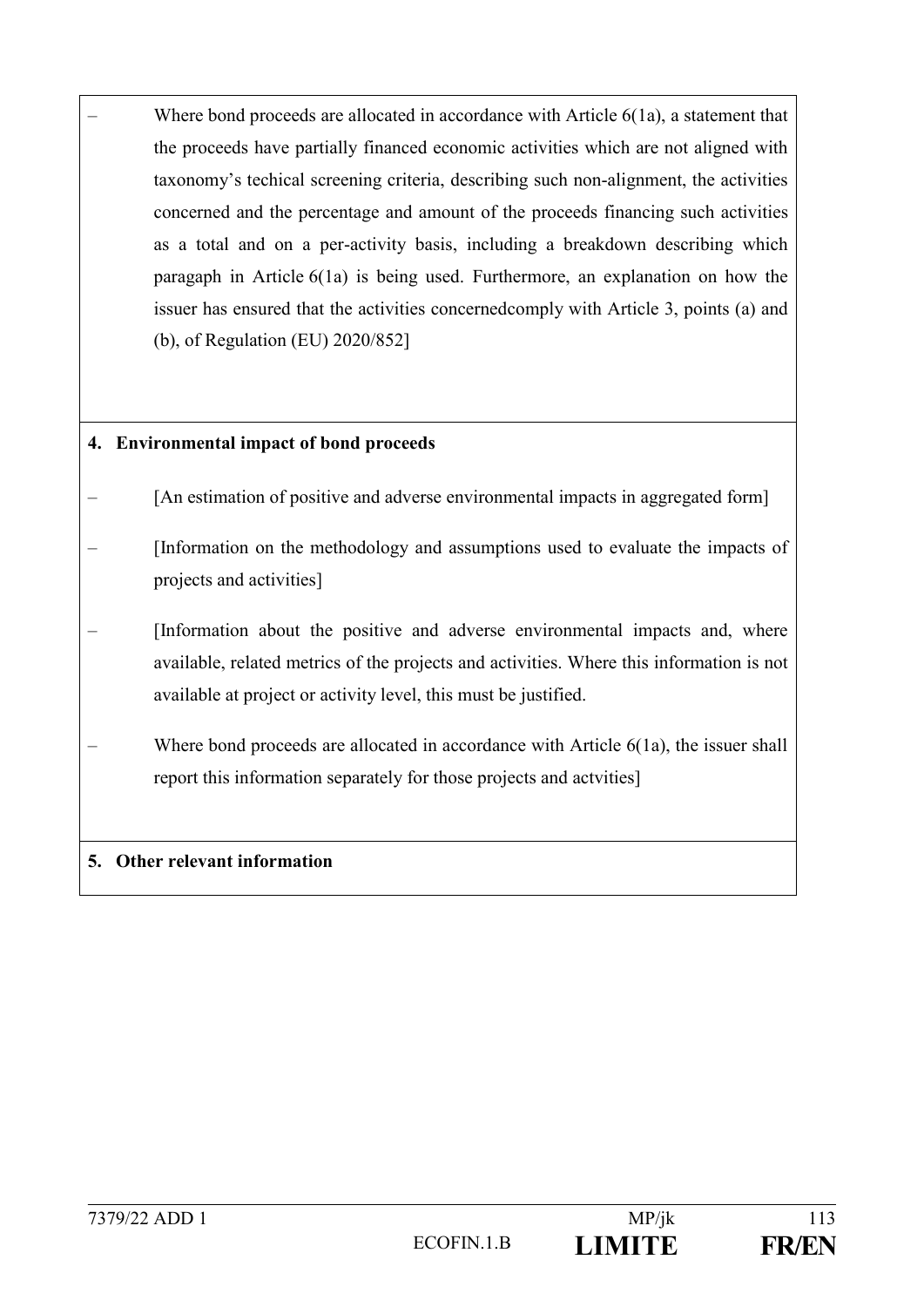## **ANNEX IV:**

#### **CONTENTS OF PRE-ISSUANCE AND POST-ISSUANCE REVIEWS**

The title 'Pre-issuance review' or 'Post-issuance review' shall appear prominently at the top of the first page of the document.

#### **1. General Information**

- [A statement that the document and its contents are not subject to any approval or endorsement from ESMA or any other competent authority]
- [Date of the publication of the pre-issuance review or post-issuance review]
- [For post-issuance reviews: date of the publication of the related European green bond factsheet and where applicable of the related allocation report and impact report]
- [The legal name of the issuer]
- [Name of the bond assigned by the issuer] [where available, ISIN]
- [The identity and contact details of the external reviewer, including website address providing investors with information on how to get in contact, and a telephone number]
- [The name and job title of the lead analyst in a given assessment activity]
- [The name and position of the person primarily responsible for approving the preissuance review or post-issuance review]
- [The date on which the pre-issuance review or the post-issuance review was first released for distribution and, where relevant, when it was last updated]
- [Other services provided by the external reviewer for the assessed entity or any related third party together with a description of any potential conflicts of interests where applicable]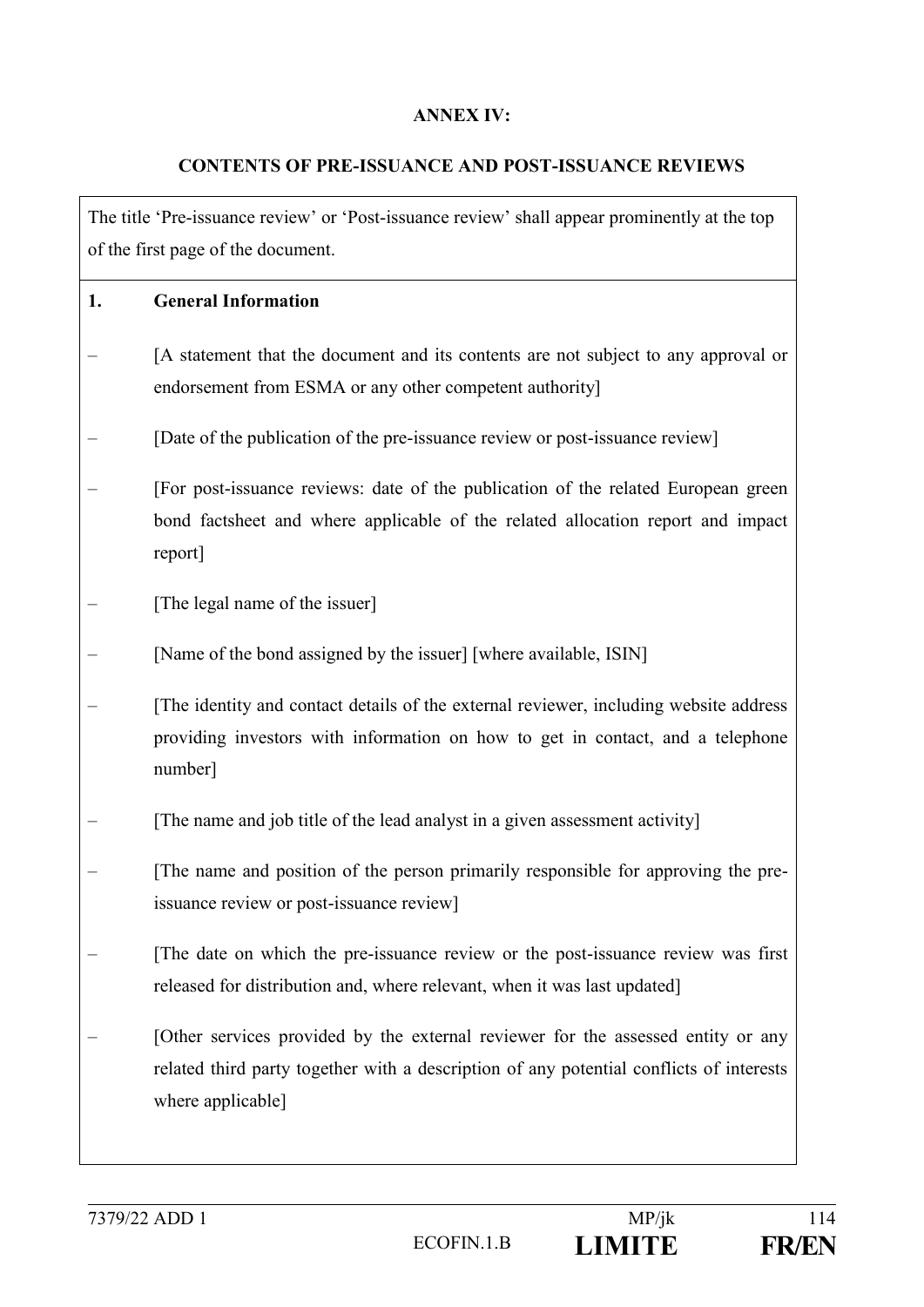# **2. Introductory statements** [For pre-issuance reviews: – A statement that an external reviewer has assessed the completed European green bond factsheet laid down in Annex I in accordance with this Regulation; – A statement that this pre-issuance review represents an independent opinion of the external reviewer; – A statement that the independent opinion of the external review is to be relied upon only to a limited degree;] [For post-issuance reviews: – A statement that an external reviewer has assessed the completed allocation report laid down in Annex II in accordance with this Regulation; – A statement that this post-issuance review represents an independent opinion of the external reviewer; – A statement that the independent opinion of the external review is to be relied upon only to a limited degree;]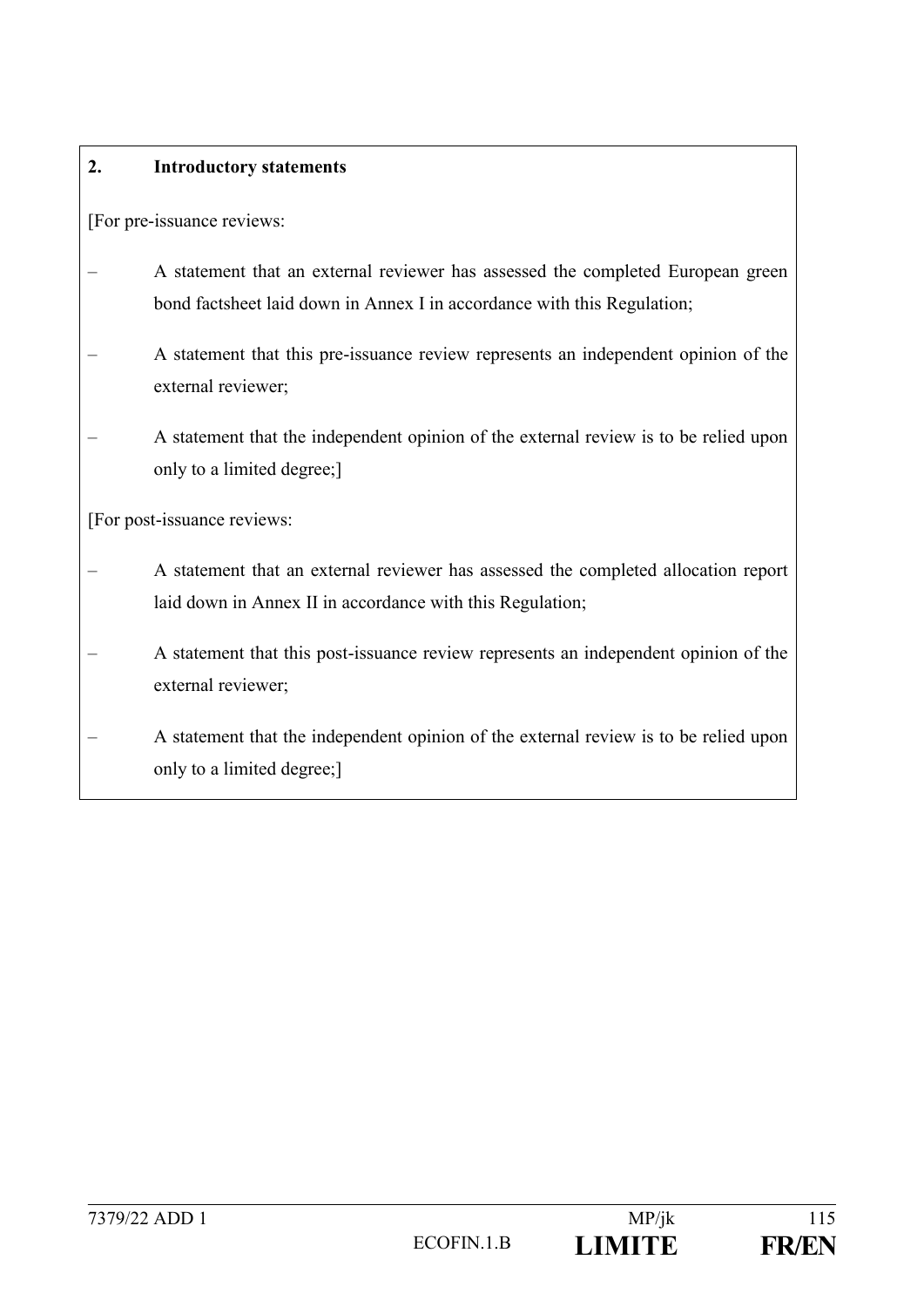# **3. Statements on the alignement of use of proceeds with the Taxonomy Regulation**

[a statement regarding the alignement of the use of proceeds of the European green bonds with the Taxonomy Regulation, and in particular, in each case based on the information provided by the issuer to the external reviewer:

(a) where the opinion expressed by the independent reviewer is positive, a statement that the bonds meet – or are expected to meet in the case of a CapEx Plan – the requirements of the Taxonomy Regulation;

where the opinion expressed by the independent reviewer is negative, a statement that the bonds do not meet – or are not expected to meet in the case of a CapEx Plan – the requirements of the Taxonomy Regulation;In such cases, if the issuer intends to use the 'European green bond' designation, it shall take the necessary steps and obtain a new pre-issuance review, that expresses a positive opinion by the independent reviewer, before the issuer can apply the designation 'European green bond' to those bonds]

# **4. Sources, assessment methodologies, and key assumptions**

- [Information about the sources relied upon to prepare the pre-issuance review or the post-issuance review, including links to measurement data and the methodology applied, when available]
- [An explanation of the assessment methodologies and key assumptions]

– [An explanation of the assumptions and taxonomy requirements used, of the limits and uncertainties surrounding the methodologies used and a clear statement that the external reviewer considers the quality of information provided by the issuer a or related third party is sufficient to perform the pre-issuance review or the postissuance review and the extent to which, if any, the external reviewer has attempted to verify the information so provided]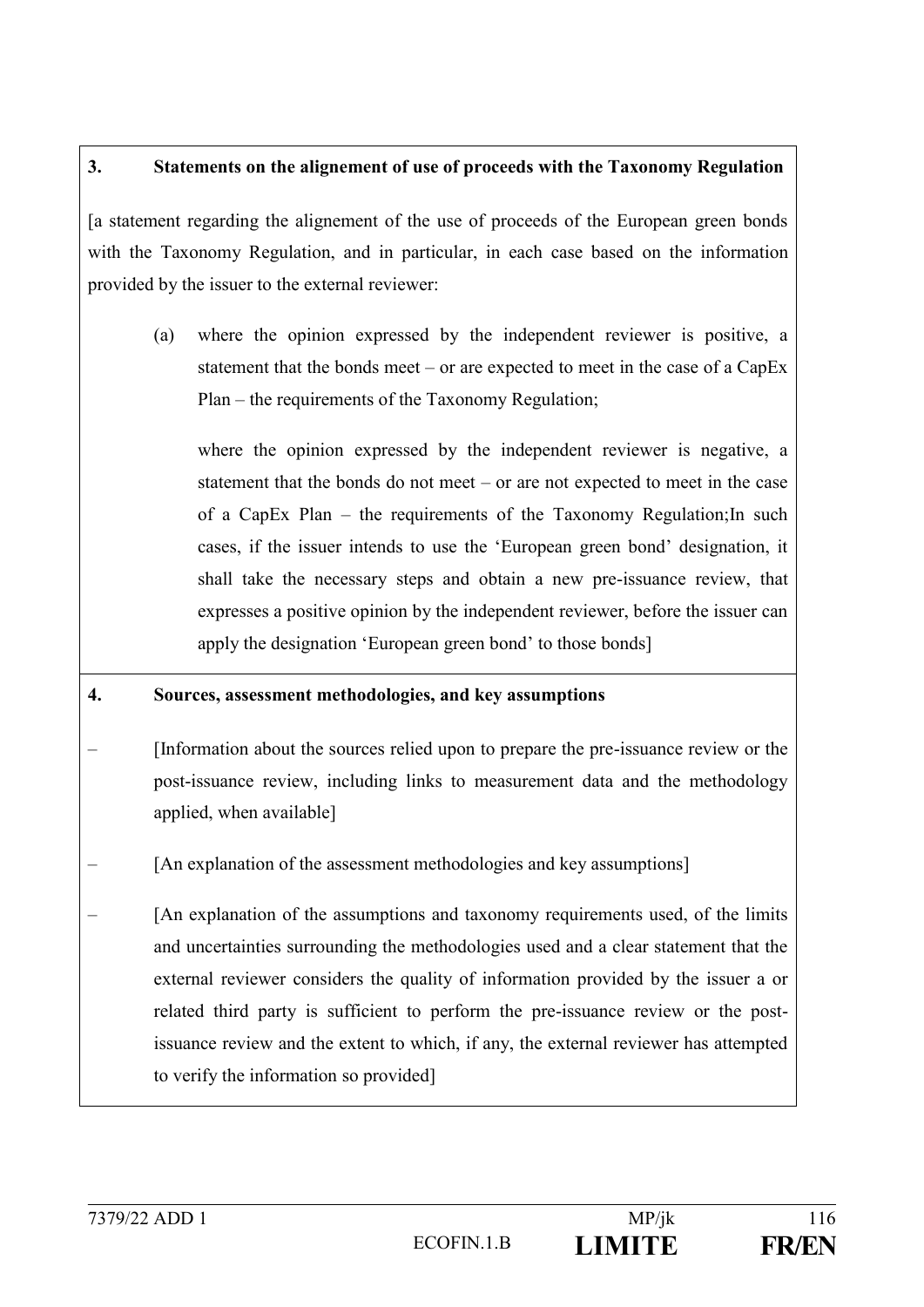## **5. Assessment and opinion**

[In each case based on the information provided by the issuer to the external reviewer:]

[For pre-issuance reviews:

- an assessment of whether the completed factsheet complies with Articles 4 to 7 of this Regulation
- the opinion of the external reviewer on the assessment mentioned above]

Where bond proceeds are intended to be allocated in accordance with Article 6(1a), the assessment and opinion shall be provided in a dedicated section.

[For post-issuance reviews:

- an assessment of whether the issuer has allocated the proceeds of the bonds in accordance with Articles 4 to 7 of this Regulation, based on the information provided to the external reviewer
- an assessment of whether the issuer has complied with the intended use of proceeds set out in the factsheet, based on the information provided to the external reviewer
- for assets or activities that are subject to a CapEx Plan an assessment upon its completion of whether those assets or activities meet the taxonomy requirements
- the opinion of the external reviewer on the two assessments referred to directly above]

Where bond proceeds are allocated in accordance with Article 6(1a), the assessment and opinion shall be provided in a dedicated section. The assessment shall indicate whether the proceeds have been allocated in accordance with the stated environmental objectives and provide an opinion on the environmental quality of the bond proceeds.